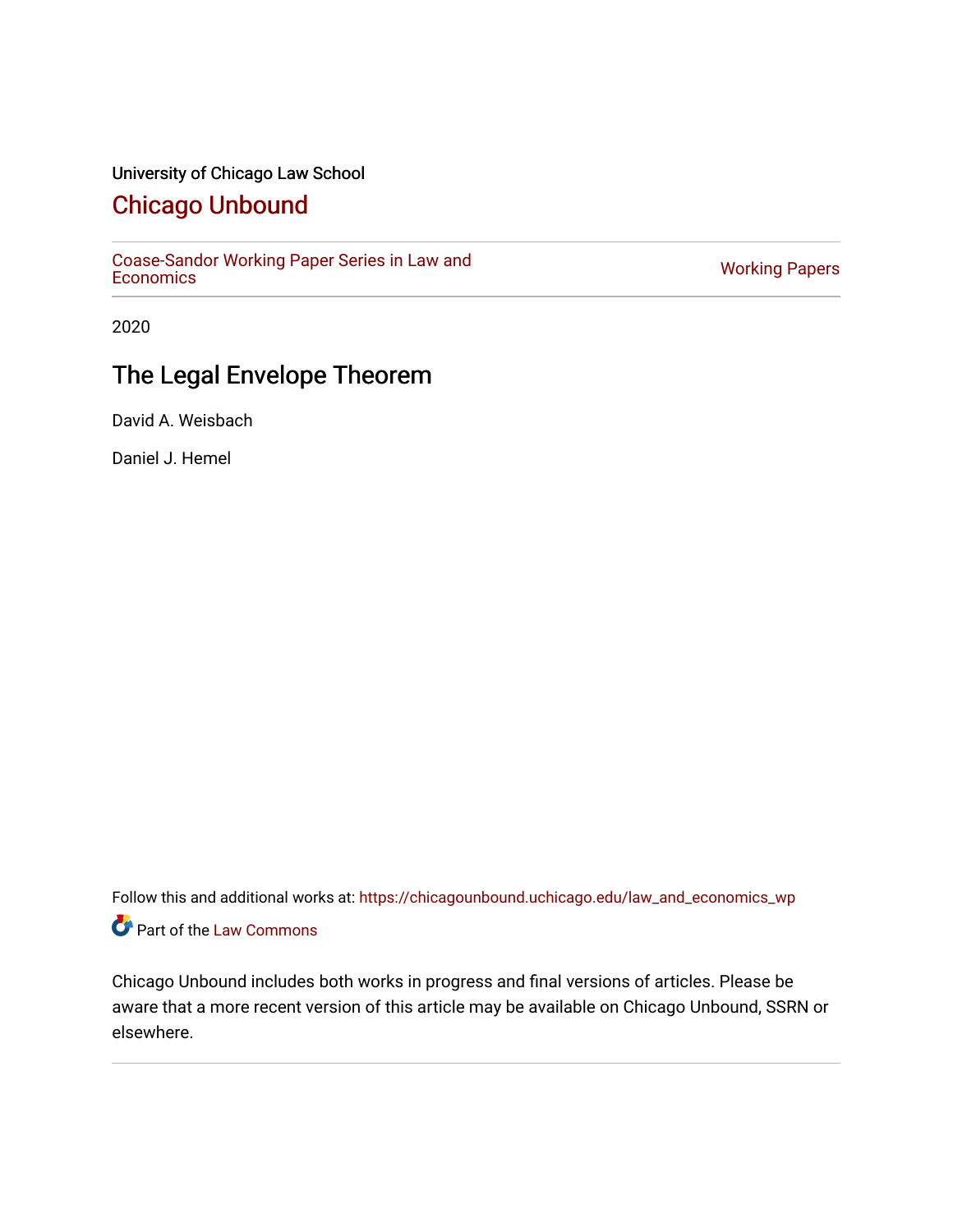## **The Legal Envelope Theorem**

*David A. Weisbach*† *and Daniel J. Hemel*‡ November 4, 2020

## Abstract

*Non-tax legal rules regulating the workplace, the financial sector, real property,* and many other areas affect the ability of governments to collect revenues and provide public goods. Yet tax-collection considerations rarely enter into economic *analyses of non-tax legal rules. Usually, tax-collection concerns are shunted aside to* separate studies (and separate law-school courses) rather than being integrated into debates in non-tax spheres. This separation between non-tax legal rules and tax*collection considerations bears significant negative consequences for the ability of law* and economics to generate descriptively accurate and normatively attractive *accounts of important non-tax legal questions.* 

This Article takes a step toward remedying that oversight. We present an analytic framework for understanding the interaction between non-tax legal rules and tax collection. This framework—which we call the Legal Envelope Theorem demonstrates that legal rules should systematically deviate from simple notions of *efficiency to take stock of tax effects. We then provide a series of examples applying the Legal Envelope Theorem, illustrating how the non-tax legal system ought to be* (and, on occasion, actually is) designed with tax effects in mind. These examples range from parental-leave mandates to bank capital requirements to centuries-old *property and contract rules regularly taught in introductory law-school courses. We illustrate how a framework that is attentive to tax-collection considerations can enhance the government's capacity to redistribute resources and address wealth inequality.*

<sup>†</sup> Walter J. Blum Professor of Law, University of Chicago Law School. dweisbach@uchicago.edu.

<sup>‡</sup> Professor of Law and Ronald H. Coase Research Scholar, University of Chicago Law School. dhemel@uchicago.edu. For helpful comments on earlier drafts, we thank William Hubbard, Louis Kaplow, and participants at the University of Chicago Law School Faculty Works-in-Progress Workshop and the University of Virginia Tax Invitational. All errors are our own.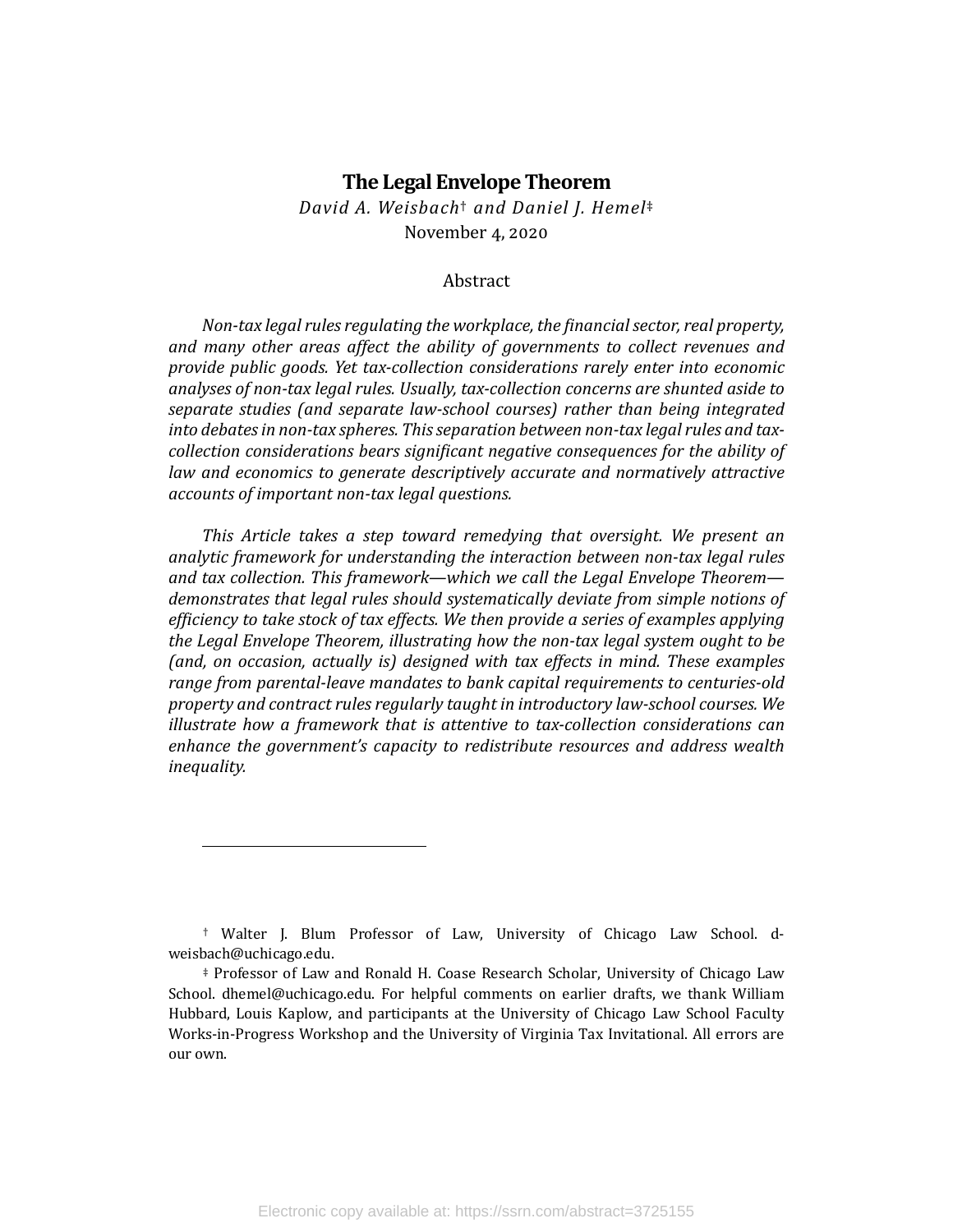#### **INTRODUCTION**

As late as the second half of the nineteenth century, communities in many parts of Europe organized landholdings in ways that would look strange to modern eyes. In parts of rural Russia, for example, a household might, in the summer, hold a dozen or so noncontiguous strips of land in different ecological zones surrounding a single village. In the winter, the cropland might revert to commonly owned property where anyone could graze their fowl and livestock. These arrangements, writes James C. Scott in his book *Seeing Like a State*, were well understood by local inhabitants and "worked admirably for their purposes."<sup>1</sup> But property rights regimes of this sort created problems for tax collectors, who faced tremendous difficulties in assigning liabilities to different households.

On Scott's account, authorities in several countries responded to this challenge by modifying property regimes so as to make landholdings more "legible," *i.e.*, more susceptible to observation and taxation. In many places, authorities replaced well-functioning but illegible regimes with freehold tenure systems that facilitated the collection of revenues. Legal rules governing real property were devised with taxation in mind, and arrangements that might have been otherwise optimal were instead modified in light of tax considerations.<sup>2</sup>

In Scott's view, legibility is a double-edged sword. Efforts to facilitate observation and taxation are "vital to the maintenance of our welfare and freedom,"<sup>3</sup> for a state unable to collect revenue from its citizens is also unable to protect and advance their interests. But, Scott warns, "the legibility of

<sup>&</sup>lt;sup>1</sup> JAMES C. SCOTT, SEEING LIKE A STATE: HOW CERTAIN SCHEMES TO IMPROVE THE HUMAN CONDITION HAVE FAILED 40 (1998).

 $2$  We are not sure that this claim is the best description of the reasons for the shift to freehold tenure. There may have been other advantages to freehold tenure. Our focus is on modern examples, and nothing in our analysis depends on whether Scott's account is accurate.

<sup>&</sup>lt;sup>3</sup> SCOTT, *supra* note 1, at 4.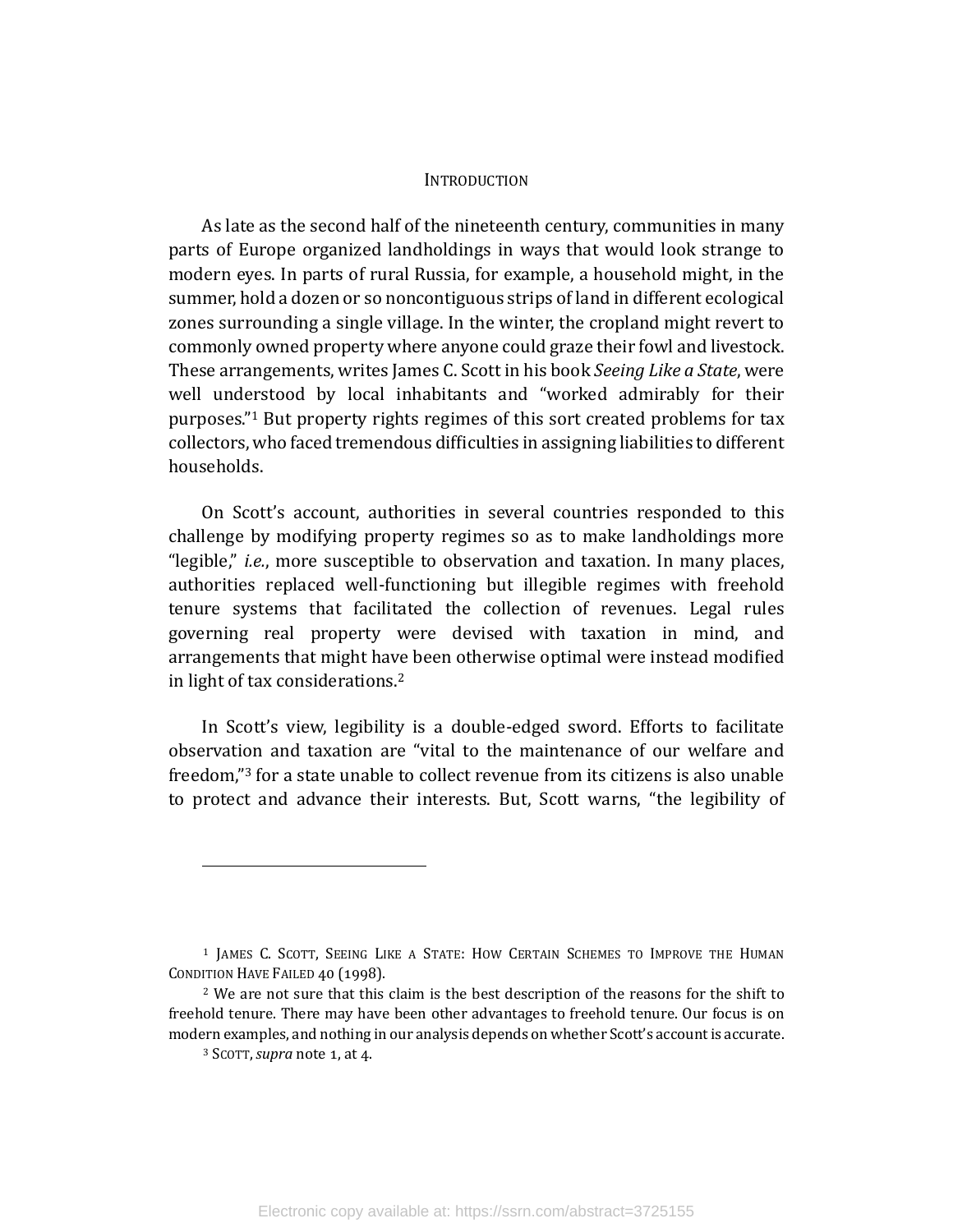society provides the capacity for large-scale social engineering," $4$  and it is thus a necessary (though not sufficient) ingredient in many of the greatest tragedies of the nineteenth and twentieth centuries. Scott's account of efforts at legibility is thus not entirely—or primarily—valedictory. After all, the same features that allow a state to raise revenue likewise enable it to suppress minorities (and sometimes majorities).

While Scott is focused on the relationship between legibility and tyranny, his account also suggests a close relationship between legibility—the ability of the government to observe and tax—and legal rules. For a state to revise its entire system of property law to facilitate tax collection is exceptional, but the idea that property law might be designed with a view toward taxation is not. Legal rules seemingly unrelated to taxation—such as the statute of frauds have their historical origins in debates over tax-collection capacity. Legal rules engineered for non-tax purposes—from parental leave laws to bank capital requirements—potentially serve important tax-facilitating functions. Understanding the idea of legibility and the relationship between non-tax rules and tax collection is essential to understanding why our current legal system looks and works the way it does.

In this paper, we examine the relationship between taxes and legal rules. We seek to understand whether—and under what circumstances—non-tax legal rules have been or should be adjusted to take the tax system into account.<sup>5</sup> We will argue that there are a small number of cases in which wellknown non-tax legal doctrines *do* reflect tax collection considerations, and a larger number of cases in which they ought to. In this latter bucket, we place (among others) many legal rules governing the workplace, the structure of business organizations, the financial sector, and the transfer of real property.

 $4$  *Id.* at 5.

<sup>&</sup>lt;sup>5</sup> As the large literature on tax expenditures argues, the line between tax and non-tax legal rules is to a great extent arbitrary. Nothing in our paper turns on this distinction. In fact, our thesis is that there should be less of a distinction between tax and other legal rules.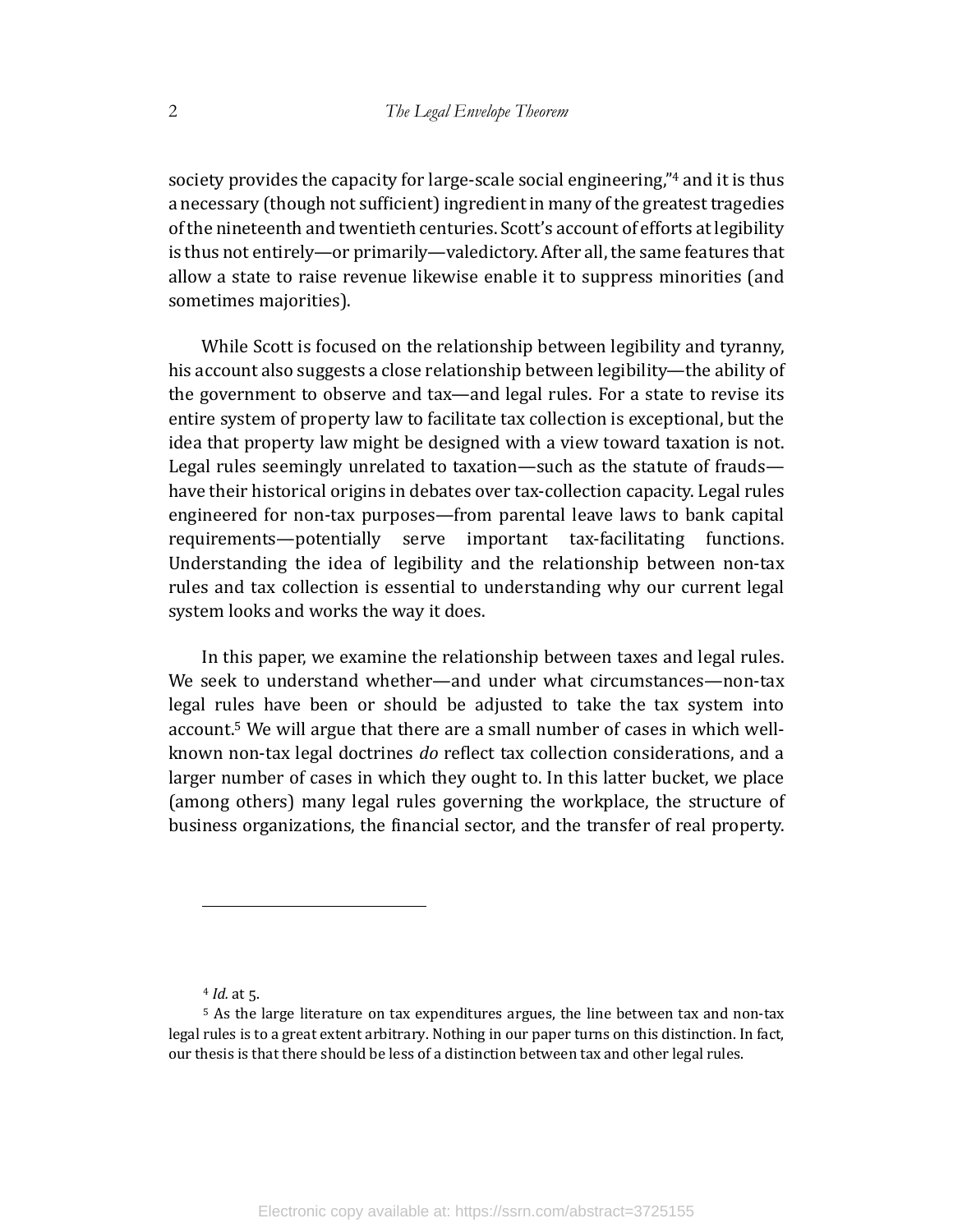In all of these cases, non-tax legal rules affect tax collection, and the non-tax legal regime ought to be adjusted in light of this phenomenon.

To advance our thesis, we develop a theoretical apparatus for understanding the interaction of legal rules and the tax system, resulting in what we call the Legal Envelope Theorem. The Legal Envelope Theorem builds on a narrower instrument that we introduced in prior work on tax policy. That tool—which we called the Behavioral Elasticity of Tax Revenue, or BETR—is a measure of the efficiency effects of a small tax policy change. It allows us to estimate the effects on total resources available to society of almost any modification to tax policy, including changes in tax rates, the tax base, or tax enforcement. 

Our fundamental insight is that *non-tax* legal rules affect the total resources available to society through the same channels as tax policy does. For example, changes to workplace rules may make labor in the formal (taxed) sector relatively more attractive than leisure or work in untaxed sectors of the economy, such as household production. As a result of a change in relative value, people will shift toward working more in the formal sector and paying more in taxes. Likewise, legal rules can make activities relatively easier for the government to observe and thus to tax. For example, the Uniform Commercial Code's statute of frauds—which requires contracts for the sale of goods totaling \$500 or more to be indicated in writing<sup>6</sup>—potentially makes it easier for tax authorities to find evidence of unreported income. Scott's example of early-modern European property rules, which enhanced the legibility of land holdings, fits this latter logic.<sup>7</sup>

To analyze how non-tax legal rules affect total resources, we rely on the envelope theorem—familiar to many readers from basic microeconomics. The

 $6$  U.C.C. § 2-201 (Unif. Law Comm'n 2012).

 $7$  These two pathways are not distinct. Activities that the government cannot observe are likely to be in the informal sector. Making activities more observable may often be the same thing as shifting activities to the formal sector. Nothing except nomenclature depends on the distinction. Instead, it is, we hope, a helpful way of organizing cases.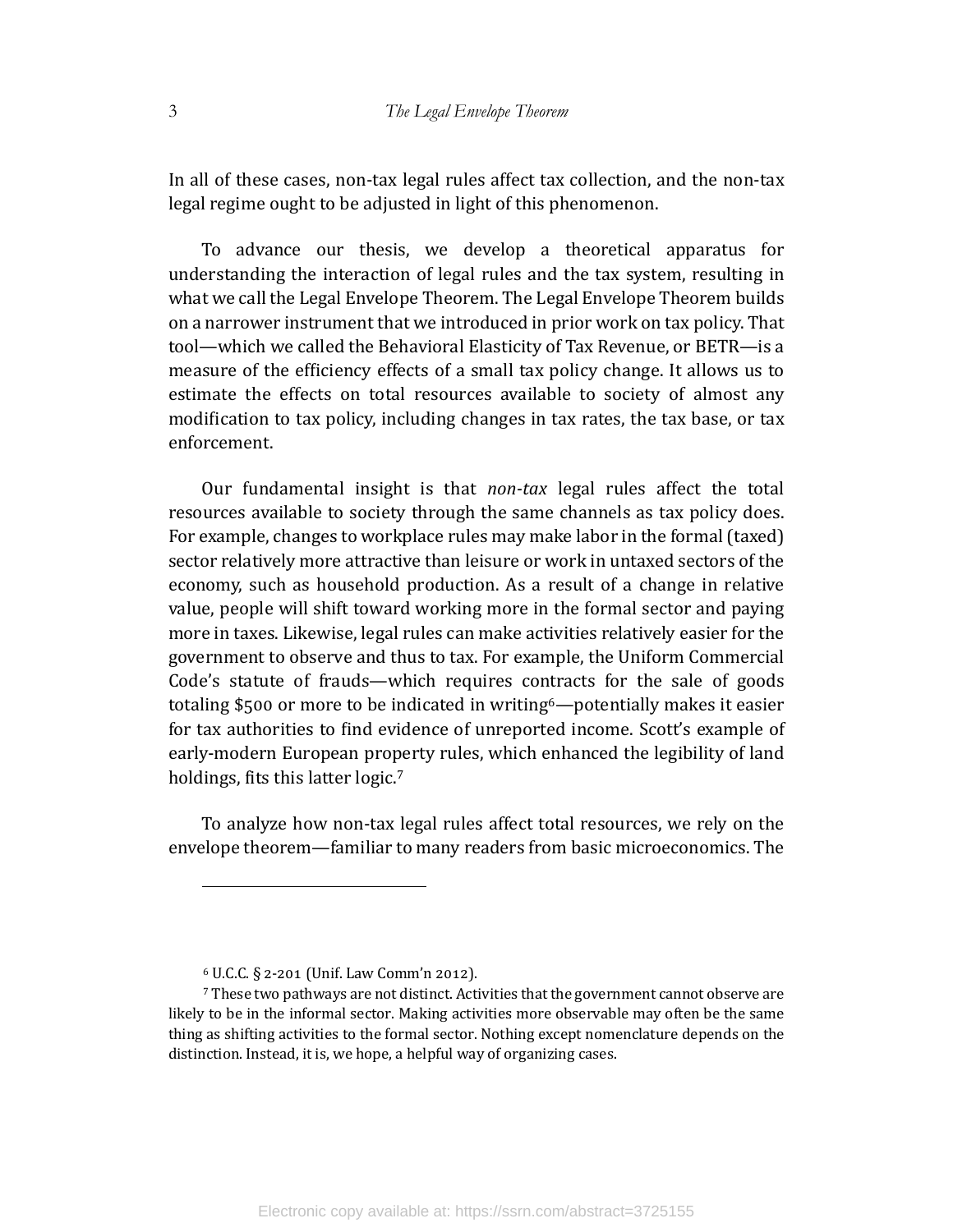envelope theorem holds that a slight change in the value of one parameter has no first-order effect on the optimized value of a function. For example, if an individual allocates her time between labor and leisure in a way that is privately optimal, a small shift toward more labor or more leisure does not make her materially better or worse off. The reason for this is at the optimum, the marginal benefit to the individual from working a little more is equal to the marginal cost (in this example, the opportunity cost of losing a little bit of leisure time). If it were otherwise (i.e., if the marginal benefit were greater than the marginal cost or vice versa), the individual would reallocate her time between labor and leisure until she reached a point at which there were no additional incremental gains to be had.

Applying the envelope theorem to the interaction of legal rules and the tax system yields a powerful conclusion: If we start from the point at which the marginal non-tax benefit of adjusting a legal rule in one direction or the other equals the marginal non-tax cost, but the tax consequences of the change are more than marginal, then we can potentially achieve first-order (i.e., more than marginal) tax system benefits without material non-tax costs. Better yet, the  $BETR$ —which measures the efficiency effects of small changes in the tax system—allows us to determine *how far* from the non-tax optimum to deviate in light of tax collection considerations. In other words, it tells us how far from "simple efficiency" we want our legal rules to be (where by "simple efficiency," we refer to the maximization of non-tax benefits net of non-tax costs).

Having established the Legal Envelope Theorem as a conceptual manner, we then illustrate its practical applications. Across a wide array of doctrinal areas, we highlight important interactions between legal rules and the tax system. We show how the Legal Envelope Theorem can inform the design of core legal rules, including laws affecting work, the law of business organizations, laws affecting size of the informal sector, and property law.

The Legal Envelope Theorem also sheds light on long-running debates in law and economics regarding the relationship between efficiency and distribution. Louis Kaplow and Steven Shavell have argued that legal rules should not be adjusted to favor the poor, because "such use of legal rules to redistribute income is generally less effective than relying exclusively on the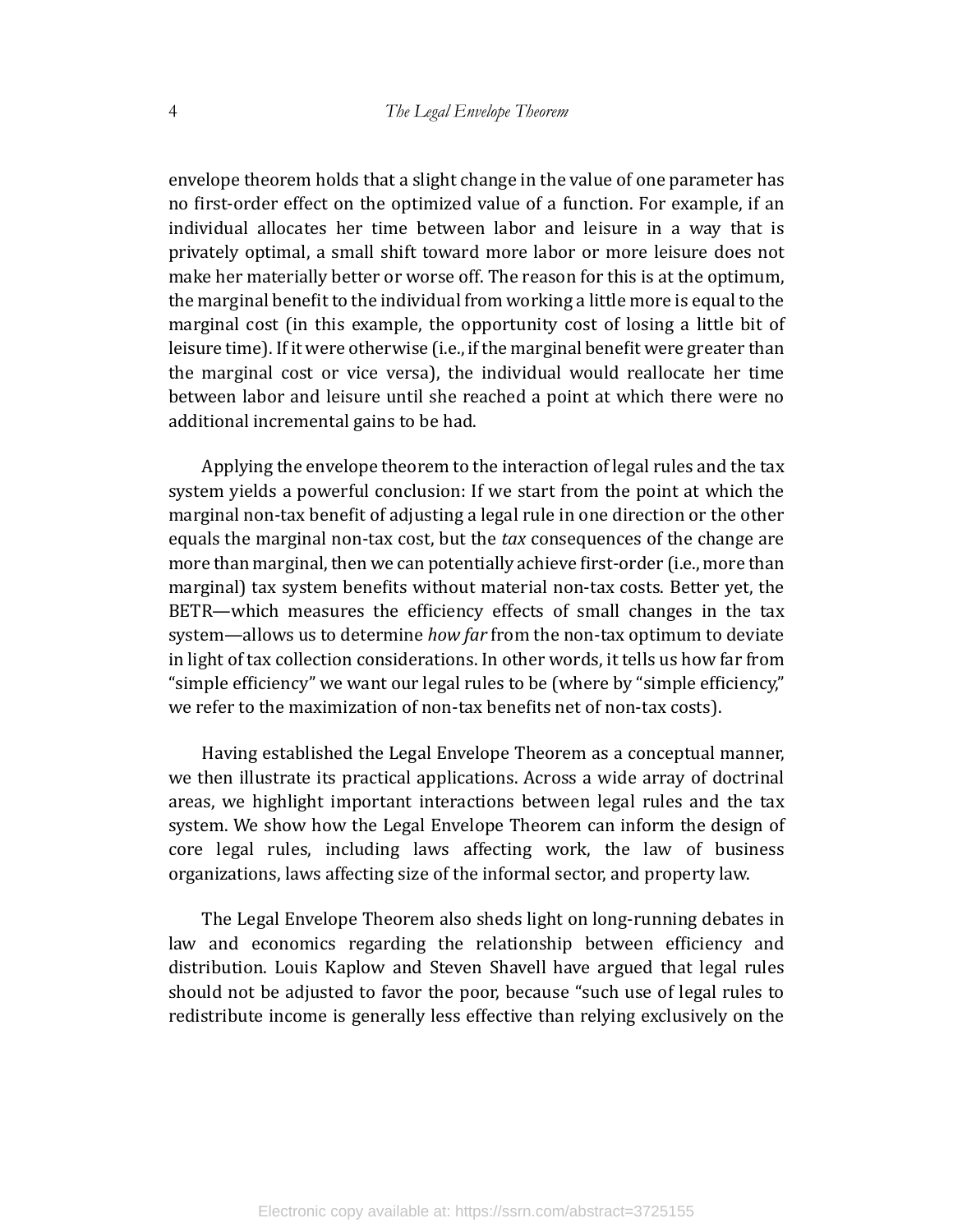income tax system to achieve distributive objectives."<sup>8</sup> Our analysis—though compatible with a careful reading of Kaplow and Shavell's argument—adds an important qualification. The ability of the tax system to achieve redistributive objectives depends critically on the design of non-tax legal rules. When nontax legal rules are structured so as to make the tax system function more effectively, the efficiency costs of redistributive taxes will be lower, and the optimal level of redistribution will be higher.

This last insight connects the Legal Envelope Theorem to conversations about widening wealth and income inequality, which former President Barack Obama has described as "the defining challenge of our time."<sup>9</sup> The failure of non-tax legal rules to account for tax collection consequences makes the challenge of wealth and income inequality even greater, because it renders efforts to address that challenge through the tax-and-transfer system costlier. Although our statement of the Legal Envelope Theorem does not explicitly account for redistribution (and, indeed, we agree with Kaplow and Shavell that non-tax legal rules generally are not the most efficient means of achieving purely redistributive objectives), the primary underlying motivation for the Legal Envelope Theorem is to facilitate redistributive taxation. If society did not care at all about redistribution, it would not need the Legal Envelope

<sup>&</sup>lt;sup>8</sup> Louis Kaplow & Steven Shavell, *Should Legal Rules Favor the Poor? Clarifying the Role of Legal Rules and the Income Tax in Redistributing Income,* 29 J. LEGAL STUD. 821, 834 (2000) [hereinafter Kaplow & Shavell, *Should Legal Rules*]. For earlier statements of the argument, see Steven Shavell, *A Note of Efficiency vs. Distributional Equity in Legal Rulemaking: Should Distributional Equity Matter Given Optimal Income Taxation?*, 71 AM. ECON. REV. 414 (1981); Louis Kaplow & Steven Shavell, *Why the Legal System Is Less Efficient than the Income Tax in Redistributing Income,* 23 J. LEGAL STUD. 667 (1994) [hereinafter Kaplow & Shavell, *Why the Legal System*].

<sup>&</sup>lt;sup>9</sup> White House Office of the Press Sec'y, Remarks by the President on Economic Mobility (Dec. 4, 2013), https://obamawhitehouse.archives.gov/the-pressoffice/2013/12/04/remarks-president-economic-mobility.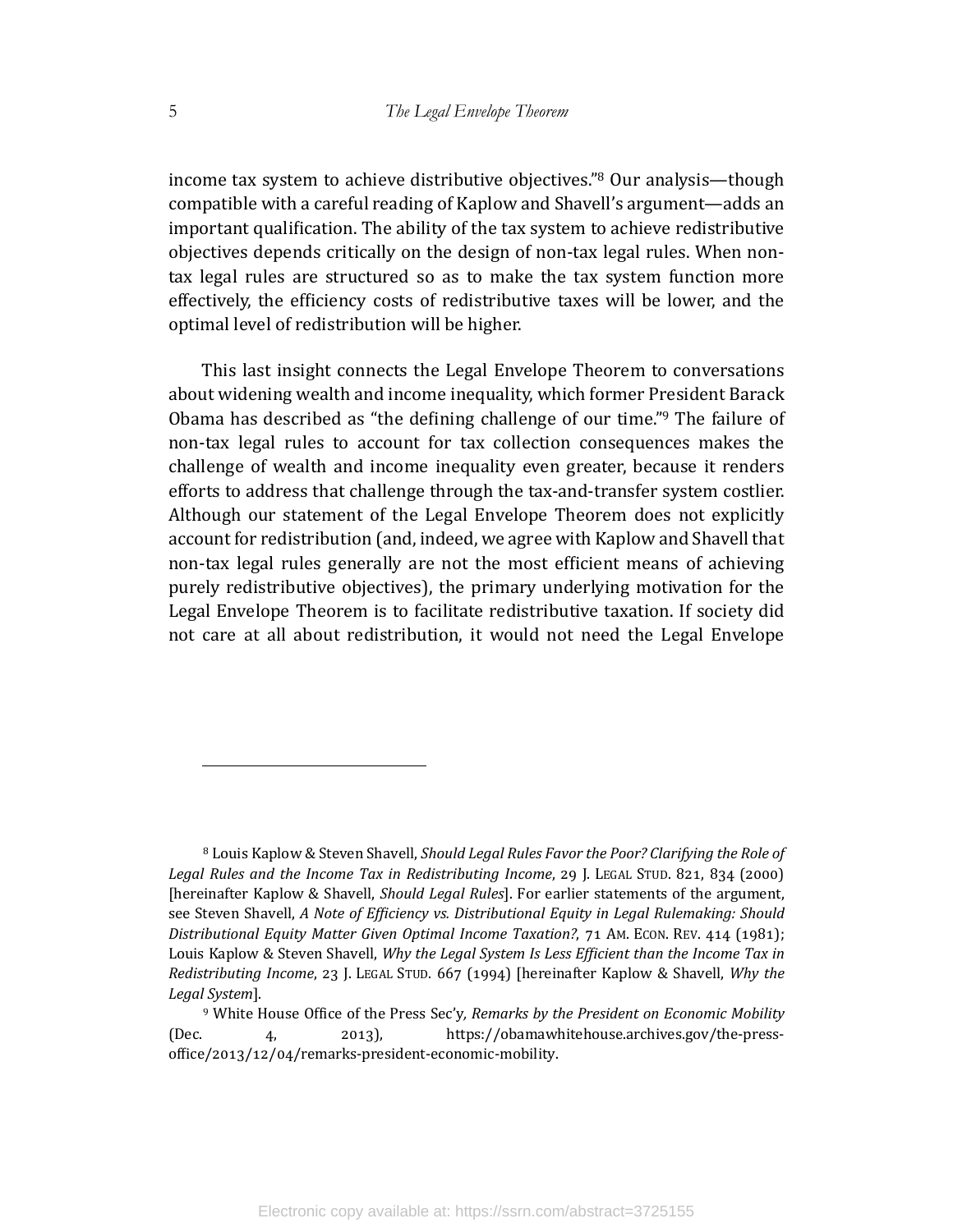Theorem.<sup>10</sup> Because we *do* care about redistribution, the addition of the Legal Envelope Theorem to the toolkit of legal-system design is imperative.

We proceed as follows. Part I provides the analytic underpinnings of the Legal Envelope Theorem. It begins with our prior measure of the effects of changes to the tax system, the BETR. It then shows how the BETR can be extended to capture changes to legal rules. It also situates the Legal Envelope Theorem within the broader law-and-economics and public finance literatures. Part II shows how the Legal Envelope Theorem applies to four different areas of law: laws that affect work, the law of business organizations, laws that affect the size of the informal sector, and property law. In each case, we consider a number of different legal rules, showing how reforms should be evaluated in light of their interactions with the tax system. We conclude with reflections on the role of the Legal Envelope Theorem in scholarly and policyreform debates.

## **I. ANALYTIC FRAMEWORK**

In prior work, we developed a measure of the efficiency effects of changes in tax policies, such as changes to tax rates, the tax base, or enforcement efforts.<sup>11</sup> We show here that this measure—the Behavioral Elasticity of Tax Revenue, or BETR—also allows us to estimate the efficiency consequences of changes to legal rules that affect tax collection. Building on this foundation, we establish the Legal Envelope Theorem. The Legal Envelope Theorem holds that it is optimal to deviate from an otherwise efficient legal rule if the BETR from the change is positive. Although the strong form of the Legal Envelope

 $10$  Absent any concern regarding redistribution, the most efficient mechanism for raising revenue is a lump-sum tax (i.e., a tax that does not depend upon income). The decision instead to use taxes that depend upon income, consumption, and wealth—which, in turn, gives rise to the distortions that the Legal Envelope Theorem addresses—is a decision that reflects society's distributional concerns.

<sup>&</sup>lt;sup>11</sup> Daniel Hemel & David Weisbach, *The Behavioral Elasticity of Tax Revenue* (Univ. of Chi. Coase-Sandor Inst. for Law & Econ. Research Paper No. 892, Oct. 2019), https://ssrn.com/abstract=3462705. A more complete explanation of the BETR is found in that article.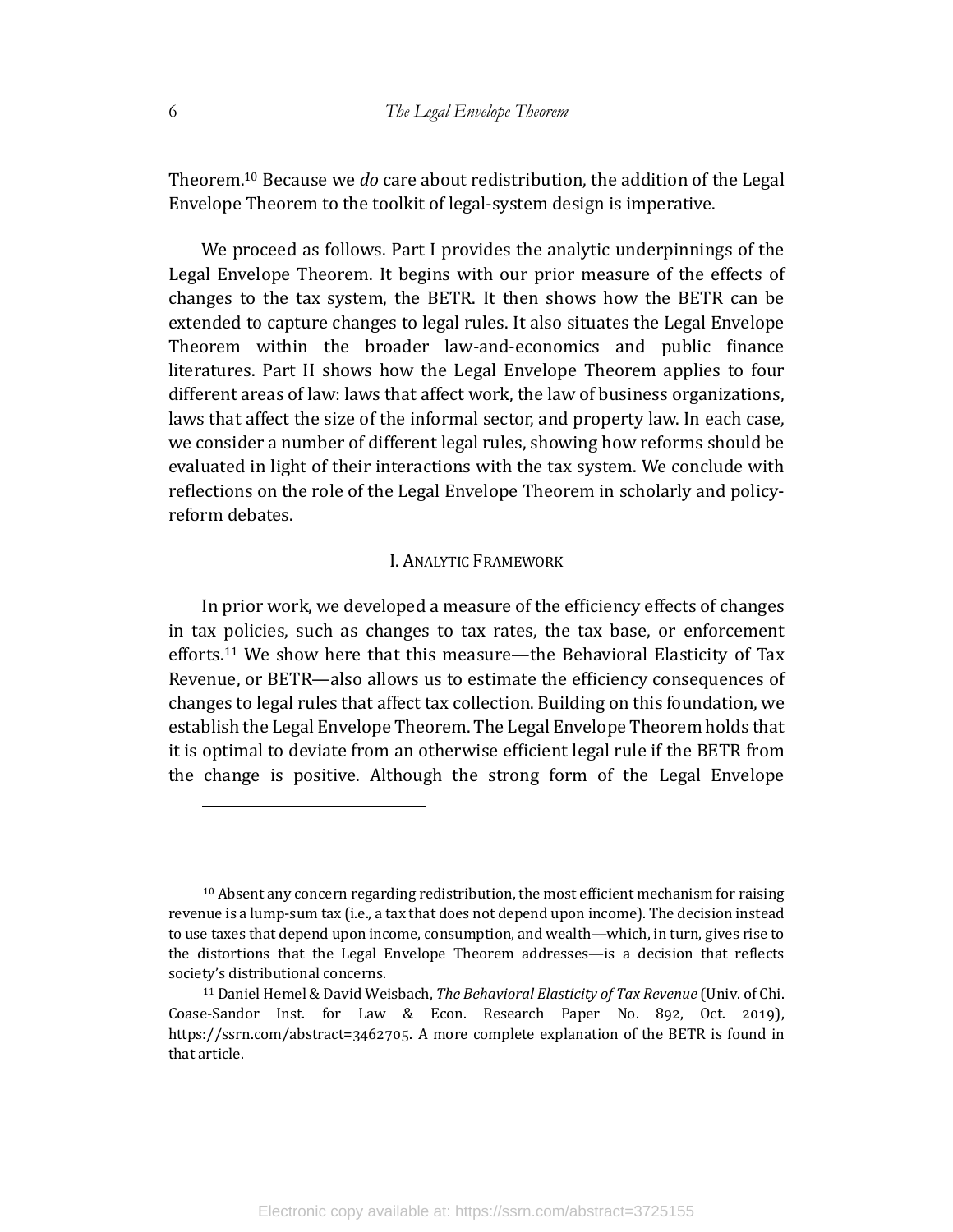Theorem applies only to marginal (i.e., small) changes to legal rules, the same framework also sheds light on larger legal-system reforms.

Our motivating example in the next two sections involves a straightforward tradeoff between two activities—raising cattle for sale in the taxable sector versus growing vegetables for consumption in the untaxed sector. Many readers will recognize this rancher-grower example from Ronald Coase's canonical article *The Problem of Social Cost*,<sup>12</sup> almost certainly the most influential single article in the law and economics literature. The difference between Coase's example and ours is that Coase considers the allocation of land between two people engaged in different activities—a rancher who raises cattle and a farmer who grows vegetables. We begin by considering cases in which the same individual engages in different activities (cattle raising and vegetable growing) and allocates land between those two activities. Later on, we will extend our analysis to multi-actor settings that are closer to Coase's. While we thus take some liberties with Coase's example, the correspondence to Coase is intentional. We seek to show how the Legal Envelope Theorem informs central problems in law and economics, as well as other areas.

## A. The Behavioral Elasticity of Tax Revenue

## 1. Market vs. Non-Market Production

Consider, first, a very simple setting in which a single individual is choosing between two potential uses of the same plot of land. The individual can (a) use the land to raise cattle, which she then will sell at a cattle market in a transaction observable by the tax authority, or  $(b)$  use the land to grow vegetables, which she and her family then will consume. Her choice need not be all-or-nothing: she can split the land between the two uses.

The individual makes this choice against the backdrop of a tax system. For purposes of the example, we will assume a very simple tax system consisting only of a flat-rate 30 percent cash flow income tax. We also will assume, as is

<sup>&</sup>lt;sup>12</sup> Ronald H. Coase, *The Problem of Social Cost*, 3 J. L. & ECON. 1 (1960).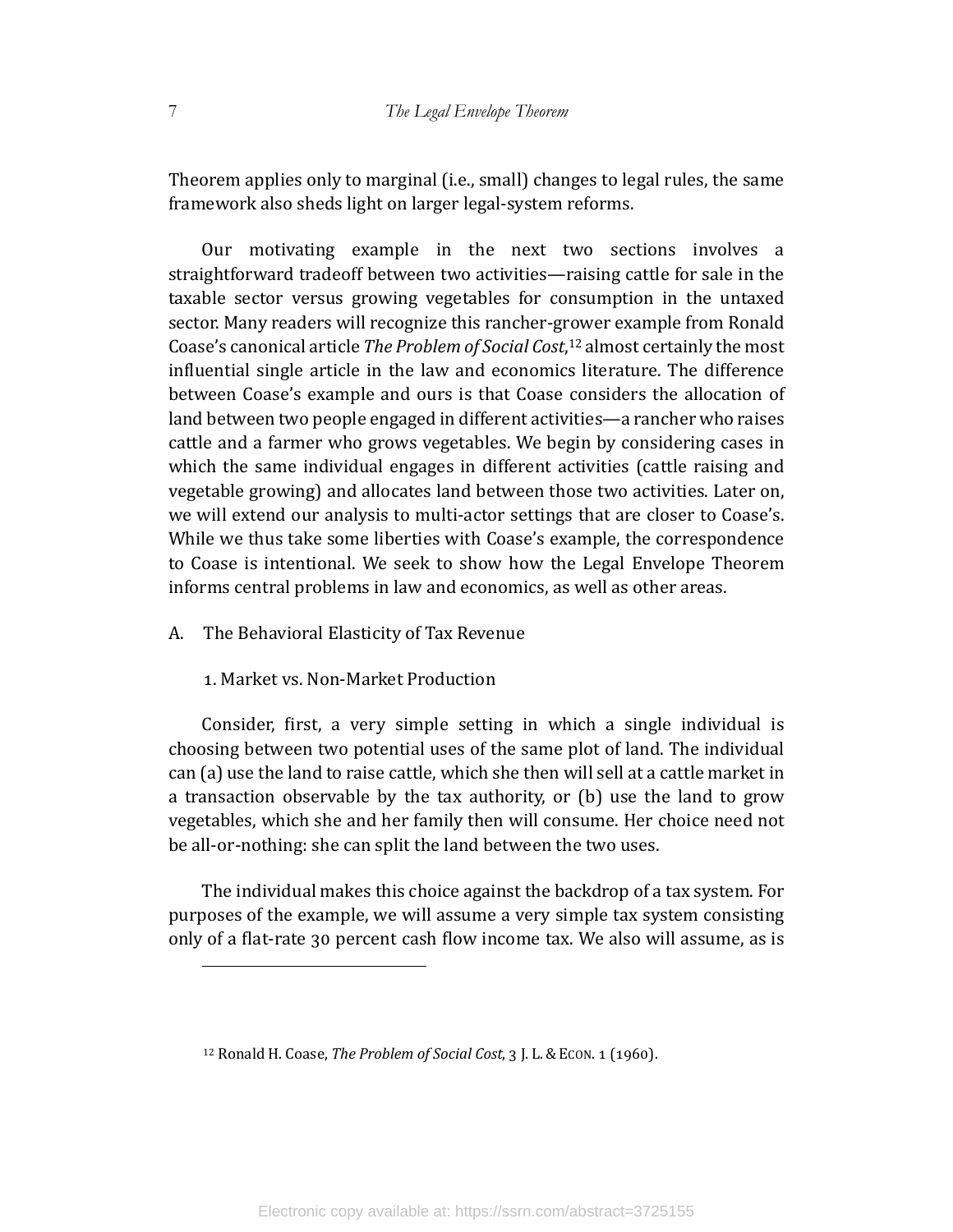standard, that the cash flow income tax does not reach household production and consumption. The government does not tax—because it has no way of observing—the value of goods and services that an individual produces for herself and her household members (*e.g.*, vegetables from one's own garden).

The individual will want to allocate her available land between cattle raising and vegetable growing such that the value she derives from an additional unit of land devoted to cattle raising equals the value she derives from an additional unit of land given over to gardening. If one of those values were greater than the other, she would reallocate land to the higher-value use until there were no more incremental gains to be had.<sup>13</sup>

Let's say that, at the private optimum, an additional unit of land devoted to cattle raising will allow the individual to earn an additional \$10 at the cattle market. She then will have to pay a tax of 30 percent x \$10, or \$3, leaving her with  $$7$  with which she can buy goods and services. Since the individual is optimizing, this implies that the value of the vegetables that the individual can grow by devoting the same unit of land to vegetable growing is also  $$7$ . If it were anything more than  $$7$ , she would want to reallocate land from cattle raising to vegetable growing (and vice versa if it were less than \$7).

Now suppose that the tax rate falls from 30 percent to infinitesimally less than 30 percent, such that the after-tax amount that the individual can earn from devoting an additional unit of land to cattle raising is slightly more than \$7. The individual will reallocate a little bit of land from vegetable growing to cattle raising because cattle raising is now slightly more valuable to the individual than it was before.

<sup>&</sup>lt;sup>13</sup> We will assume, for purposes of this article, that the individual chooses the privately optimal allocation (i.e., what's best for her and her family). The BETR and the Legal Envelope Theorem can be extended to individuals who make optimization errors following the approach outlined in Raj Chetty, *Is the Taxable Income Elasticity Sufficient to Calculate Deadweight Loss? The Implications of Evasion and Avoidance*, 1 AM. ECON. J.: ECON. POL'Y 31, 39- $41(2009)$ .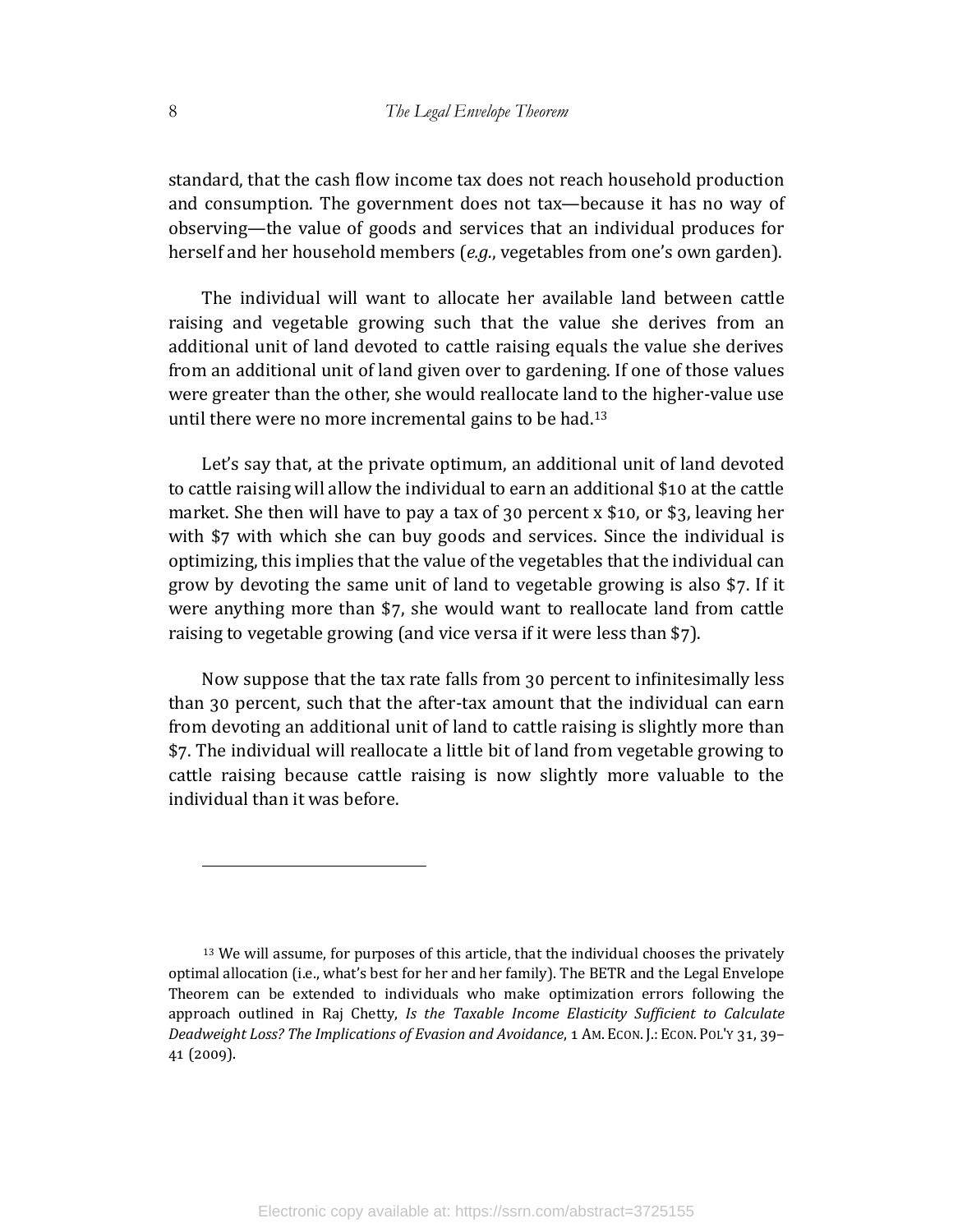What is the effect of this change on the individual's wellbeing? If she devotes one more unit of land to cattle raising and one fewer to vegetable growing, she is not materially better or worse off than before, because she was previously indifferent between those two options. A small change in the tax rate causes her to shift her choices, but that shift itself has approximately zero effect on the individual's utility. True, when she earns an additional \$10 at the cattle market, she pays an additional tax of almost  $\S$ 3, but she is approximately as well off as if she had spared herself the  $\S$ 3 in taxes and grown vegetables worth  $$7$  (indeed, slightly better off). This result follows from what is known in economics as the envelope theorem.<sup>14</sup> Envelope effects are a key part of the arguments that follow.

While the individual is roughly indifferent as to whether she allocates an additional unit of land to cattle raising and pays  $$3$  more in taxes, society is not. Society is \$3 better off when the individual allocates the extra land to cattle raising, because the individual's income from cattle raising is taxed while the value of vegetables grown for home consumption is not. Thus, the government raises an additional  $\S$ 3 of revenue and can purchase an additional  $\S$ 3 of public goods. This \$3 of revenue is the tax equivalent of manna from heaven—it's  $$3$ of extra wealth to be allocated across society. We will refer to it as the "behavioral" effect on tax revenue—"behavioral" because it resulted from a change in the behavior of a taxpayer (here, the individual allocating more of her land to cattle raising).

The  $$3$  behavioral effect on tax revenue from the individual reallocating land to cattle raising is not the only consequence of a slight reduction in the

 $14$  Why exactly it carries that name requires a longer explanation. On the history of the envelope theorem, see Torsten Schmidt, *Really Pushing the Envelope: Early Use of the Envelope Theorem by Auspitz and Lieben*, 36 HIST. POL. ECON. 103 (2004).

Envelope-theorem reasoning appears at several places in the law-review literature. See, *e.g.*, Ian Ayres, Pushing the Envelope: Antitrust Implications of the Envelope Theorem, 17 MISS. C. L. REV. 21 (1996); Chris William Sanchirico, *Detection Avoidance*, 81 N.Y.U. L. REV. 1331, 1361 n.101 (2006) (applying envelope-theorem reasoning to analysis of investment in law enforcement). We discuss specific applications of the envelope theorem to the interaction between tax and non-tax legal rules below. See infra note 31.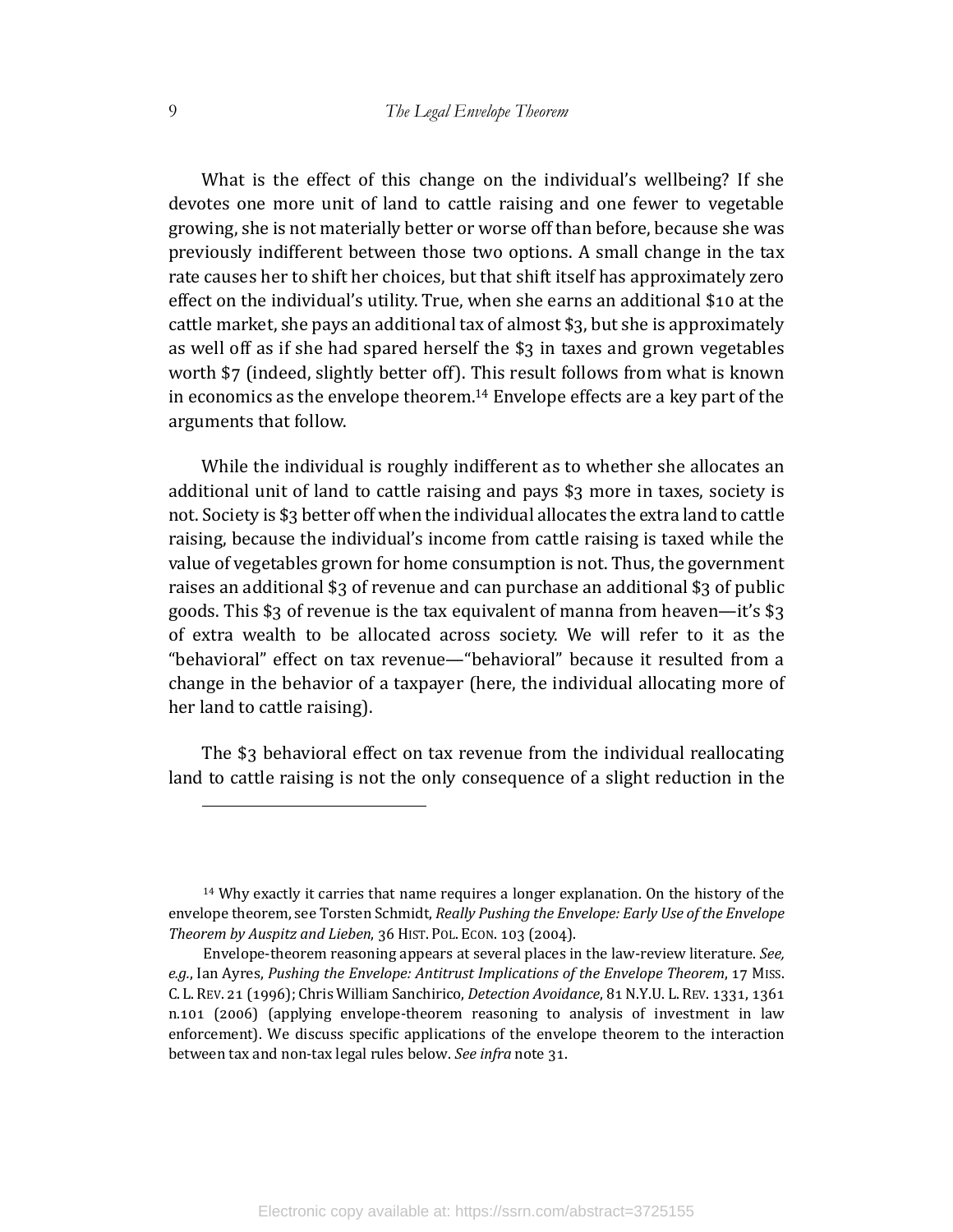tax rate. Recall that the individual already was raising cattle on some of her land, and she was selling that cattle at the market and paying tax on those sales. Now, she is paying a little less in taxes on all of those sales—sales that would have happened regardless of the tax change. With respect to those sales of cows raised on land that she would have allocated to cattle raising anyway, the individual *is* better off: she is doing exactly what she was doing before but now her after-tax income is a little bit higher. Symmetrically, the government is worse off, since it is raising less revenue and has less to spend on public goods. Assuming that the value of  $\$1$  in the hands of the individual and the government is the same, the benefit to the individual and the cost to the government exactly offset.<sup>15</sup> The shift in wealth from the government to the individual is a "transfer" that does not affect the total resources available to society. In the language of economics, this is the "mechanical" effect on tax revenue (as distinguished from the "behavioral" effect).

Summing up, the effect on the total resources available to society as a result of a small reduction in the tax rate is equal to the behavioral effect on tax revenue (here,  $\S$ 3), minus administrative and compliance costs (here, zero). We intentionally ignore mechanical effects in this calculation because those are transfers—one side (here, the individual) is better off, and the other side (here, the government) is symmetrically worse off. This is the key lesson from the BETR framework. The effect of a small change in tax policy on the total resources available to society (*i.e.*, the efficiency effect of the tax policy change) is the *behavioral effect* on tax revenue less any change in administrative and compliance costs.

#### 2. Reported vs. Unreported Income

In the example above, the individual's only possible uses of her land were (a) raising cattle to be sold at the market in a transaction observable by the tax authority or (b) growing vegetables for household consumption. Now we will introduce a third option: the individual can grow vegetables that she sells to

<sup>&</sup>lt;sup>15</sup> We discuss the reasons why this assumption is appropriate in our prior work. See Hemel & Weisbach, *supra* note 11.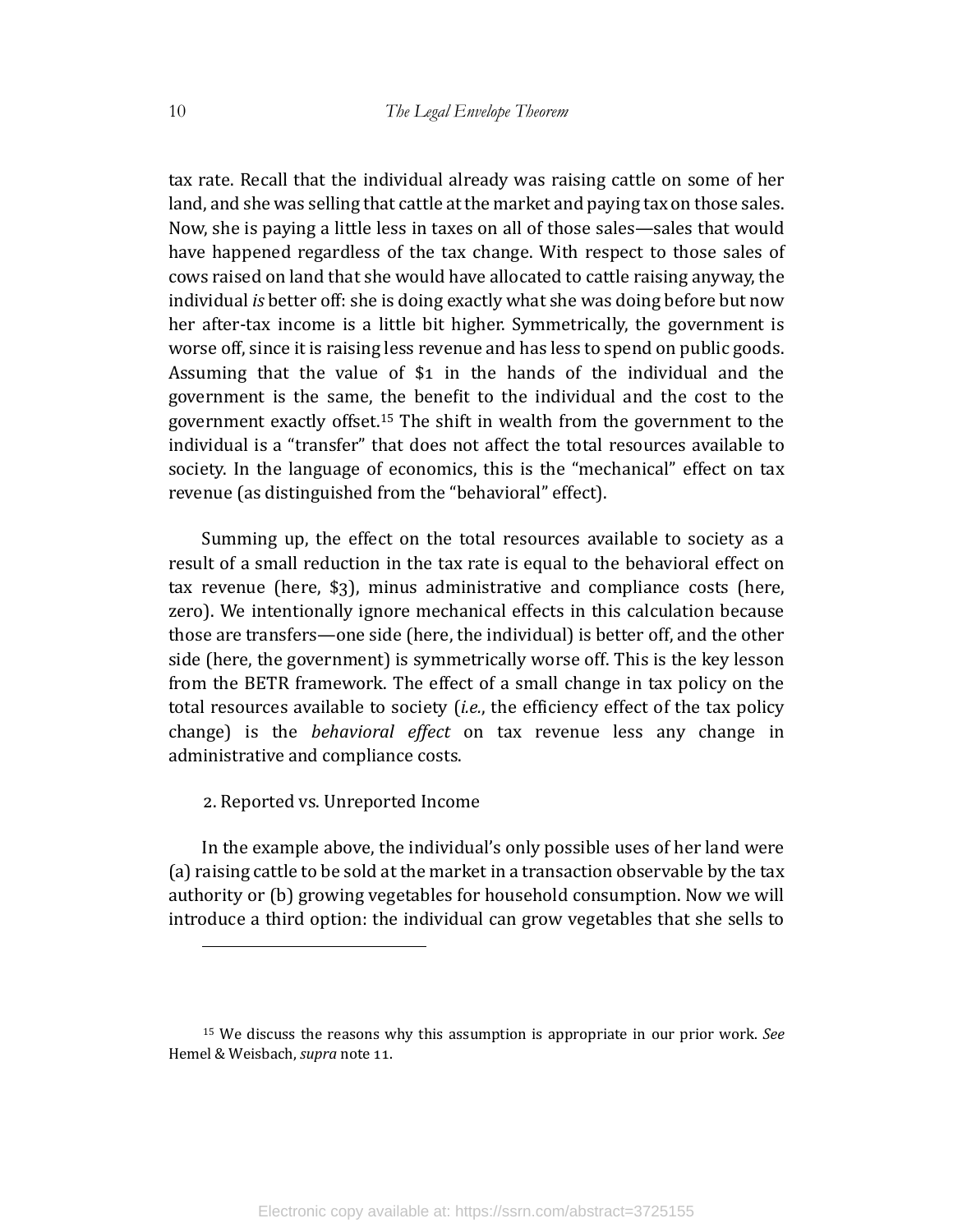her neighbors for cash in transactions that—though legally subject to taxation—will not be reported by the individual to the tax authority.

As before, the individual will allocate her land across these three uses optimally, such that there are no additional gains to be had from reallocation. If her net after-tax income from allocating an additional unit of land to cattle raising is  $\frac{1}{2}$  (*i.e.*,  $\frac{1}{2}$  in pre-tax income less  $\frac{1}{2}$  in taxes), this means that she also derives \$7 in value from an additional unit of land given over to growing vegetables for household consumption *or* for neighborhood sales. This could be because her neighbors are only willing to pay \$7 for the vegetables and the individual can hide that income from tax authorities costlessly. Or it could be because her neighbors are willing to pay more than \$7 for the vegetables but the individual bears costs in hiding that income from tax authorities (*e.g.*, the cost of opening a secret bank account<sup>16</sup>).

Now imagine that instead of lowering the tax rate, the government slightly raises the rate at which it audits taxpayers. The very small increase in the frequency of audits makes it slightly likelier that the individual will get caught evading taxes on her neighborhood vegetable sales. If she is caught, she will have to pay past-due taxes and penalties. The increase in the audit rate therefore makes the neighborhood vegetable sales slightly less attractive than they were before, causing the taxpayer to reallocate a bit of her land from that purpose to either (a) raising cattle or (b) growing vegetables for household consumption.17

What is the effect on the individual's well-being from reallocating from neighborhood vegetable sales to  $(a)$  or  $(b)$ ? Again, there is no material effect, because the individual already was indifferent between these options. If the

<sup>&</sup>lt;sup>16</sup> The cost of not reporting income might also be the moral disutility that the individual experiences from violating the tax laws. If the value she assigns to that moral disutility is less than the amount she pays in taxes, she will bear that moral-disutility cost.

<sup>&</sup>lt;sup>17</sup> If the vegetables that she sells to her neighbors are the same vegetables that she grows for herself and her family, then she will not need to reallocate land; she can just reallocate the vegetables. For purposes of our example, it doesn't matter which is the case.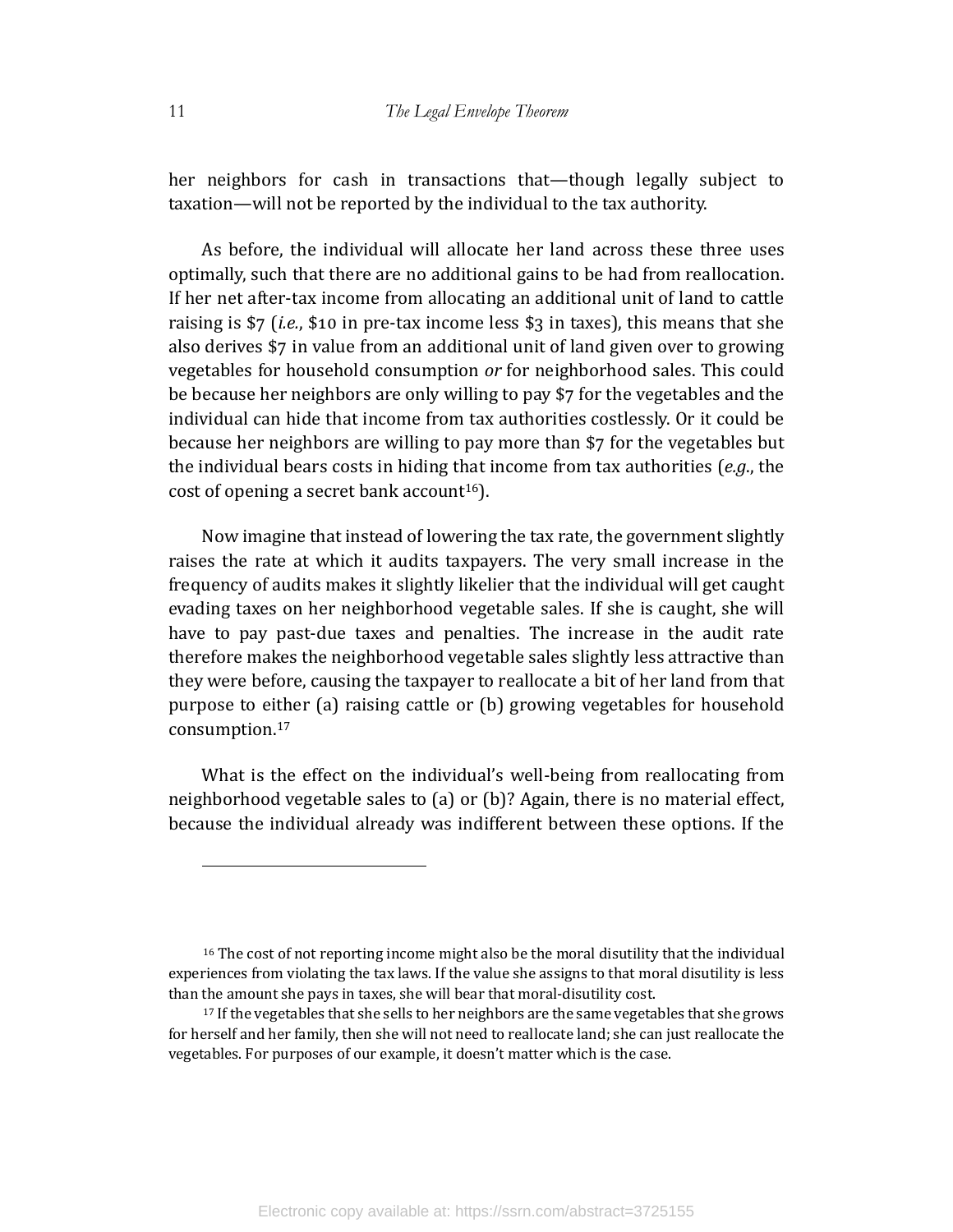individual reallocates toward raising cattle that she sells for \$10 at the market in a taxable transaction, then the government gains an additional  $\S$ 3 in tax revenue, and society is  $\S$ 3 better off. This is a behavioral effect on tax revenue. If the individual reallocates toward growing vegetables for household consumption, then the government does not collect any additional revenue, and society is no better off than before.

Once more, the change in tax policy generates mechanical effects on tax revenue in addition to behavioral effects. When the government audits more taxpayers, more people will be caught evading taxes, and they will have to pay back taxes and penalties. Those payments are transfers from the private sector to the public sector: what the evader loses is precisely equal to what the government gains.

Changing the audit rate, however, will lead to an additional set of costs not seen in our first example: the additional administrative and compliance costs from the new audits. By "administrative costs," we refer to costs borne by the government in collecting taxes. By "compliance costs," we refer to costs borne by the private sector. Administrative and compliance costs of tax collection are real resource costs that reduce the total amount available to society. Therefore, the effect of the audits on the total resources available to society is the behavioral effect on tax revenue less the change in administrative and compliance costs.

We have illustrated the BETR using simple examples involving  $(1)$  a tradeoff between market and nonmarket production and  $(2)$  a tradeoff between reported and unreported income, but the framework applies much more broadly. It applies in any case where an individual is indifferent between two options, one of which will cause her to pay more in taxes (but bear less of some other cost). For example, it applies to the familiar labor-leisure tradeoff (where the taxpayer's alternative to market production is not household production, but no production at all). It also applies to circumstances in which an employee is choosing between taxable income and untaxed fringe benefits,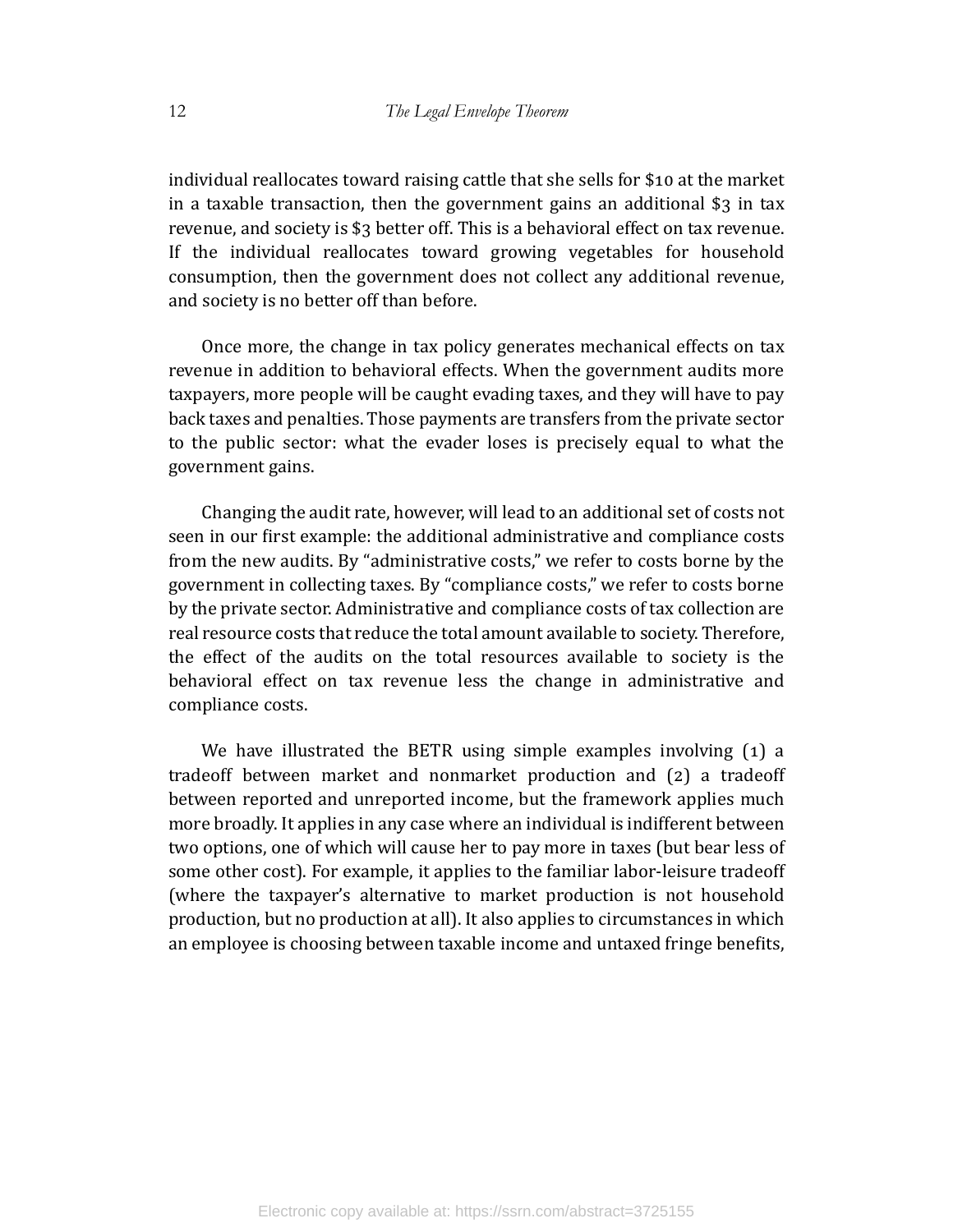such as health insurance.<sup>18</sup> It applies, too, when the individual is choosing between two types of income subject to different tax rates (*e.g.*, income from wages versus income from self-employment<sup>19</sup>). In all these cases, the effect of the change in tax policy on the total resources available to society is the behavioral effect on tax revenue less administrative and compliance costs.

There are a number of nuances that we have left out of this explanation nuances that are important to the BETR but less essential to understanding the Legal Envelope Theorem. One such issue is the computation of "compliance" costs" (and, more specifically, the limited circumstances in which tax-related compliance costs might not enter the BETR directly).<sup>20</sup> Another issue, mentioned above, is whether  $$1$  in the hands of a private individual should be valued the same as  $$1$  in the hands of the government.<sup>21</sup> We explore these subtleties at length in earlier work.<sup>22</sup> We set them aside here in order to focus more intensively on the legal-rules context, to which we now turn.

<sup>18</sup> An optimizing employee will select the mix of compensation that leaves her indifferent between an extra \$1 of taxable income and an extra \$1 of untaxed fringe benefits. (If her tax rate is 30 percent, that means she values the extra \$1 of untaxed fringe benefits at \$0.70.) A policy change that causes her to reallocate  $$1$  of compensation from untaxed fringe benefits to taxable income will leave her no worse off than before, but the behavioral effect on tax revenue makes society better off (by \$0.30 if the tax rate is 30 percent).

 $19$  Starting in 2018, self-employment income is eligible for a 20 percent deduction for single taxpayers with up to  $$157,500$  in taxable income and married-filing-jointly taxpayers with up to  $$315,00$  in taxable income. Those thresholds are adjusted each year for inflation. Taxpayers with income above those thresholds are eligible for a full or partial deduction under certain circumstances. The benefit is set to sunset at the end of 2025. See I.R.C. § 199A.

<sup>22</sup> For further discussion of this point, see Daniel Hemel, Jennifer Nou & David Weisbach, *Appendix to "The Marginal Revenue Rule in Cost-Benefit Analysis"* (Univ. of Chi. Law Sch., Working Paper, 2018), https://ssrn.com/abstract=3230003.

<sup>&</sup>lt;sup>20</sup> See Hemel & Weisbach, *supra* note 11 (manuscript at 27).

<sup>&</sup>lt;sup>21</sup> *See id.* (manuscript at 70).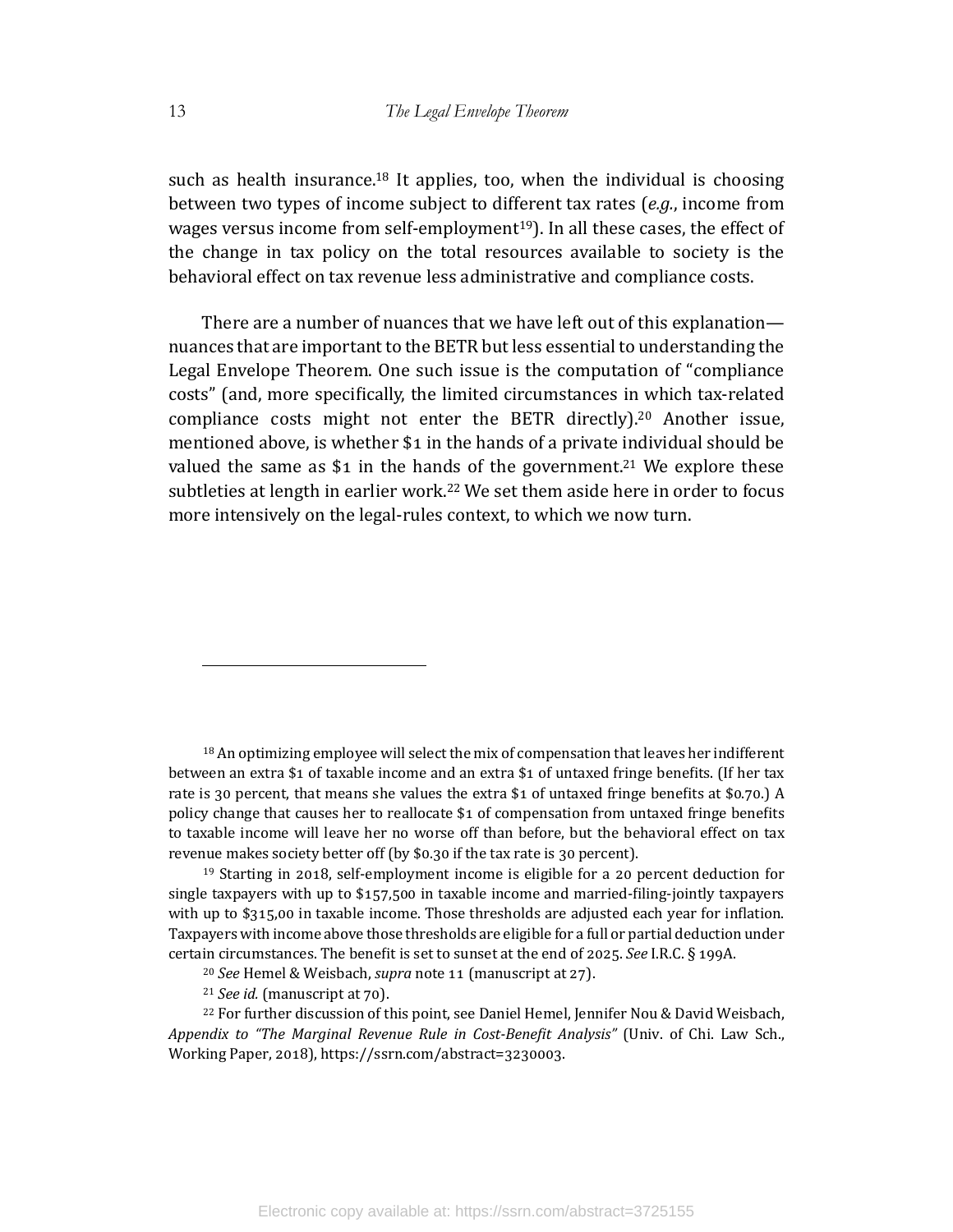#### B. The Legal Envelope Theorem

The BETR, as developed above, measures the change in the total resources available to society resulting from small changes in tax policy. We show here that the same framework also allows us to measure the change in the total resources available to society resulting from small changes in legal rules that affect tax collection. The core logic is the same. If society sets its legal rules to maximize net benefits irrespective of tax consequences, then small changes to otherwise-optimal legal rules will not have first-order effects on the sum of non-tax net benefits. They may, however, have tax consequences, thus changing total social resources. We call this the Legal Envelope Theorem because it arises from the same envelope effect outlined above.

#### 1. The Legal Envelope Theorem in a Single-Person Setting

To illustrate the Legal Envelope Theorem, we begin with an example that directly parallels our exposition of the BETR in the previous Section. Imagine again that a single individual is allocating a fixed amount of land across two uses—cattle raising for sale in the taxable sector and vegetable growing for untaxed household consumption. On the margin, the individual is indifferent between (a) allocating a unit of land to cattle raising, selling the cattle for  $$10$ on the market, and paying a tax of  $\S$ , or (b) allocating a unit of land to vegetable growing, resulting in \$7 worth of untaxed household consumption. The individual's choice will be influenced not only by the tax rate—as illustrated above—but also by the constellation of legal rules that affect the costs and benefits of cattle raising and vegetable growing. These include laws addressing the treatment of animals, fencing, fertilizer use, the transportation of livestock to market, and much more.

Consider any one of these laws—for example, the maximum amount of water-soluble nitrogen that a grower may apply per square foot.<sup>23</sup> Nitrogen enhances crop yields, so a lower limit on nitrogen means the individual and

<sup>&</sup>lt;sup>23</sup> *See, e.g.*, N.J. Rev. Stat. §  $58:10A-63$  (2013) (establishing limits on the use of watersoluble nitrogen).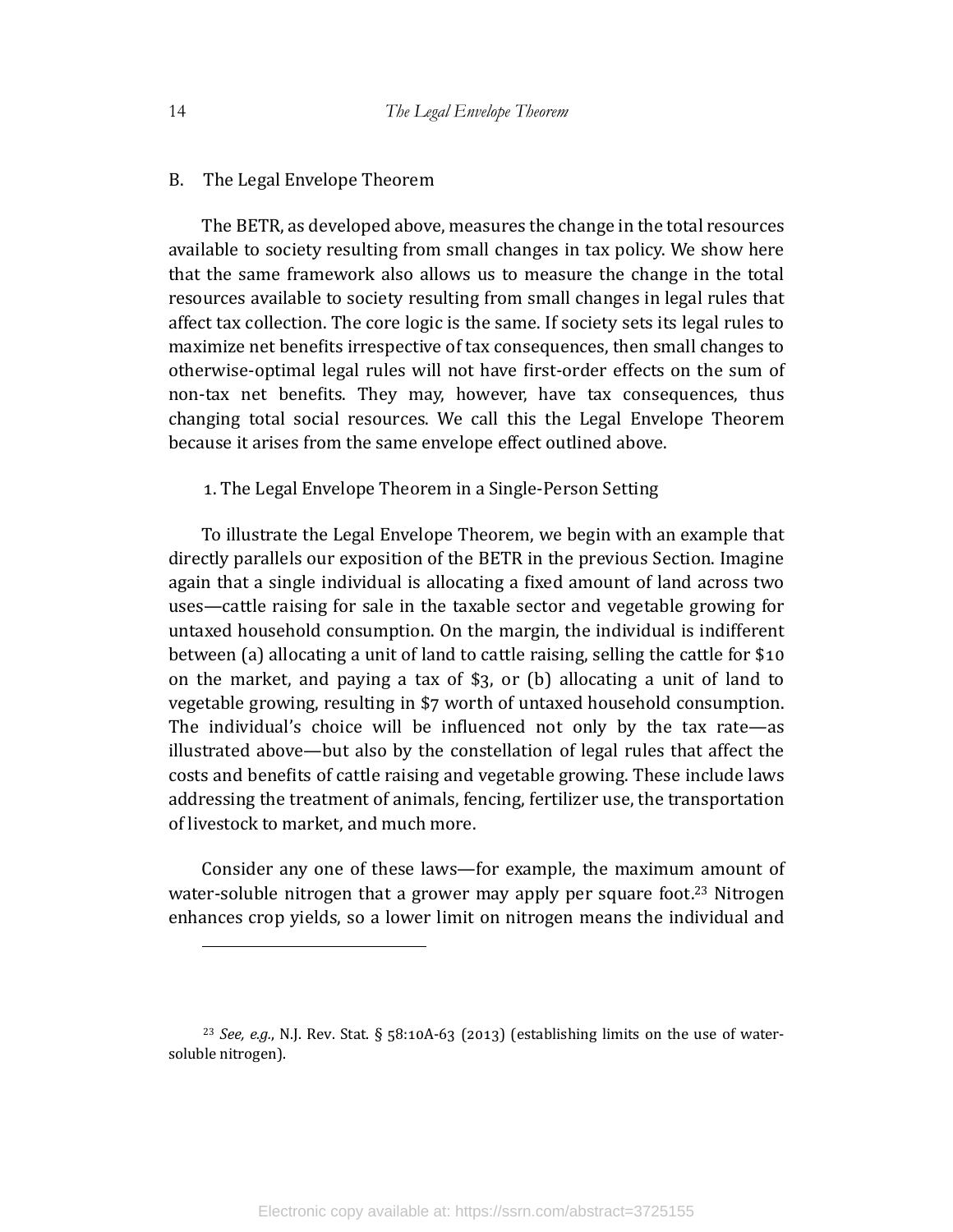her household will grow fewer vegetables per unit of land. But excess nitrogen use can contaminate groundwater, potentially seeping into the household's drinking well.<sup>24</sup> For the sake of simplicity, we will assume that the direct effects of the change in the legal rule all fall on a single individual or household—*i.e.*, this household's drinking water and *only* this household's drinking water will be affected by a rule change. In the next Section, we will consider the more complicated case in which changes in legal rules reallocate entitlements across individuals and households.

Ignoring tax collection consequences, the efficient fertilizer rule would set the maximum amount of water-soluble nitrogen such that the marginal benefit from a small reduction in that amount (improved drinking water) equals the marginal cost (lower crop yields). We will say that this rule satisfies the standard of "simple efficiency." A rule accords with simple efficiency if the nontax benefits from a slight change in the rule equal the non-tax costs—i.e., if the rule maximizes total resources before accounting for taxes—holding the distribution of income fixed.<sup>25</sup>

<sup>24</sup> See Mary H. Ward, Too Much of a Good Thing? Nitrate from Nitrogen Fertilizers and Cancer—President's Cancer Panel—October 21, 2008, 24 REV. ENVTL. HEALTH 357 (2009).

 $25$  As Louis Kaplow has argued in a related context, simple efficiency must be defined holding the distribution of income (or the distribution of utilities) fixed. The tax and transfer system imposes efficiency costs to redistribute income. For example, income-based taxes and transfers distort how much people work and save, what jobs they take, where and how they invest, and so forth. Society judges these efficiency costs as worth bearing in order to get the redistributive benefit of shifting resources from people with a low marginal utility of wealth (the rich) to people with a high marginal utility of wealth (the poor).

If simple efficiency were not defined holding distribution fixed, the category of "efficient" legal rules would include regressive legal rules that offset the efficiency costs of the tax system. For example, if the tax system takes a dollar from a rich person and gives it to a poor person at an efficiency cost of \$0.25, an "efficient" legal rule might give the dollar back to the rich person, even if the efficiency benefit were less than \$0.25. The same qualifier is needed in much of the literature discussing the relationship between the redistribution, tax system, and legal rules. For further discussion of this point, with guidance on how and why to apply the constant-distribution-of-income approach, see Louis Kaplow, *A* Unified Perspective on *Efficiency, Redistribution, and Public Policy,* 73 NAT'L TAX J. 429 (2020).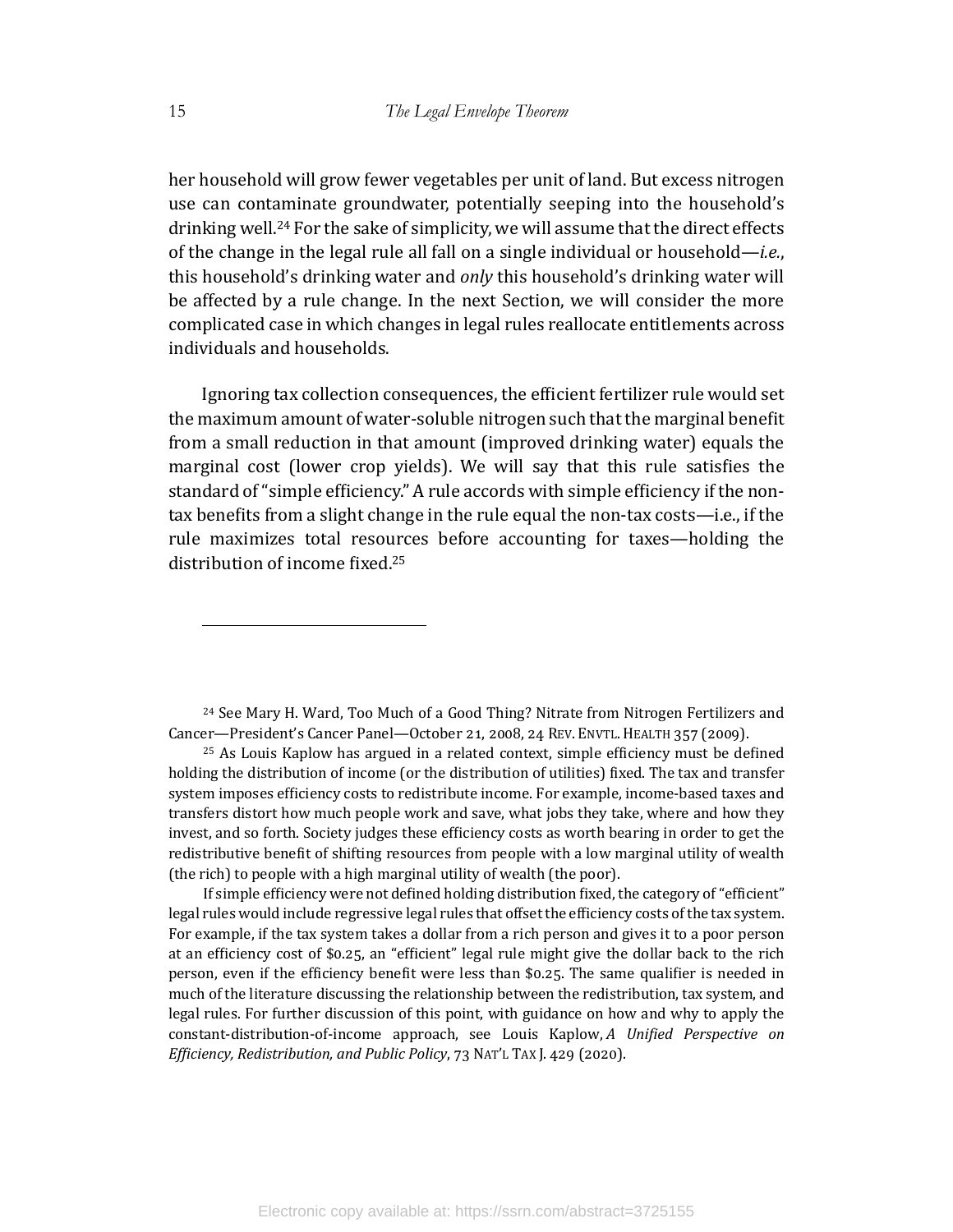Importantly for our purposes, a slight reduction in the nitrogen limit also slightly lowers the value of allocating land to vegetable growing. The yield on the marginal unit of land allocated to vegetable growing is now a bit less than \$7. As a result, the individual reallocates one unit of land from vegetable growing to cattle raising.

The effect on the individual's utility is, as in Section I.A, approximately zero. The reduction in her vegetable yields is balanced out by the improvement in the quality of her drinking water. Also, the envelope theorem tells us that if her allocation of land between cattle raising and vegetable growing was previously optimal, the reallocation of one unit of land from vegetable growing to cattle raising does not make her appreciably better off or worse off than before. But the reallocation of one unit of land from vegetable growing to cattle raising does—as before—have a first-order effect on the total resources available to society. Now, the individual's taxable income rises by \$10, and so the taxes she pays increase by  $$3.$ 

This result should not be surprising, since it is—for all intents and purposes—the same result as in Section I.A. The only modification is that the relevant policy change that caused the individual to reallocate one unit of land from vegetable growing to cattle raising (or, at a higher level of generality, from the untaxed sector to the taxed sector) was a change in a non-tax legal rule rather than an element of the tax system. The change in total resources available to society is, as under the BETR, the behavioral effect on tax revenue (here,  $\S$ 3) less any change in administrative and compliance costs. If, for example, the government had to spend money to implement the reduction in the nitrogen limit, that would be a real resource cost that enters the totalutility analysis, equivalent to the tax administrative costs considered in Section I.A. Similarly, if the individual has to spend money to comply with the reduction in the nitrogen limit, such as tracking and reporting her nitrogen use to a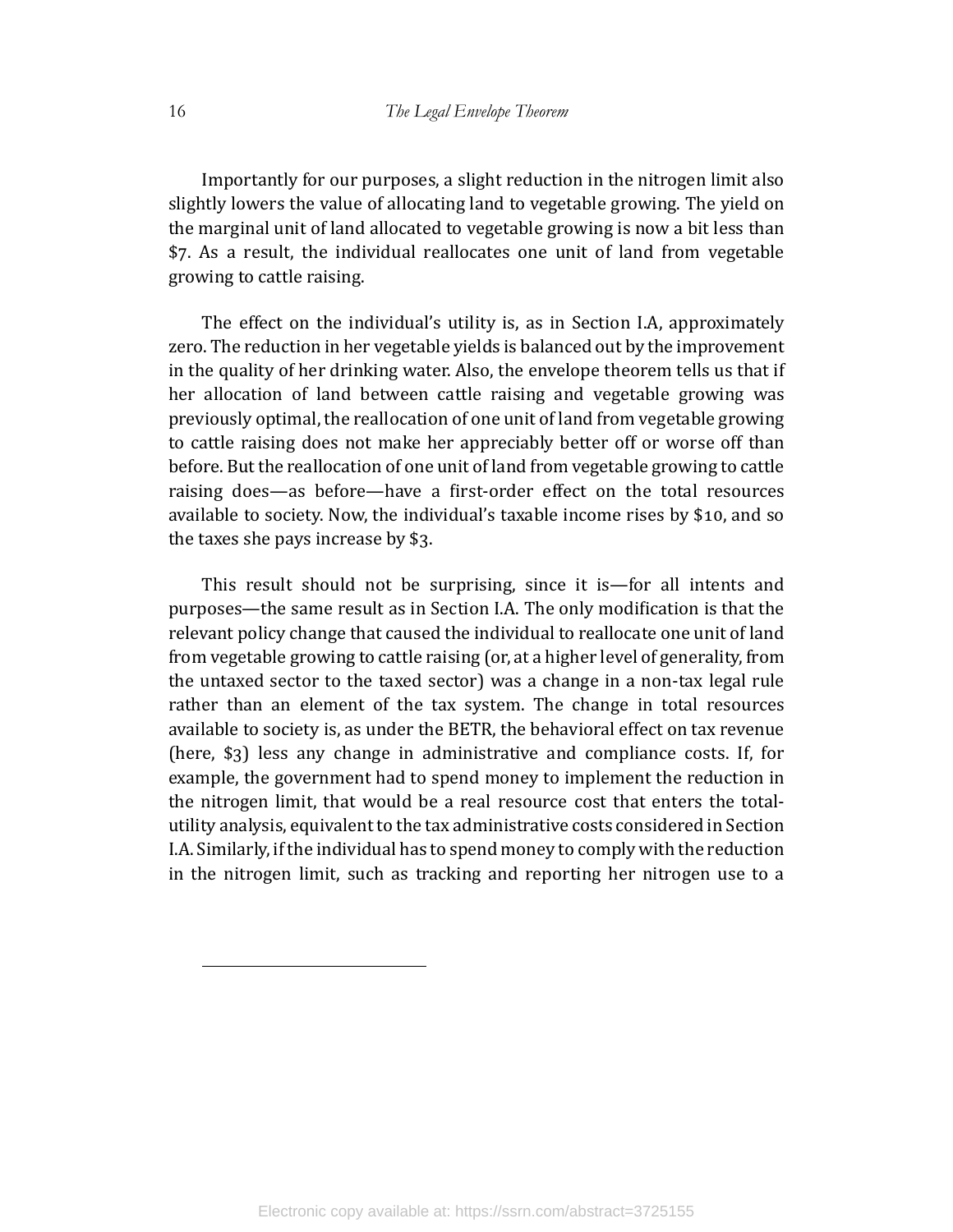regulator, these costs are real resources that enter the analysis in the same way tax compliance costs do.

Our analysis shows that we should change the fertilizer rule so that it no longer satisfies simple efficiency, but instead maximizes the total resources available to society, inclusive of taxes, or what we will call "full efficiency. "By moving away from simple efficiency, we do not make the individual rancher/grower appreciably worse off or better off, but we generate  $$3$  of additional tax revenue that can be used to produce  $$3$  worth of public goods or returned to the rancher to spend how she pleases. The move away from simple efficiency thereby constitutes an increase in total resources.

A short-hand way of thinking about these effects is that the change in the legal rule generates what might be called a fiscal externality.<sup>26</sup> It causes the rancher/grower to change her behavior in a way that is immaterial to her but generates a benefit to others because of the additional resources available to the government. The Legal Envelope Theorem can be reframed as stating that efficiency needs to take this fiscal externality into account.

<sup>&</sup>lt;sup>26</sup> Nathaniel Hendren uses this terminology in a similar sense. *See* Nathaniel Hendren, *The Policy Elasticity*, 30 TAX POL'Y & ECON. 51, 53 (2016) (defining "fiscal externality" as "the impact of the behavioral response to [a] policy on the government budget outlays per dollar of government expenditure"). The term is sometimes used in a related but distinct sense in the literature on fiscal federalism and interjurisdictional competition. *See, e.g.*, Zvi Hercowitz & David Pines, *Migration with Fiscal Externalities*, 46 J. PUB. ECON. 163, 163-64 (1991) (stating that "[i]n a strict sense fiscal externality is defined as a situation where a pure public good is financed by residence-based taxes," such that migration—which affects the per-capita cost but not the per-capita benefit of public goods, generates positive fiscal externalities for the jurisdiction into which migrants are moving and negative fiscal externalities for the jurisdiction out of which migrants are moving); Bev Dahlby, *Fiscal Externalities and the Design* of Intergovernmental Grants, 3 INT'L TAX & PUB. FIN. 397, 398 (1996) ("[I]interjurisdictional fiscal externalities occur when a government's tax and expenditure decisions affect the wellbeing of taxpayers in other jurisdictions  $\dots$ ").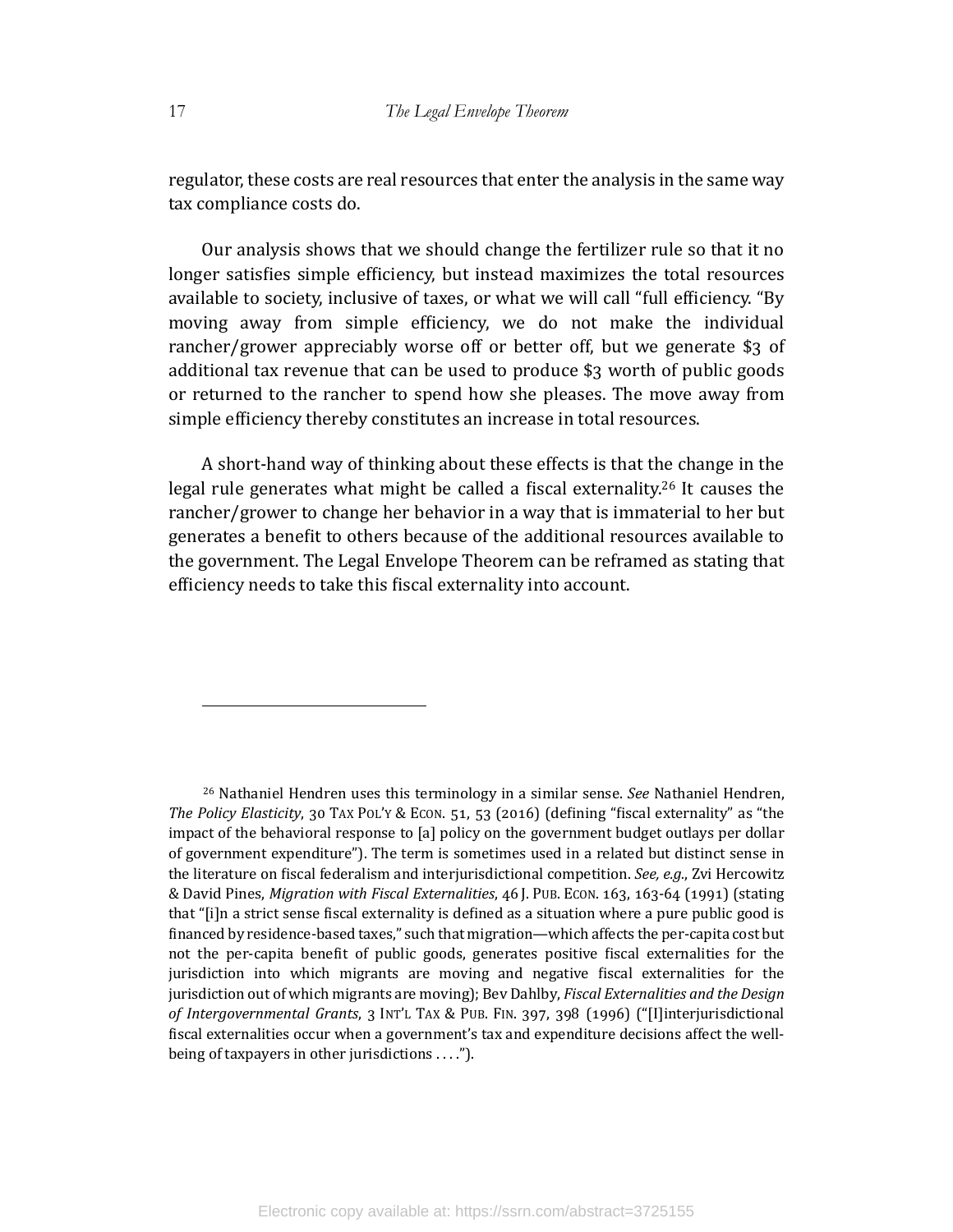#### 2. The Legal Envelope Theorem in a Multiperson Setting

In the immediately preceding example, we imagined that the non-tax costs and benefits of the change in the legal rule all fell on the same individual. This may accurately describe some legal rules, which seek to maximize the wellbeing of all individuals to whom they apply rather than to assign rights, resources, and responsibilities across different individuals. Oftentimes, however, legal rules affect different individuals differently, potentially making some individuals better off and others worse off. The Legal Envelope Theorem applies in this case as well: simple efficient legal rules do not maximize total resources because they ignore tax effects. Fully efficient legal rules must take all of the effects into account.<sup>27</sup>

To see how the analysis applies in the multi-person setting, continue with the immediately preceding example, except imagine now that the nitrogen from fertilizer contaminates not the rancher/grower's own drinking well but the wells of her neighbors. Lowering the water-soluble nitrogen limit from the simple efficient level will make the rancher/grower worse off, because she now reaps a smaller yield from the land that she continues to allocate to vegetable growing. It will, however, make her neighbors better off, because

 $27$  In the single individual case—which in public economics is typically called a Ramsey model after the earlier twentieth century British mathematician Frank Ramsey—there is no reason to distinguish between wealth and utility. Ramsey models, like the one we use, preclude distributional considerations by assumption because they involve only one individual, and so no redistribution across individuals.

In the multiple-person case considered in this Section, the difference between wealth and utility becomes relevant because different individuals will have different marginal utilities of wealth. It matters which individuals have resources if we want to maximize a function of individual utilities. Definitions of efficiency try to abstract away from these distributional effects by focusing on total resources (or total wealth), rather than who has those resources.

To keep the multiple person case as parallel as possible to the single person case, we will focus on the maximization of total resources, rather than total utility. We can do this by assuming that all individuals affected by the legal rule have the same marginal utility of wealth. We explicitly consider differences in the marginal utility of wealth in Section I.C.2.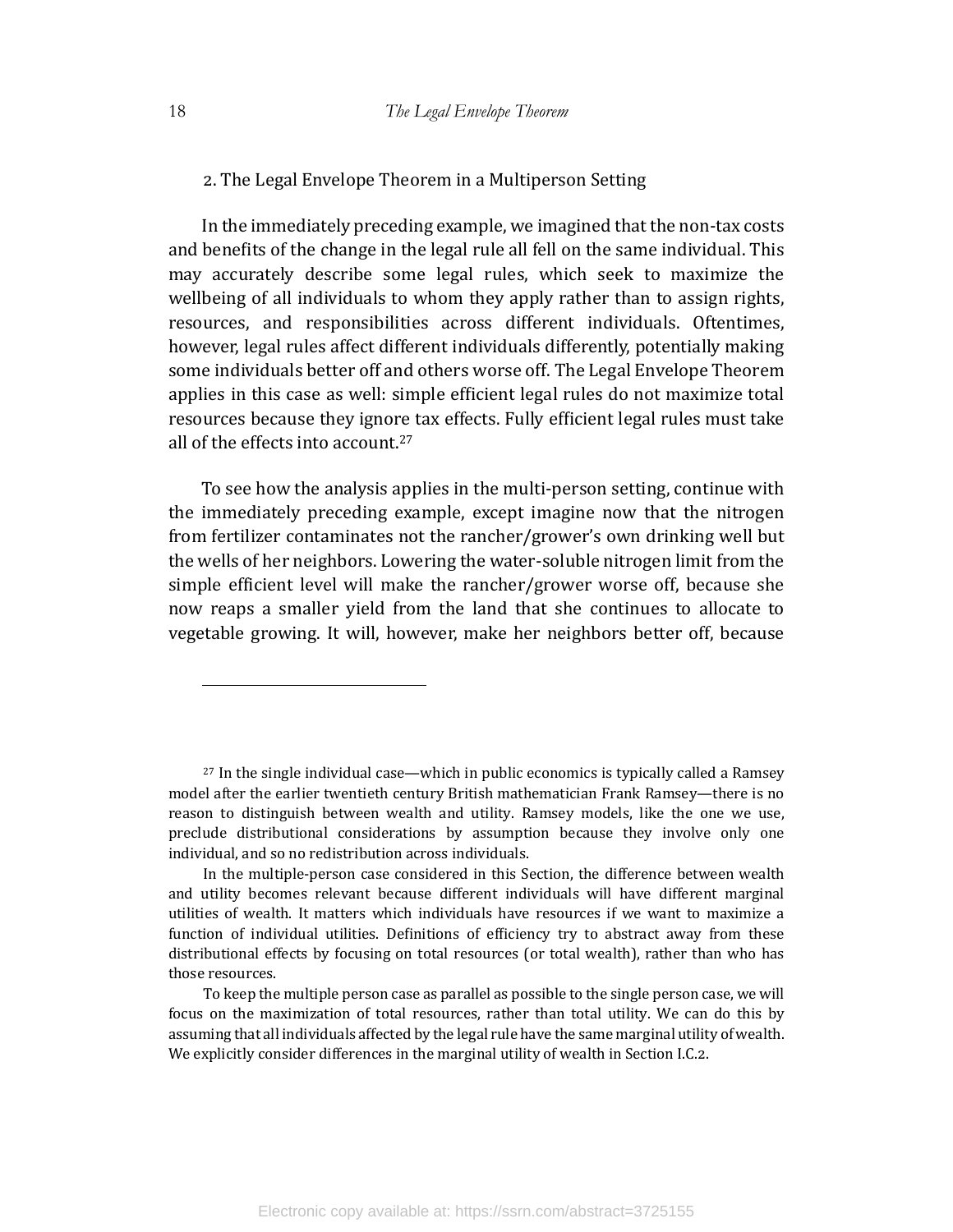they now benefit from safer drinking water. It generates a transfer between the rancher and her neighbor.

Since we were previously at the simple efficient legal rule, we know that the transfer away from the rancher is of equal size as the transfer to her neighbors. (If not, we could have adjusted the prior legal rule and increased total resources leaving aside tax effects, which means that the prior rule would not have been simple efficient.) The transfer does not affect the total resources available to society. As a result, we treat the transfer as a wash for purposes of measuring the efficiency effects of the legal change.

Because the rancher/grower had previously chosen the privately optimal allocation of her land, her behavioral change—her reallocation of one unit of land from vegetable growing to cattle raising—also does not materially affect her own wellbeing. This, too, is the envelope effect at work: if the rancher/grower was at the private optimum, then we know that the marginal benefit to her of a small change in either direction was equal to the marginal cost, and a small reallocation will not make her appreciably better off or worse off. It does, however, affect the total resources available to society, because when she reallocates land to cattle raising, she pays more in taxes. Again, the change in society's total resources is measured by the BETR: the behavioral effect on tax revenue of  $\S$ 3 less any change in administrative and compliance costs.

The neighbors may also change their behavior in response to improved drinking water. Those changes also will not make them materially better or worse off. For example, improved drinking water from their well might cause the neighbors to drink a little bit less beer and a little bit more water; if they were previously allocating their liquid consumption between beer and water optimally, then they are effectively indifferent to a small change in the direction of more water consumption. The neighbors' behavioral change would, however, have a first-order effect on the total resources available to society if it changed tax collections (e.g., if beer is taxable and water is not). Under those circumstances, we would use the BETR to calculate the effect of the neighbors' behavioral change on total resources. The BETR adds (or nets, depending on the sign) these effects to the effects of changes in the rancher/grower's behavior to measure the total change in resources from the change in the legal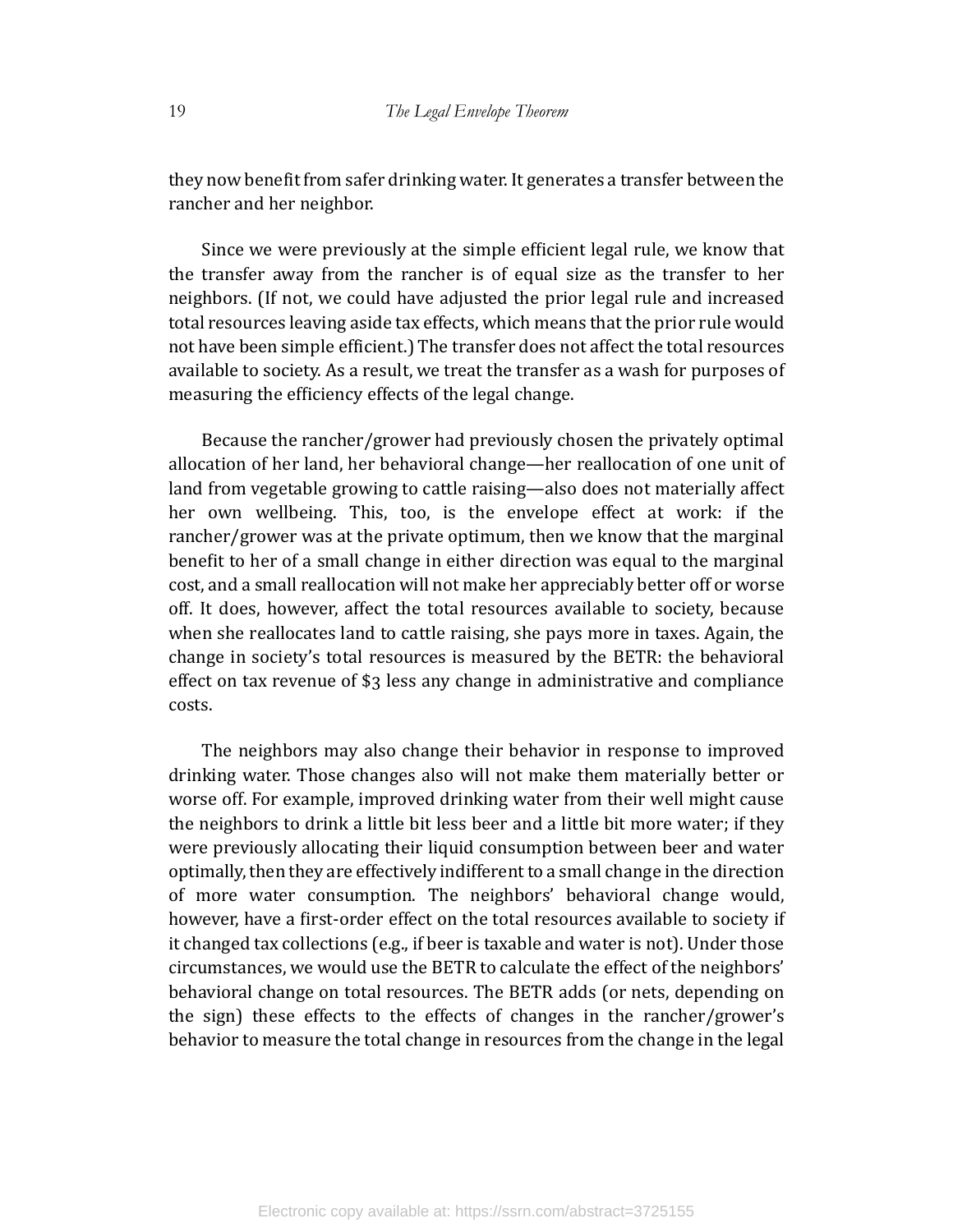rule. If the change is positive, the simple efficient legal rule fails to maximize total resources, and we can do better by modifying it.

To summarize: Small changes in "simple efficient" legal rules do not materially affect the sum of total resources available to society except through the tax channel. We know this because the simple efficient legal rule is, by definition, set to maximize total resources before taking taxes into account. Therefore, a small change in either direction may generate transfers but has no first-order effects on total resources. Moreover, since individuals are choosing their own behavior to maximize their own wellbeing, a small change in their behavior in either direction does not leave them materially better off or worse off. These behavioral changes may, however, have tax collection consequences. When they do, the BETR allows us to see how those behavioral changes affect the total resources available to society.

So far, we have illustrated the Legal Envelope Theorem through what in the natural and social sciences is called a "toy model," a deliberately simplistic model that strips away many details so that we can convey the central mechanism concisely. In Part II, we will show how our toy model corresponds to a wide range of real-world scenarios in which non-tax legal rules affect tax collection. Before doing so, we will consider a number of points left out of the toy model but important to the analysis that follows.

C. Comments and Qualifications

## 1. More than Marginal Changes

The Legal Envelope Theorem applies to small changes in legal rules away from simple efficiency. Because the marginal non-tax benefit from a legal rule change in any direction away from the simple-efficient legal rule equals the marginal non-tax cost (both at the individual level and the level of society), we can proceed as if the only effects of the change on total resources are those captured by the BETR. Once we make more than small changes, however, there will be first-order costs in the primary legal area, at which point the envelope theorem logic no longer applies.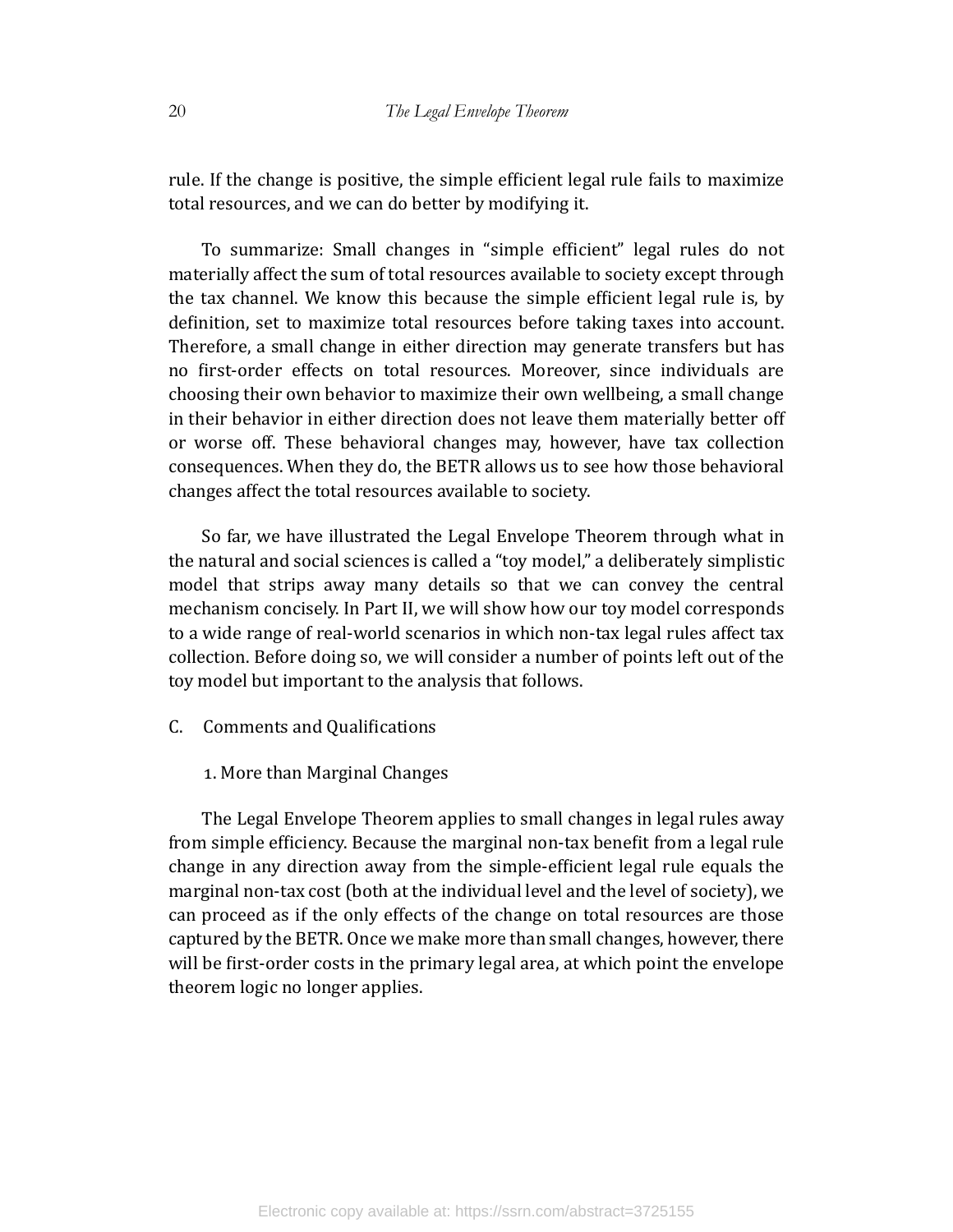Nonetheless, the Legal Envelope Theorem can help us analyze larger legalrule changes in two ways. First, and most straightforwardly, the Legal Envelope Theorem can be used not only to analyze marginal changes from simple efficient legal rules but also to find fully efficient legal rules. A fully efficient legal rule maximizes total resources including those affected by the primary legal system and those in the tax system. At the optimum, the marginal loss in simple efficiency should equal the marginal fiscal externality, as measured by the BETR.

Because tax rates are substantial in developed countries, the fully efficient legal rule may deviate substantially from the simple efficient rule. The fiscal externality is equal to the tax rate. We have been using  $30\%$  in our example, but in the United States, the tax rate often exceeds 50% (taking both federal and state taxes into account), and in other developing countries may be well above  $50\%$ .<sup>28</sup>

Second, the Legal Envelope Theorem also offers insight into the effects of discrete changes to legal rules that are not marginal. For example, repealing the Statute of Frauds altogether would be a discrete legal-rule change.<sup>29</sup> Discrete changes present a challenge not present with marginal or small changes. With respect to small rule changes, anyone who alters her own behavior in response to the rule change was previously indifferent between engaging in a little more or a little less of the relevant activity. Not so for individuals who change their behavior in response to a discrete change. Some of these changes may be "inframarginal"—i.e., they leave individuals substantially better off or worse off than before. For example, if we eliminate

<sup>28</sup> See David Altig, Alan J. Auerbach, Laurence J. Kotlikoff, Elias Ilin & Victor Ye, Marginal *Net Taxation of Americans' Labor Supply* 19 tbl.2 (Nat'l Bureau of Econ. Research, Working Paper No. 27164, May 2020), http://www.nber.org/papers/w27164 (calculating that the mean marginal tax rate on an additional \$1000 of current-year earnings—taking into account a wide range of tax and transfer consequences—is  $53.8$  percent for households in the lowest income quintile and above 50 percent for more than a quarter of households).

<sup>29</sup> For an argument in favor of Statute of Frauds repeal, see Michael Braunstein, *Remedy*, *Reason, and the Statute of Frauds: A Critical Economic Analysis, 1989 UTAH L. REV. 383, 422-31.*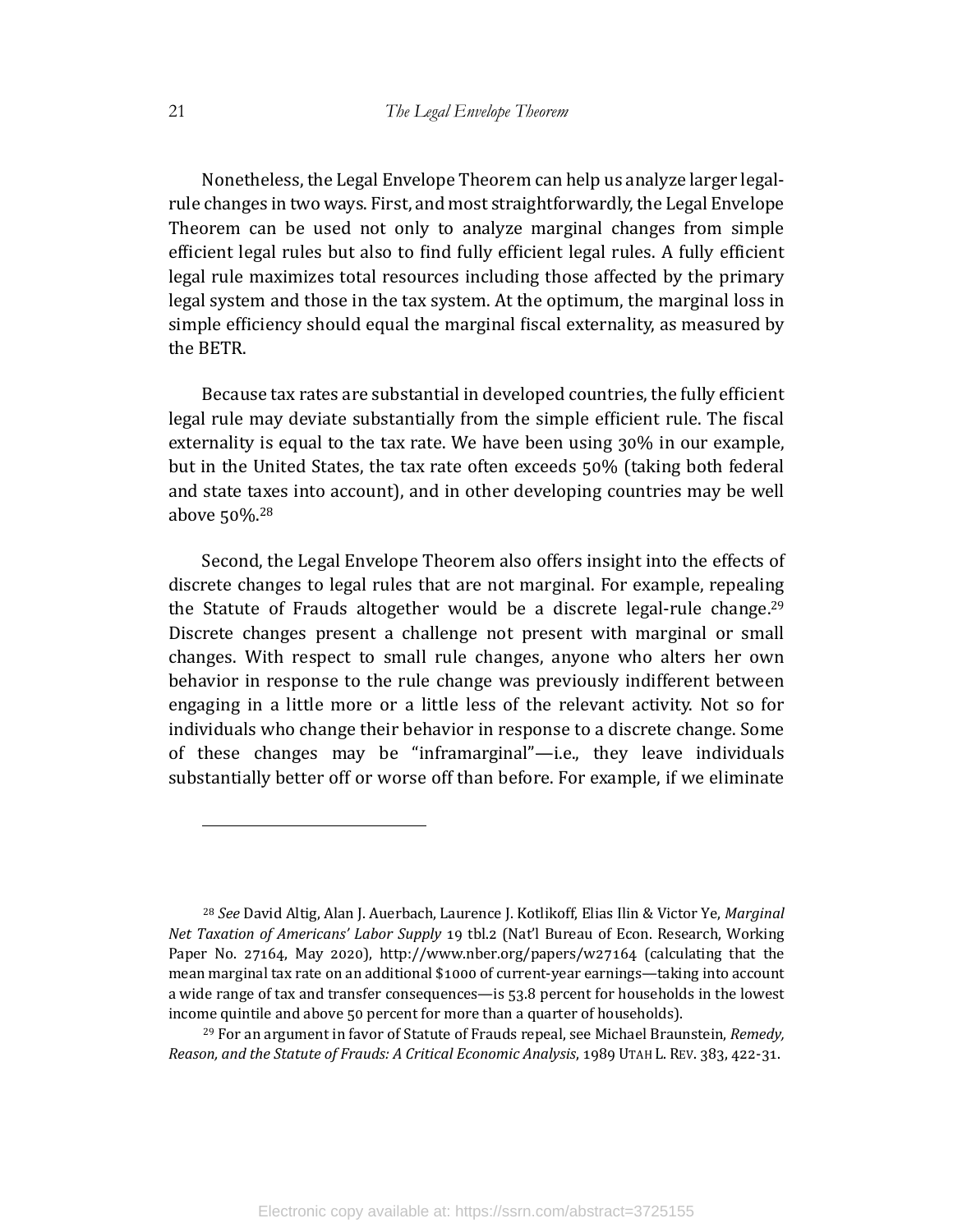the Statute of Frauds, making tax evasion easier, some of the behavioral changes will reflect inframarginal changes, and we cannot assume that anyone who changed her behavior was indifferent.

The BETR and the Legal Envelope Theorem still can aid our analysis of discrete changes, though the function of these tools will be nuanced. When a discrete change in a tax or non-tax legal rule leads to a change in tax revenue due to behavioral effects, the BETR can allow us to estimate lower bounds and upper bounds of the effect on total resources from a given individual's taxrelated behavioral change (i.e., a behavioral change that affects taxes collected). In some circumstances, these lower-bound and upper-bound estimates may be all we need.

To illustrate, imagine that the wage rate is \$10 per hour and the tax rate starts out at 30 percent. Then the tax rate falls to 20 percent, and an individual works an hour more and pays \$2 more in taxes. We know that the individual valued an additional hour of leisure at \$7 or more; otherwise, she would not have been working the hour in the first place. We also know that she did not value an additional hour of leisure at more than \$8; otherwise, she still would not be working. The increase in total resources resulting from the behavioral change is at least \$2, representing the behavioral effect on tax revenue. It is potentially as much as  $\S$ , representing the behavioral effect on tax revenue plus the benefit to the individual of replacing  $$7$  worth of leisure with  $$8$  in after-tax income. $30$ 

The same analysis applies to legal rules. Imagine that a new nitrogen limit for fertilizer raises the cost of growing vegetables by \$1 per unit of land. The rancher/grower in the previous two Sections reallocates one unit of land from vegetable growing to cattle raising, causing her to earn an additional  $$10$  in taxable income and pay an additional  $\S$ 3 in taxes. We know that the

 $30$  Put differently, the benefit to the individual from the behavioral change cannot be less than zero; otherwise she would not have made the change. And it cannot be greater than \$1; otherwise she would not have needed the tax cut in order to make the change. So we add the  $$2$  behavioral effect on tax revenue to an individual benefit ranging from zero to  $$1$ .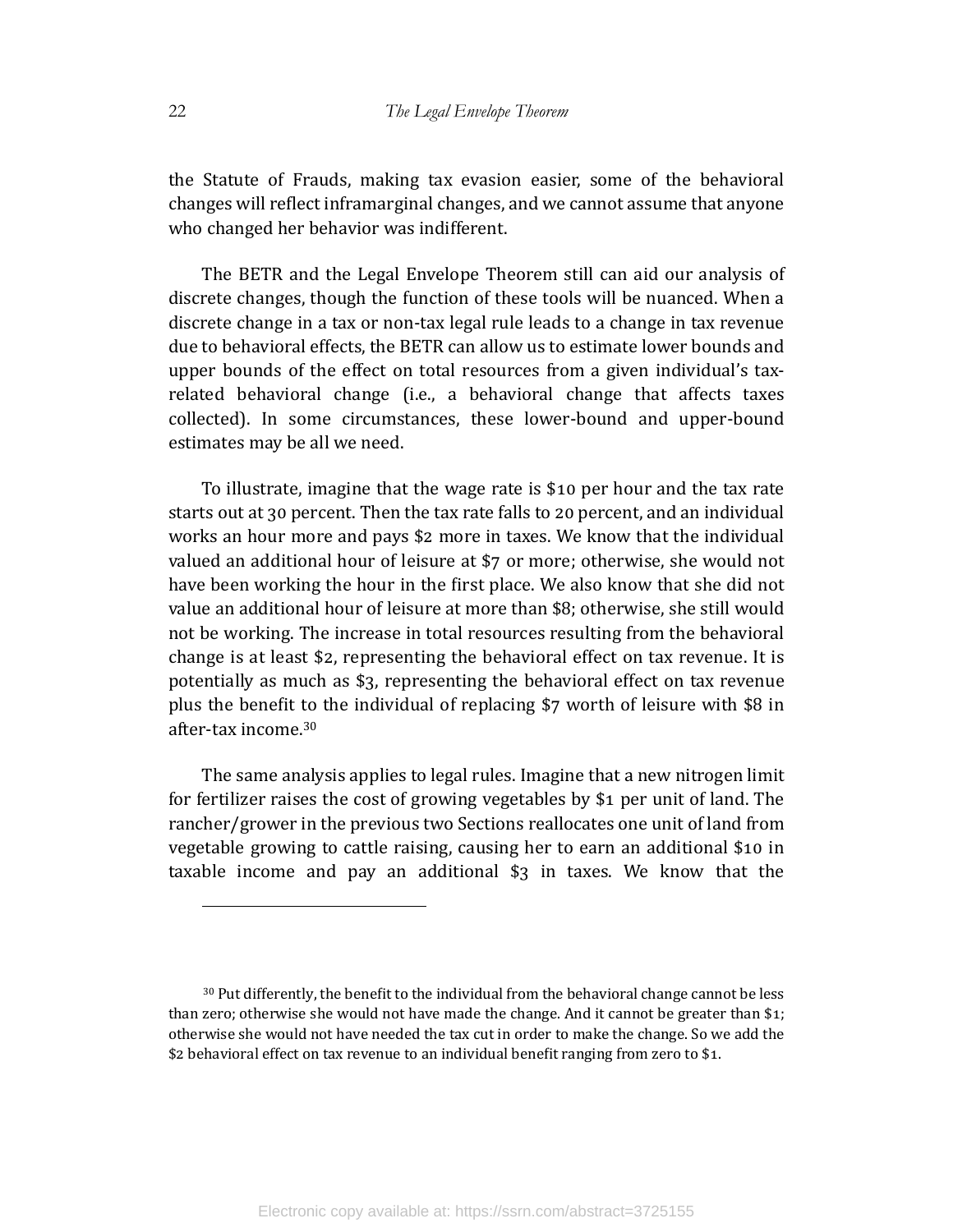rancher/grower assigned a value of at least  $\frac{1}{2}$  to the vegetables from that unit of land; otherwise, she would have been raising cattle there in the first place. We also know that the rancher/grower did not value the vegetables at more than \$8; otherwise, she would have continued to grow vegetables even after the new nitrogen limit. The increase in total resources resulting from taxrelated behavioral changes is at least \$2, representing the \$3 behavioral effect on tax revenue less the loss to the rancher of replacing \$8 of vegetables with  $$7$  of after-tax income. It is potentially as much as  $$3$ , representing purely the  $$3$  behavioral effect on tax revenue, with the rancher/grower's  $$7$  of additional after-tax income and \$7 less of vegetables netting out.

Even where we can estimate only lower and upper bounds, the BETR and the Legal Envelope Theorem can help us make decisions about discrete changes to legal rules. Sometimes, a lower-bound estimate of the increase in total resources resulting from a tax-related behavioral change will be sufficiently large that, even if the true effect is only the lower bound, the benefits will outweigh the non-tax costs of deviating from simple efficiency. In other cases, an upper-bound estimate of the increase in total resources resulting from tax-related behavioral changes will be sufficiently small that, even if the true effect is the upper bound, the non-tax costs of deviating from simple efficiency will swamp the benefits. There still will be instances in which the non-tax costs of deviating from simple efficiency lie between the lowerand upper-bound estimates of the increase in total resources from tax-related behavioral changes, in which case the BETR and the Legal Envelope Theorem will not be determinative. Even in those circumstances, though, the BETR and Legal Envelope Theorem can give us a rough sense of magnitudes that a focus on simple efficiency ignores.

## 2. Redistribution and the Relationship to Kaplow & Shavell  $(1994)$

In establishing the Legal Envelope Theorem, we focused on the efficiency effects of tax and legal rules. We set aside distributional aspects, such as the possibility that the rancher/grower might be wealthier than her neighbors (or, vice versa, that the neighbors might be wealthier than the rancher/grower).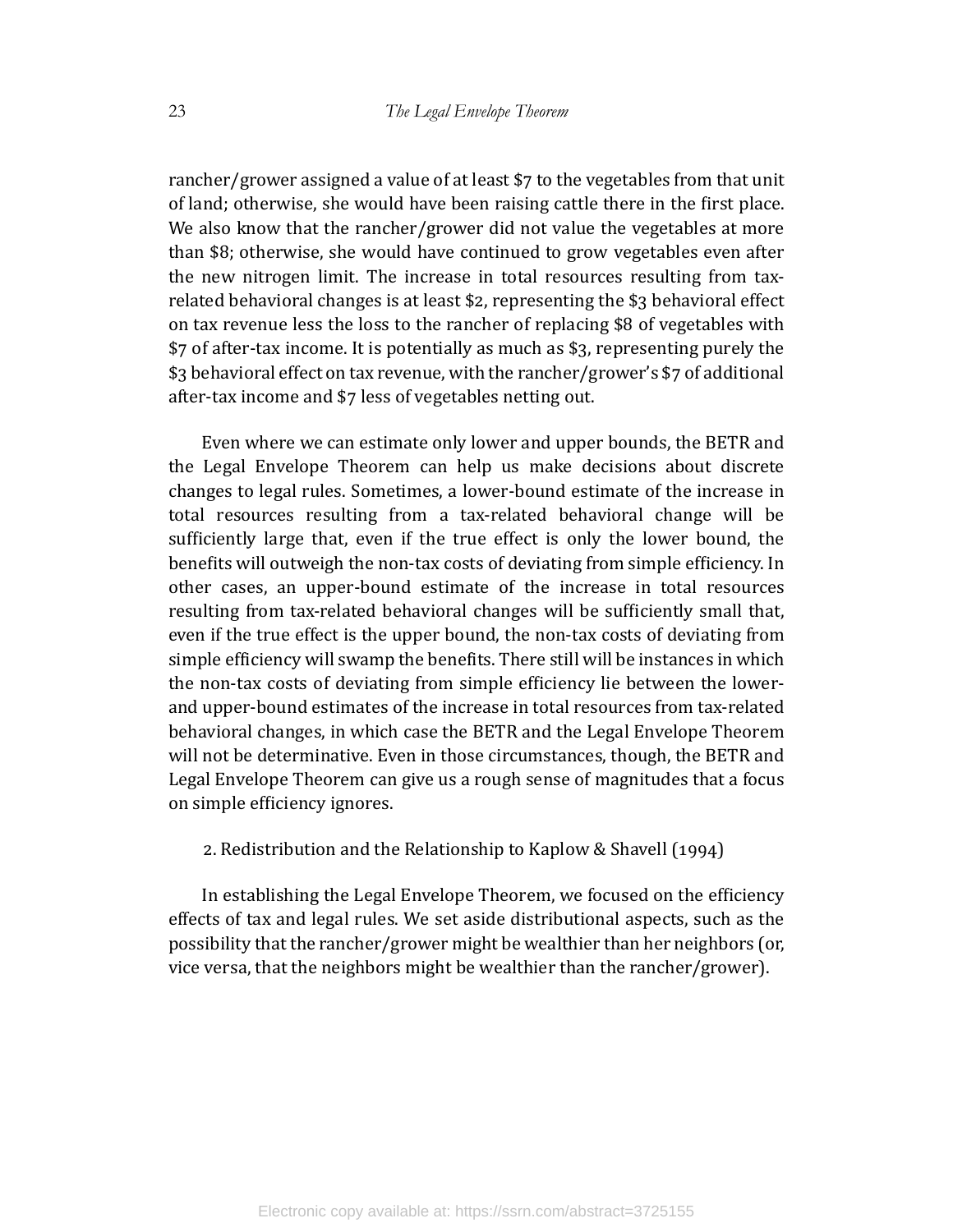There is a debate about whether, and the extent to which, legal rules should be used to redistribute income.<sup>31</sup> To the extent they are used to redistribute income, legal rules should not be set to be efficient—whether simple or full. Here we address the relationship between that debate and our claims. We make two points.

31 The canonical analysis of the relationship between distributional issues and legal rules is, as noted above, the 1994 article by Louis Kaplow and Steven Shavell. Kaplow & Shavell,  $Whv$ *the Legal System, supra* note 8. For additional statements of the result and clarifications, see Shavell, *supra* note 8; Kaplow & Shavell, *Should Legal Rules*, *supra* note 8; Louis Kaplow, On the *(Ir)Relevance of Distribution and Labor Supply Distortion to Government Policy*, 18 J. Econ. PERS. 159 (2004); Louis Kaplow, *On the Undesirability of Commodity Taxation Even When Income* Taxation Is Not Optimal, 90 J. PUB. ECON. 1235 (2006). Kaplow and Shavell's arguments have spawned a large and heated literature. Key interlocutors include Christine Jolls, *Behavioral Economics Analysis of Redistributive Legal Rules*, 51 VAND. L. REV. 1653 (1998); Ronen Avraham, David Fortus & Kyle Logue, *Revisiting the Roles of Legal Rules and Tax Rules in Income Redistribution: A Response to Kaplow & Shavell*, 89 Iowa L. REV. 1125 (2003); Chris William Sanchirico, *Taxes Versus Legal Rules as Instruments for Equity: A More Equitable View*, 29 J. LEGAL STUD. 797 (2000); Zachary Liscow, Note, *Reducing Inequality on the Cheap: When Legal Rule Design Should Incorporate Equity as Well as Efficiency*, 123 YALE L.J. 2478 (2014); and Lee Anne Fennell & Richard H. McAdams, *The Distributive Deficit in Law and Economics*, 100 MINN. L. REV. 1051 (2015).

Chris Sanchirico uses envelope-theorem reasoning to argue that legal rules should be adjusted away from efficiency in order to shift resources from rich to poor (in contrast to our argument that legal rules should be adjusted away from simple efficiency in order to facilitate redistributive taxation that then shifts resources from the rich to the poor). See Sanchirico, supra, at 813-20. Sanchirico's argument is valid if individuals with the same taxable income differ in their marginal utility of wealth in ways that the legal system can observe but the tax system cannot. See Kaplow & Shavell, *Should Legal Rules*, *supra* note 8, at 828. Under those circumstances, changes to otherwise-efeicient legal rules might be used to redistribute from individuals with lower marginal utility of wealth to individuals with higher marginal utility of wealth. The practical difficulty in implementing this insight, as Kaplow and Shavell note, is that the marginal utility of wealth cannot be observed directly—and thus, the insight does not tell policymakers *in which direction* to adjust otherwise-efficient legal rules. *See id.* at 832. By contrast, our version of the Legal Envelope Theorem recommends modifications based on observable changes in tax revenue (and does not depend upon unobservable marginal utilities).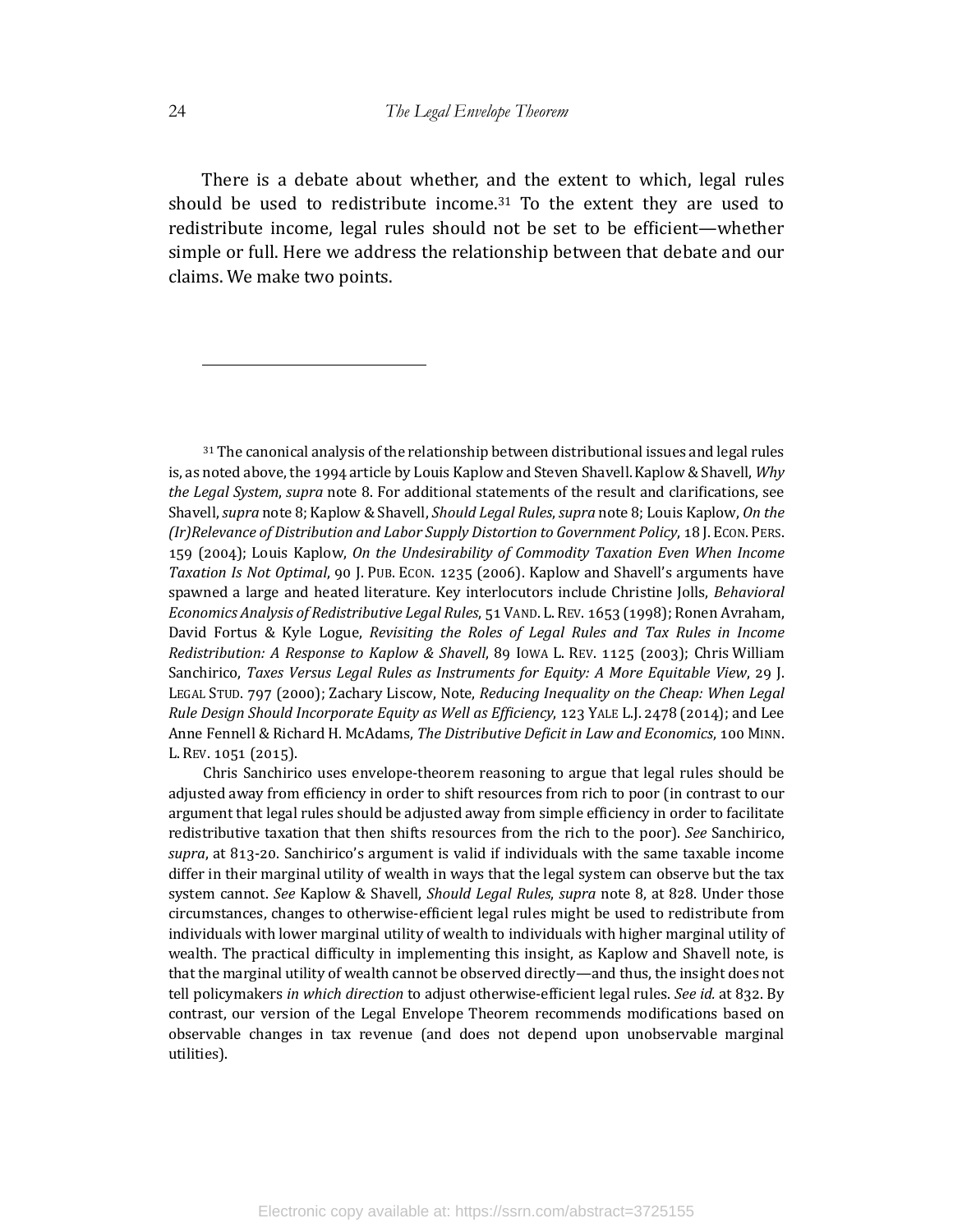First, to a great extent, that debate is orthogonal to our claims. Our claims are about which legal rules are efficient. Regardless of whether one thinks legal rules should be used to redistribute, it is important to know which legal rules are efficient. For example, for a given level of redistribution, we want the most efficient legal rules. And understanding which legal rules are efficient is central to understanding the costs of redistribution through legal rules.

Moreover, regardless of one's views about whether rules should be used to redistribute directly, distributional concerns strengthen the importance of adjusting legal rules to take the tax system into account. Taxation is society's most powerful tool for addressing income and wealth inequality. Taxes allow us to shift resources away from high-income individuals and households to the rest of society, and negative taxes—like the earned income tax credit and the child tax credit—allow us to transfer resources to low-income individuals and households. From a welfarist perspective, the primary reason why we do not tax at a 100 percent rate and redistribute wealth equally across individuals is that taxation (whether on the basis of income, consumption, or wealth) introduces inefficiencies. Making the tax system more efficient allows us to redistribute more, and so using legal rules to make it easier to tax is more important the more that we care about distribution. That is, our analysis is orthogonal to the arguments over whether legal rules should be used to redistribute income, but it is central to the project of reducing income inequality. 

Second, the Legal Envelope Theorem is consistent with prior work establishing that non-tax legal rules themselves generally are not the most effective tools for redistributing resources from high-income to low-income individuals (or high-wealth to low-wealth individuals). As noted, the canonical analysis of the relationship between distributional issues and legal rules is a 1994 article by Louis Kaplow and Steven Shavell.<sup>32</sup> Kaplow and Shavell argue that the tax system can achieve distributional goals more efficiently than legal

<sup>&</sup>lt;sup>32</sup> Kaplow & Shavell, *Why the Legal System*, *supra* note 8.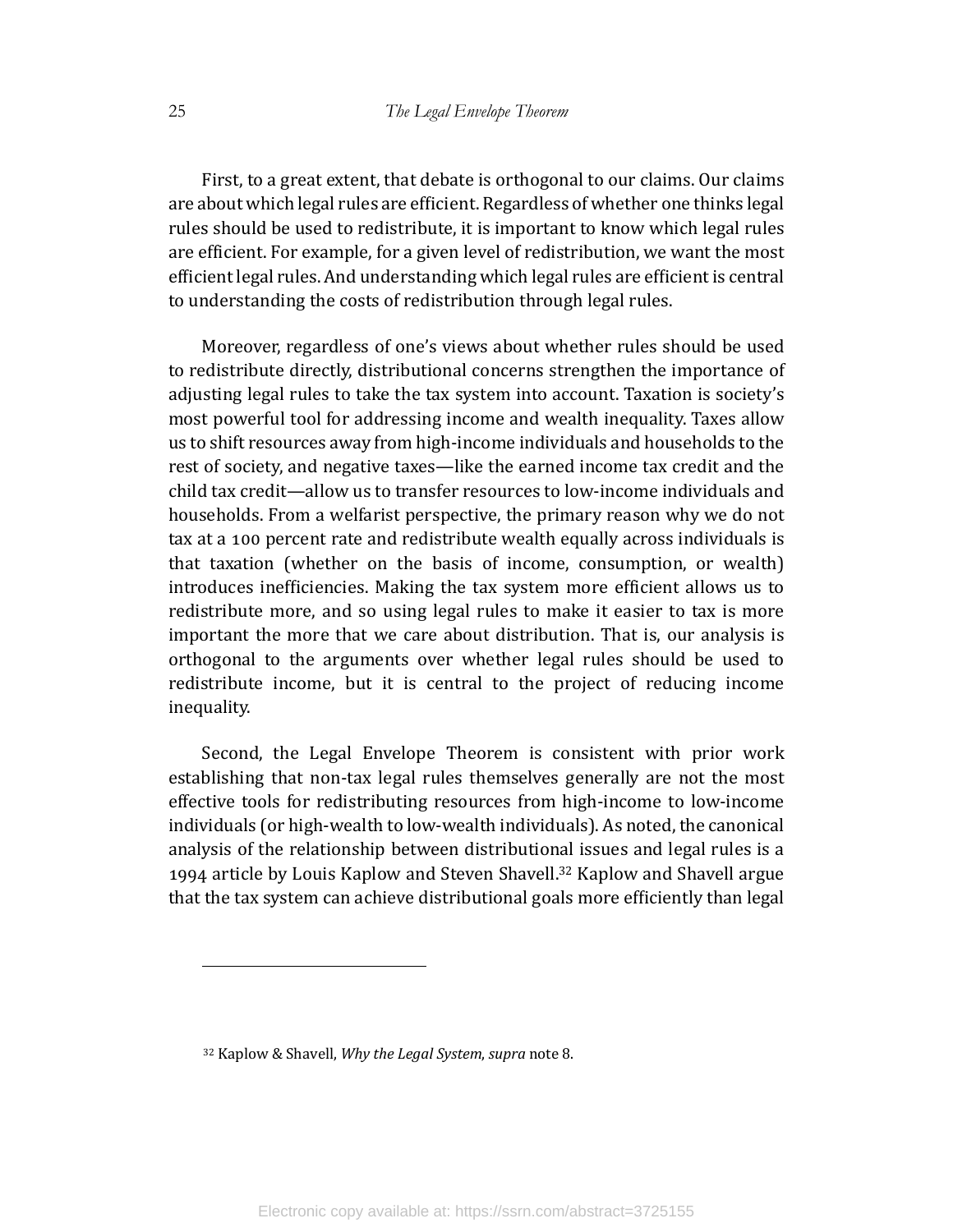rules. They conclude, therefore, that legal rules generally should not seek to redistribute income and, instead, should pursue efficiency.

Kaplow and Shavell consider a redistributive legal rule and a tax on labor income. The legal rule by construction deviates from simple efficiency in an attempt to redistribute income. For example, an efficient strict liability system sets damages equal harm. To make the rule redistributive, damages could be a function of the income of the injurer, with damages set lower than harm for low-income defendants, and increasing relative to harm as the injurer's income goes up, so that damages are higher than harm for high-income defendants.33

Kaplow and Shavell suggest the following thought experiment. Replace the inefficient redistributive legal rule with the efficient one, and simultaneously adjust the tax rate schedule so that at each income level, individuals are equally well off. For example, in our hypothetical inefficient strict liability regime described above, high-income individuals were worse off relative to an efficient regime. When we replace the inefficient regime with the efficient one, we would simultaneously increase the tax rate on high-income individuals so that they are no better off than under the inefficient rule. Imagine that we do the same at each income level—for example, lowering the tax rate on lowincome individuals and replacing their favorable tort system with an efficient one. 34

Kaplow and Shavell then examine the effects of this swap. By construction, individuals at each income level are no better or worse off than before. Moreover, the effective tax schedule (the actual tax schedule plus any implicit tax due to the tort system) is the same before and after the swap, and Kaplow and Shavell assume that individual labor-supply choices will respond to changes in the effective tax schedule in the same way they respond to changes in the actual tax schedule.<sup>35</sup> But we have replaced the inefficient tort rule with

<sup>&</sup>lt;sup>33</sup> See Kaplow & Shavell, *Why the Legal System*, *supra* note 8, at 669-670.

<sup>34</sup> *See id.* at 671-74.

<sup>&</sup>lt;sup>35</sup> *See id.* at 671.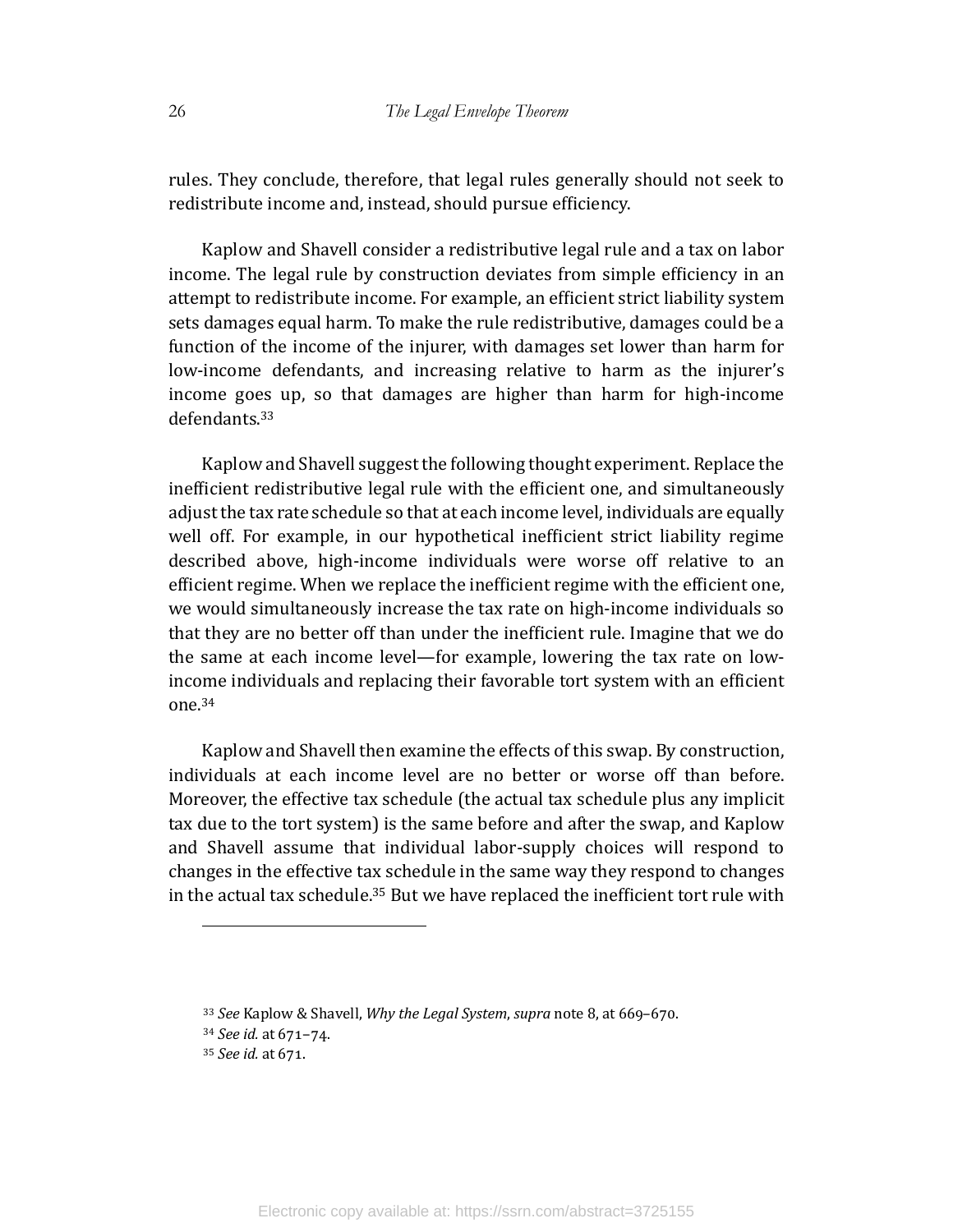an efficient tort rule, which means that total resources have increased. Since the tax changes leave every individual as well off as under the inefficient rule but total resources increase, the increase in resources shows up as an increase in tax revenue, which can then be used to lower taxes on the rich and increase transfers to the poor or, equivalently, to provide public goods that everyone values.<sup>36</sup> Therefore, we should prefer the swap—the efficient legal rule and the modified tax schedule—to the inefficient legal rule and the original tax schedule. The swap generates a Pareto improvement: everyone is at least as well off as before and some people or all people are better off. As a result, Kaplow and Shavell conclude, legal rules should not seek to redistribute wealth. Instead, we should use legal rules to pursue efficiency and the tax system to redistribute wealth.

This conclusion is consistent with our claims about which legal rules are efficient. Although they appear, in their main text, to support the idea that we should pursue what we have called simple efficiency, this is driven by two limiting assumptions in their model. First, they assume a relatively simple tax system. Although they do not specify the details of their tax system, we take it to be a tax on labor income with no enforcement problems. Second, Kaplow and Shavell make a technical assumption about the individual utility function, known as weak separability. This assumption guarantees that the content of legal rules has no effect on the ability of the tax system to operate. $37$ 

When we relax these assumptions, our arguments and Kaplow and Shavell's are consistent. Kaplow and Shavell explicitly consider the effects of relaxing their weak separability assumption. In this case, they conclude legal rules should deviate from simple efficiency but only in a limited way. The key idea is that a tax on labor income distorts the choice of how much to work. Individuals reduce their work and increase their leisure. Legal rules can, when

<sup>&</sup>lt;sup>36</sup> *See id.* at 674.

<sup>&</sup>lt;sup>37</sup> In particular, they assume that utility takes the form  $U = U(l, u(c_1, c_2, \ldots c_n))$ , where *l* is labor effort, and  $c_i$  is consumption of good *i*. This assumption is not strictly necessary for their core conclusions but greatly simplifies the analysis. For further discussion, see Kaplow, *supra* note 25.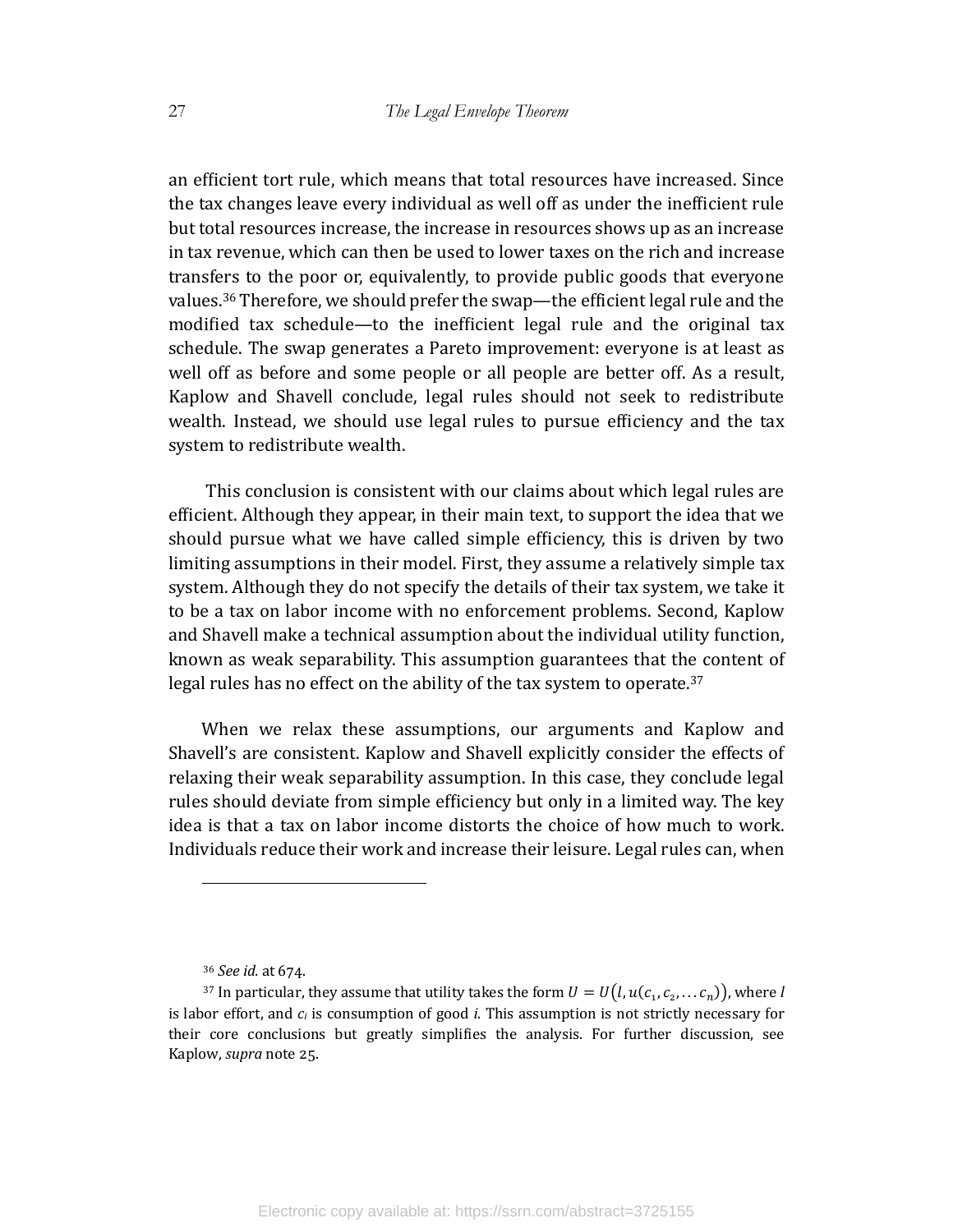we relax the weak separability assumption, increase the relative price of leisure, offsetting this distortion. The legal system can help the tax system function, but it still does not seek to directly redistribute.

This is precisely the same effect we consider with the Legal Envelope Theorem, but we do so in the context of a more complex tax system, one that may tax different activities at different rates, that has enforcement problems, that requires administrative and compliance costs, and so forth. The legal system in this case plays the same conceptual rule of helping the tax system. It acts to penalize choices that reduce tax collections and to subsidize choices that increase tax collections—but the role for legal rules is much larger.

Even in this more general context, the legal system still lacks any general advantage over the tax system in redistributing income directly.<sup>38</sup> Instead, the legal system is helping the tax system function better. In that sense, the legal system is important for redistribution, but indirectly by making the central tool for redistribution, the tax and transfer system, function better. As a result, our arguments are thus compatible with, and are an extension of, Kaplow and Shavell's arguments.

## 3. Relationship to Public Finance Literature

The literature on the economics of taxation, for the most part, considers the design of the tax system taking the legal system as given. For example, the economics literature often takes labor supply elasticity as a primitive rather than a choice. The literature assumes there is such a thing called a corporation whose structure and operations are determined exogenously. In addition, for

<sup>38</sup> We say that the legal system lacks any "general advantage" because, like Kaplow and Shavell, we acknowledge the possibility of cases in which behavior may respond less to redistribution via the legal system than via the tax system.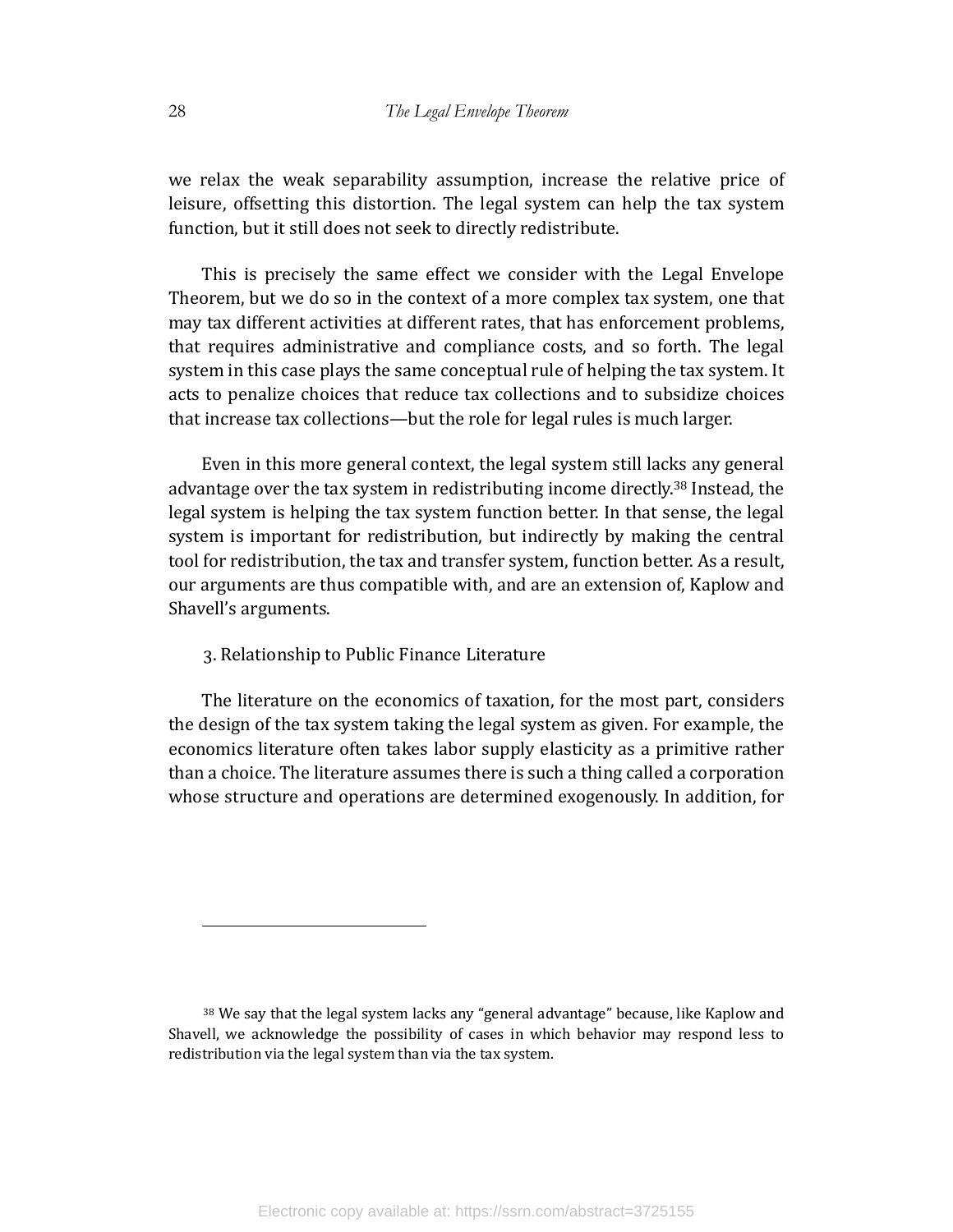the most part, the economics literature assumes that there are a set of activities—colloquially leisure—that cannot be taxed for external reasons.<sup>39</sup>

We instead treat these and similar items as choices. Within some range, we can change the elasticity of labor supply by changing the legal rules surrounding work. Corporations are legal inventions and can have the characteristics that we choose. And the activities we do not tax depend in large part on our ability to observe. We can choose legal rules that make it easier and harder to observe various activities, and we can choose to spend resources observing. 

To illustrate how we differ from the standard approach in economics, consider a recent paper by three of the most prominent economists currently working on tax issues, Thomas Piketty, Emmanuel Saez, and Stefanie Stantcheva.<sup>40</sup> They consider how the optimal top tax rate is affected by three different behavioral margins: the labor supply elasticity, the ability of taxpayers to evade taxes, and what they call the bargaining elasticity. The bargaining elasticity reflects the ability of top income earners to extract rents

 $39$  The economist Frank Knight defined leisure as "all non-pecuniary, alternative uses of time." FRANK H. KNIGHT, RISK, UNCERTAINTY AND PROFIT 117 (1957). For other attempts at a definition of leisure, see Justin Voss, *The Definition of Leisure*, 1 J. Econ. Issues 91 (1967), and Stephen Enke, *On the Economics of Leisure*, 2 J. Econ. Issues 437 (1968). As noted above, the BETR and the Legal Envelope Theorem do not require the analyst to distinguish between nonpecuniary uses of time and other pecuniary but untaxed uses of time (e.g., labor in the informal economy).

Some papers make the non-taxed sector endogenous. See, e.g., Shlomo Yitzhaki, *A Note on Optimal Taxation and Administrative Costs*, 69 AM. ECON. REV. 475 (1979); John Douglas Wilson, On the Optimal Tax Base for Commodity Taxation, 79 AM. ECON. REV. 1196 (1989); Joel Slemrod & Wojciech Kopczuk, *The Optimal Elasticity Of Taxable Income*, 84 J. Pub. Econ. 91 (2002); Dhammika Dharmapala, Joel Slemrod & John Douglas Wilson, *Tax Policy and the Missing Middle: Optimal Tax Remittance with Firm-Level Administrative Costs*, 95 J. Pub. Econ. 1036 (2011). Our analysis builds on this literature by showing how the legal system can shape the non-taxed sector's scope.

<sup>40</sup> Thomas Piketty, Emmanuel Saez & Stefanie Stantcheva, *Optimal Taxation of Top Labor Incomes: A Tale of Three Elasticities*, 6 Am. Econ. J.: Econ. Pol'y 230 (2014).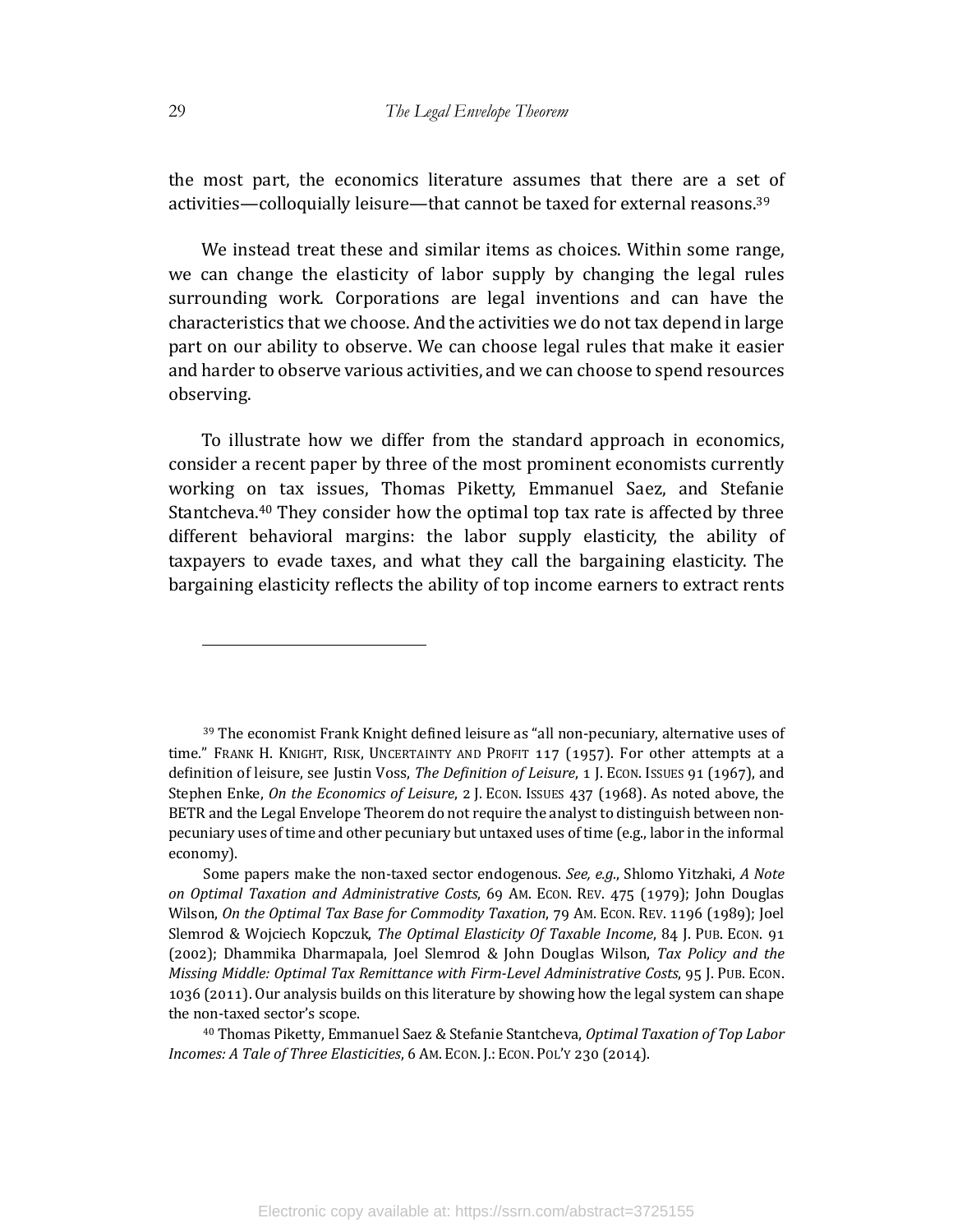from their employers, such as CEOs getting paid excessive salaries. They suggest a top tax rate that reflects a combination of all three elasticities.

All three of these elasticities are in part determined by law. As we demonstrate below, legal rules affect the costs and benefits of work and, therefore, the labor supply elasticity. They affect the ability of taxpayers to engage in evasion, such as using anonymous offshore bank accounts, and, therefore, the evasion elasticity. And they determine the ability of CEOs to bargain with their employers, and, therefore affect the bargaining elasticity.<sup>41</sup> Under the approach we advocate here, we should not simply design the tax system taking the legal system as fixed. We should instead design the two in tandem, recognizing that optimal tax rules depend on the content of legal rules and that optimal legal rules depend on the structure of the tax system. Our approach, we believe, will provide more socially beneficial outcomes because it allows us to use the full toolkit to design the tax and legal system rather than only half. 

A second issue is how our arguments relate to one of the canonical results in the economics of taxation, the Corlett-Hague rule.<sup>42</sup> The Corlett-Hague rule has played an influential role in the public finance literature since it was introduced by two British economists in 1953. It holds that goods that are complements to leisure or substitutes for labor should be taxed at a higher rate than other goods, and goods that are substitutes for leisure or complements to labor should be taxed at a lower rate than other goods (or equivalently, subsidized). The intuition behind this result is the same as we discussed above with respect to Kaplow and Shavell's arguments. A tax on labor income distorts labor effort: people will work less and spend more time on leisure. Taxing, say,

<sup>&</sup>lt;sup>41</sup> Piketty, Saez, and Stantcheva note that this last elasticity, the bargaining elasticity, can be affected by legal choices. *See id.* at 243. We show that all three elasticities—labor supply elasticity, tax avoidance, and bargaining—are shaped by legal-design choices.

<sup>&</sup>lt;sup>42</sup> See W. J. Corlett & D. C. Hague, *Complementarity and the Excess Burden of Taxation*, 21 REV. ECON. STUD. 21 (1953).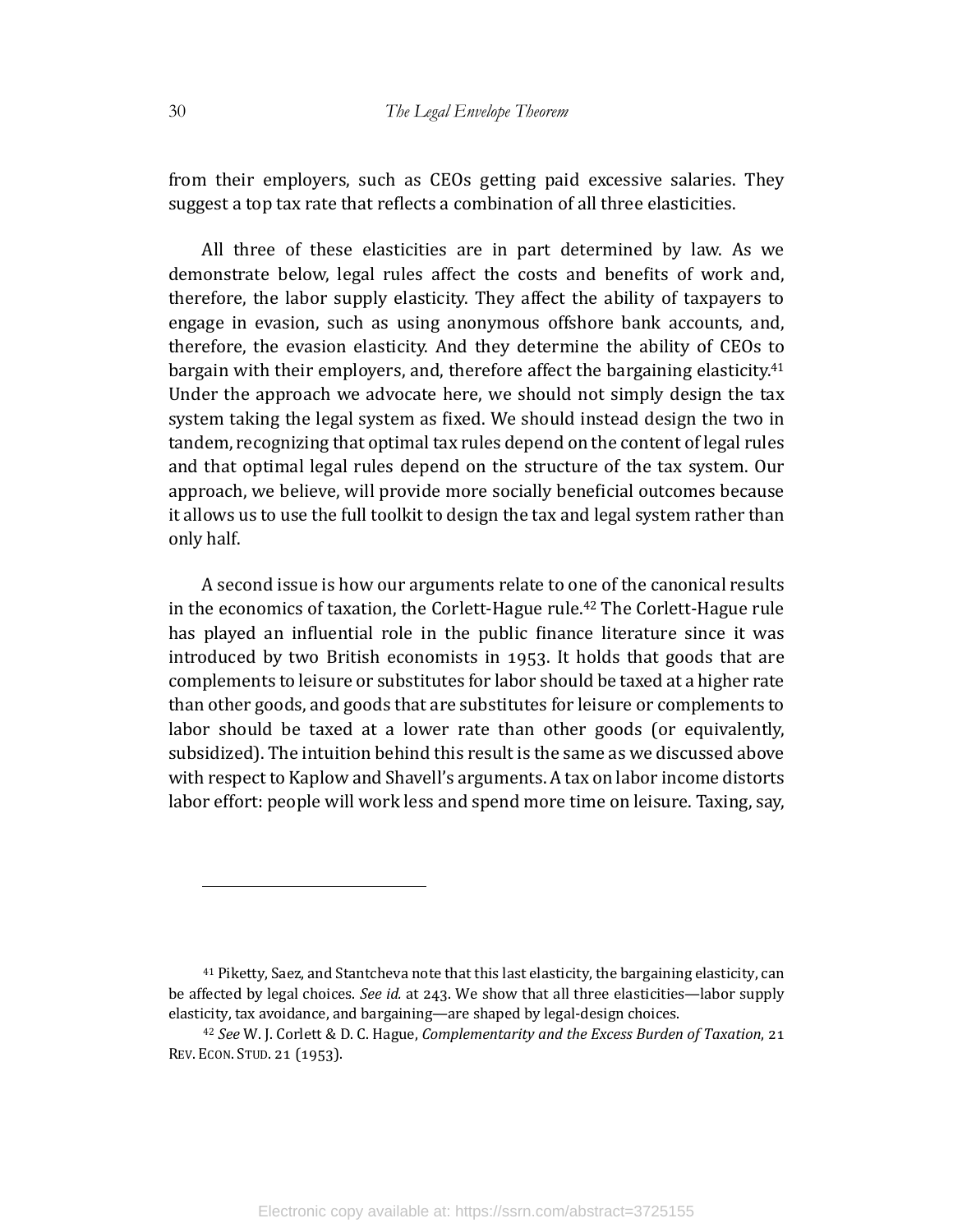a complement to leisure reduces this distortion because leisure becomes relatively less attractive.

Boiled down to its core, the Legal Envelope Theorem proposes that legal rules should be adjusted away from simple efficiency to subsidize complements to taxpaying and penalize substitutes for taxpaying. That is, our core claim is that the Corlett-Hague logic applies to margins other than labor/leisure that affect tax collection, such as the choice between taxable and untaxed production and the choice between reporting and evasion. Complements to taxpaying should be subsidized. Substitutes for taxpaying should be penalized. The legal system and the tax system are alternative mechanisms for implementing Corlett and Hague's intuitions. The Legal Envelope Theorem is the legal-rule generalization of the Corlett-Hague tax rule.

Corlett and Hague suggest using excise taxes while we suggest using legal rules. Kaplow and Shavell make a suggestion similar to Corlett and Hague and note that excise taxes will often be a better tool than legal rules.<sup>43</sup> A natural question is when we should use one approach or the other.

Existing literature, extending as far back as the debate between Coase and Pigou, addresses this question in analyzing whether (and when) we should rely on public or private enforcement of law. $44$  The use of excise taxes

<sup>&</sup>lt;sup>43</sup> Kaplow & Shavell, *Why the Legal System, supra* note 8, at 681 app.

<sup>44</sup> Pigou suggested using taxes on externalities, now known as Pigouvian taxes. A.C. PIGOU, THE ECONOMICS OF WELFARE (4th ed. 1938). Coase pointed out that alternative mechanisms including market transactions, firm organization, and direct regulation—can address externality problems and will sometimes do so more efficiently than Pigouvian taxes. Coase, supra note 12, at 2-18, 42-44. For an overview of the Coase-Pigou debate, see Nahid Aslanbeigui & Steven G. Medema, *Beyond the Dark Clouds: Pigou and Coase on Social Cost*, 30 HIST. POL. ECON. (1998).

For more recent literature exploring the choice of public versus private legal systems, see Howell E. Jackson & Mark J. Roe, *Public and Private Enforcement of Securities Laws: Resource-Based Evidence,* 93 J. FIN. ECON. 207 (2009); A. Mitchell Polinsky & Steven Shavell, The *Theory of Public Enforcement of Law*, *in* 1 HANDBOOK OF LAW AND ECONOMICS 403 (A. Mitchell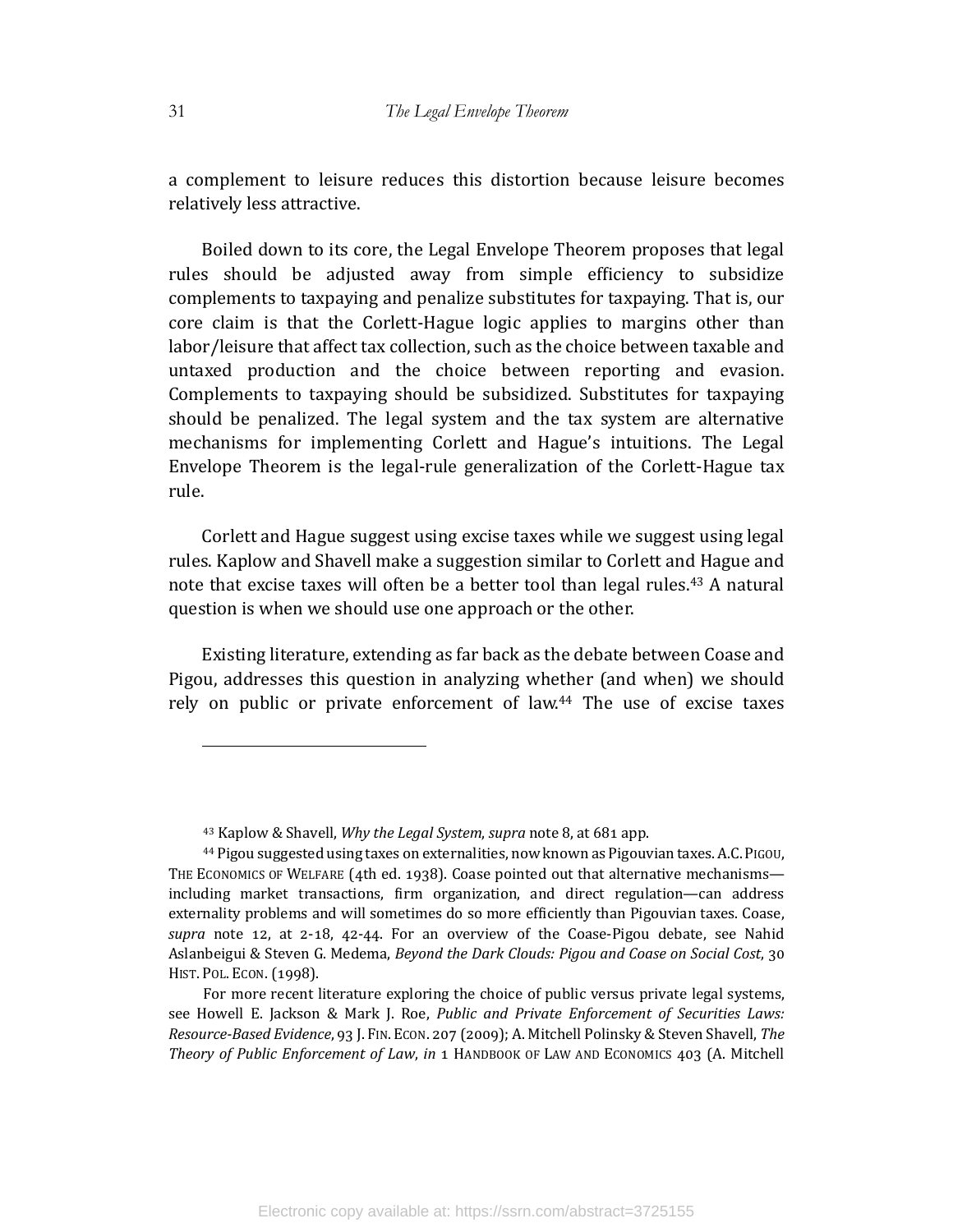corresponds to public enforcement: excise taxes are comparable to fines imposed by a government agency. Legal rules entail a mix of public and private enforcement but often involve private enforcement. The choice between excise taxes and legal rules in any given case will like depend on the particulars in each case, such as which parties have the relevant information, the incentives for various parties to enforce, administrative and compliance costs, and whether bringing in a third party (the government) can improve incentives for private actors.

In many of our applications below, we consider cases in which legal rules already regulate a behavior, and the sorts of adjustments recommended by the Legal Envelope Theorem can be implemented at low marginal administrative cost. It may be that some of these legal regimes should be replaced with a different enforcement system that relies on fines or excise taxes. We leave the complex choice between legal-rule adjustments and excise taxes for future work.

## II. APPLICATIONS

In this Part, we show that there are a large number of legal rules that affect the tax system and, as a result, need to be set taking the tax effects into account. We do not attempt a detailed analysis of each legal rule. Instead, we seek to show in each case that it is desirable to deviate from the simple efficient legal rule, possibly substantially.

We cover four categories of legal rules: laws that affect work, laws concerning business organizations, laws that affect the size of the informal economy, and the law of property. Our claim is not that each of these cases is original. Instead, our claim is that there are a large number of such cases. The

Polinsky & Steven Shavell eds., 2007); Nuno Garoupa & Daniel Klerman, Optimal Law *Enforcement with a Rent-Seeking Government*, 4 Am. L. & ECON. REV. 116 (2002); A. Mitchell Polinsky & Steven Shavell, *The Economic Theory of Public Enforcement of Law*, 38 J. Econ. LIT. 45 (2000); Steven Shavell, *The Optimal Structure of Law Enforcement*, 36 J.L. & Econ. 255  $(1993).$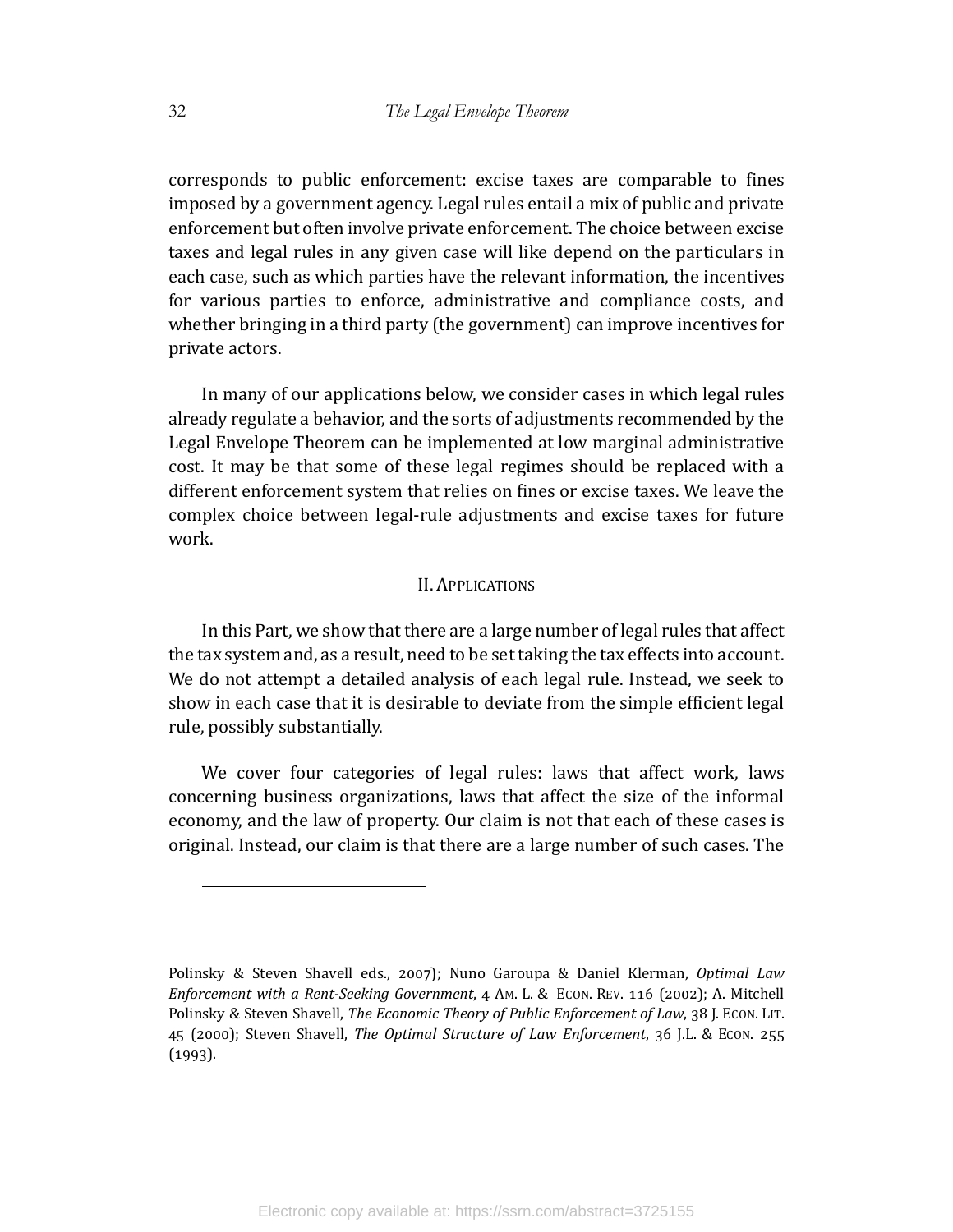effect of legal rules on the tax system is pervasive, and, therefore, tax effects are likely to be important to determining the optimal content of the legal rules.

#### A. Legal Rules Related to Work

Labor income is the most important part of the tax base in all developedcountry tax systems.<sup>45</sup> This is inevitable because returns to labor make up a majority of gross domestic product in developed economies.<sup>46</sup> Broad-based tax systems thus must rely primarily on taxing labor income. Because of the centrality of labor income to the tax base, the elasticity of labor supply is one of the most important parameters determining the ability of the tax system to operate and, importantly, to redistribute.

As noted, the elasticity of labor supply taken by many economists to be a primitive.<sup>47</sup> We illustrate here that it is not a primitive, but is instead affected by the legal rules surrounding work (in addition to preferences about work versus leisure).<sup>48</sup> In a basic sense, this observation is obvious. Legal academics

<sup>&</sup>lt;sup>45</sup> The major forms of taxes around the world are income taxes, value added taxes (VATs), and payroll taxes. Income taxes are taxes on both labor income and capital income. Because labor income is much larger than capital income, labor income is the majority of the base of an income tax. VATs are nominally taxes on consumption, but it is relatively easy to show that a VAT is equivalent to a flat rate tax on labor income. *See, e.g.*, David A. Weisbach, *Ironing Out the Flat Tax*, 52 STAN. L. REV. 599 (2000). Payroll taxes are nominally and effectively taxes on labor income.

<sup>&</sup>lt;sup>46</sup> INT'L LABOUR ORG. & ORG. FOR ECON. CO-OPERATION & DEV., THE LABOUR SHARE IN G20 ECONOMIES 5 fig.2 (2015), https://www.oecd.org/g20/topics/employment-and-socialpolicy/The-Labour-Share-in-G20-Economies.pdf.

 $47$  To give another example, in their review of the economics of labor income taxation, Thomas Piketty and Emmanuel Saez characterize the difference between labor supply elasticity and the elasticity of tax evasion as follows: "The key distinction between real [labor supply] and tax avoidance responses is that real responses reflect underlying, deep individual preferences for work and consumption while tax avoidance responses depend critically on the design of the tax system and the avoidance opportunities it offers." Thomas Piketty & Emmanuel Saez, *Optimal Labor Income Taxation*, 5 HANDBOOK OF PUBLIC ECONOMICS 391, 417  $(2013).$ 

<sup>&</sup>lt;sup>48</sup> We are not the first to make this point. *See* Michael Keane & Richard Rogerson, *Micro* and Macro Labor Supply Elasticities: A Reassessment of Conventional Wisdom, 50 J. Econ. LIT.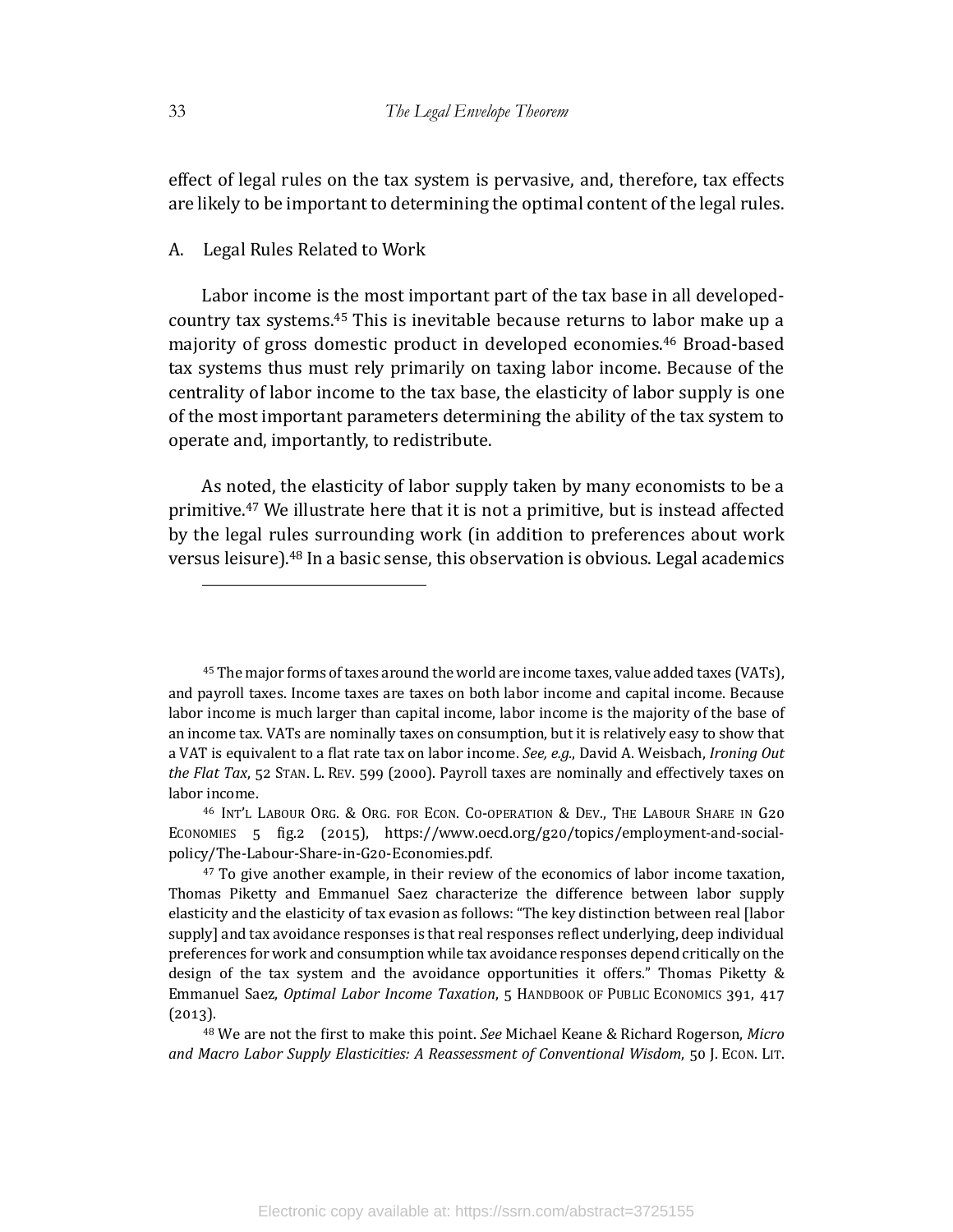who work on employment and labor law do so on the belief that those legal choices affect the work environment and, presumably, individual choices regarding work. The same is true of labor economists. They study the effect of the institutions surrounding work, such as unionization, the minimum wage, or wrongful discharge laws and regularly recommend reforms to those institutions on the theory that reforms will lead to better outcomes (e.g., encouraging work or—equivalently in our model—increasing pay<sup>49</sup>). It is only those studying the tax system—particularly public finance economists—who take the elasticity of labor supply as primitive rather than as a choice. That is, a simple glance at the massive literature in labor economics, employment law, and labor law, should be sufficient to show that the elasticity of labor supply is not a deep primitive.<sup>50</sup> And once we recognize that the elasticity of labor supply is in part a choice, it follows straightforwardly from the Legal Envelope

<sup>464, 465 (2012) (</sup>noting that "one important source of confusing in the literature is the idea that one can estimate a labor supply elasticity in one context and import this elasticity into other contexts," and stating that "in general, labor supply elasticities are neither a single number nor a primitive feature of preferences").

 $49$  In the BETR, a behavioral change that yields an x increase in taxable wages taxed at rate  $t$  has the same effect on total resources  $(tx)$  whether or not the change is an increase in labor supply (working an additional hour at a wage of  $x$ ) or an increase in pay of  $x$  holding hours fixed.

<sup>&</sup>lt;sup>50</sup> Henrik Jacobsen Kleven, *How Can Scandinavians Tax So Much?*, 28 J. Econ. PERSP. 77 (2014). The experiences of Scandinavian countries shed some light on the extent to which legal rules can affect labor supply and, as a result, increase the ability to tax. Scandinavian tax systems raise substantially more revenue as a percent of GDP than most other Western tax systems, and yet report some of the highest labor force participation rates in the developed world as well as low levels of tax evasion. While it might be the case that Scandinavians are just hard working, Henrik Kleven argues that this is a result of design choices. Their tax systems have broader bases that discourage avoidance and their governments have adopted policies that reduce the cost of work. For example, Scandinavian countries have substantial childcare and elder care subsidies, good public transportation, and good education systems. These sorts of services reduce the cost of work, and, as a result, reduce the efficiency costs of taxing work. While the United States may not desire to adopt Scandinavian-style social welfare policies, the Scandinavian example shows how much the institutional environment surrounding work can influence work effort.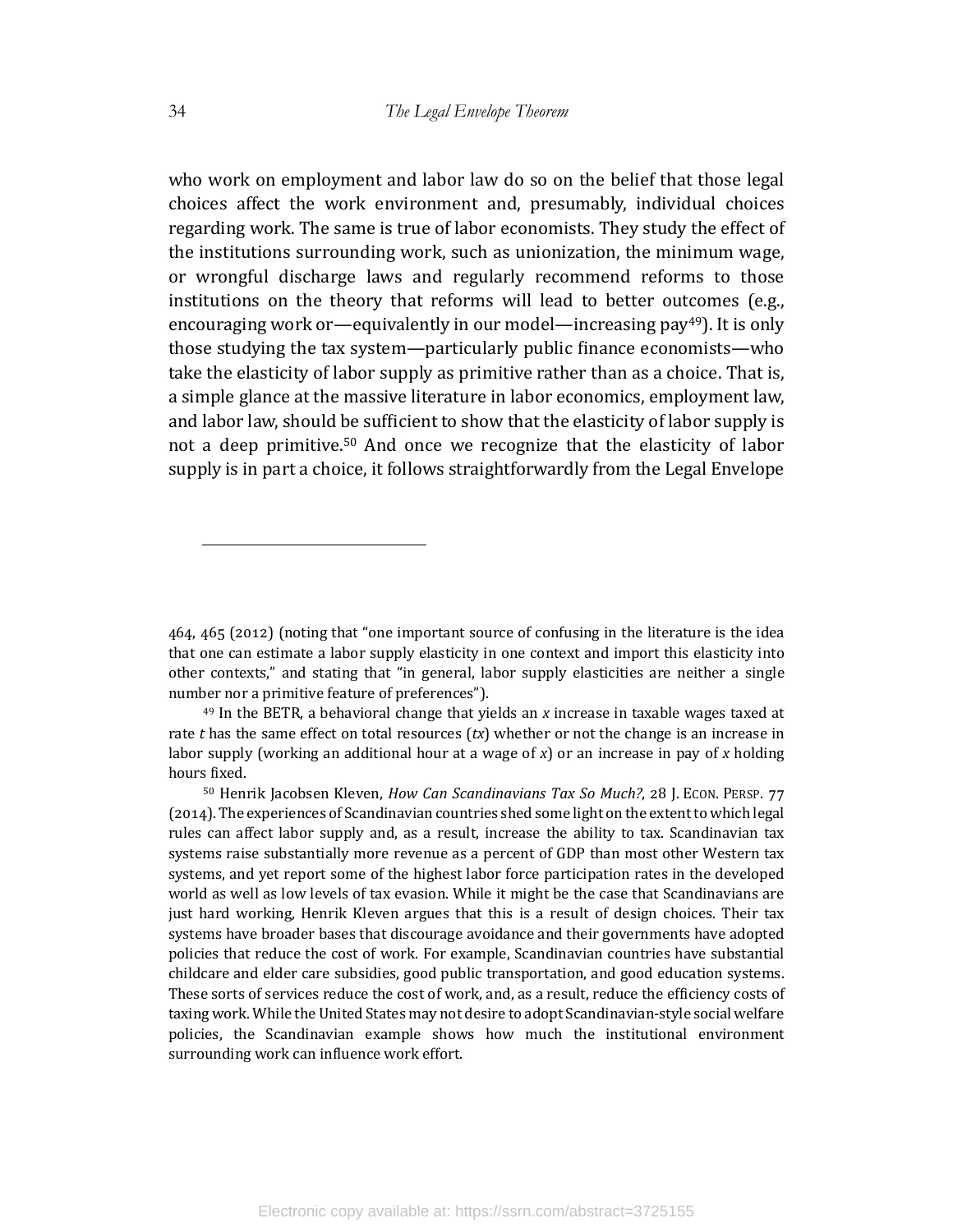Theorem that we can, and should, choose its value based in part on the tax effects. 

There are a vast number of laws that directly regulate or that indirectly affect work.<sup>51</sup> Moreover, laws affecting leisure choices affect labor supply elasticity, which means that those laws can be thought of as work-related rules for our purposes. We cannot cover even a modest fraction of these laws—taken together there are hundreds. Instead, we consider a selection of examples illustrative of the broader universe.

#### 1. Mandatory Benefits

Mandates that require employers to provide a particular bundle of benefits constitute a core element of the regulation of work. Many, if not most employment laws take this form. For example, laws require many employers to provide health insurance,<sup>52</sup> family leave,<sup>53</sup> a safe workplace environment,<sup>54</sup>

 $51$  Christine Jolls, in her insightful survey of employment law, lists nine categories of legal rules regulating work (each category made up of multiple legal rules): safety mandates, workers compensation, privacy mandates, fringe benefit mandates, targeted mandates such as family and medical leave, wrongful discharge laws, unemployment insurance, minimum wage rules, and overtime rules. Christine Jolls, *Employment Law*, *in* 2 HANDBOOK OF LAW AND ECONOMICS 1349 (A. Mitchell Polinsky & Steven Shavell eds., 2007). She explicitly leaves off discrimination law and labor law, both of which are central to work choices. Jolls also does not consider antitrust laws, which may allow, or disallow, monopsony by employers. And Jolls also does not list legal rules that may have important but indirect effects on work, such as rules that affect the costs of commuting, rules that affect the physical work environment such as zoning or building codes, or laws that affect the costs of obtaining skills needed to work.

52 The Affordable Care Act requires employers with 50 or more full-time employees (or equivalents) to provide health insurance to at least 95 percent of their full-timers.

53 The Family and Medical Leave Act of 1993 requires most employers with 50 or more employees to provide 12 weeks of unpaid leave each year so that employees can recover from a serious illness or care for a new child or seriously ill family member. *See* Pub. L. No. 10-3, 107 Stat. 6 (codified as amended at 29 U.S.C.  $\S$ § 2601-2654).

<sup>54</sup> See, e.g., Occupational Safety and Health Act of 1970, Pub. L. No. 91-596, 84 Stat. 1590 (codified as amended at  $29$  U.S.C. ch.  $15$ ).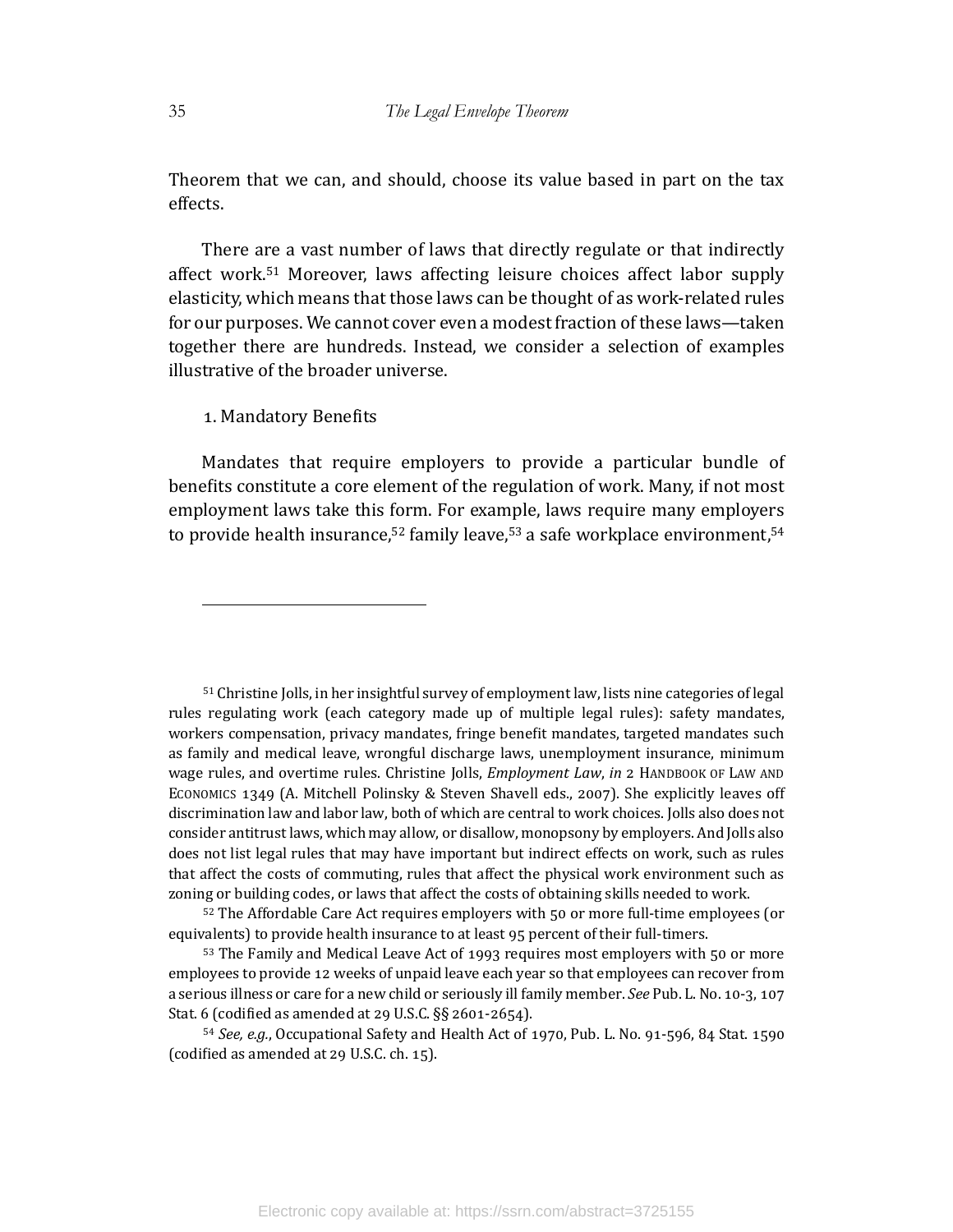protection against termination except under certain circumstances,<sup>55</sup> protection against unjust discrimination on the basis of a host of  $characteristics,56$  and many other benefits. We explore mandated parental leave and wrongful discharge laws as examples. We start with a general framework before turning to the particular applications.

#### *a. Framework*

To understand how the Legal Envelope Theorem sheds light on mandated benefits, begin with a standard labor-economics model of mandatory workrelated benefits in which a mandate is instituted to correct a market failure. To simplify the analysis, we will assume that employers pass the cost of the mandate along to employees through lower wages. Employees are willing to sacrifice extra wages in order to receive a benefit that they value. To arrive at simple efficiency, the government should mandate additional benefits until any further increase in the required benefit and corresponding reduction in the wage would leave the employee no better off.<sup>57</sup> In addition to changing how they are compensated, a mandate may also change how much people are

57 This model tracks an example in Lawrence H. Summers, *Some Simple Economics of Mandated Benefits, 79 AM. ECON. REV. 177, 181 (1989). See also Jonathan Gruber, The Incidence* of Mandated Maternity Benefits, 84 Am. Econ. REV. 622 (1994) (studying the effect of state and federal laws requiring employers to provide comprehensive health insurance coverage for childbirth and finding evidence consistent with the Summers example); Christine Jolls, *Accommodation Mandates*, 53 STAN. L. REV. 223 (2000) (extending and modifying Summers).

57 This model tracks an example in Lawrence H. Summers, *Some Simple Economics of Mandated Benefits, 79 AM. ECON. REV. 177, 181 (1989). See also Jonathan Gruber, The Incidence* of Mandated Maternity Benefits, 84 AM. ECON. REV. 622 (1994) (studying the effect of state and federal laws requiring employers to provide comprehensive health insurance coverage for childbirth and finding evidence consistent with the Summers example); Christine Jolls, *Accommodation Mandates*, 53 STAN. L. REV. 223 (2000) (extending and modifying Summers).

57 This model tracks an example in Lawrence H. Summers, *Some Simple Economics of Mandated Benefits, 79 Am. Econ. REv. 177, 181 (1989). See also Jonathan Gruber, The Incidence* of Mandated Maternity Benefits, 84 AM. ECON. REV. 622 (1994) (studying the effect of state and federal laws requiring employers to provide comprehensive health insurance coverage for childbirth and finding evidence consistent with the Summers example); Christine Jolls, *Accommodation Mandates*, 53 STAN. L. REV. 223 (2000) (extending and modifying Summers).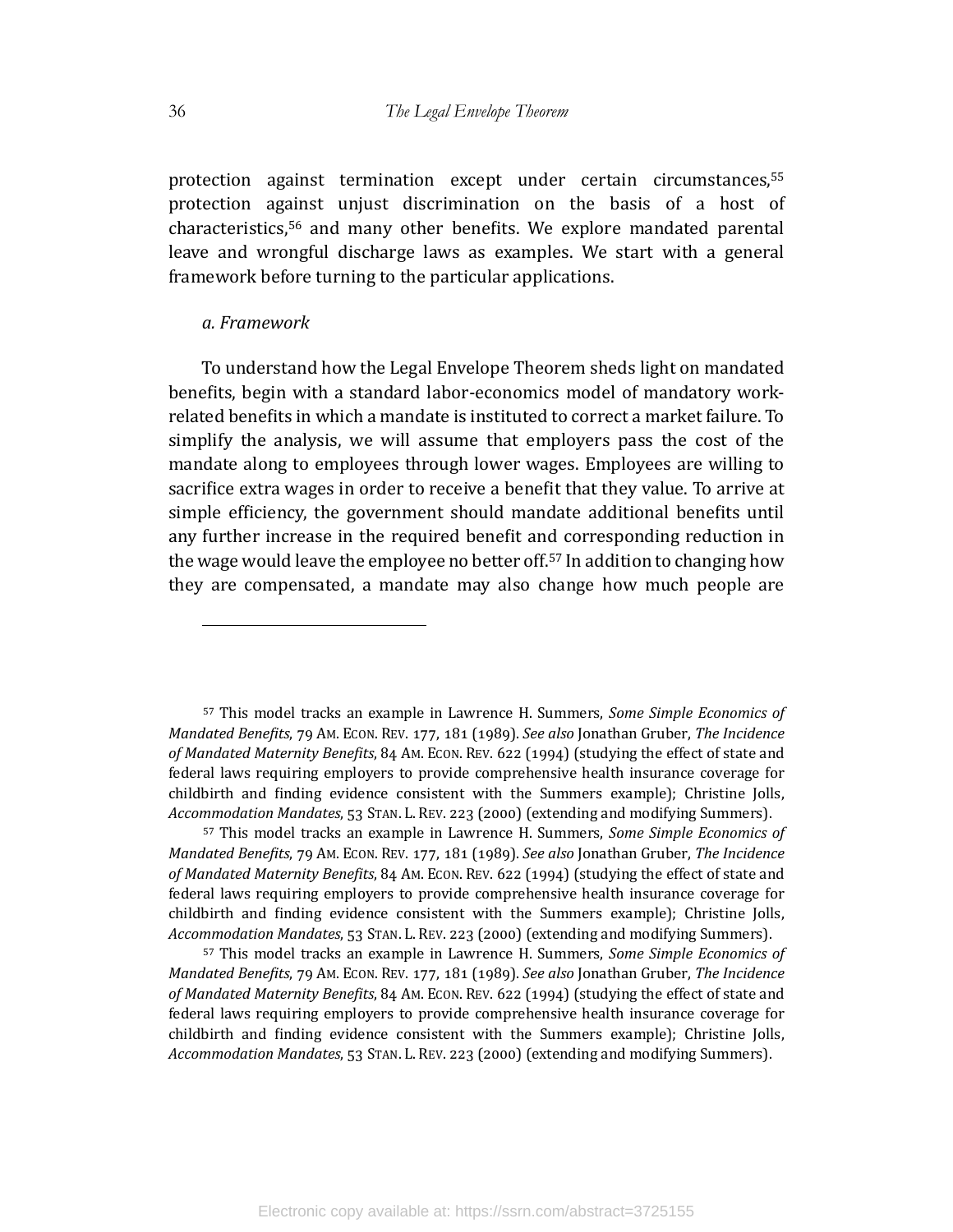willing to work: it may have long run employment effects. In the Corlett and Hague sense, discussed above, the mandate might be a complement to, or substitute for, taxable, market work.

One might wonder why a mandate is even necessary under these circumstances-i.e., why employers won't offer the benefit absent a requirement that they do so. One possible explanation is adverse selection. For example, employers left to their own devices might decide not to offer sick leave—even though employees value such leave—because employers do not want to attract unhealthy job-seekers.<sup>58</sup> A second possibility is transaction costs. Employees would bargain with their employers for the benefit if bargaining were costless, but it is not, and so employers and employees might be willing to stick with the default terms of employment provided by law unless those terms differ dramatically from the outcome for which the employers and employees would bargain.<sup>59</sup> The government thus has some (though not infinite) leeway to set the terms of employment arrangements before employers and workers begin looking for legal alternatives (e.g., switching from an employer-employee arrangement to an independentcontractor arrangement). A third possibility is imperfect information. For example, employees might be misinformed about their rights under the status quo and would bargain for more benefits if they were better informed.<sup>60</sup> Mandates might also be intended to address entrenched discrimination. For our purposes, what is important is not why simple efficiency might call for a mandatory benefit, but how the prescription of simple efficiency diverges from full efficiency after accounting for taxes.

Consider the following scenario: An employee faces a 30 percent tax rate, and an employer will reduce taxable wages by \$1 for every \$1 that the

<sup>60</sup> See, e.g., Pauline T. Kim, Bargaining with Imperfect Information: A Study of Worker Perceptions of Legal Protection in an At-Will World, 83 CORNELL L. REV. 105 (1997).

<sup>58</sup> See Philippe Aghion & Benjamin Hermalin, *Legal Restrictions on Private Contracts Can Enhance Efficiency*, 6 J. L. Econ. & Org. 381 (1990); Summers, *supra* note 55.

<sup>59</sup> Employment law would thus reflect a majoritarian default. *See* Ian Ayres & Robert Gertner, *Majoritarian vs. Minoritarian Defaults*, 51 STAN. L. REV. 1591, 1603-04 (1999).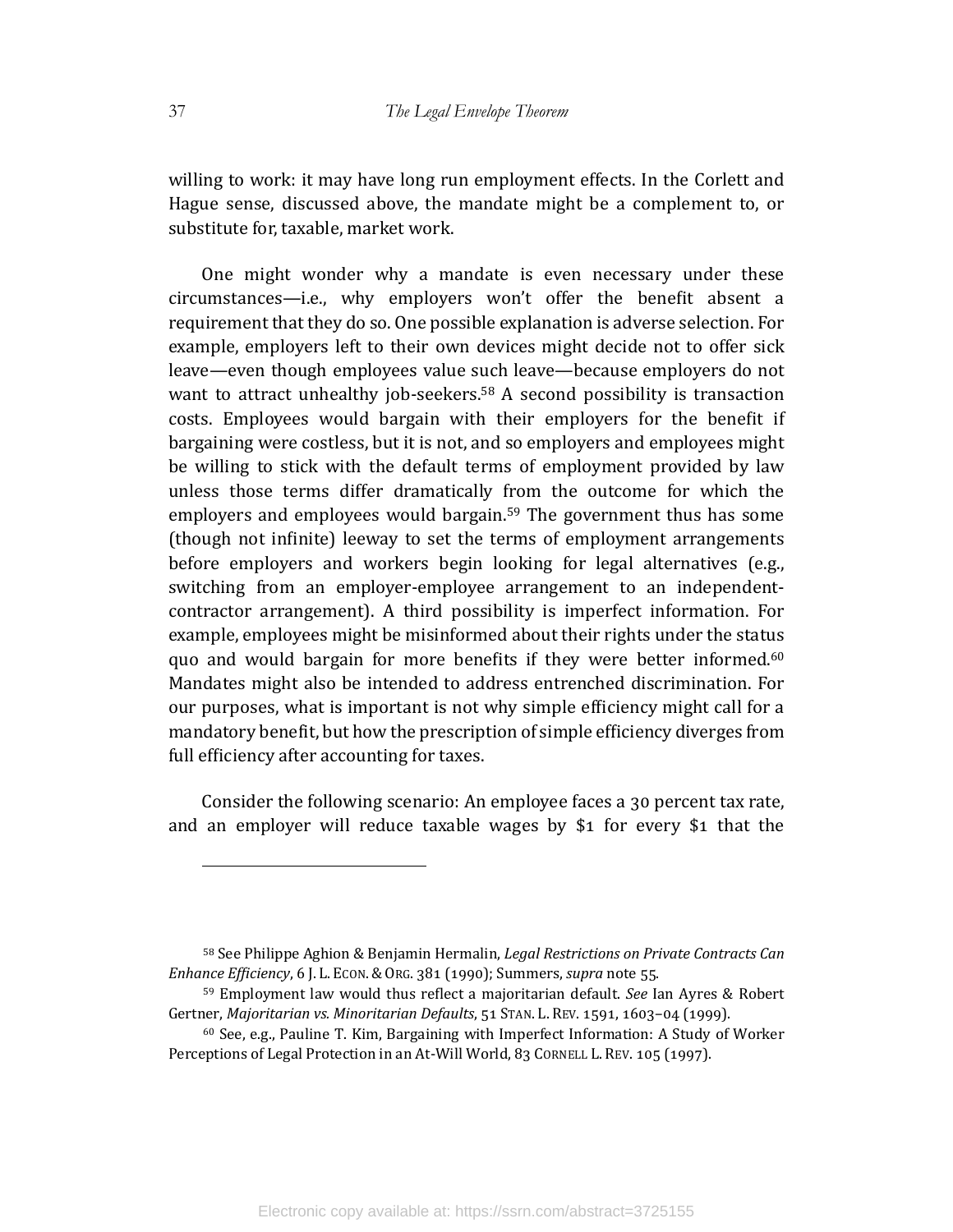employer spends on providing the mandated benefit. The employer's expenses—on wages and on the benefit—are deductible, so the employer is indifferent as to which it provides. Now imagine that the government requires the employer to provide the employee with an untaxed benefit (e.g., health insurance or unpaid leave<sup>61</sup>). Imagine, further, that the mandate is set at a level that satisfies simple efficiency. The employee is indifferent between  $$1$  of taxable wages (\$0.70 in after-tax wages) and an extra bit of benefit to which the employee assigns a value of  $$0.70$ .

The two effects mentioned above imply that the simple efficient legal rule will not be the same as the fully efficient legal rule. First, holding total compensation fixed, adding a mandate often means cash wages go down and a fraction of the compensation is now paid in the form of the mandate. Because many mandates, such as health insurance and unpaid leave, are not taxed, this means that the fraction of taxable compensation goes down. While employers and employees may be indifferent, at the margin, between taxable and nontaxed compensation, society prefers that the employee receive taxable wages. Every extra \$1 of taxable wages yields \$0.30 more of tax revenue, which can be used to purchase public goods. In these circumstances, society will want the reduce level of mandated benefit from the level that satisfies simple efficiency, since a lower mandate leads to more tax revenue.

Second, the mandate might affect how much people work (or whether to work at all) in the taxable sector. For example, as we will discuss, parental leave many have important effects on women's workforce participation. To continue with our example, if, as a result of the mandated benefit, the worker increases her workforce participation by an additional hour, she is indifferent—she gives up leisure time worth  $$0.70$  and gets after-tax compensation of  $$0.70$  —but society has \$0.30 more. Taking both effects into account, the fully efficient legal rule should deviate from the simple efficient rule (except by sheer coincidence

 $61$  The cost of health insurance to the employer is, straightforwardly, the premium that the employer pays on the employee's behalf. The direct cost of unpaid leave to the employer is, of course, zero (because it is unpaid), but the employer will likely bear indirect costs (e.g., the cost of training other employees to fill in for the worker on leave).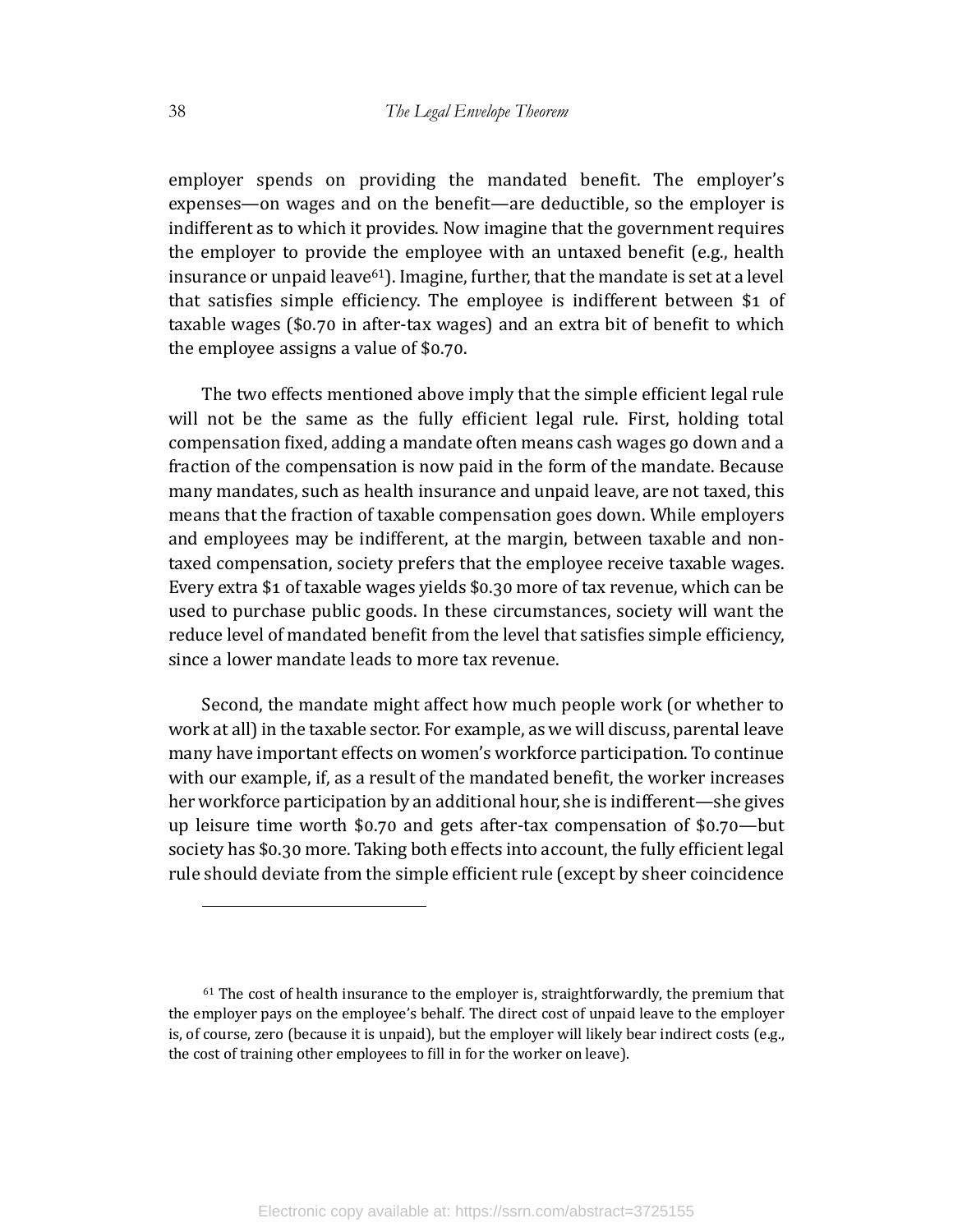when the two effects perfectly offset). Moreover, at the optimum, this deviation might be significant. With our assumed 30 percent tax rate, the benefits of shifting from untaxed activities to taxed activities is almost a third of the total value. Realistic marginal tax rates, both in the United States and abroad, are as noted above—often much higher.<sup>62</sup> Although we expressed the Legal Envelope Theorem in terms of marginal deviations from simple efficiency, the difference between the simple efficient and the fully efficient mandates will often be anything but marginal.

#### *b. Parental Leave*

We can analyze mandated parental leave using this framework. Notwithstanding large changes in women's social and economic roles over the last 50 years in the United States, women still experience pay and employment gaps relative to men.<sup>63</sup> Much of the gap between women's and men's pay appears to arise soon after childbirth. $64$  As a result, one of the core methods of addressing women's participation and pay gaps is to require parental leave. The idea behind paid parental leave is to allow parents (most often women) to take short term leave, retain firm-specific capital, and hopefully be able to return to the workforce.

Federal law already requires unpaid parental leave. Paid parental leave is common in European countries but not in the United States, although there appears to be a shift toward paid parental leave in recent years. Eight states and the District of Columbia have enacted laws that either already mandate or

<sup>62</sup> *See supra* note ZS.

<sup>63</sup> For a detailed analysis of the gender pay gap, see Francine D. Blau & Lawrence M. Kahn, *The Gender Wage Gap: Extent, Trends, and Explanations*, 55 J. ECON. LIT. 789 (2017). For an analysis of the gap in workforce participation, see Sandra Black, Diane Whitmore Schanzenbach & Audrey Breitwieser, *The Recent Decline in Women's Labor Force Participation*, *in* THE 51%, DRIVING GROWTH THROUGH WOMEN'S ECONOMIC PARTICIPATION 10 (Diane Whitmore Schanzenbach & Ryan Nunn eds., 2017).

 $64$  Claudia Goldin & Joshua Mitchell, The New Life Cycle of Women's Employment: Disappearing Humps, Sagging Middles, Expanding Tops, 31 J. ECON. PERSP. 161 (2017).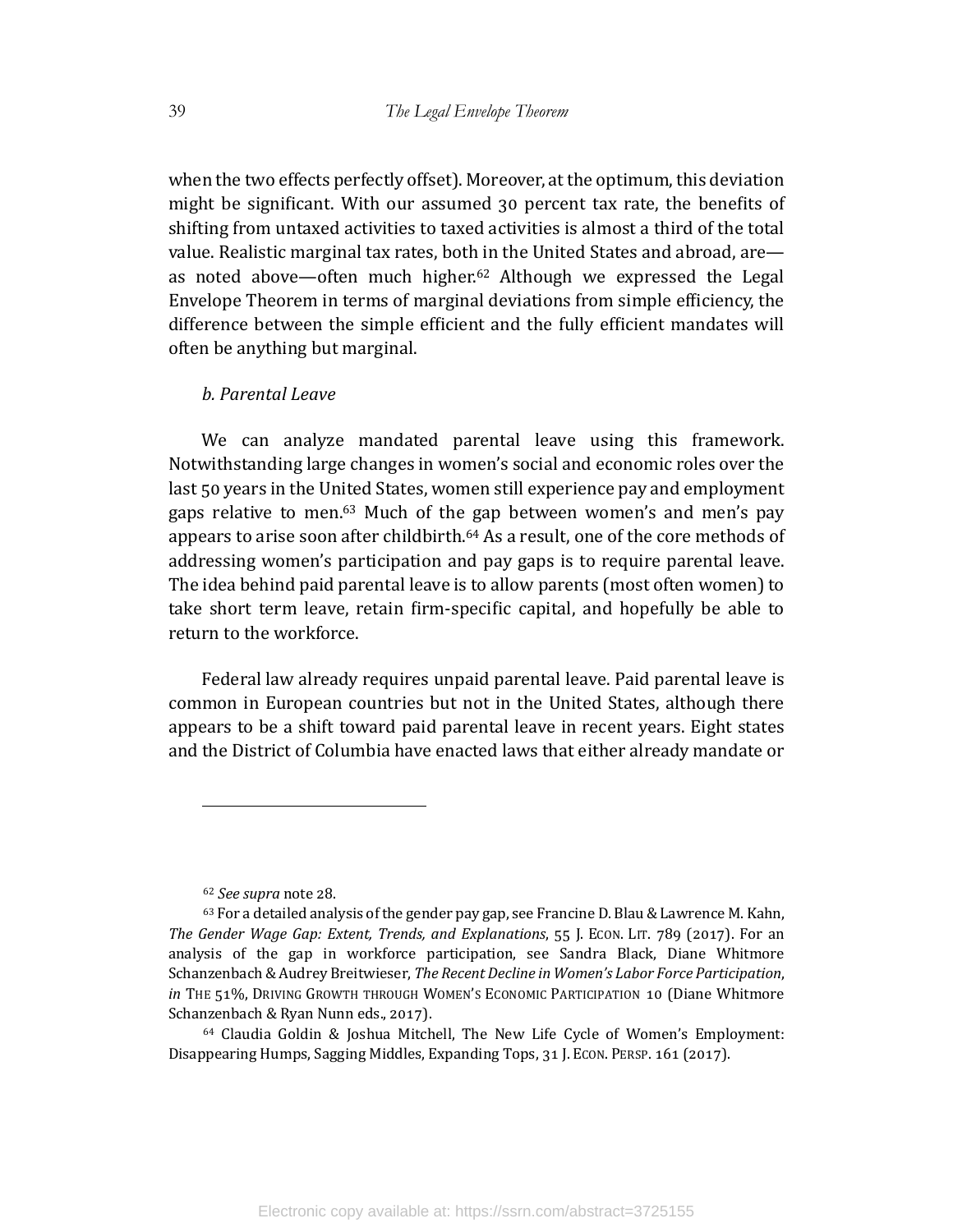soon will mandate paid parental leave.<sup>65</sup> As we write, the federal government is enacting paid parental leave for federal employees.<sup>66</sup>

To understand the effects of parental leave, consider first the case of unpaid leave. Unpaid leave is an untaxed benefit. Thus an employee facing a 30 percent tax rate will be indifferent between \$100x of wages and unpaid-leave benefits to which she or he assigns a value of  $$70x$ . Starting from a simple efficient unpaid parental leave policy, the Legal Envelope Theorem might counsel for a slight move in the direction of less generous leave benefits (e.g., moving from 12 workweeks to 11 workweeks and 4 workdays). Such a change would shift the compensation mix toward more taxable wages, thus generating more tax revenue.

There is some evidence that unpaid parental leave encourages women to increase their participation in the workforce, as proponents hope. For example, Sankar Mukhopadhyay examines the labor-output effects of the Pregnancy Discrimination Act of 1978, which required employers to provide the same leave benefits for pregnant and post-partum mothers as they would for any other employee experiencing a temporary disability.<sup>67</sup> Mukhopadhyay estimates that unpaid maternity leave reduces labor force participation among mothers immediately after childbirth but raises labor force participation among mothers with children between one and six years old by nearly 4 percentage points.<sup>68</sup> These findings suggest that preserving a mother's attachment to the labor force immediately after childbirth increases the

<sup>&</sup>lt;sup>65</sup> In California, the District of Columbia, New Jersey, New York, Rhode Island, and Washington, these mandates already have taken effect as of this writing. Massachusetts's mandate comes into effect in 2021, Connecticut's in 2022, and Oregon's in 2023. BIPARTISAN POLICY CTR., STATE PAID FAMILY LEAVE LAWS ACROSS THE U.S. 2 tbl.1 (Nov. 2019), https://bipartisanpolicy.org/wp-content/uploads/2019/11/State-Paid-Family-Leave-Laws-Across-the-US.pdf. 

<sup>&</sup>lt;sup>66</sup> Office of Personnel Mgmt., Paid Parental Leave—Interim Final Rule, RIN 3206-AN96 (filed Aug, 6, 2020), https://cutt.ly/vdBdUlp.

 $67$  See Sankar Mukhopadhyay, The Effects of the 1978 Pregnancy Discrimination Act on Female Labor Supply\*, 53 INT'L ECON. REV. 1133 (2012).

<sup>68</sup> *See id.* at 1136.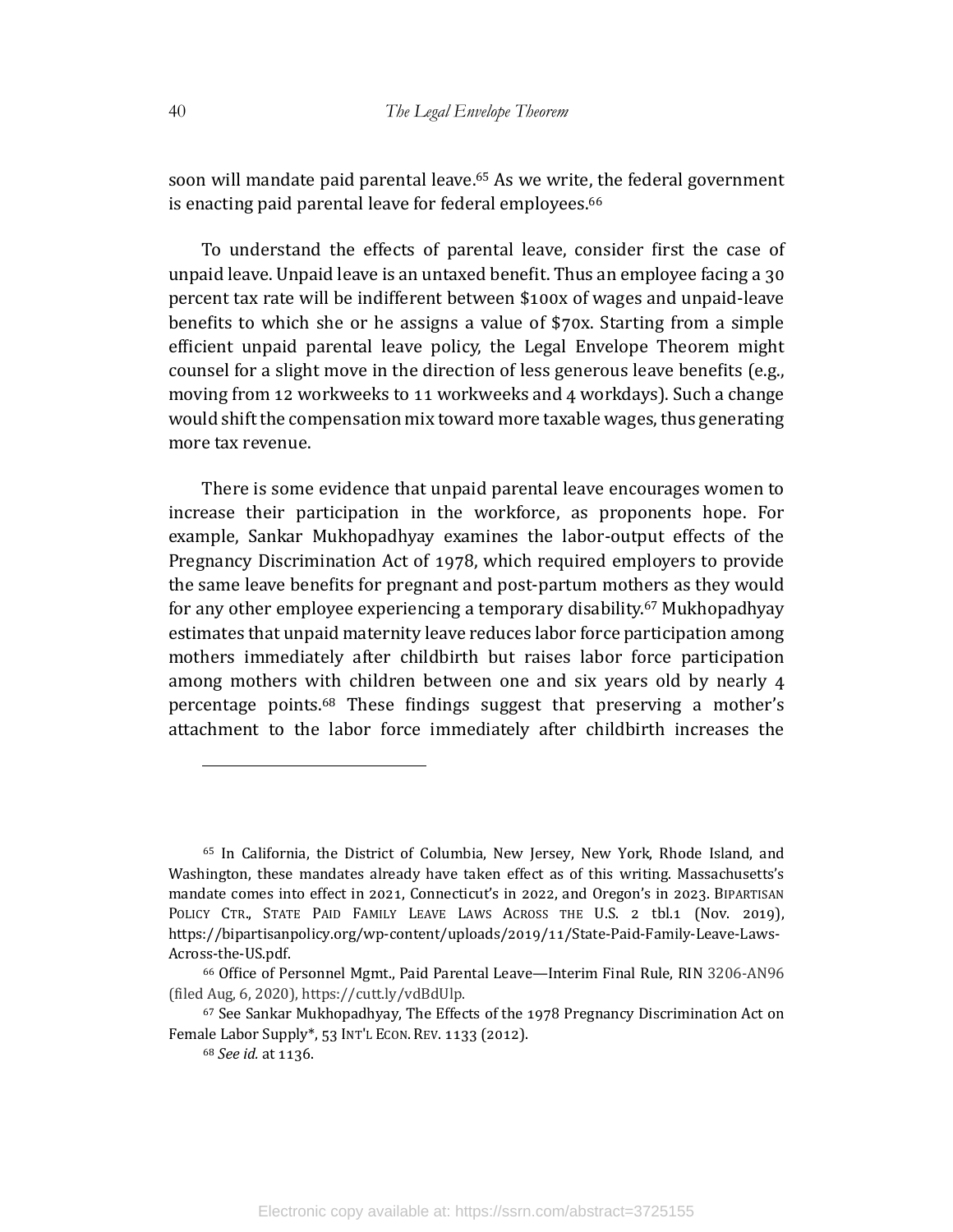likelihood that she will return to work in the long term, even though it temporarily reduces her labor output in the short term.<sup>69</sup> The additional tax revenue from her extra years of working is a benefit of parental leave that a simple efficiency calculus would leave out.<sup>70</sup> The net effect left out of a simple efficiency analysis combines the social cost of reduced taxable compensation (for any given level of employment) and increased long-term employment.

While Mukhopadhyay focuses on unpaid leave for mothers, much of the debate over parental leave now focuses on paid leave, including for non-birthgiving parents. Several studies find that paid parental leave increases mothers' labor-force participation in the months after the birth of a child<sup>71</sup> and in the

69 *See id.* at 1135.

71 See Tanya S. Byker, Paid Parental Leave Laws in the United States: Does Short-Duration Leave Affect Women's Labor-Force Attachment?, 106 AM. ECON. REV. 242 (2016).

 $70$  Mukhopadhyay's finding that unpaid leave increases long-term labor force participation for new mothers is not uncontroverted. For example, Natalie Goodpaster studies the Family and Medical Leave Act of 1993 (FMLA) and reaches a contrasting conclusion. Focusing specifically on married mothers, she finds evidence that unpaid maternity leave led *more* married mothers to leave the workforce in the long term. She suggests that mothers who take leave may learn that they derive greater value from staying home with their children than they expected, and that "[t]his effect can be compounded over time as more expecting married mothers have social interaction with mothers who have already made the choice to stay out of the labor force." Natalie K. Goodpaster, *Leaves and Leaving: The Family and Medical Leave Act and the Decline in Maternal Labor Force Participation*, 10 BE J. ECON. ANAL. & POL'Y (2010). For our purposes, it does not whether Mukhopadhyay or Goodpaster is correct (and they could both be correct—the  $1978$  and  $1993$  laws may have had different consequences due to different statutory features and different social and economic conditions). What matters is that leave laws may have important effects—positive or negative—on future taxpaying behavior that a comprehensive efficiency analysis should take into account.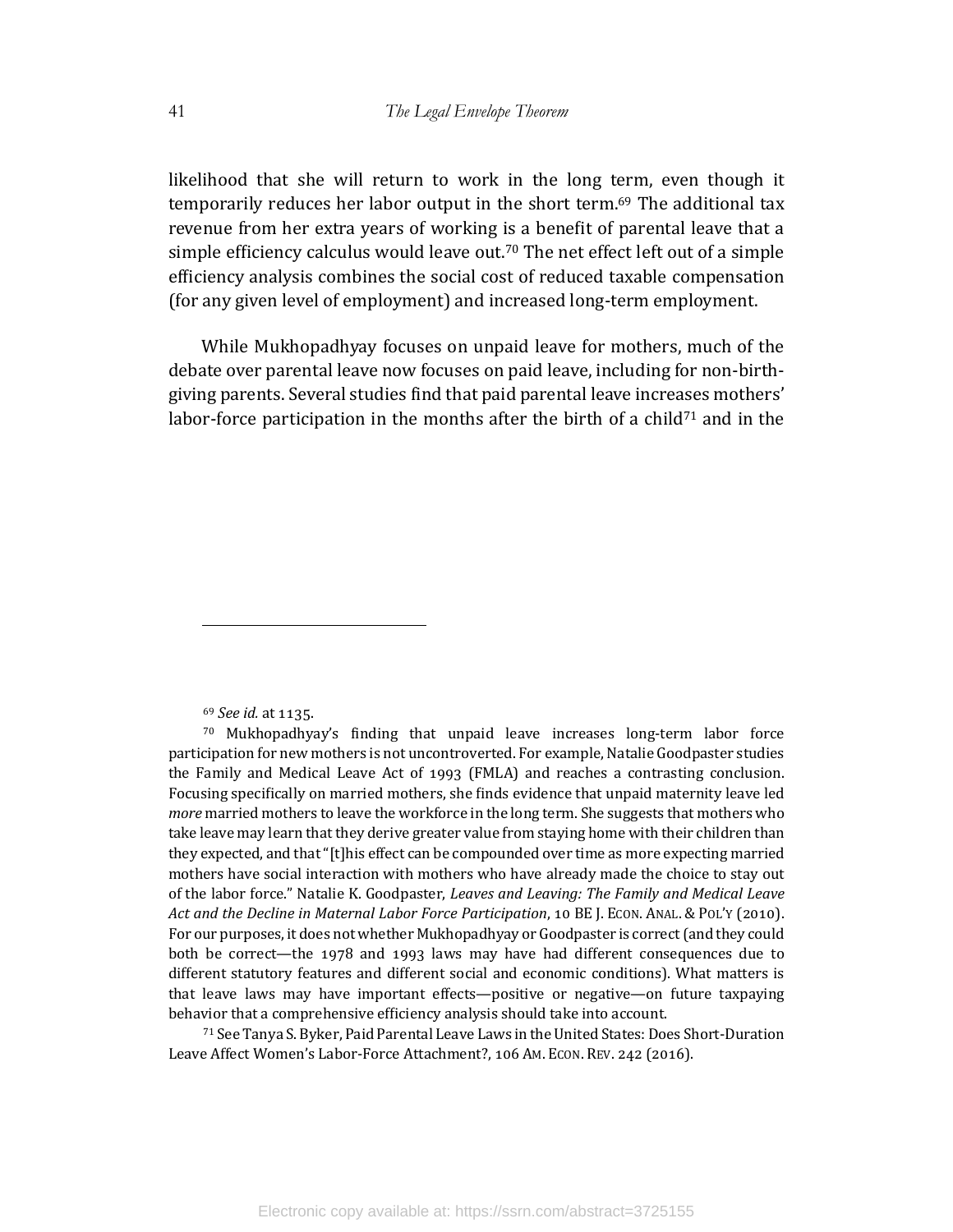medium to long term,<sup>72</sup> though evidence on the medium- and long-term effects is not uniform.<sup>73</sup>

Analysis of paid parental leave differs from unpaid parental leave in that paid leave *is* taxable (or more precisely, payments by employers to employees on leave is included in gross income for federal income tax purposes<sup>74</sup>). Paid leave mandates, though, provide for less than 100 percent wage replacement,<sup>75</sup> so we can think of paid parental leave as a partly taxed, partly untaxed benefit, and therefore apply the same general framework as for unpaid leave. That is, paid parental leave with a wage replacement rate of less than 100 percent changes the compensation mix so that less of an employee's compensation is taxed (a negative effect on tax revenue), but likely increases future labor force participation (a positive effect on tax revenue). As with unpaid leave, the Legal Envelope Theorem suggests taking the resulting fiscal externalities into account when setting the rule.

Some analyses of paid leave—including one recent analysis by congressional committee staff<sup>76</sup>—suggest that the latter effect predominates and that the entire increase in economic output, or GDP, as a result of paid leave should be counted as a benefit. But as the Legal Envelope Theorem shows, an analysis that includes the economic output of parents who remain in the workforce as a benefit while ignoring the value of the time stay-at-home parents spend with their children does not provide an accurate picture of the

<sup>&</sup>lt;sup>72</sup> See, e.g., Charles L. Baum & Christopher J. Ruhm, *The Effects of Paid Family Leave in California on Labor Market Outcomes*, 35 J. PoL'Y ANAL. & MGMT. 333 (2016); Paul Gregg, Maria Gutiérrez-Domènech & Jane Waldfogel, *The Employment of Married Mothers in Great Britain*, 1974-2000, 74 ECONOMICA 842 (2007); Christopher J. Ruhm, *The Economic Consequences of* Parental Leave Mandates: Lessons from Europe, 113 Q. J. ECON. 285 (1998).

 $73$  For a recent paper suggesting that paid leave may reduce long-term employment, see Martha J. Bailey et al., *The Long-Term Effects of California's 2004 Paid Family Leave Act on Women's Careers: Evidence from U.S. Tax Data* (Nat'l Econ. Research Bureau, Working Paper No. 26416, 2019), http://www.nber.org/papers/w26416.

 $74$  26 U.S.C. § 61(a)(1).

<sup>&</sup>lt;sup>75</sup> *See* BIPARTISAN POL'Y CENTER, *supra* note 65, at 2 tbl.1.

<sup>&</sup>lt;sup>76</sup> Joint Econ. Comm., The Economic Benefits of Paid Leave: Fact Sheet 2 (n.d.).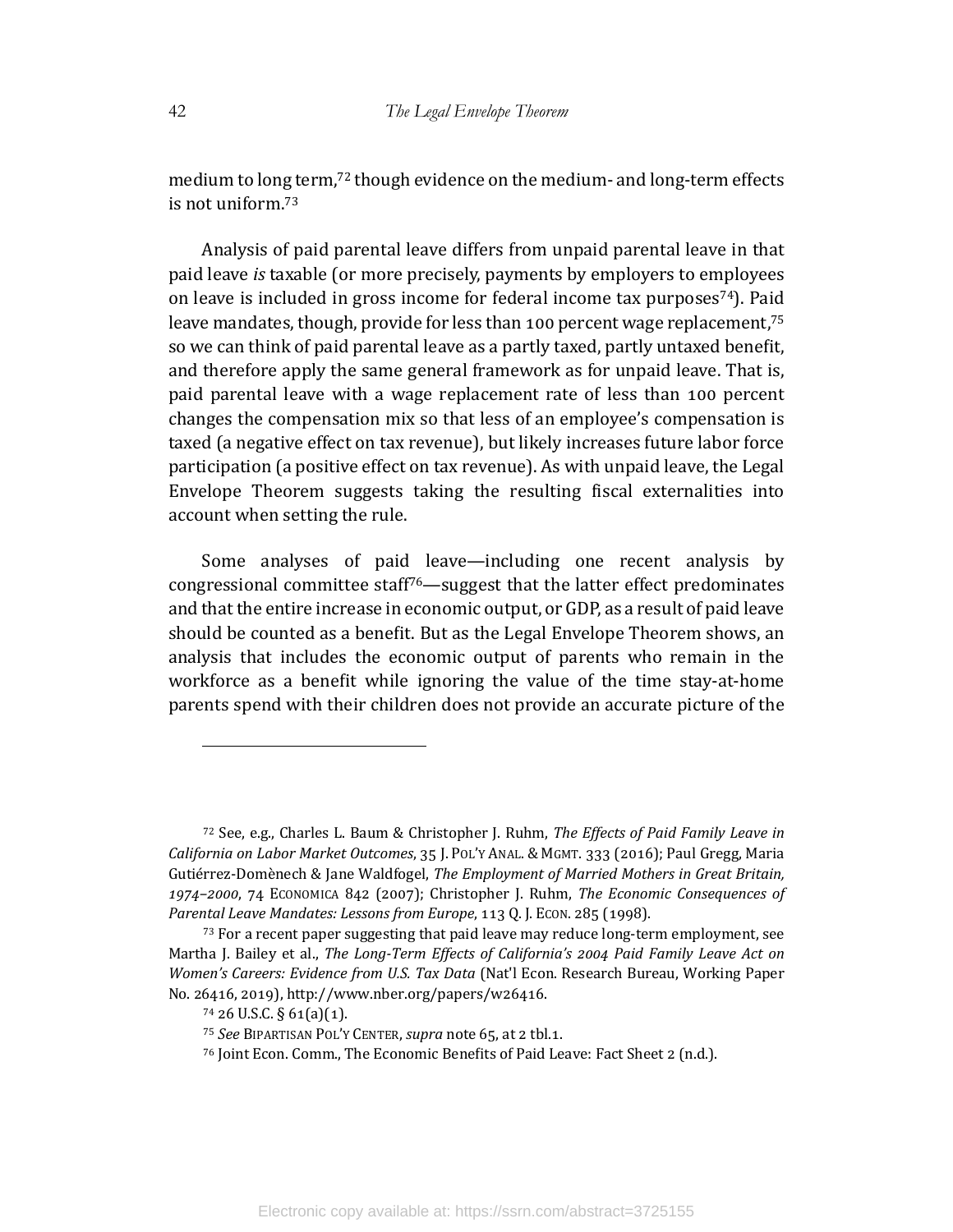effect of paid leave on total resources. Public policy should support the choice of parents to remain in the workforce—indeed, our argument here is that the case for pro-work laws and policies is even stronger than a simple-efficiency analysis would suggest. But we should not proceed in our analysis as if the time that parents spend at home with children is worthless to society.

The Legal Envelope Theorem provide a fuller picture of the resource effects of changes in labor force participation resulting from changes in paidleave mandates. Consider again a new parent whose earnings would be  $$100x$ and whose tax rate is  $30$  percent. Imagine that the parent is on the fence between remaining in the workforce and leaving (i.e., value that the parent assigns to the care she can provide by staying at home is  $$70x$ ). Assume that a small change in the paid parental leave law (e.g., extending the leave that employers must provide from 12 workweeks to 12 workweeks plus 1 workday) would push the parent over the fence and cause her or him to remain in the workforce. What is the effect on total resources?

The entire effect on economic output, or GDP  $(\$100x)$ , supplies the wrong answer. Although the value of the parent's output in the taxable sector has increased by \$100x, the value of her or his output in the untaxed sector has declined by \$70x. On the other hand, ignoring the effect on economic output entirely will supply the wrong answer too. When the parent shifts from staying at home to participating in the workforce, the government collects additional tax revenue that can be used to provide valuable public goods. If the parent fully internalizes the benefits and costs of the choice to her or his child, then the increase in total resources is the behavioral effect on tax revenue: here, \$30x. If current leave laws fail to account for this tax-revenue effect, and if a longer paid-leave period would lead to greater long-term labor force attachment, then the Legal Envelope Theorem favors a change in the law toward longer paid leave.

To be clear, workforce participation effects are far from the only factor to consider in a policy analysis of paid parental leave. A full analysis should account for possible positive effects on children's health and educational outcomes (to the extent those outcomes are not internalized by parents in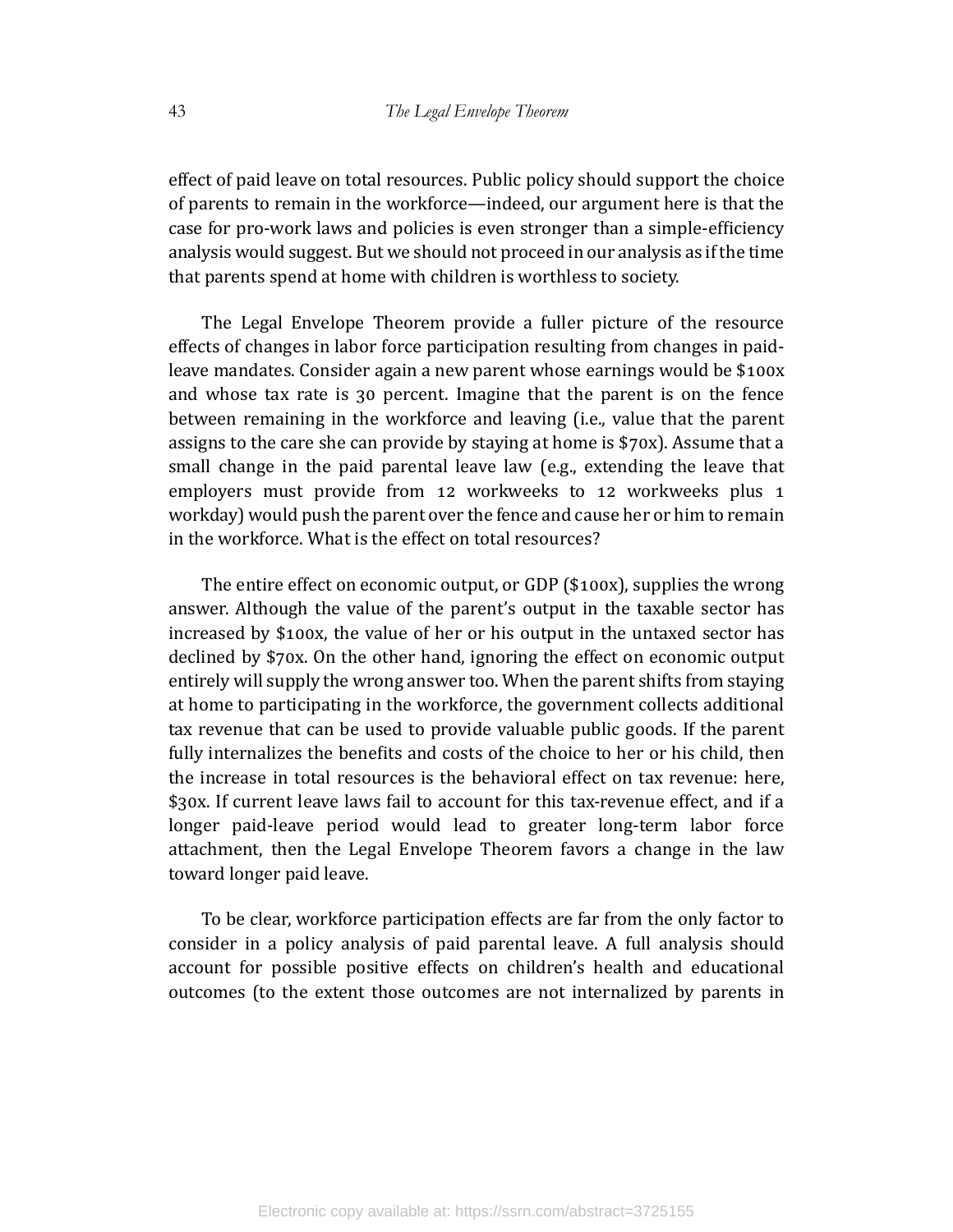their own behavioral choices).<sup>77</sup> And insofar as paid parental leave results in higher rates of female labor participation and career advancement, the positive externalities from having more women in the workplace (and, particularly, more women in leadership roles) must be factored in too.<sup>78</sup> There is a strong gender-equity case—apart from the tax-revenue case—for policies that facilitate and encourage labor force participation and career advancement among mothers. Said another way, whatever we would do to achieve genderegalitarian goals, we should do more because of the tax effects.

# *c. Job Protection and Wrongful Discharge*

A central, and contested, area of workplace regulation is the set of laws that regulate termination. There are numerous laws that regulate this choice, including include civil service laws for federal and state employees, laws that affect the power of public- and private-sector unions, employment discrimination laws, state-level wrongful discharge laws, and judicial doctrines that deviate from the common-law rule of employment at will.<sup>79</sup>

The most straightforward argument for these rules is that employees may value limits on when they can be fired more than their cost. Being fired is extremely disruptive to one's life. While limitations on firing are costly to firms

<sup>77</sup> For evidence that paid leave has positive effects on children's health, see, for example, Sakiko Tanaka, *Parental Leave and Child Health in OECD Countries*, 115 Econ. J. F7 (2005). For more ambiguous findings, see Qian Liu & Nordstrom Skans, *The Duration of Paid Parental* Leave and Children's Scholastic Performance, 10 B.E. J. ECON. ANAL. & POL'Y no. 1, art. 3 (2010).

 $78$  On the positive externalities provided by female managers to younger and less senior female workers, see Geoffrey Tate & Liu Yang, *Female Leadership and Gender Equity: Evidence from Plant Closure,* 117 J. FIN. ECON. 77 (2015).

 $79$  Wrongful discharge laws come in a number of different forms including  $(1)$  an implied contract of no wrongful discharge; (2) public policy against wrongful discharge in particular circumstances; and  $(3)$  an implied duty of good faith. For a brief description of these doctrines and a history of their development, see David H Autor, John J Donohue & Stewart J Schwab, *The Costs of Wrongful-Discharge Laws*, 88 REV. ECON. STAT. 211 (2006).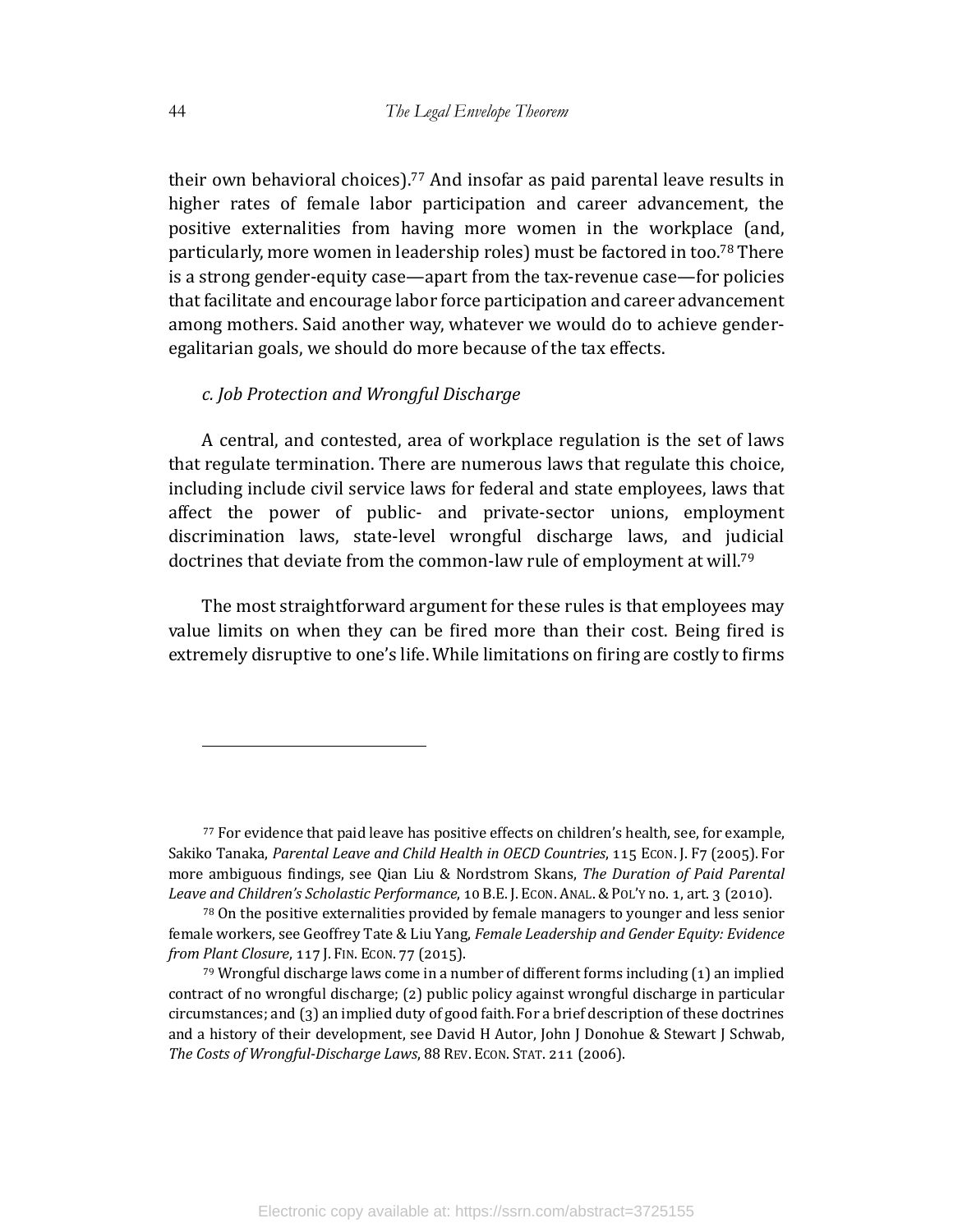and, therefore, may force firms to reduce pay, individuals may be willing to take this trade-off.

We may need to laws imposing wrongful discharge rules rather than relying on firms and employees to enter into them via employment contracts because any single firm that offers wrongful discharge protections may attract less desirable employees, a form of adverse selection.<sup>80</sup> In addition, there is evidence that employees have imperfect information about when they can be fired. They often believe that they cannot be fired at will and instead can only be fired for some sort of misconduct. $81$  If this is true, employees may not believe that they need to make a wrongful discharge limitation explicit in their employment contracts.

Laws that provide employment security can be thought of as mandating a term of employment, and the analysis above applies in a straightforward fashion. Suppose that a particular level of wrongful discharge protection is simple efficient. Relative to slightly weaker protection, this rule will reduce taxable compensation: what was previously taxable compensation now comes in the form of the non-taxable utility benefit from additional job security. If we were to lower the discharge protection a little bit, the individual and her employer would be no worse off. The relative portion of compensation paid in taxable form, however, would go up, generating a social benefit. As a result, we should want somewhat less employment security than otherwise.

While the evidence is mixed, however, it appears that wrongful discharge laws—one form of employment protection—reduce workplace participation because employers are reluctant to hire workers that they cannot fire. $82$  To the

<sup>80</sup> David I. Levine, Just-Cause Employment Policies in the Presence of Worker Adverse Selection, 9 J. LAB. ECON. 294 (1991).

<sup>81</sup> *See, e.g.*, Kim, *supra* note 58.

<sup>82</sup> For example, one study finds that that employment (as a percent of population) goes down by 0.8% to 1.7% for states adopting the implied contract exception, with the effects most pronounced for females and younger, less-educated workers. See David Autor, John Donohue & Stewart J. Schwab, *The Employment Consequences of Wrongful-Discharge Laws: Large, Small, or None at All?*, 94 AM. ECON. REV. 440 (2004). On the other hand, Tom Miles finds not finds no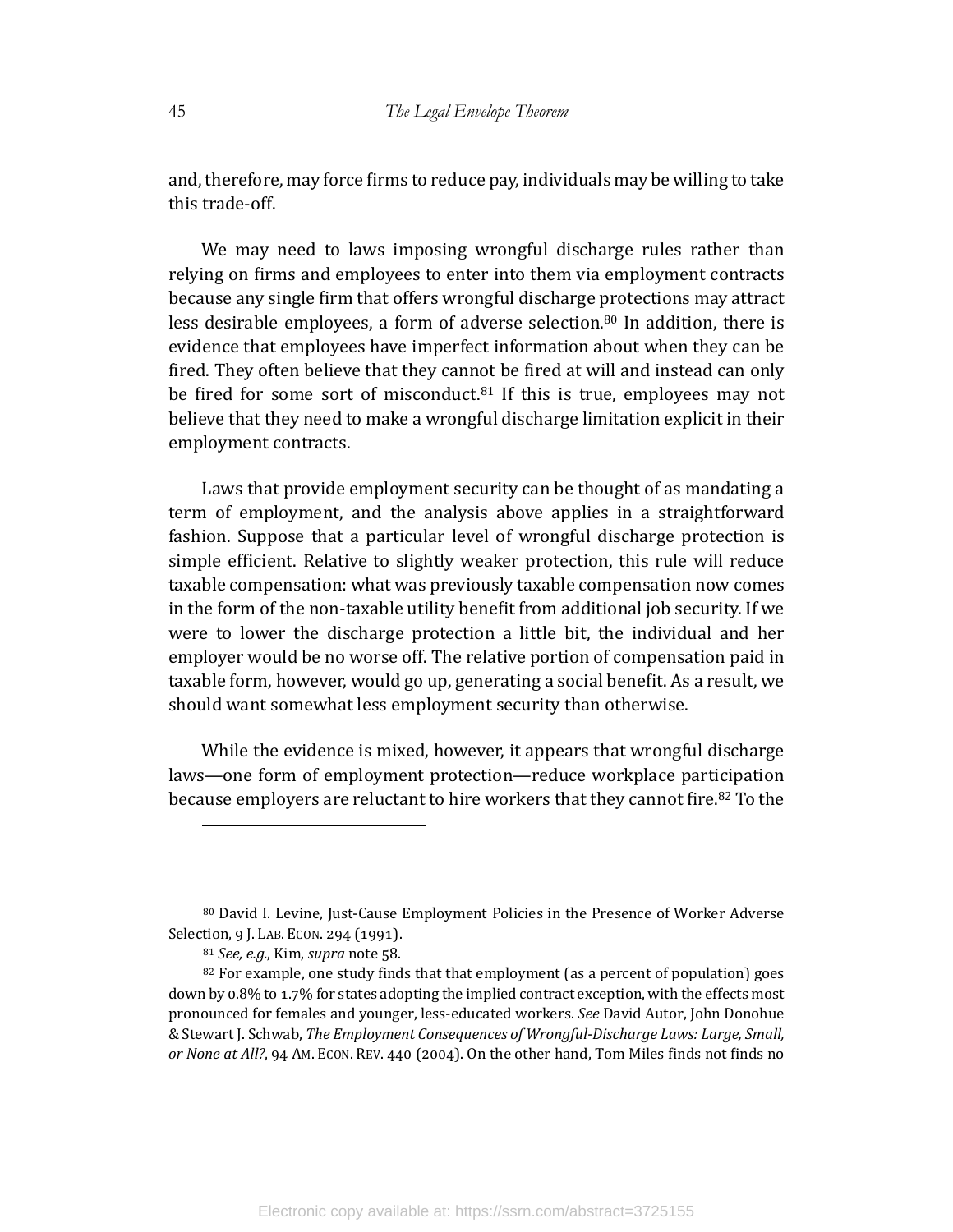extent this is true, wrongful discharge laws further reduce taxable compensation. A small decrease in their strength would increase tax revenues while not making workers or employers worse off.

In the parental leave case, the two effects—the mix of taxable versus nontaxable compensation holding market work constant, and the change in taxable, market work—act in opposite directions. Taxable compensation as a fraction of the total goes down but total work appears to go up. The Legal Envelope Theorem suggests moving away from simple efficiency based on the net effect. In the wrongful discharge case, the two effects appear to work in the same direction. The Legal Envelope Theorem in this case is clearer, suggesting weaker protection from termination than the simple efficient rule.

2. Laws Indirectly Affecting Work

The examples above involved laws whose nominal subject was work or employment. Other laws whose subject matter is not nominally work or employment, however, may also have substantial effects on work. Indeed, nonwork-related legal rules may have a greater effect on work levels than many rules that directly regulate the work environment. In all of these cases, we should deviate from the simple efficient rule in the direction that increases taxable compensation. Consider the following:

Zoning and land use: Zoning and other rules regulating land use affect where businesses and homes are located relative to one another. Their relative location determines, in part, the length of commutes, which in turn affects the cost of working. Zoning and land use rules also in part determine the type of building or other amenities of the workplace and the amenities surrounding

effects on employment levels but does find that employers increase their use of temporaryhelp agency workers. See Thomas J. Miles, *Common Law Exceptions to Employment at Will and* U.S. Labor Markets, 16 J. L. ECON. ORG. 74 (2000). Autor, Donohue, and Schwab argue that the difference in results is due to Miles's reliance on a system of classifying case law developments that often records a later date for state-level changes than the date at which those changes first emerged.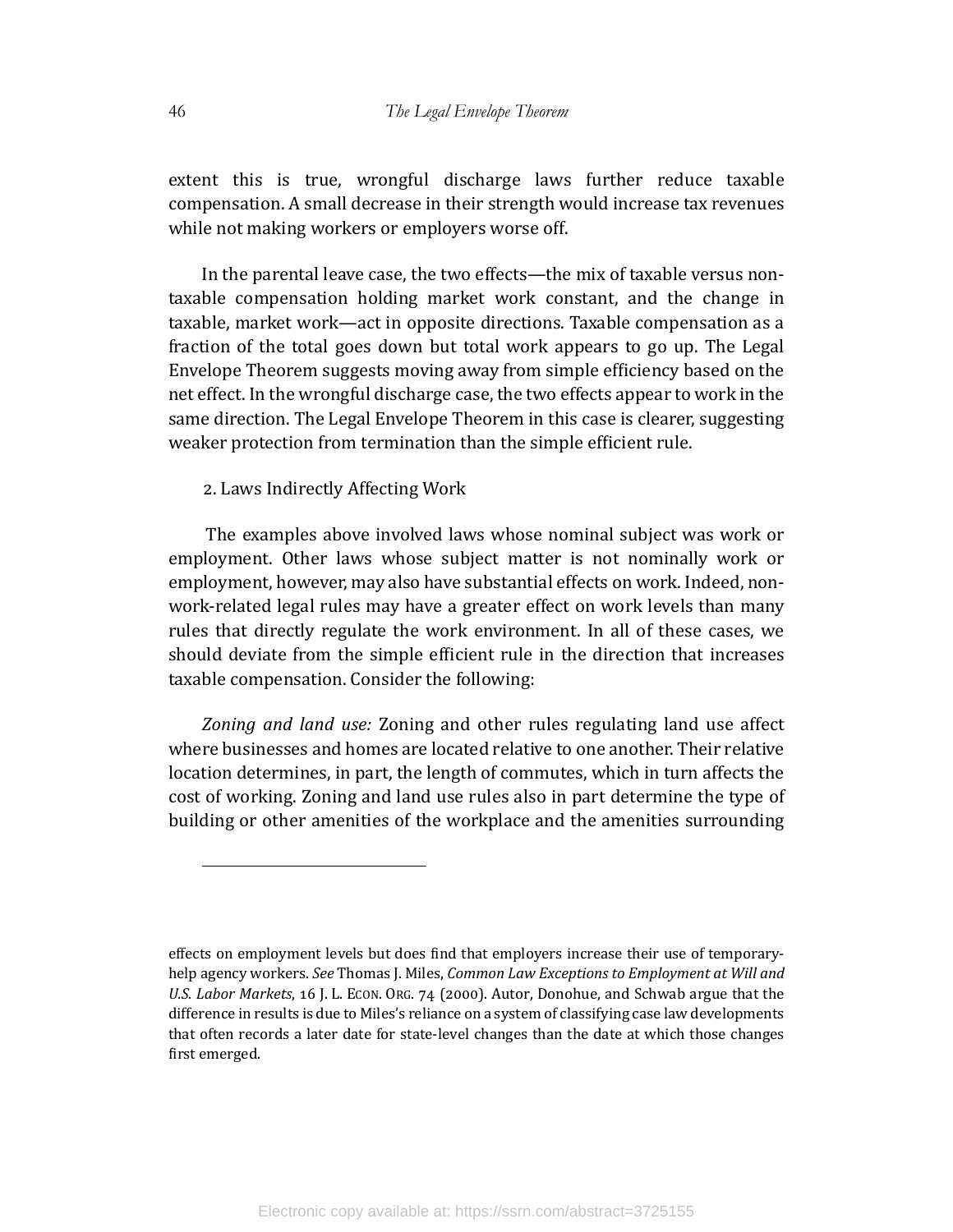the workplace. For example, working in an office park is different than working in a dense urban environment and that is different from working in an area zoned for heavy industry. While zoning and land use rules involve a host of complex set of considerations, one important effect is on work. To the extent zoning and land use rules affect work, they generate fiscal externalities which should be taken into account when setting those rules.

*Transportation*: Legal rules also directly govern how people commute. For example, driving laws affect the length of a commute and its safety. They affect the type of vehicle that can be used for commuting and whether carpooling is desirable.<sup>83</sup> Laws regulating the vehicles themselves affect the cost of commuting as well as the commuting experience. To the extent they these legal rules change the amount of work individuals do, they have a fiscal externality that should be taken into account.

*Leisure*: The regulation of leisure activities is extensive.<sup>84</sup> For example, laws regulate the safety of various leisure activities (e.g., bicycle helmet laws). They determine what sorts of leisure activities one may engage in (e.g., alcohol laws). They determine the costs of many leisure activities (e.g., laws regulating the movie industry). Making leisure activities more attractive unfortunately generates a negative fiscal externality which means we should be slightly less willing to make leisure attractive than otherwise.

*Spending.* So far we have focused on non-tax *legal* rules that affect the workplace, but—as suggested by Corlett and Hague—non-tax subsidies for complements to labor affect work decisions too, and should be adjusted in light of tax considerations. For example, government subsidies for childcare and early childhood education have potentially significant consequences not only

<sup>83</sup> The distinction between law and spending is especially fraught in this context. Speed limits and HOV lanes are "laws" while an additional lane of road surface is "spending." Both affect commutes.

<sup>84</sup> The inestimable *Journal of Leisure Research* provides numerous articles illustrating the point.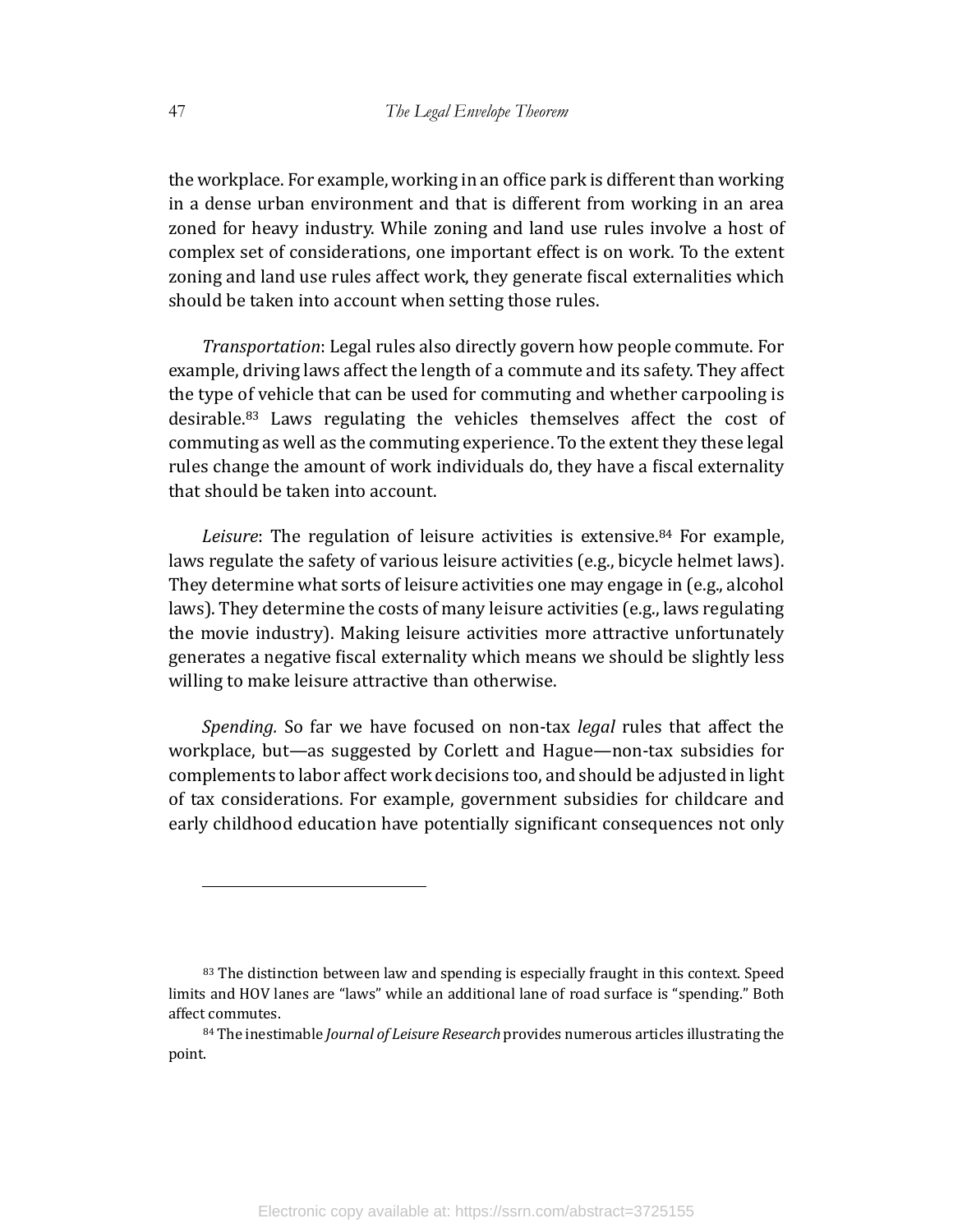for children's outcomes, $85$  but also for the labor supply choices of their parents (and, particularly, mothers). $86$  As with paid parental leave, the tax effects reinforce egalitarian goals of increasing women's labor force participation and earnings. Public transit subsidies also appear to have positive employment effects, and, therefore, we should spend more on public transit than simple efficiency would suggest.<sup>87</sup>

3. Summary

The workplace is a legally constructed environment. The regulation of work is pervasive. As such, legal rules affect the costs and benefits of work. The regulation of non-work activities is also pervasive, and these regulations affect the costs of work as well. As a result, the elasticity of labor supply should be thought of as, in part, a choice, rather than an exogenously given variable. Legal rules surrounding work and leisure should be designed with a view to the tax revenue consequences. They should deviate from simple efficiency, possibly significantly, because of these considerations.

B. Legal Rules Affecting Business Organizations

Even more so than for work, the law shapes business entities. Their very existence is created by law—they are legal fictions. Their governance, their

<sup>85</sup> For a recent analysis of the costs and benefits of universal subsidized child care, see Tarjei Havnes & Magne Mogstad, *Is Universal Child Care Leveling the Playing Field?*, 127 J. PUB. ECON.  $100(2015)$ .

<sup>86</sup> For example, Jonah Gelbach finds significant positive effects on women's employment from the introduction of schooling for 5-year olds (kindergarten) on women's employment. Jonah B. Gelbach, Public Schooling for Young Children and Maternal Labor Supply, 92 Am. ECON. REV. 307 (2002). Other studies, however, find more mixed results. *Compare* Stefan Bauernschuster & Martin Schlotter, *Public Child Care and Mothers' Labor Supply—Evidence from Two Quasi-Experiments*, 123 J. PUB. ECON. 1 (2015) (finding an effect in Germany). with Tarjei Havnes & Magne Mogstad, Money for Nothing? Universal Child Care and Maternal *Employment*, 95 J. PUB. ECON. 1455 (2011) (finding no effect in Norway).

<sup>87</sup> See, e.g., Paul M. Ong & Douglas Houston, *Transit, Employment and Women on Welfare*, 23 J. URB. GEOGRAPHY 344 (2013).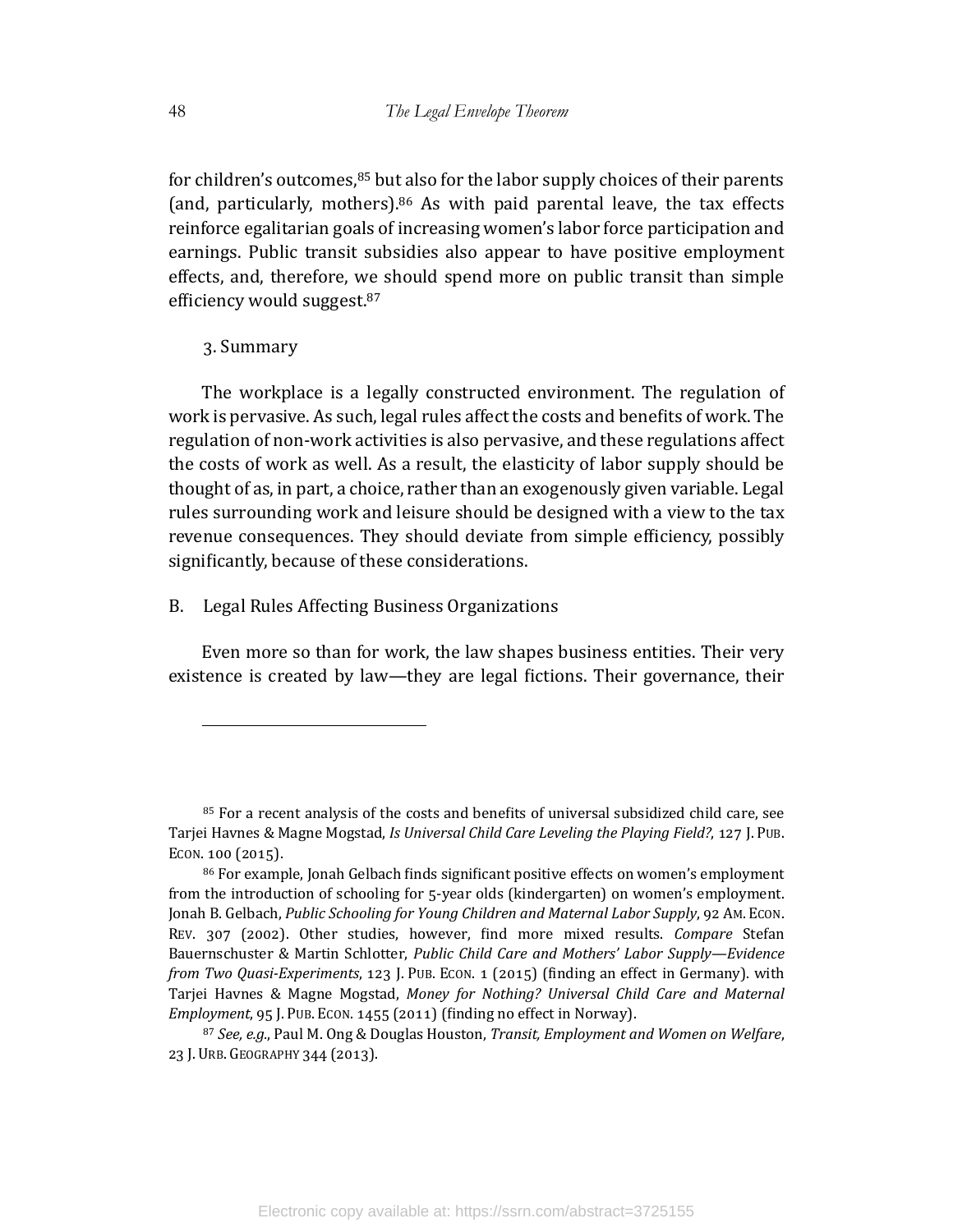capital structure, the relationship between owners and the firm, the relationships between suppliers and the firm, the size of firm, the information they must collect and that they must disclose, and numerous other aspects of their operations are shaped by the law. Many of these legal choices have important effects on the tax system.

The analysis of the way that business law affects the tax system is, in a basic sense, the same as the analysis of legal rules affecting work: we want legal rules to deviate from simple efficiency in order to favor higher-tax activities. For example, debt is generally taxed at a lower rate than equity, so we want legal rules to favor equity more than simple efficiency would suggest.

A key problem with analyzing the interaction of business law and taxes is that the tax rules governing business organizations are likely far from their optimum and can themselves be reformed. For example, rather than shifting the non-tax legal rules to reduce the use of debt, we could fix the tax rules to eliminate the distinction between debt and equity, eliminating the distortion without changing non-tax legal rules.<sup>88</sup> To keep the analysis simple, we assume that the tax rules are, in the short term, largely fixed, and discuss how legal rules interact with them, with the understanding that the optimal policy likely involves changes to both tax rules and legal rules.

We consider three areas where legal rules intersect the tax rules governing business organizations: (i) debt versus equity, (ii) the choice of legal entity, and (iii) the rules governing distributions. These three items are the three major  $distortions$  caused by the corporate tax, as identified by the Treasury Department's study of major corporate tax reform.<sup>89</sup>

<sup>88</sup> See, for example, the proposal by the Treasury Department to eliminate the distinction. U.S. DEP'T OF THE TREAS., INTEGRATION OF THE INDIVIDUAL AND CORPORATE TAX SYSTEMS, TAXING BUSINESS INCOME ONCE (1992).

<sup>89</sup> *Id.* The American Law Institute recognized a similar set of distortions. AM. LAW INST., FEDERAL INCOME TAX PROJECT: INTEGRATION OF THE INDIVIDUAL AND CORPORATE INCOME TAXES, REPORTER'S STUDY OF CORPORATE TAX INTEGRATION (1993).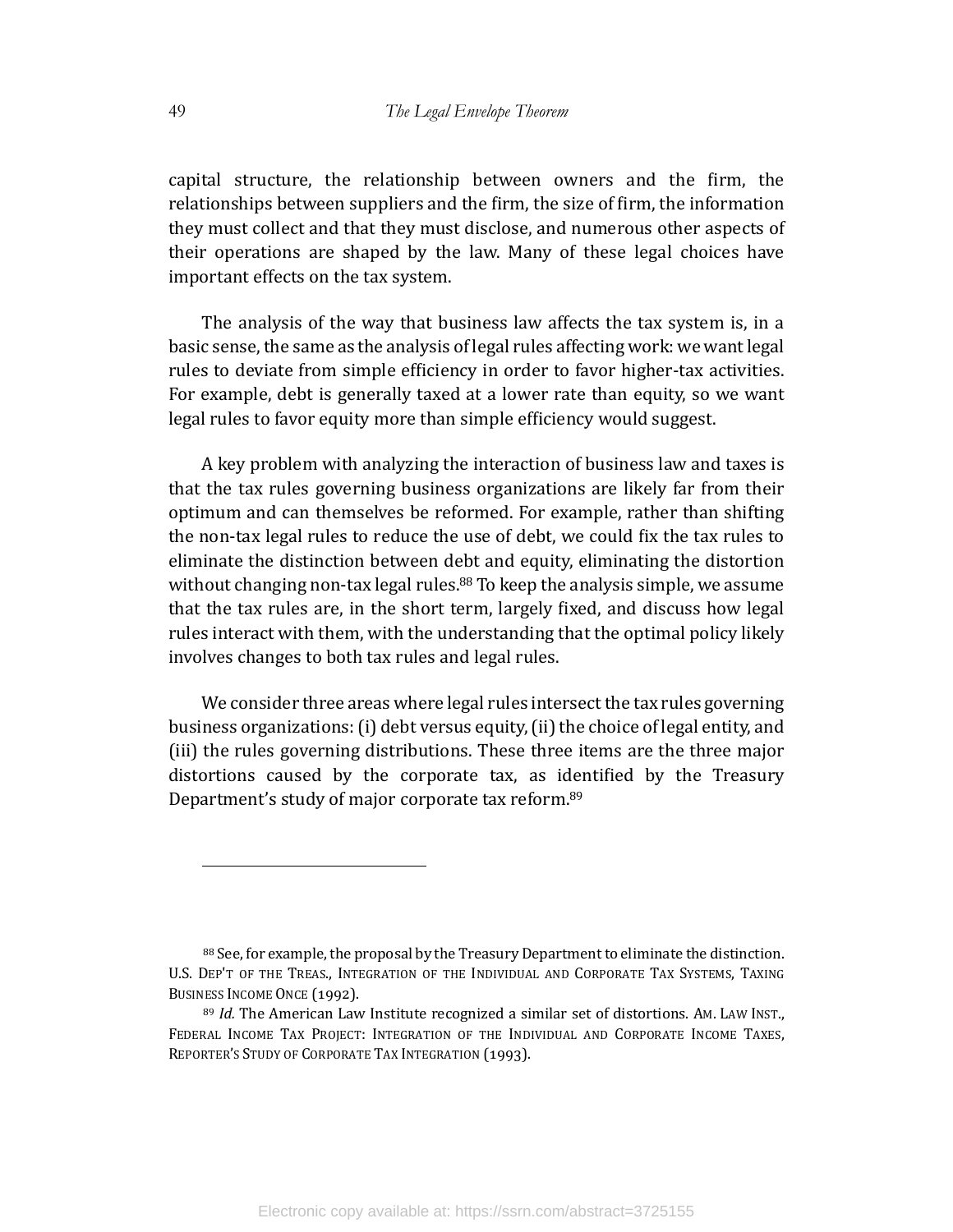# 1. Debt/Equity Rules

Leverage—the use of debt rather than equity—reduces the tax on corporations because corporations can deduct interest payments made to lenders but not dividend payments made to shareholders.<sup>90</sup> As a result, the Treasury Department study concluded that the tax law creates an incentive to capitalize corporations with debt rather than equity.

The economic difference between debt and equity is that debtborrowing—is typically characterized by a mandatory requirement to repay a fixed amount at a fixed time, while equity is typically characterized by a return contingent on the performance of the business.<sup>91</sup> Businesses have some optimal mix of these two instruments in their capital structure.

Legal rules affect this choice. The bankruptcy law and the law of secured transactions affects the ability of a corporation to use debt. In addition, securities laws affect the cost of issuing debt and of issuing equity in public or in private markets. Banking laws affect the ability of businesses to get bank loans. That is, "debt" and "equity" are relationship determined by legal rules

 $90$  The net tax benefit of leverage to the corporation also depends on the tax treatment of the lenders as compared to shareholders. Large pools of capital, particularly foreign capital and capital owned by pension funds, are not taxed under U.S. law, which means that interest payments are not taxed at all while earnings distributed as dividends are taxed at the corporate level.

The American Law Institute study of corporate integration emphasizes that the preference for debt, if any, depends on the relative tax rates of lenders and shareholders as well as the corporate-level treatment. ALVIN WARREN, INTEGRATION OF THE INDIVIDUAL AND CORPORATE INCOME TAXES, REPORTER'S STUDY OF CORPORATE INTEGRATION (1993). With low enough tax rates on dividends and on corporate income, the preference may be reversed—the tax law may generate a preference for equity.

 $91$  In reality, the line between debt and equity is almost impossible to draw. Debt can be contingent and depend in part on the performance of the business and equity can have required fixed payments. But in the prototypical cases, the difference between the two is relatively clear.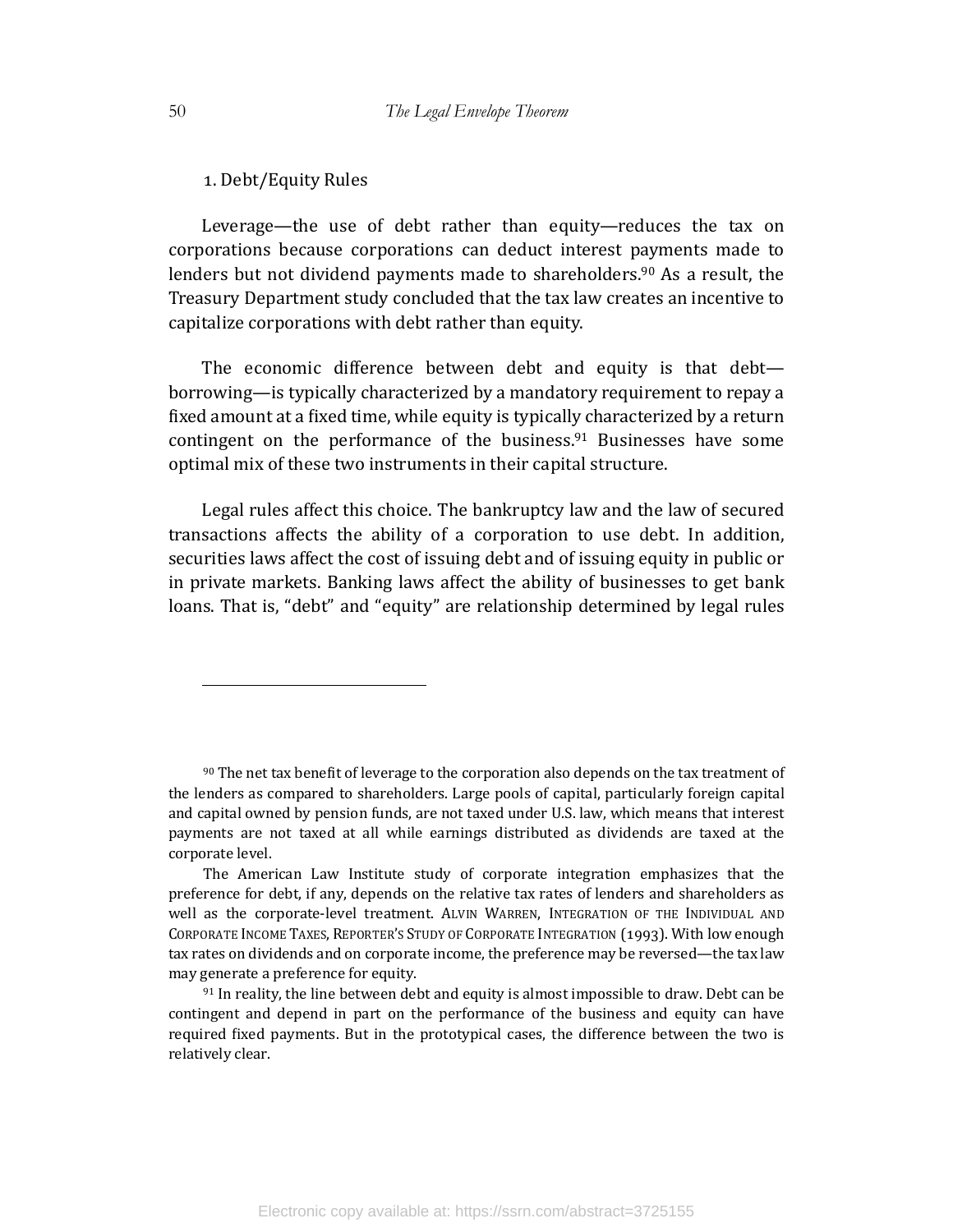(as well as by the terms of the instruments themselves). Therefore, the ability of a corporation to use debt depends on legal choices.

The analysis of how legal rules and the tax system interact is roughly the same as above, which is that we want to shift away from the simple efficient set of legal rules governing debt and equity to favor equity. Rather than repeat this analysis, we illustrate the interaction with an actual case where a legal rule was changed in response to tax issues.

Banks are required to meet what are known as capital requirements. These are requirements that a certain portion of their capital structure be made up of financial instruments that do not require immediate repayment they are long-term claims rather than claims with rigid, fixed payment schedules. Common stock is the paradigmatic form of bank capital because it never needs to be repaid.

The reason for the capital requirement, as laid out in work by Douglas Diamond and Raghuram Rajan, is to reduce the probability of financial distress.<sup>92</sup> A secure cushion of capital means that banks are more likely to be able to make mandatory payments on the debt that they issue. The cost of bank capital requirements is that they reduce one of the core functions of banks, which is issuing short-term, liquid notes that can act as money in a modern financial system. The higher the capital requirement, the less a bank can provide liquidity to the market. Simple-efficient capital rules balance these costs against the benefits.

A capital requirement needs a definition of "capital." Most countries follow the Basel Committee on Banking Supervision guidelines, classifying capital into Tier 1 and Tier 2, with Tier 1 being preferred.<sup>93</sup> The Basel Committee

<sup>&</sup>lt;sup>92</sup> Douglas W. Diamond & Raghuram G. Rajan, *A Theory of Bank Capital*, 55 J. FIN. 2431  $(2000).$ 

<sup>93</sup> For the most recent version, see BANK OF INT'L SETTLEMENTS, THE BASEL FRAMEWORK (2019), https://www.bis.org/basel\_framework/index.htm.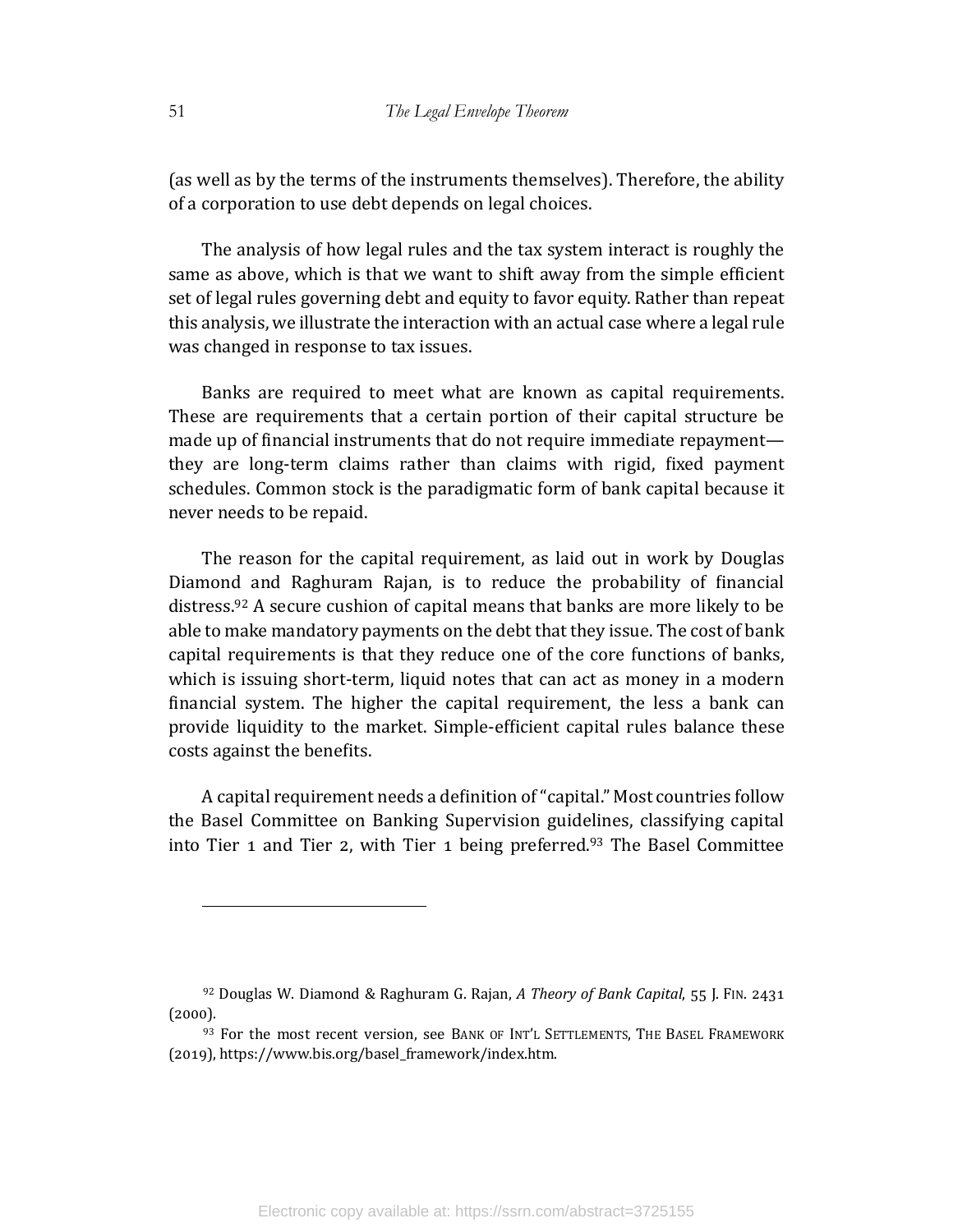provides a complex set of rules that determine how much of any given financial instrument counts toward each tier.

As noted, common stock is the paradigm of Tier 1 capital. If a bank uses common stock as its Tier 1 capital, however, it loses the benefit of the interest deduction. Therefore, a central tax planning goal for banks is to structure a financial instrument that qualifies as Tier  $\alpha$  capital for bank regulatory purposes yet is treated as debt for tax purposes. It is the Holy Grail of bank tax planning. 

In the mid-1990s, tax planners almost reached the Holy Grail through an exotic tax structure known as "Reverse MIPS."<sup>94</sup> The basic idea was to issue preferred stock (which counted as Tier 1 capital) to a partnership and have the partnership issue debt secured by the preferred stock. For tax purposes, the partnership is a pass-through entity, which means that the interest deductions on the debt flowed through to the bank. (The dividends on the preferred stock used to pay the interest on the debt were treated as a nothing for tax purposes because the bank was treated as just paying itself.) For bank regulatory and accounting purposes, however, the partnership was treated as an independent entity, which means that the debt was not treated as bank debt. Instead, the bank was treated has having merely issued preferred stock to the independent partnership. Therefore, the bank was treated as having issued Tier 1 capital for bank regulatory purposes but debt for tax purposes.<sup>95</sup>

<sup>94</sup> MIPS, or Monthly Income Preferred Stock, was a financial instrument designed to generate most of the features of equity while allowing an interest deduction for tax purposes. MIPS was widely used by non-financial corporations but did not satisfy the capital requirements for banks. Reverse MIPS is a variant on MIPS which effectively reversed or flipped upside down the basic structure. On MIPS and Reverse MIPS, see generally Mark P. Gergen & Paula Schmitz, *The Influence of Tax Law on Securities Innovation in the United States:* 1981-1997, 52 TAX L. REV. 119, 153-154 & nn.129-30 (1997).

<sup>95</sup> For further background on the Reverse MIPS saga, see Tom Pratt, *IRS Notice on MIPS* Leaves Basic Structure Unscathed; But Some Variations Clearly Won't Work, INV. DEALERS' DIGEST, Apr. 25, 1994, at 12.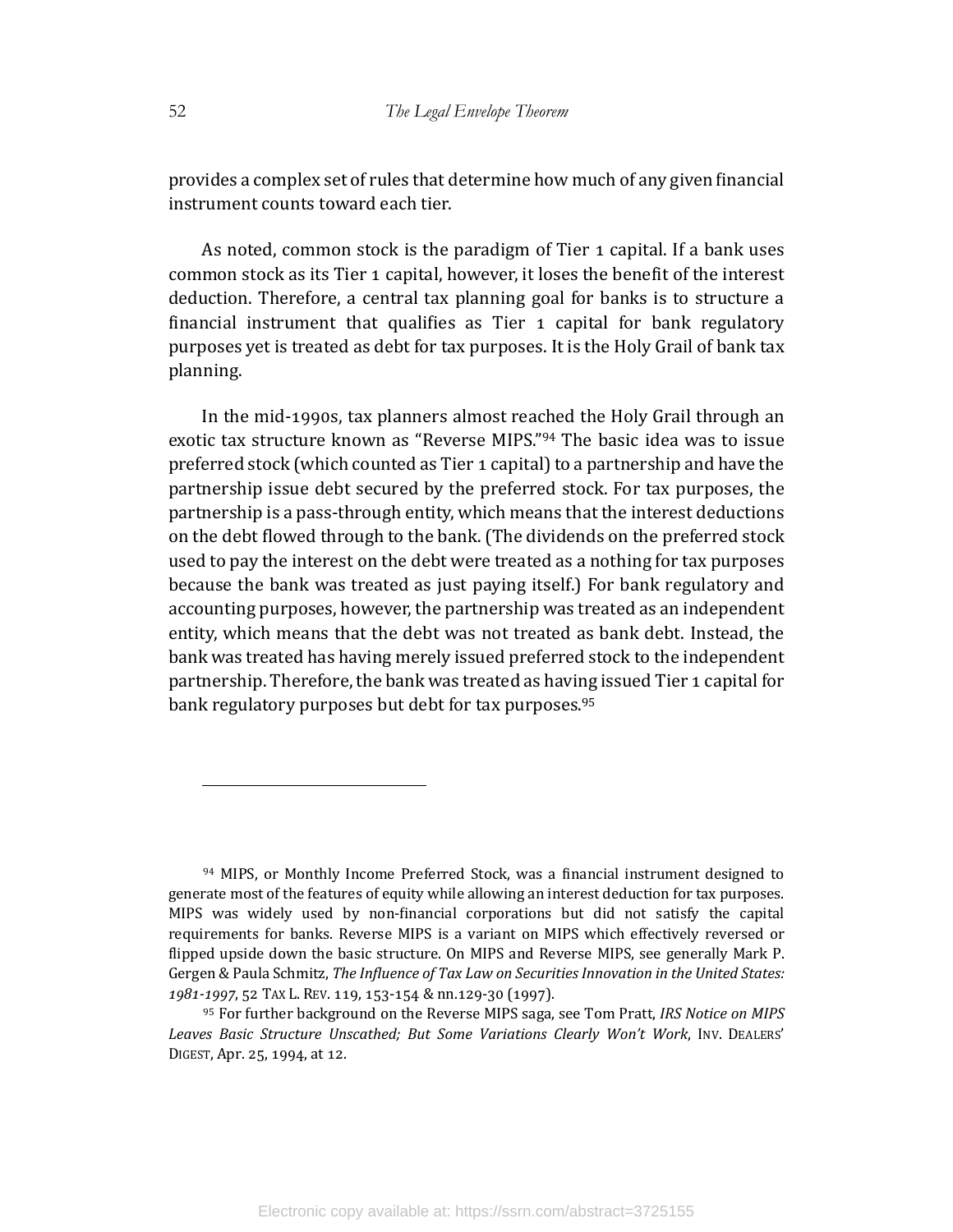Before any Reverse MIPS were issued, however, the Treasury found out about them. Immediately upon hearing of these instruments, the Treasury issued a public notice, Notice  $94-48$ , stating that the government would challenge the intended tax treatment of these instruments, should any of them be issued.<sup>96</sup> The Notice laid out a number of theories of why the instruments did not generate an interest deduction for tax purposes. The banks' tax advisors disagreed, and the banks were prepared to issue the instruments. The Notice, however, effectively acted to inform the bank regulators of the tax problem the instruments generated. In response, the bank regulators determined that they would not allow the instruments to be classified as Tier 1 capital, effectively preventing banks from issuing them.<sup>97</sup>

We can think about how the bank regulators acted in terms of the Legal Envelope Theorem. Before they focused on the tax effects and risks, the bank regulators thought that the proper legal rule was to classify Reverse MIPS as Tier 1 capital. That is, they classified the instrument based on Basel Committee's rules that determined the trade-off between liquidity creation and safety. The determination that Reverse MIPS was Tier 1 capital was simple efficient.<sup>98</sup> Declining to classify them as Tier 1 was a small move away from

 $96$  Notice  $94$ - $48$ , 1994-1.C.B. 357. The government described the core problem as follows:

The Internal Revenue Service is aware of proposed transactions designed to provide corporations with significant tax advantages in satisfying their equity capital requirements. Although the details may vary, these transactions are intended to give the issuing corporations the tax benefits of issuing debt even though the corporations actually issue stock. In addition, the instruments are intended to be treated as equity for regulatory, rating agency, or financial accounting purposes.

<sup>97</sup> An interesting contrast to this story is the regulatory actions behind *Cottage Savings v. Commissioner*, 499 U.S. 554 (1991). There, bank regulators—the Federal Home Loan Bank Board—actively help banks generate tax deductions for losses while avoiding the regulatory and accounting implications of those losses.

<sup>98</sup> The Basel Committee's rules may have been flawed, in which case, the bank regulator's decision would also have been flawed. To keep reality from getting in the way of a good yarn, we ignore this possibility. More seriously, all the legal and tax choices in this sort of complex environment are difficult ones. We are using this history as an example of the types of interactions between the laws governing business organizations and taxes rather than attempting to make definitive statements about the optimal content of particular rules.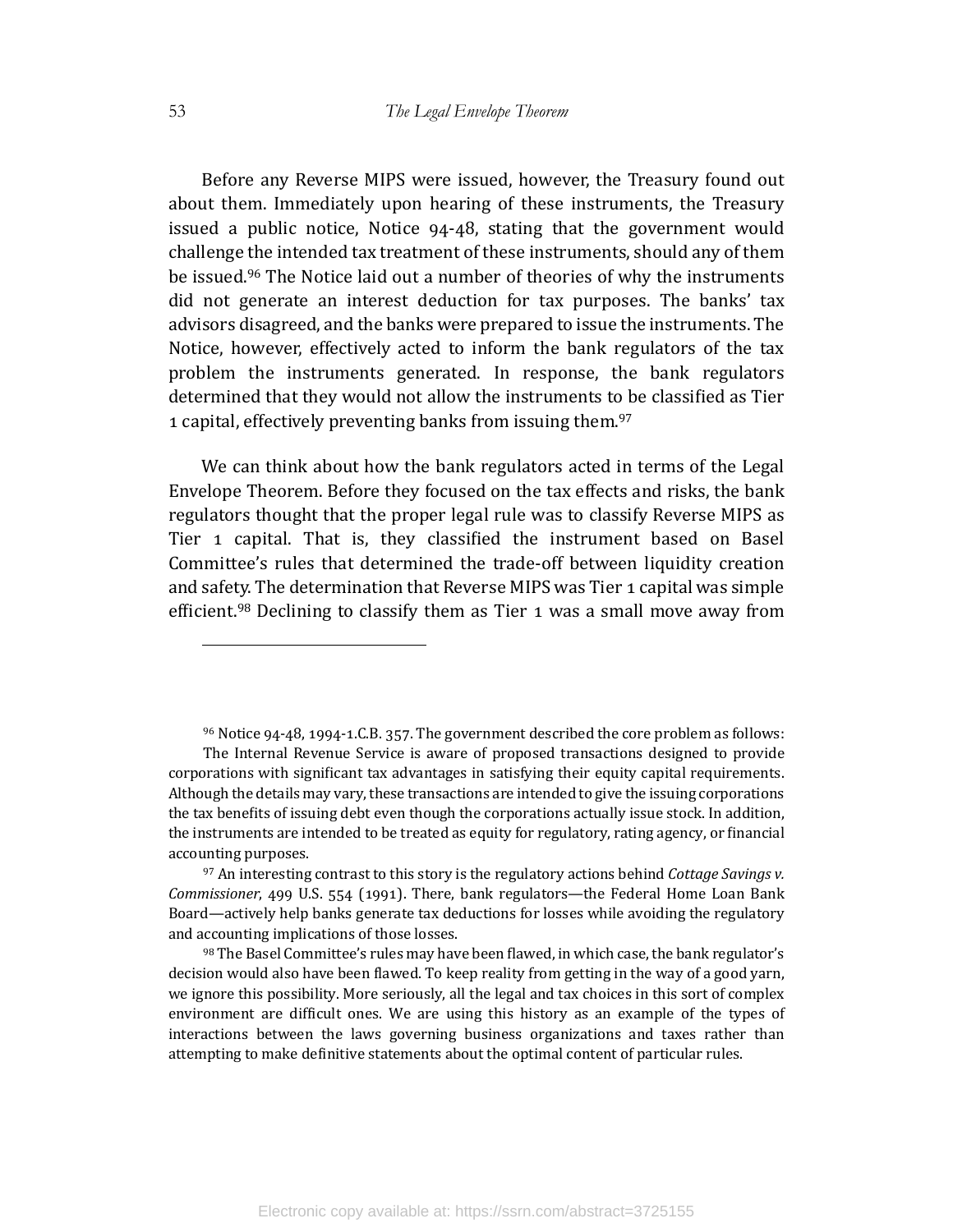simple efficiency that generated positive tax benefits. Indeed, the tax benefits were likely significant because Reverse MIPS and similar structures could have eliminated a substantial portion of the tax base for financial institutions. The regulators choose the fully efficient rule rather than the simple efficient rule, consistent with the recommendation of the Legal Envelope Theorem.

#### 2. Choice of Entity

The corporate tax may distort the choice of business entities. In particular, businesses may avoid using the corporate form to avoid the double-level corporate tax. The 1992 Treasury Department study of the corporate tax argued that distortions in the choice of organizational form generated significant social losses, as businesses used otherwise suboptimal structures.<sup>99</sup> For example, a business that would have operated efficiently as a corporation might choose to be a partnership because of the tax cost of incorporation. 

The ability of businesses to choose their form, and how that choice affects the operation of the business, depend almost entirely on the legal rules that govern business entities. Corporations, general and limited partnerships, and limited liability companies are all creatures of law. We can choose their attributes. Whether businesses choose to operate through the higher-taxed or lower-taxed form will depend, in part, on the non-tax attributes that the law assigns to each form. We cannot even begin to understand whether, and the extent to which, the tax incentive to choose particular forms of business organizations generates social losses without understanding the underlying law. 

As with debt versus equity, we illustrate the interaction with an historical incident, the  $1977$  invention of the limited liability corporation and the tax response, known as check-the-box. The LLC was created as a response to the corporate tax. It is an example of the non-tax legal rules taking taxation into

<sup>99</sup> *See* U.S. DEP'T OF THE TREAS., *supra* note 88, at 3-4, 112-15.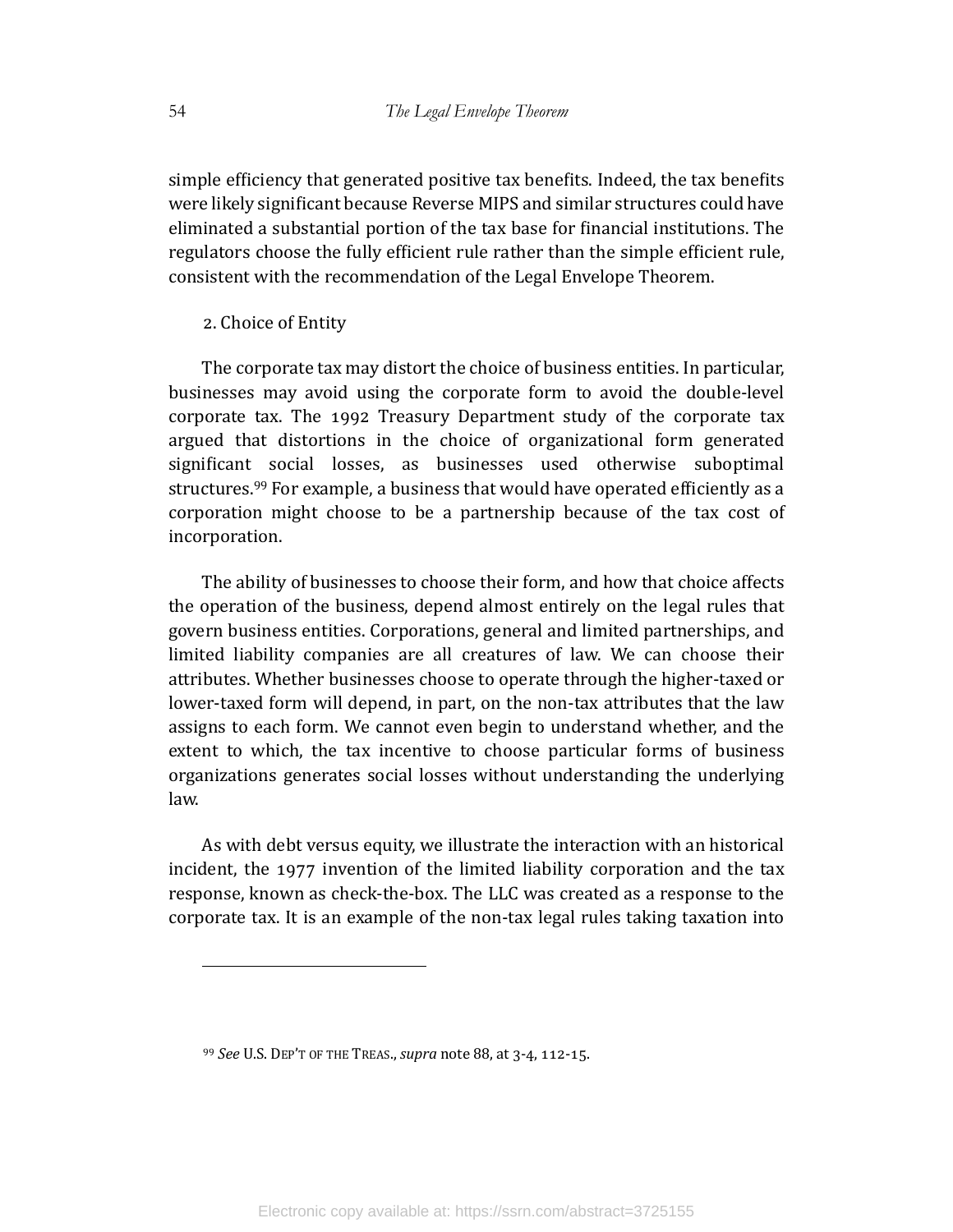account. As we will discuss, states probably made the wrong choice because of free-rider incentives—the invention of the LLC probably had a negative BETR—but regardless of merits of the states' actions, the story shows how legal choices regarding what entities should exist and their attributes affect the tax system.

To understand the invention of the LLC, we must review how the tax law classified business entities at the time of their invention. The tax rules were (and remain) asymmetric. If a business was organized under state law as a corporation, the entity was treated as a corporation for tax purposes. But if a business was organized under state law as some other legal form, such as a partnership, the entity might be characterized for tax purposes as either partnership or a corporation.<sup>100</sup>

To draw the distinction between partnerships and corporations (for entities that did not use a state law corporate form), the tax law used a "looks like" test, known colloquially as the four-factor test. Under this test, if the entity had enough features of a platonic corporation, it was taxed as a corporation.<sup>101</sup> In particular, platonic corporations were said to have four factors: (i) continuity of life (i.e., death of a shareholder does not cause the corporation to cease to exist); (ii) centralization of management; (iii) limited liability; and  $(iv)$ free transferability of interests. Partnerships were said to lack these attributes. Recognizing that there was flexibility in structuring entities—for example, a partnership could hire a centralized manager rather than being run by the partners themselves—the regulations treated an entity as a corporation if it had at least three of the four factors.

<sup>100</sup> Technically, corporations are defined in section  $7710(a)(3)$  to include "associations, joint stock companies, and insurance companies." This provision has been read to mean that any entity that is actually a state-law corporation is a corporation for tax purposes. In addition, entities that are "association" are also tax corporations. The question is what it means to be an association.

<sup>101</sup> Treas. Reg. 1.7701-2. Regulations build on *Morrisey v. United States*, 296 U.S. 344 (1935), and *United States v. Kintner*, 216 F.2d 418 (9th Cir. 1954).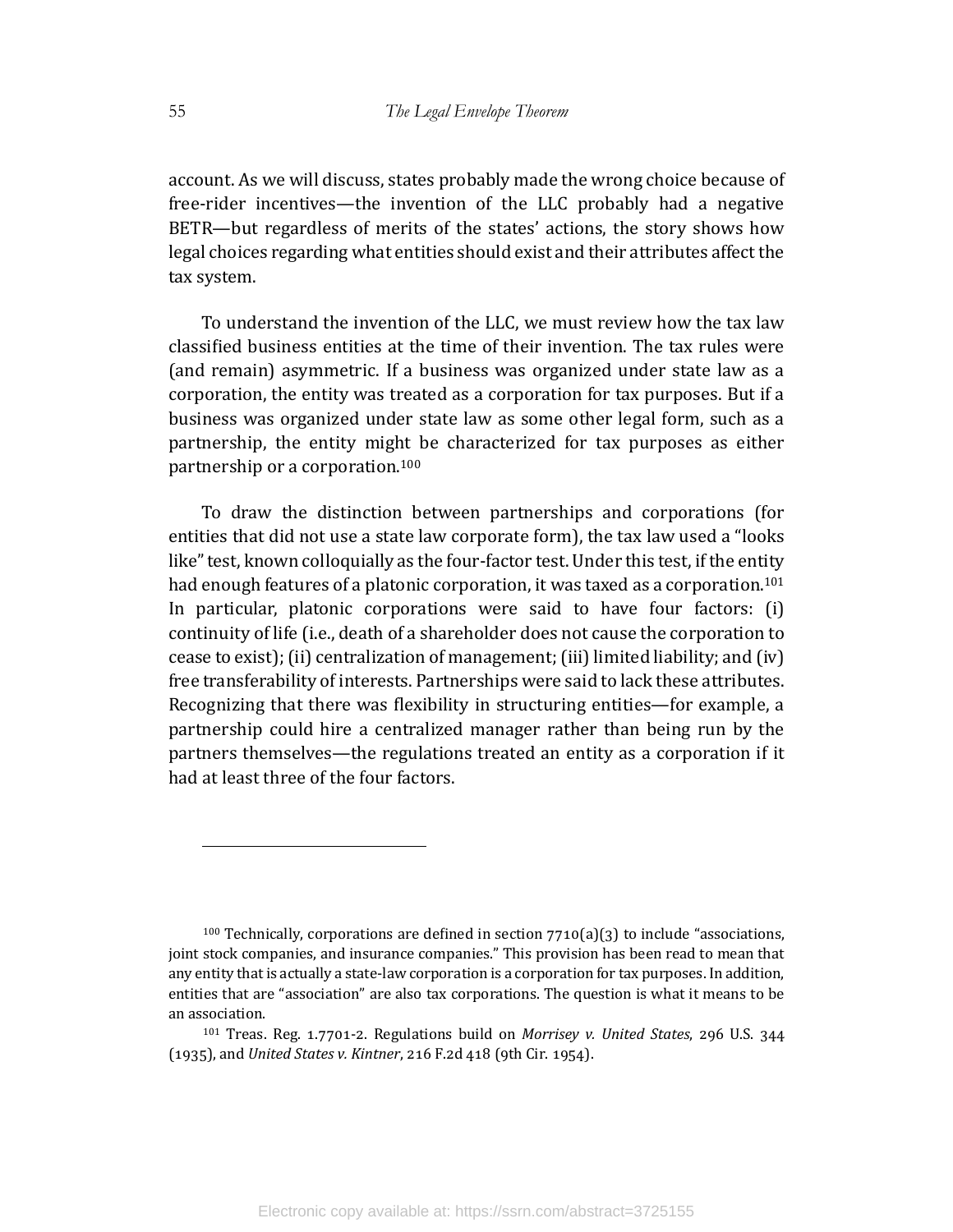The four-factor test meant that the corporate tax was in part a tax on the use of these factors in addition to a tax on the choice of entity. That is, the corporate tax fell on  $(1)$  the choice to use the corporate form and  $(2)$  the use a sufficient number of the four factors. To the extent that the tax fell on the use of the corporate form, it fell on a legal fiction. To the extent it fell on the four factors and to the extent they represented underlying economic arrangements, it fell on economic choices (though to some extent, the four factors were formalistic legal arrangements rather than true economic arrangements).

Sufficiently clever lawyers were able to manipulate the four factors to achieve most of what their clients wanted for non-tax legal purposes while getting their preferred tax law treatment.<sup>102</sup> For example, lawyers were able to create publicly traded entities that were treated as partnerships for tax purposes, allowing businesses to access public capital markets without having to pay the corporate tax. In response, Congress changed the tax law to treat most publicly traded entities as corporations regardless of their other attributes.<sup>103</sup> Lawyers could also give partnerships limited liability for the most part, by making a modestly capitalized corporation the general partner in a limited partnership.

The final push to take advantage of the four-factor test involved a change to state law rather than structuring within existing law: Wyoming enacted the first limited liability company statute in  $1977$ .<sup>104</sup> An LLC, unlike a limited partnership, does not require any partner to have unlimited liability. Nevertheless, Wyoming LLCs were able to be treated as partnerships under

<sup>&</sup>lt;sup>102</sup> For a history, see Victor E. Fleischer, Note, If It Looks Like a Duck: Corporate *Resemblance and Check-the-Box Elective Tax Classification*, 96 COLUM. L. REV. 518 (1996). For a list of additional sources on this issue, see David A. Weisbach, *Line Drawing Doctrine and Efficiency in the Tax Law*, 84 CORNELL L. REV. 1627, 1639 n.13 (1998).

<sup>103</sup> I.R.C. § 7704.

<sup>&</sup>lt;sup>104</sup> *See* Act of March 4, 1977, ch. 155, 1977 Wyo. Sess. Laws 512.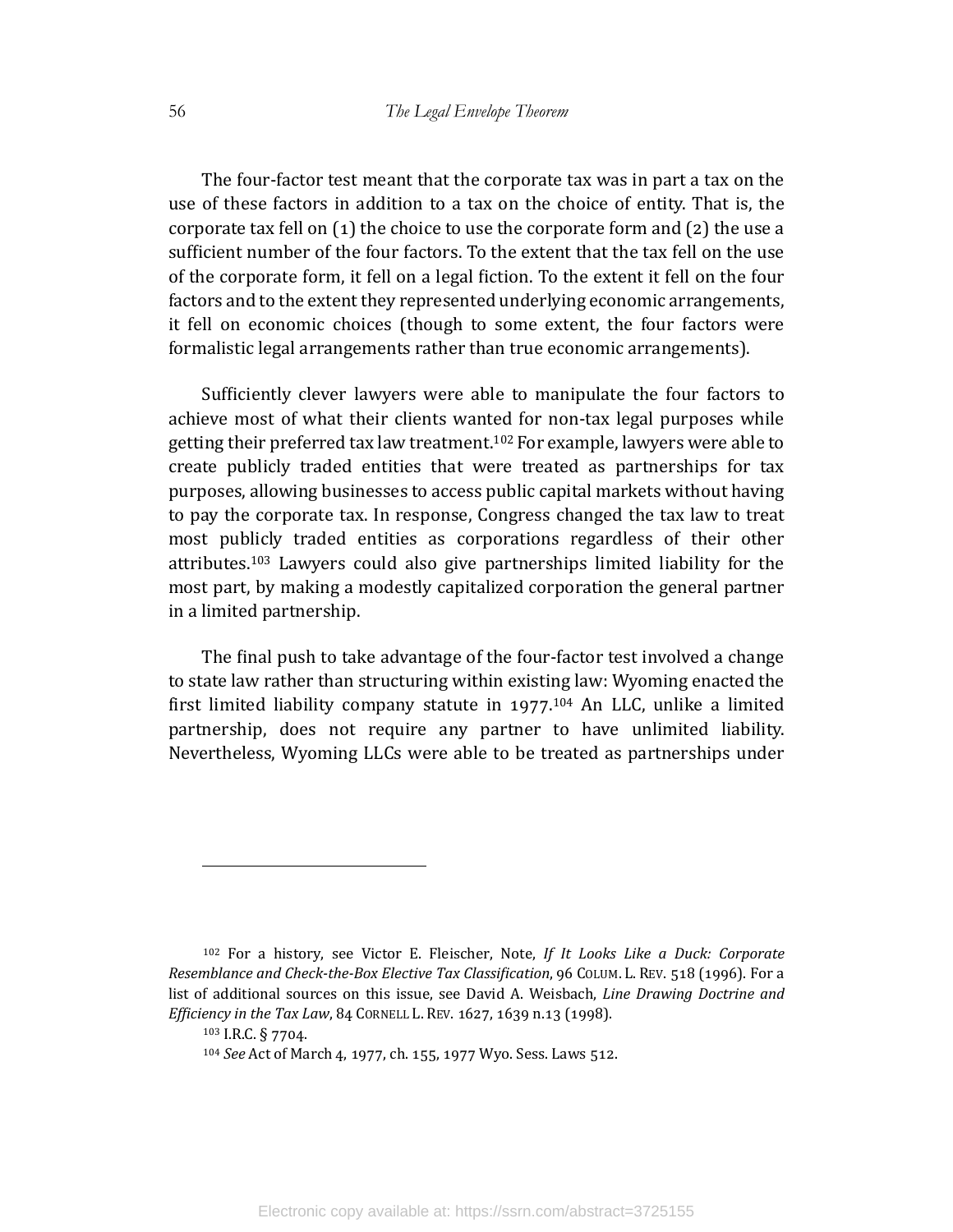the four-factor test.<sup>105</sup> In effect, LLCs had the most important state law attributes of a corporation but qualified as partnerships for tax purposes.

The IRS was initially unsure how to treat LLCs, and considered forcing them to be treated as corporations. After a number of years of deliberation, however, the IRS basically just gave up. It made the choice whether to be a corporation or a partnership elective (unless the entity is a state law corporation or is publicly traded). Entities simply "check the box" to determine how they are treated for tax purposes.<sup>106</sup> That is, the state law change so drastically altered the relevant elasticity that it made the tax rule impossible to enforce. And while we cannot tie it directly to the invention of the LLC (there could be a number contributing factors), the fraction of business income in corporate form has fallen dramatically in the last several decades.<sup>107</sup>

Like the saga of Reverse MIPs, the LLC story illustrates the tax revenue effects of non-tax legal rules regarding business organizations. But unlike, Reverse MIPs, the advent of the LLC was a move in precisely the wrong direction.<sup>108</sup> Making the choice of entity easier most likely created a negative fiscal externality. The Legal Envelope Theorem, by contrast, counsels for

<sup>&</sup>lt;sup>105</sup> *See* Rev. Rul. 88-76, 1988-2 C.B. 360. The Service held that a Wyoming LLC only had two of the attributes of a corporation: centralized management and limited liability. But because a Wyoming LLC would dissolve upon the death or exit of any member, it did not have the corporate characteristic of continuity of life. And because a full transfer of a membership interest—along with all the attributes of membership—required the remaining members' approval, a Wyoming LLC did not have the corporate characteristic of free transferability of interests. Because a Wyoming LLC satisfied only two prongs of the four-factor test, the IRS ruled that it was partnership and not a corporation. *See id.* Following the advent of the Wyoming LLC, all states would ultimately adopt their own LLC statutes. See Howard M. Friedman, *The Silent LLC Revolution—The Social Cost of Academic Neglect*, 38 CREIGHTON L.REV. 35, 92-96 app. (2004).

 $106$  Treas. Reg.  $301.7701 - 3$ .

<sup>107</sup> Matthew Smith, Danny Yagan, Owen Zidar & Eric Zwick, *Capitalists in the Twenty-First Century*, 134 Q. J. ECON. 1675 (2019).

 $108$  The likely reason for this move in the wrong direction was that states were trying to externalize costs to other states, in effective a 50-player prisoner's dilemma game.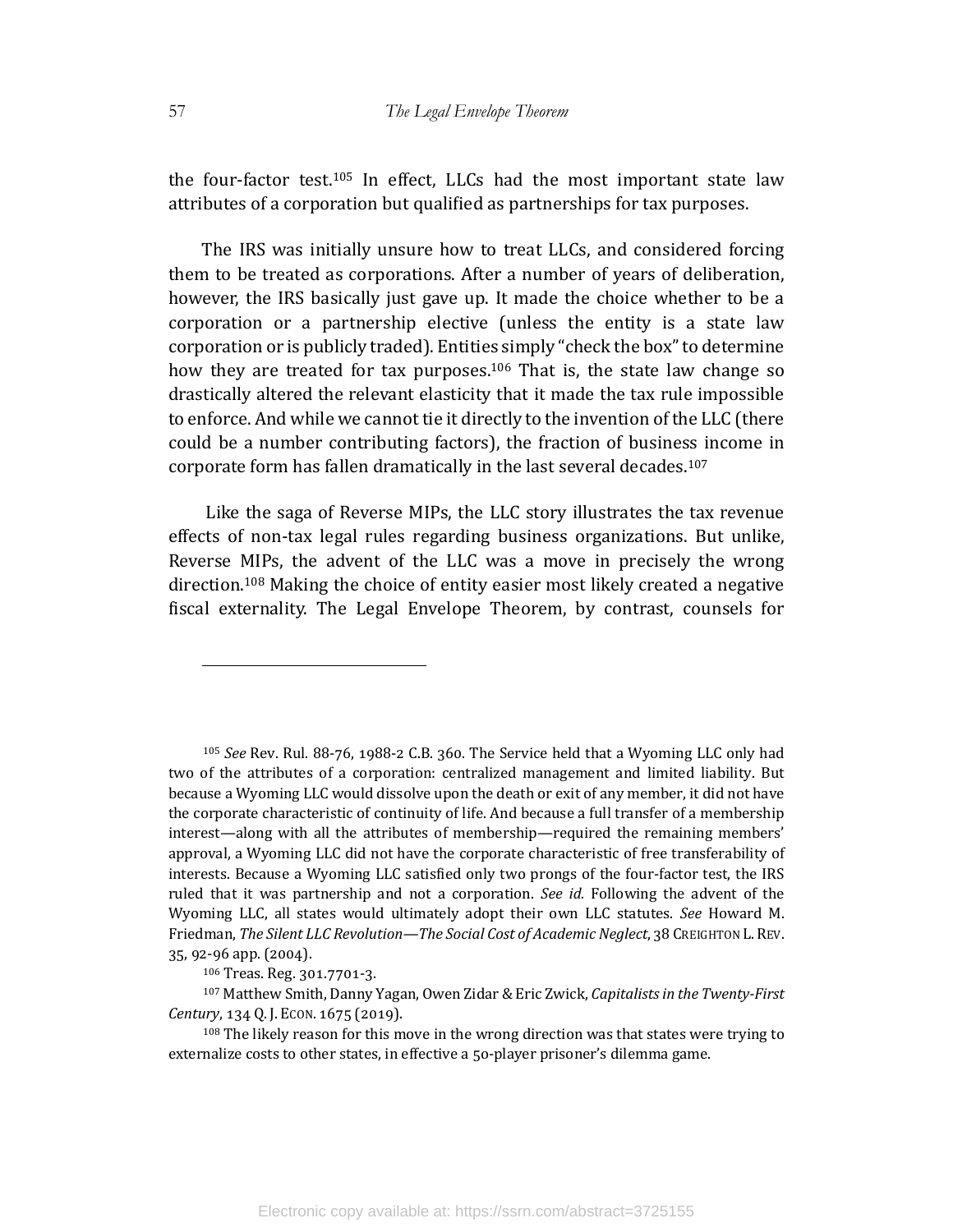adjusting legal rules to make it more costly to avoid taxation rather than making it easier.<sup>109</sup>

Stepping back from the specifics of the LLC case study, the discussion here illustrates a more general point about the interaction between the tax system and non-tax legal rules regarding choice of organizational form. Non-tax law provides business enterprises with a menu of organizational forms from which they can choose.<sup>110</sup> The tax system must decide how to treat each of these organizational forms. The tax system can strive for rough equivalence across forms, but in a complex tax system, it is likely (if not inevitable) that the use of some forms will be tax-advantageous relative to other forms for particular enterprises under certain circumstances. Setting tax considerations aside, there is likely to be some efficient number of forms and some efficient set of rules regarding the ease with which enterprises can change their form.<sup>111</sup> The more options there are, and the easier it is to move across them, the likelier it is that any particular enterprise will be able to shift to a form that reduces its or its owners' taxes. If we would otherwise have a menu that satisfies simple efficiency, we should adjust it so as to reduce the number of options and/or make it somewhat harder to switch among them. Doing so will not lead to any first-order loss in efficiency but will increase tax revenues. The LLC revolution illustrates one way that state law regarding business organizations can be adjusted to affect tax revenues. Unfortunately, it appears that states made precisely the wrong adjustment.

<sup>&</sup>lt;sup>109</sup> For an argument along these lines, see David M. Schizer, *Frictions* as a Constraint on Tax Planning, 101 COLUM. LAW REV. 1312 (2001). The BETR provides a precise characterization of the social benefits of frictions.

 $110$  The menu could be provided by private-sector sources, though the state is the sole supplier in virtually every modern market economy. See Gillian Hadfield & Eric Talley, On *Public versus Private Provision of Corporate Law, 22 J. L. Econ. & Org. 414 (2006).* 

<sup>&</sup>lt;sup>111</sup> The cognitive cost of too many menu options is familiar to anyone who has struggled to decide what to order at a diner. *See* Roberto A. Ferdman, *Americans Are Tired of Long* Restaurant Menus, WASH. POST (Sept. 18, 2014), https://www.washingtonpost.com/news/wonk/wp/2014/09/18/americans-are-tired-oflong-restaurant-menus.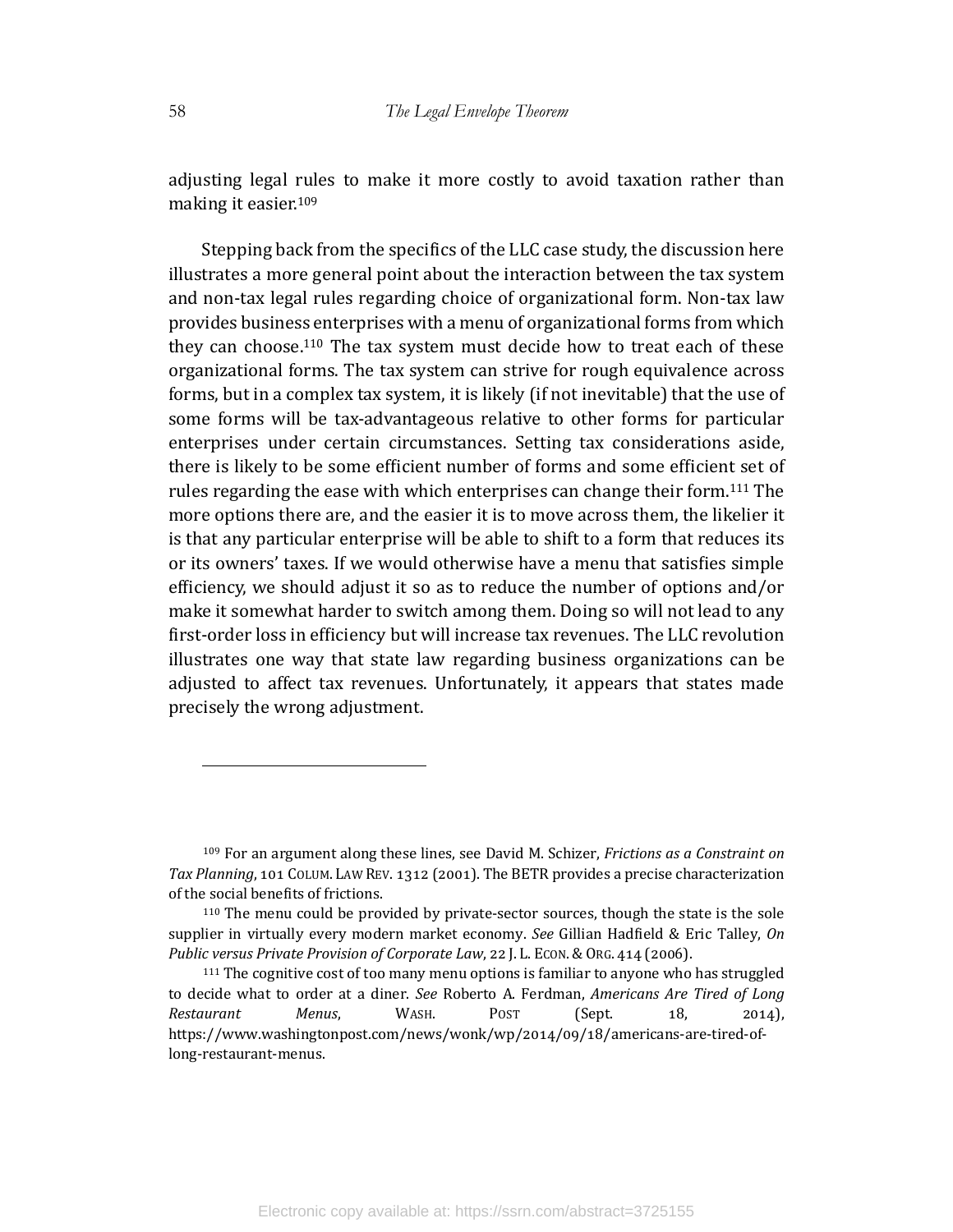# 3. Distributions

The final distortion created by the two-level corporate highlighted by the Treasury study concerns the timing and form of corporate distributions.<sup>112</sup> The economics underlying this distortion are far more complex than those regarding the choice of entity or the use of leverage, and aspects of the economics are still not well understood.<sup>113</sup> In the interest of brevity, we use a purposefully simplified illustrative version of the law, with the understanding that a more complete analysis might lead to different conclusions.

The tax law has always treated dividends and share repurchases (buybacks) differently. Although the differences are complex, buybacks are generally preferred under current law, relative to dividends.<sup>114</sup> The key reasons are that buybacks have somewhat more favorable basis recovery rules and that buybacks may facilitate the streaming or targeting of distributions to low-taxed shareholders, allowing high-tax shareholders to defer their taxes or possibly eliminate them through stepped-up basis at death.<sup>115</sup> Under the law prior to 2003, buybacks were more clearly preferred because they were taxed at a lower rate than dividends. $116$ 

 $115$  For example, imagine a corporation with two shareholders, one who is old (and whose heirs will soon be able to take advantage of stepped-up basis at her death) and the other who is young and healthy. A dividend has to be paid pro rata to both types while a share repurchase can be targeted only at the young and healthy shareholder. The older shareholder can wait to receive her share of the earnings until she dies, at which point those earnings will not be taxed because of the basis step-up. Section  $305(b)$  prevents this kind of streaming with dividends (for example, by creating two classes of stock, one which pays dividends and one which does not). *See* I.R.C. § 305(b).

<sup>116</sup> Prior to the Jobs and Growth Tax Relief Reconciliation Act of 2003, Pub. L. No. 108-27, 117 Stat. 752, dividends were generally taxed as ordinary income, while buybacks were taxed

<sup>&</sup>lt;sup>112</sup> See U.S DEP'T OF THE TREAS., *supra* note 88, at 115-18.

<sup>113</sup> For example, see David A. Weisbach, *Capital Gains Taxation and Corporate Investment*, 70 NAT'L TAX J. 621 (2017).

<sup>&</sup>lt;sup>114</sup> For a canonical treatment of the subject, see Marvin A. Chirelstein, *Optional Redemptions and Optional Dividends: Taxing the Repurchase of Common Shares, 78 YALE L.J. 739*  $(1969).$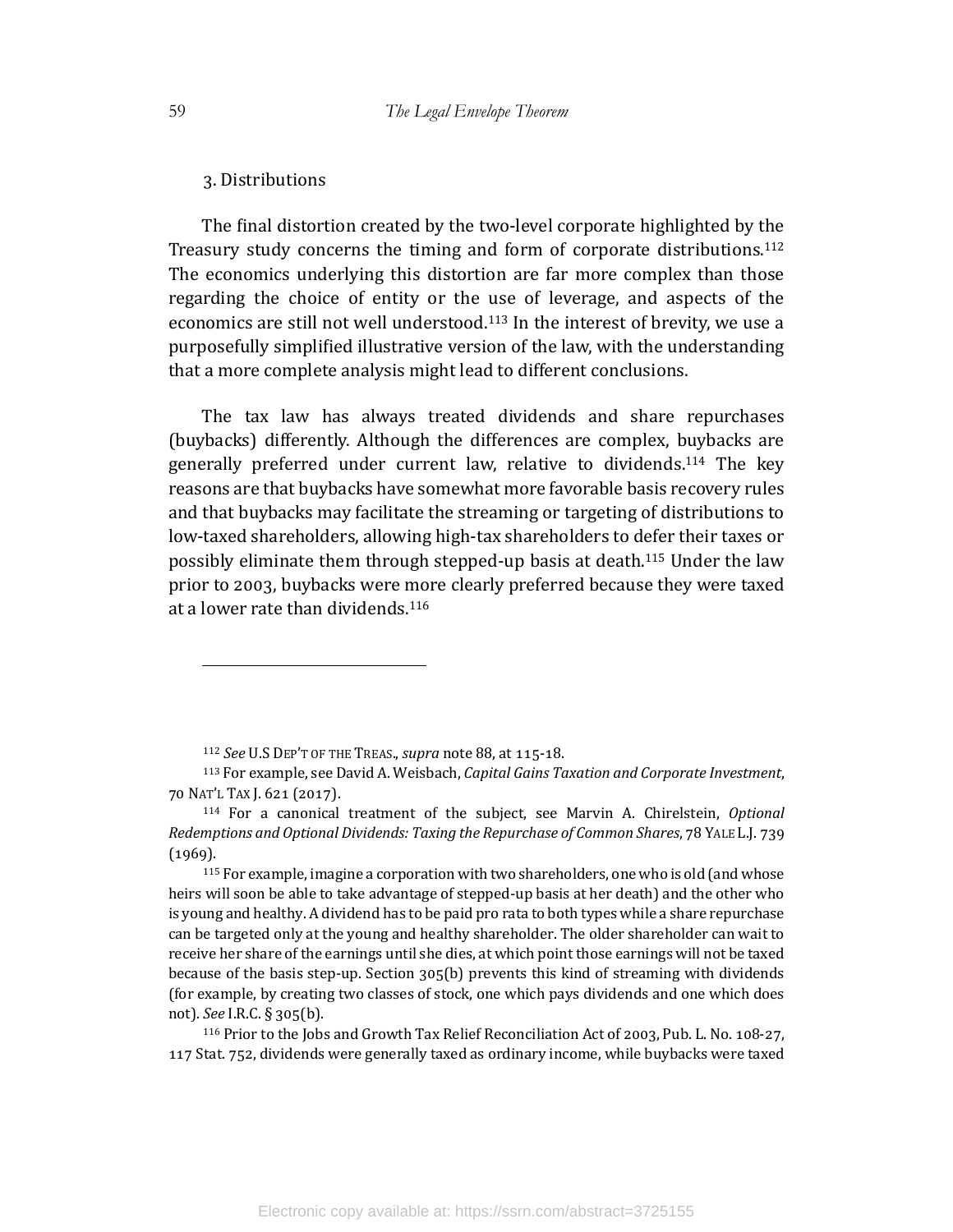The most relevant legal rule governing the choice between dividends and buybacks is the safe harbor from market manipulation liability under sections  $g(a)(2)$  and  $10(b)$  of the Securities Exchange Act of  $1934$ .<sup>117</sup> In 1982, the Securities and Exchange Commission issued a safe harbor that made it easier for corporations to use buybacks without violating market manipulation rules.<sup>118</sup> To qualify for the Rule  $10b-18$  safe harbor, an issuer that buys back its shares on the open market generally must (among other requirements) halt its repurchases during a 30-minute blackout period before the close of the trading session, and the issuer's aggregate purchases for the day cannot exceed  $25$ percent of the stock's average daily trading volume.<sup>119</sup>

Since that time, there has been a relatively consistent trend toward the use of buybacks such that buybacks are now a larger share of corporate distributions than dividends.<sup>120</sup> There is a substantial literature in finance attempting to explain the choice between dividends and buybacks.<sup>121</sup> The literature argues that dividends carry a signal about strong future earnings while buybacks do not. This makes dividends more expensive but also more meaningful. In particular, the economic literature argues that corporations will only increase their dividends if they can sustain the increase over the long term. They will use buybacks for short-term increases in distributions.

as sales of capital assets potentially eligible for the preferential tax rate on long-term capital gains. In the immediate run-up to the 2003 law, the gap between these two rates was wide: the ordinary income tax rate was  $35$  percent, while the long-term capital gains rate was  $20$ percent. Under the 2003 law, most dividends paid by U.S. corporations are taxed at the same preferential rate as long-term capital gains. See I.R.C. § 1(h)(11).

 $117$  Ch. 404, tit. I, §§ 9(a)(2), 10(b), 48 Stat. 891 (codified at 15 U.S.C. §§ 78i(a)(2), 78j(b)).

<sup>&</sup>lt;sup>118</sup> 17 C.F.R. 240.10b-18; *see also* Securities Exchange Act Release No. 19244, 47 Fed. Reg. 53333, 53334 (Nov. 26, 1982). The rule was updated in 2003. See Securities Exchange Act Release No. 48766, 68 Fed. Reg. 64952 (Nov. 17, 2003).

 $119$  17 C.F.R. 240.10b-18(b)(2)(iii), (4).

<sup>&</sup>lt;sup>120</sup> Edward Yardeni, Joe Abbott & Mali Quintana, Corporate Finance Briefing: S&P 500 Buybacks & Dividends  $\frac{1}{2}$  fig.10 (Aug. 7, 2020), https://www.yardeni.com/pub/buybackdiv.pdf.

<sup>121</sup> See Franklin Allen & Roni Michaely, *Payout Policy*, in 1 HANDBOOK OF THE ECONOMICS OF FINANCE 337 (George M. Constantinides, Milton Harris & René M. Stulz eds., 2003).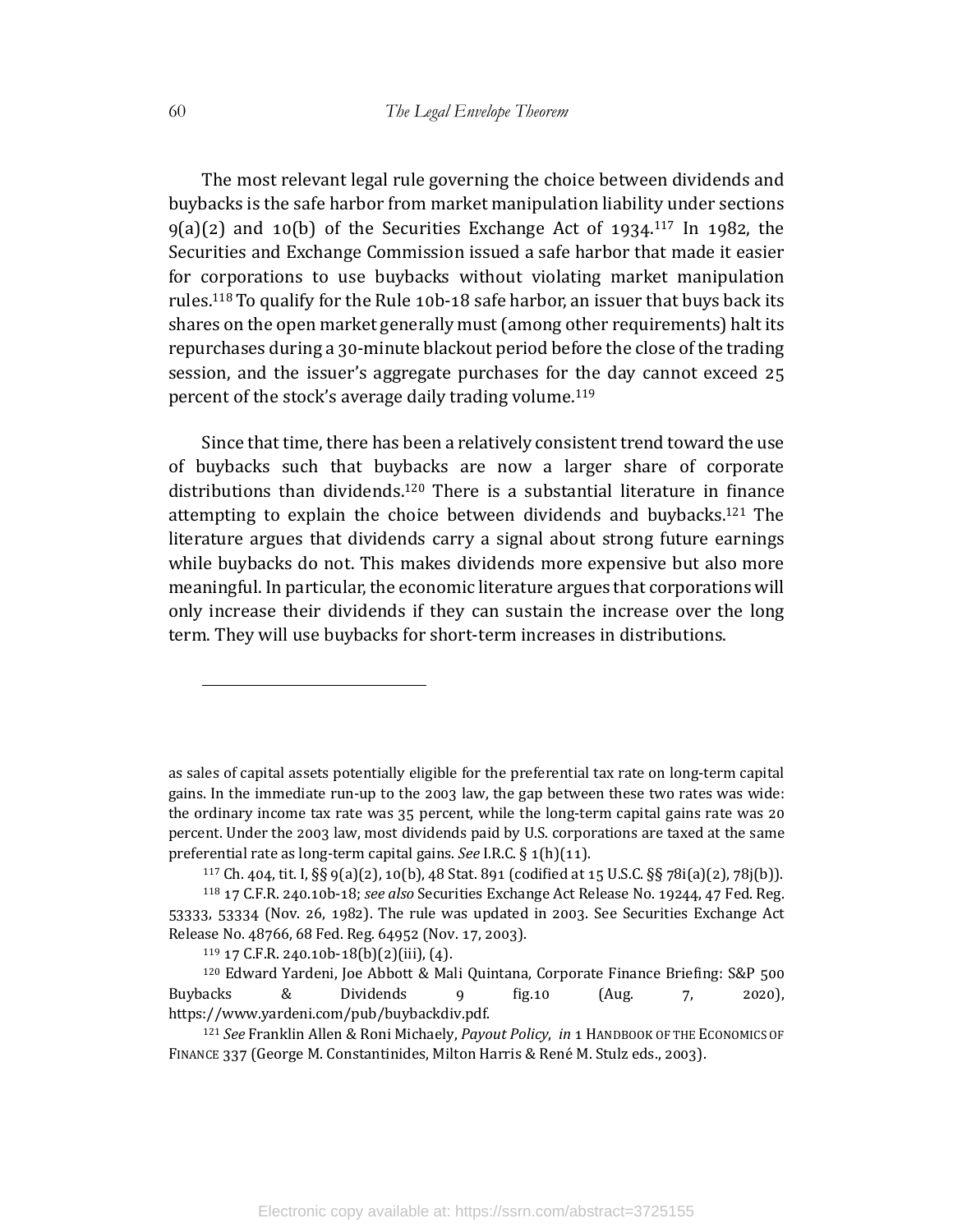The legal rule—SEC Rule  $10b-18$ —that mediates the choice between buybacks and dividends can be changed, and doing so will have tax implications. For instance, the SEC could extend the blackout period from 30 minutes to 31 minutes, or reduce the average daily trading volume cap from  $25$ percent to 24 percent. If those rules were previously set to satisfy simple efficiency, then small changes will not have first-order effects except for their tax revenue consequences. And nudging firms away from buybacks and toward dividends is likely to raise tax revenue, thus increasing total resources available to society.

There have been a number of legislative proposals in the last several years to impose limits on buybacks, though, for the most part, these would entail discrete rather than marginal changes.<sup>122</sup> The motivations for these proposals are generally tangential to taxation, $123$  and our discussion does not amount to an endorsement of any of them. Regardless, what these proposals do show is that legal rules can affect the choice between dividends and buybacks. The dividend-buyback margin is thus another area where the Legal Envelope Theorem can guide policy.

# C. Rules Affecting the Informal Economy

A central problem affecting tax collection in many nations is that a large portion of their economy is in the informal sector. Estimating the size of the

<sup>&</sup>lt;sup>122</sup> *See, e.g.*, Reward Work Act, S. 915, 116th Cong. (2019) (sponsored by Senator Baldwin) (proposing to abrogate Rule 10b-18). See generally Jay B. Sykes, Cong. Research Serv., Stock *Buybacks: Background and Reform Proposals* (Feb. 27, 2019) (providing overview of proposals and their rationales).

<sup>123</sup> Some buyback critics argue that buybacks divert capital from long-term investments, though this criticism is highly questionable. *See* Jesse M. Fried & Charles C.Y. Wang, *Are Buybacks Really Shortchanging Investment?*, HARV. BUS. REV. (Mar-Apr. 2018) (casting doubt on this rationale). Others argue that buybacks can facilitate insider trading. See, e.g., Robert J. Jackson, Jr., *Letter on Stock Buybacks and Insiders' Cashouts*, HARV. LAW SCH. FORUM ON CORP. GOVERNANCE (Mar. 8, 2019). A related argument is that buybacks exacerbate inequality, though the causal underpinnings of this claim are somewhat hazy. See, e.g., William Lazonick, *Profits Without Prosperity*, HARV. BUS. REV. (Sept. 2014).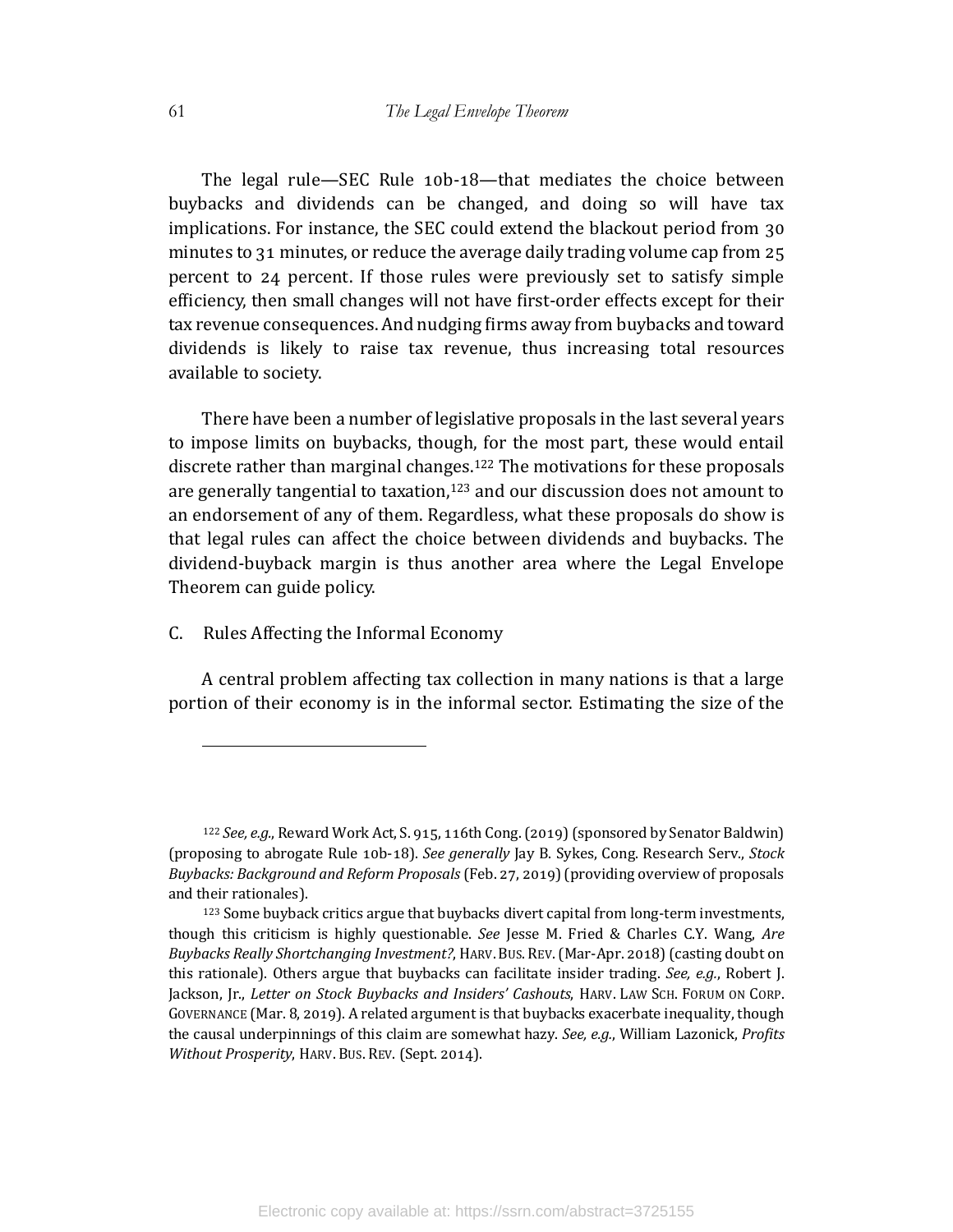informal economy is difficult because informal activity is, by its nature, hidden. By almost any measure, however, it is large.<sup>124</sup> According to the International Labour Organization, more than 60 percent of the world's employed population work in the informal economy.<sup>125</sup> In some countries, such as Haiti, Nigeria, and Zimbabwe, the informal economy accounts for more than half of GDP.<sup>126</sup> Even in the United States, which has proportionately one of the smallest shadow sectors in the world, the informal economy still accounted for 7 percent of GDP in  $2015$ .<sup>127</sup>

There is a tight correlation between the share of taxes (as a percent of GDP) and economic development: highly developed economies collect a large shares of GDP in taxes, while less developed economies collect a low share in taxes.<sup>128</sup> This is caused in part by the large size of the informal sector in developing countries. Countries with large informal sectors cannot tax large portions of the economy. But causation likely goes in the other direction as well: countries that raise less revenue will lack the administrative capacity to enforce taxes or to provide public goods, which means that they will have a larger informal economy.

<sup>124</sup> Friedrich Schneider & Dominik H. Enste, Shadow Economies: Size, Causes, and *Consequences*, 38 J. ECON. LIT. 77 (2000); Dominik H. Enste, *Regulation and Shadow Economy: Empirical Evidence For 25 OECD-Countries*, 21 CONST. POLIT. ECON. 231 (2010); FRIEDRICH SCHNEIDER & DOMINIK H. ENSTE, THE SHADOW ECONOMY: AN INTERNATIONAL SURVEY (2013).

<sup>125</sup> Press Release, Int'l Labour Org., More Than 60 Per Cent of the World's *Employed Population Are in the Informal Economy* (Apr. 30, 2018), https://www.ilo.org/global/aboutthe-ilo/newsroom/news/WCMS\_627189/lang--en/index.htm.

<sup>&</sup>lt;sup>126</sup> *See* Leandro Medina & Friedrich Schneider, *Shadow Economies Around the World: What Did We Learn Over the Last 20 Years* 69-76 tbl.A.1 (Int'l Monetary Fund, IMF Working Paper  $18/17$ ,  $\boxed{\text{an.}}$  2018), https://www.imf.org/~/media/Files/Publications/WP/2018/wp1817.ashx.

<sup>127</sup> *Id.* at 76 tbl.A.1.

<sup>128</sup> According to Timothy Belsley and Torten Perrson, low-income countries collect taxes of between 10 to 20 percent of GDP while high-income countries collect taxes of around  $40$ percent. Timothy Besley & Torsten Persson, *Why Do Developing Countries Tax So Little?*, 28 J. ECON. PERSP. 99 (2014).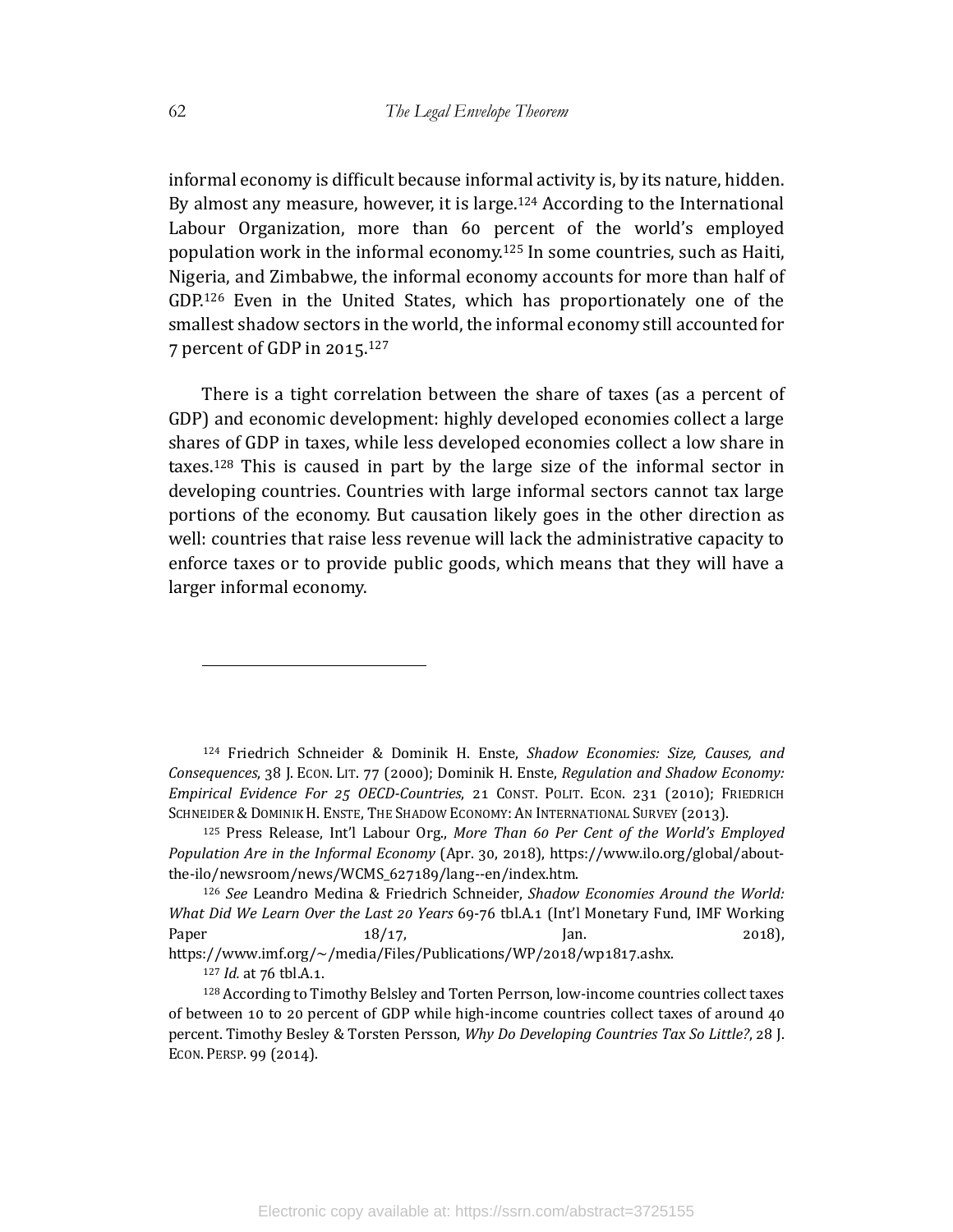Citizens of developed countries generally take the capacity to tax as a given. Tax debates center around the proper tax base or the appropriate level of progressivity. The capacity to tax, however, is a central problem of the wellbeing of residents of developing countries. Governments without adequate tax revenues cannot provide the necessary institutions, such as an impartial justice system, or public goods such as roads, access to clean water, and physical security. The informal economy and the resulting effects on taxation are a first order problem for billions of people around the world.<sup>129</sup>

We explore two examples of legal rules that can affect the size of the informal economy: rules that raise the cost of transacting in cash (and thus the cost of informality), and rules that reduce the cost of financial services (and thus the cost of formality). Changes to these rules to improve the functioning of the tax system are likely to have their greatest impact in developing countries, where the informal sector is larger. All countries, however, face problems of informality to some extent, and our analysis applies to advanced as well as developing economies.

 $129$  There is an ongoing debate about the reasons for informality. In a recent survey, Rafael La Porta and Andrei Shleifer suggest three different lines of argument. In one, epitomized by the Peruvian economist Hernando de Soto, the informal economy is held back by government regulation or by insecure property rights—by legal rules. Under this theory, adjusting those rules, such as by reducing barriers to entry or by providing a better system of property rights, will generate a shift to the formal sector, generating growth. Not incidentally for our purposes, changing these legal rules would generate more tax revenue. Another theory is that informal firms stay informal to avoid taxes and regulation, which means that the right approach to reducing informality is better enforcement. Legal rules can still play a role. By reducing the costs of formality and increasing the benefits, changes to legal rules can reduce the incentives of firms to stay informal. Finally, firms may be informal because they are simply less productive than formal firms, which means that they lack the incentives to become larger and to join the informal economy. The informal economy shrinks as human capital grows and people become more productive. This last theory, which is La Porta's and Shleifer's preferred theory, leaves a smaller role for legal rules. Rafael La Porta & Andrei Shleifer, *Informality and Development*, 28 J. ECON. PERSP.. 109 (2014).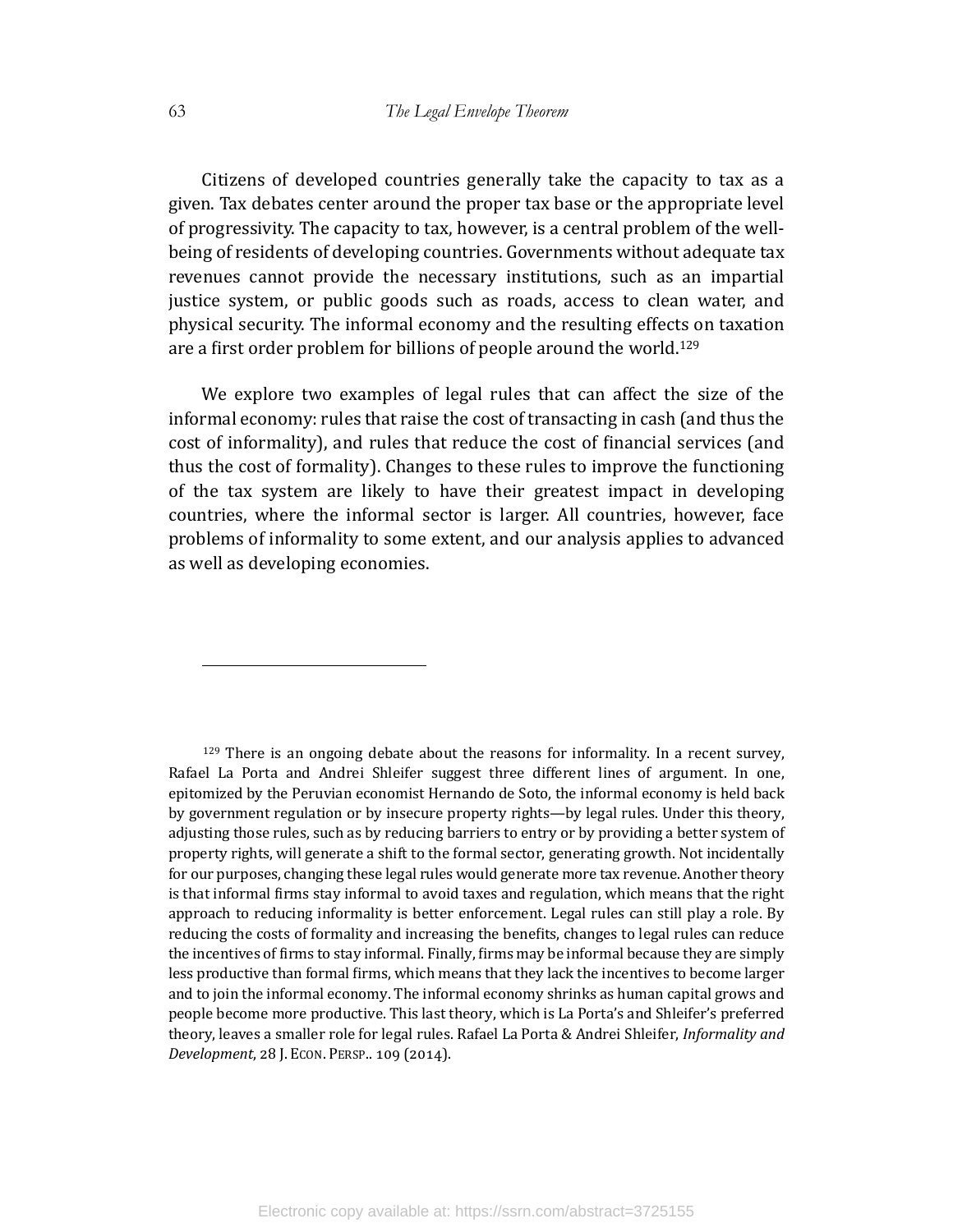1. Raising the Cost of Cash

Cash is a central component of the informal economy. Cash is used for relatively benign activities, such as by informal vendors that abound in developing economies. Cash is also central to far less benign activities. In a recent book on the effects of cash, Kenneth Rogoff observes that cash is central to drug trafficking, racketeering, extortion, corruption, human trafficking, and money laundering.<sup>130</sup>

Governments have to make choices about what types of cash they should issue. In a sense, the choice of cash denominations is a formal legal rule—it is a decision about what bills and coins qualify as legal tender. Large cash transactions will be extraordinarily costly if, for example, a government allows only one-unit notes (e.g., one-dollar bills). Conversely, the cost of cash transactions will likely be quite high as well if a government printed notes of every possible denomination  $(1\text{-unit}, 2\text{-unit}, 3\text{-unit},$  and so on, all the way up to a very large number, thus requiring individuals to engage in involved arithmetic exercises every time they buy anything). Governments must balance these competing considerations in determining the optimal number of note types and the corresponding denominations.

A sizeable scholarly literature in economics, operations research, and related fields seeks to specify the optimal denomination structure for bank notes and coins. Leo van Hove characterizes the optimal denomination structure as a multicriteria optimization problem in which the most important criterion is the "principle of least effort": the settlement of transactions should involve as few notes and coins as possible. Other criteria include compatibility with the decimal system (to make mental arithmetic easier); "surveyability" (the idea that the number of denominations should be small enough that members of the public can easily recognize and sort the different denominations by size, shape, color, image, etc.); and the minimization of

<sup>130</sup> KENNETH S. ROGOFF, THE CURSE OF CASH 2 (2016).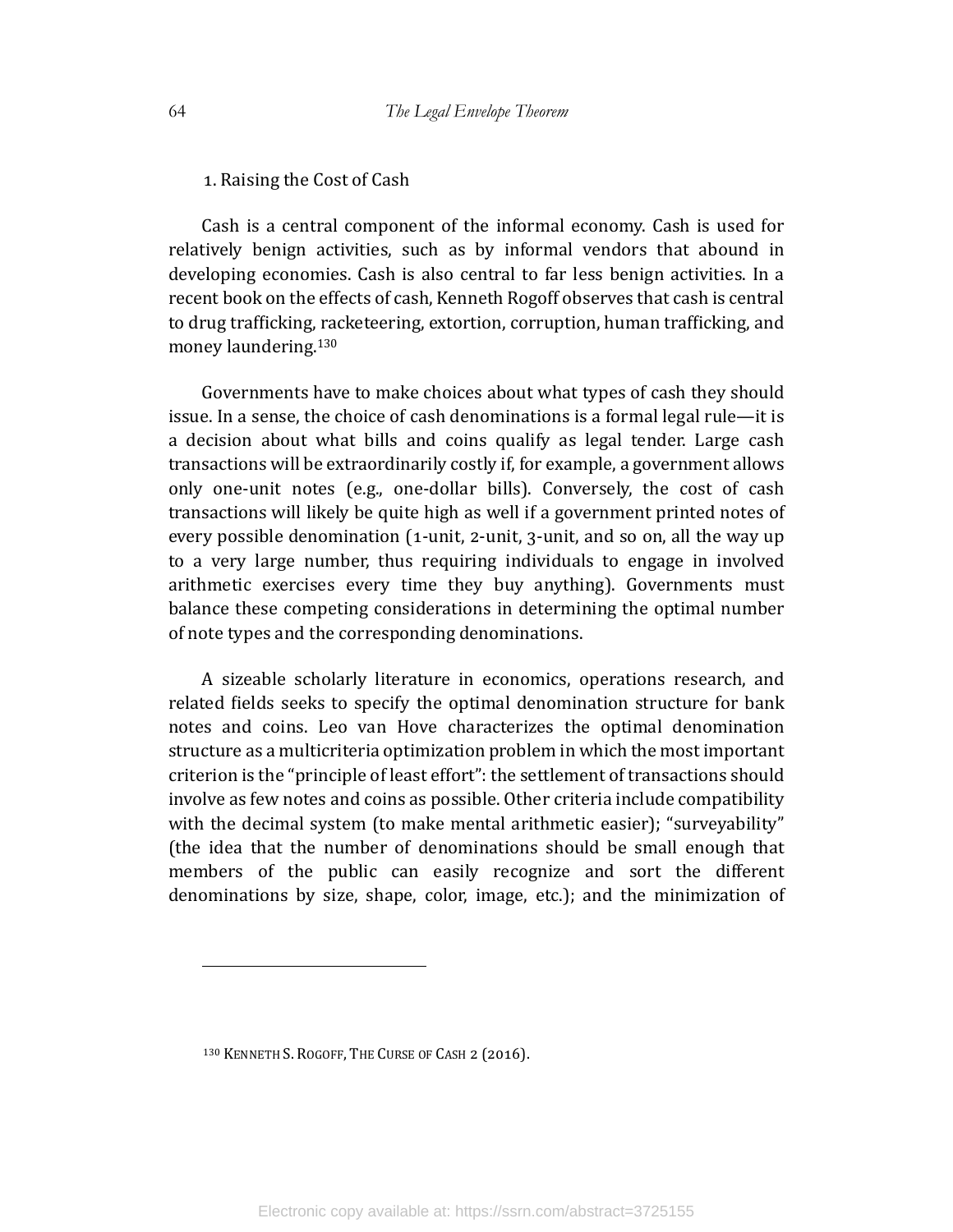central-bank production costs.<sup>131</sup> Consequences for the size of the informal economy are largely left out of the optimal-denomination-structure literature.

Now suppose that a government comes to understand the nefarious role of cash, such as in human trafficking, drug sales, and the like. Many of the activities listed above rely on relatively large denomination notes. As Rogoff documents, the \$100 bill is the most important unit of currency globally for these activities, but in any given country, large denomination notes may play a role in domestic transactions.<sup>132</sup> If we leave aside taxes for a moment, the government should want to reduce the circulation of large denomination notes to reduce nefarious activities associated with these notes. Whatever the right balance of different types of currency was desirable absent concerns about illegal activities, it should shift toward smaller denomination notes once concerns about illegal activities are taken into account.

Tax enters the calculus in much the same way. As Rogoff demonstrates, large denomination notes are important for tax evasion. Unlike most other forms of payment, they are largely untraceable (except, quite imperfectly, through serial numbers). The government should reduce the availability of large denomination notes because of the opportunities for tax evasion that they create.

India followed this logic in November 2016 by making all 500 and  $1,000$ rupee notes (86 percent of all cash then in circulation in the country) invalid as legal tender. To prevent criminals from planning around the

<sup>&</sup>lt;sup>131</sup> See Leo Van Hove, Optimal Denominations for Coins and Bank Notes: In Defense of the *Principle of Least Effort*, 33 J. MONEY, CREDIT & BANKING 1015, 1019 (2001); see also Y. Bouhdaoui, D. Bounie & L. Van Hove, Central Banks and Their Banknote Series: The Efficiency-Cost Trade $off$ , 28 ECON. MODELING  $1482$  (2011) (arguing that transactional-efficiency gains must be weighed against central-bank production costs); Yassine Bouhdaoui & Leo Van Hove, On the Socially Optimal Density of Coin and Banknote Series: Do Production Costs Really Matter?, 52 J. MACROECON. 252 (2017) (arguing that central banks could achieve substantial transactionalefficiency gains with small incremental production costs by increasing the number of denominations).

<sup>132</sup> *See* RogoFF, *supra* note 130, at 31-32.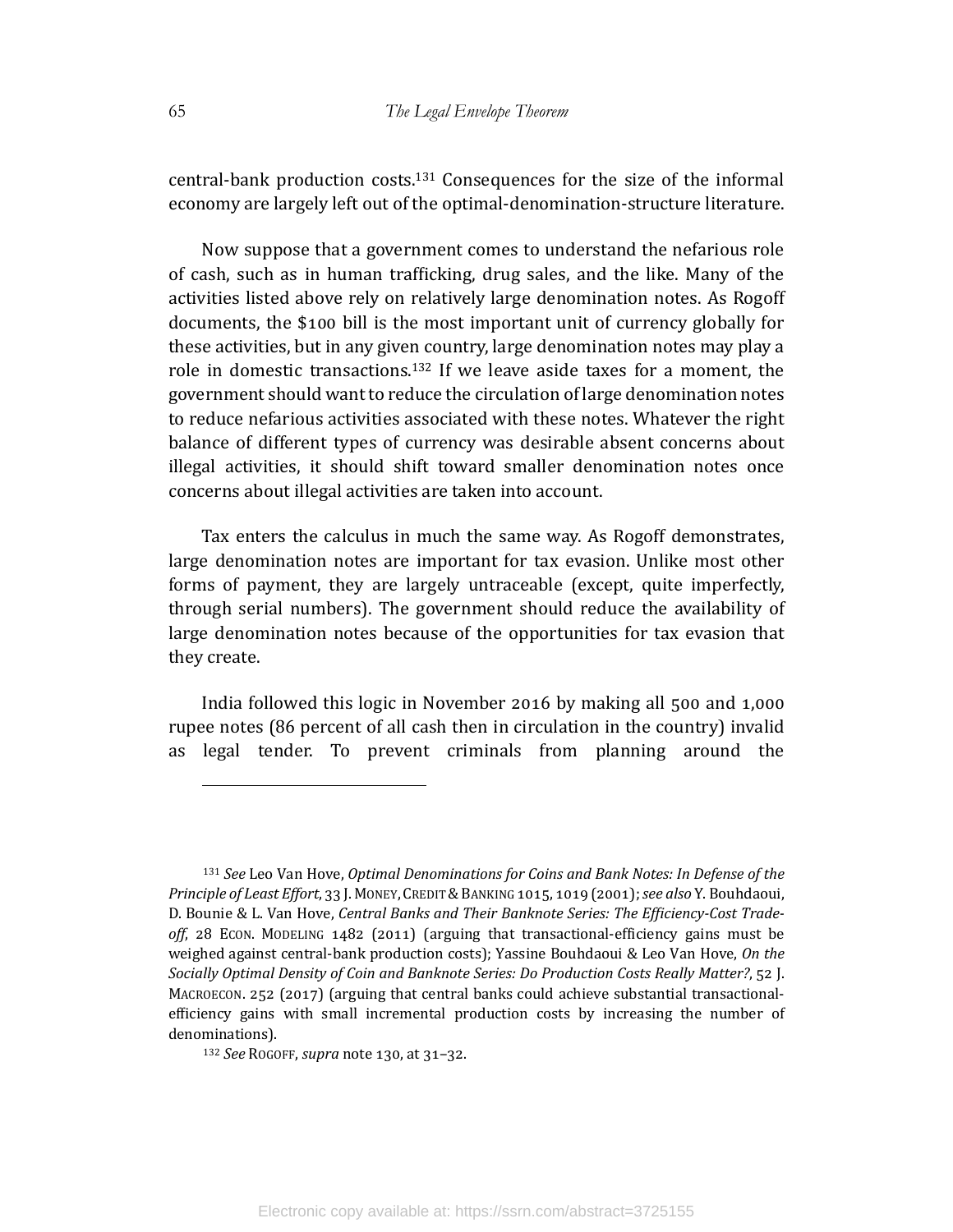demonetization, the announcement was a surprise and took effect at midnight the next day. In his address to the nation, Prime Minister Narendra Modi said that the ban would reduce the use of fake notes, thus cutting off a funding source for terrorists who derive income from counterfeiting. Modi also said that the ban would aid in the fight against corruption and "black money" (i.e., untaxed black market activity).<sup>133</sup> This was the third time that India had demonetized large denomination notes. On the first two occasions—in 1946 and in 1978—the goal of reducing tax evasion figured more prominently in the official justification for the government's actions.<sup>134</sup>

The Modi government has said that the move led to a sharp uptick in income tax filings,  $135$  but independent analyses have questioned that claim.  $136$ Disentangling the effects of demonetization from secular trends in tax collections is difficult without a control group. Our objective here is not to defend demonetization but to illustrate the ways in which changes to non-tax legal rules fit into our framework.

Rogoff argues that the United States should make a similar move.  $137$  He would begin by eliminating all notes from the  $$50$  bill on up, and if that proves successful, would proceed to phase out smaller-denomination bills as well.

<sup>&</sup>lt;sup>133</sup> See Vidhi Doshi, India Withdraws 500 and 1,000 Rupee Notes in Effort to Fight *Corruption*, **GUARDIAN** (Nov. 8, 2016). https://www.theguardian.com/world/2016/nov/08/india-withdraws-500-1000-rupeenotes-fight-corruption.

<sup>134</sup> See Amartya Lahiri, *The Great Indian Demonetization*, 34 J. ECON. PERSP. 55 (2020).

<sup>135</sup> See S Murlidharan, *Tax Returns Filing Sees Quantum Jump: How Modi Govt's Demonetisation Exercise Has Started Bearing Fruit*, FIRSTPOST (Aug. 8, 2017), https://www.firstpost.com/business/tax-returns-filing-sees-quantum-jump-how-modigovts-demonetisation-exercise-has-started-bearing-fruits-3906571.html.

 $136$  See, e.g., Lahiri, *supra* note 132, at 57; Dhammika Dharmapala & Vikramaditya S. Khanna, *Stock Market Reactions to India's 2016 Demonetization*, 16 J. EMPIRICAL LEGAL STUD. 281  $(2019).$ 

<sup>137</sup> As Rogoff notes, then-Harvard Law School student James Henry issued a prescient call for the elimination of \$50 and \$100 bills nearly forty-five years ago. *See* James Henry, *Calling in the Big Bills*, WASH. MONTHLY, May 1976, at 26; ROGOFF, *supra* note 130, at 222-223 (citing Henry).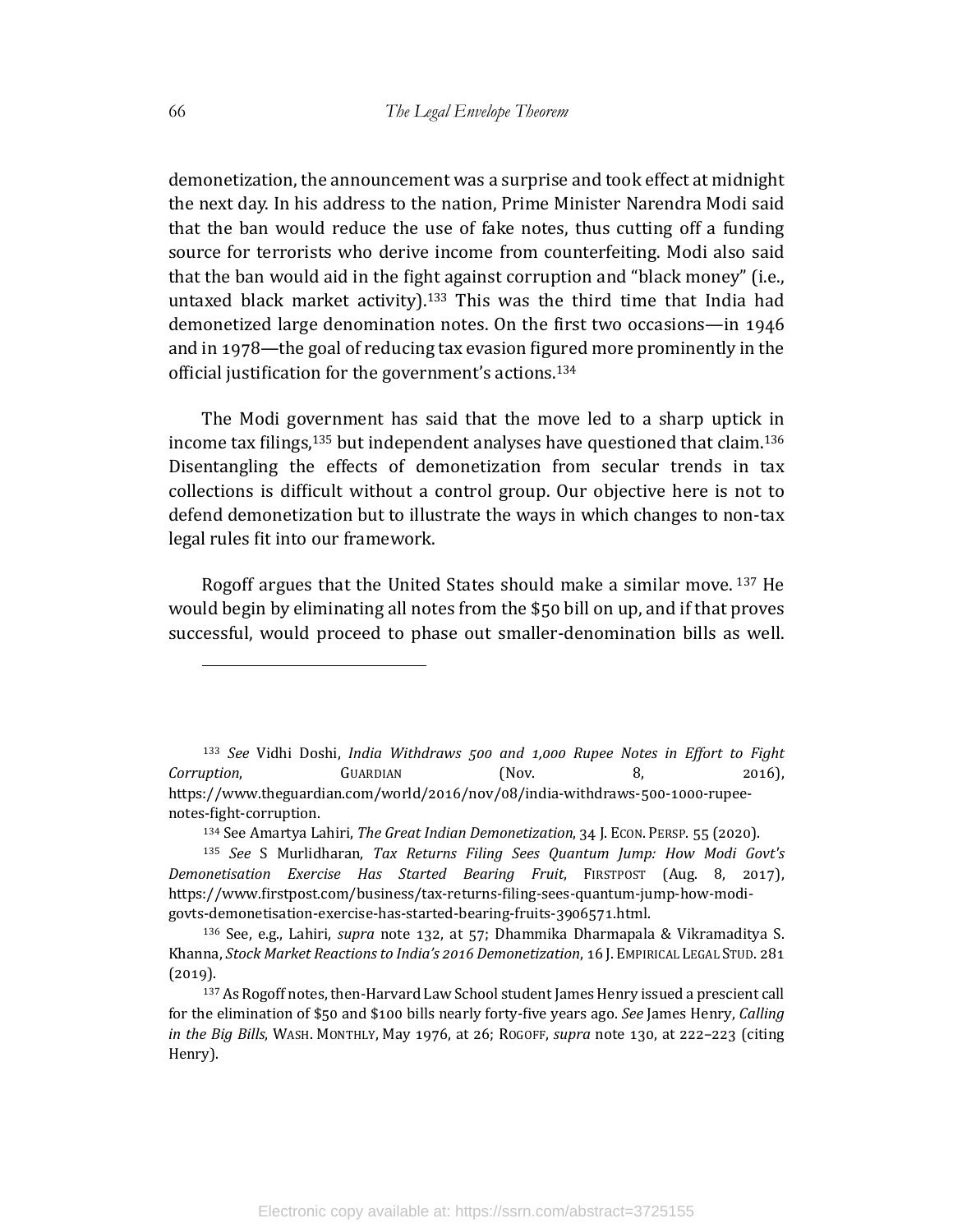Rogoff argues that this intervention would reduce tax evasion as well as other black-market criminal activity.<sup>138</sup> At the same time, it would almost certainly increase transaction costs for some cash-reliant individuals and firms-for a period, if not in the long term.

The Legal Envelope Theorem provides us with a framework for weighing the tax-revenue gains from demonetization against the transactionalefficiency losses. Consider an individual who is roughly indifferent between the informal and formal sectors: the additional cost of operating in the informal sector (e.g., weaker protection of property rights) is approximately equal to the additional regulations should would have to comply with and if she operated in the formal sector. Now imagine that a small change in the denomination structure—e.g., the elimination of \$100 bills—increases her costs in the informal sector by enough that she switches some of her activities over to the formal sector, paying more taxes. She is not materially better off or worse off than before, but the extra taxes she pays are an increase in the total resources available to society.

The Legal Envelope Theorem instructs us to weigh these benefits against other costs (and benefits) of the rule change. If the change affects the government's administrative costs and these costs were not already accounted for in the simple efficiency calculus, the decrease (or increase) in administrative costs would enter the calculus as an additional benefit (or cost) of the change.<sup>139</sup> Note, though, that for a small change from a denomination structure that satisfied simple efficiency, the change in costs to banknote users does not have a first-order effect on the total resources calculus. The reason for this is that a simple efficient denomination structure balances the marginal benefit of fewer denominations (e.g., increased surveyability) against the

 $138$  *Id.* at  $92 - 118$ .

<sup>139</sup> No longer having to print a certain denomination banknote may reduce costs for the government mint. On the other hand, having to print a larger number of low-denomination banknotes may increase mint costs. And enforcing the demonetization rule might increase costs for other agencies.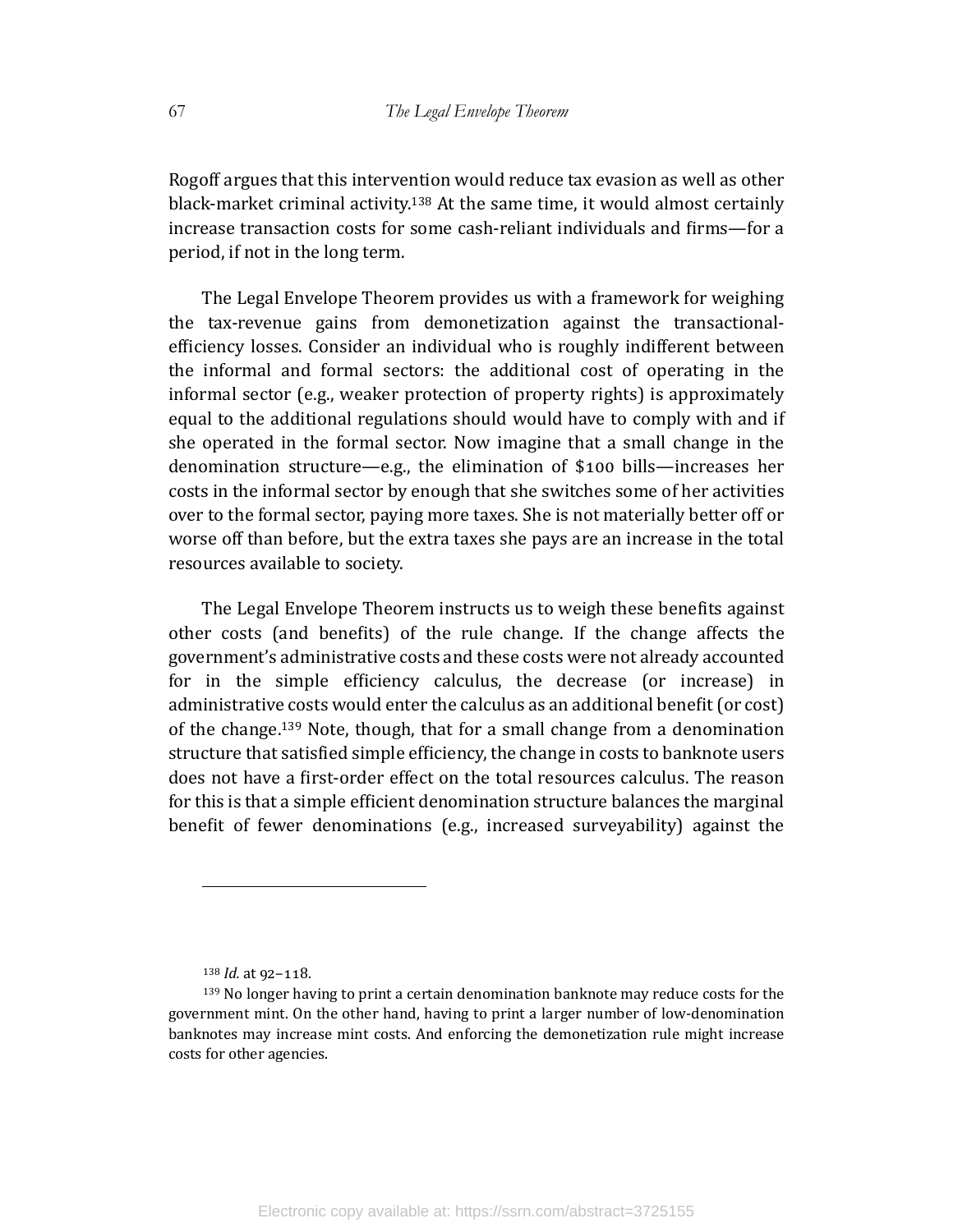marginal cost (e.g., a larger number of banknotes required to complete a transaction).140

The analytical framework is fundamentally the same regardless of the details of the tax system, though—of course—the parameter values will depend entirely on country-specific factors. The demonetization of highdenomination banknotes may be more desirable in developing countries like India where the potential revenue gain is proportionally greater, or it may be more desirable in developed countries like the United States where the transactional-efficiency loss from shifting toward noncash forms of payment is likely to be low for most market actors. Our argument is not that the demonetization of 500 and 1,000 rupee notes was wise, nor that \$50 and \$100 bills should be removed from circulation (though we are certainly amenable to that idea). Our more modest—but also much broader—claim is that all of these questions can be assessed using the BETR and the Legal Envelope Theorem to estimate the effect on society's total resources.

# 2. Reducing the Cost of Financial Services

The cash example above involved a legal rule change that raises the cost of transacting in the informal sector. Another way to reduce the size of the informal sector is to make transactions in the formal sector less expensive (and thus more attractive). One strategy for accomplishing this latter objective which we explore in detail here—is to change certain rules related to the financial sector.

The formal sector and the financial sector are not synonyms, but they are closely related. In many countries, banks share customer-related information

 $140$  If the starting-point denomination structure failed to take into account the non-tax negative externalities of cash transactions (e.g., the devastating costs of human trafficking), the effect on those externalities also would enter the total-resources calculus.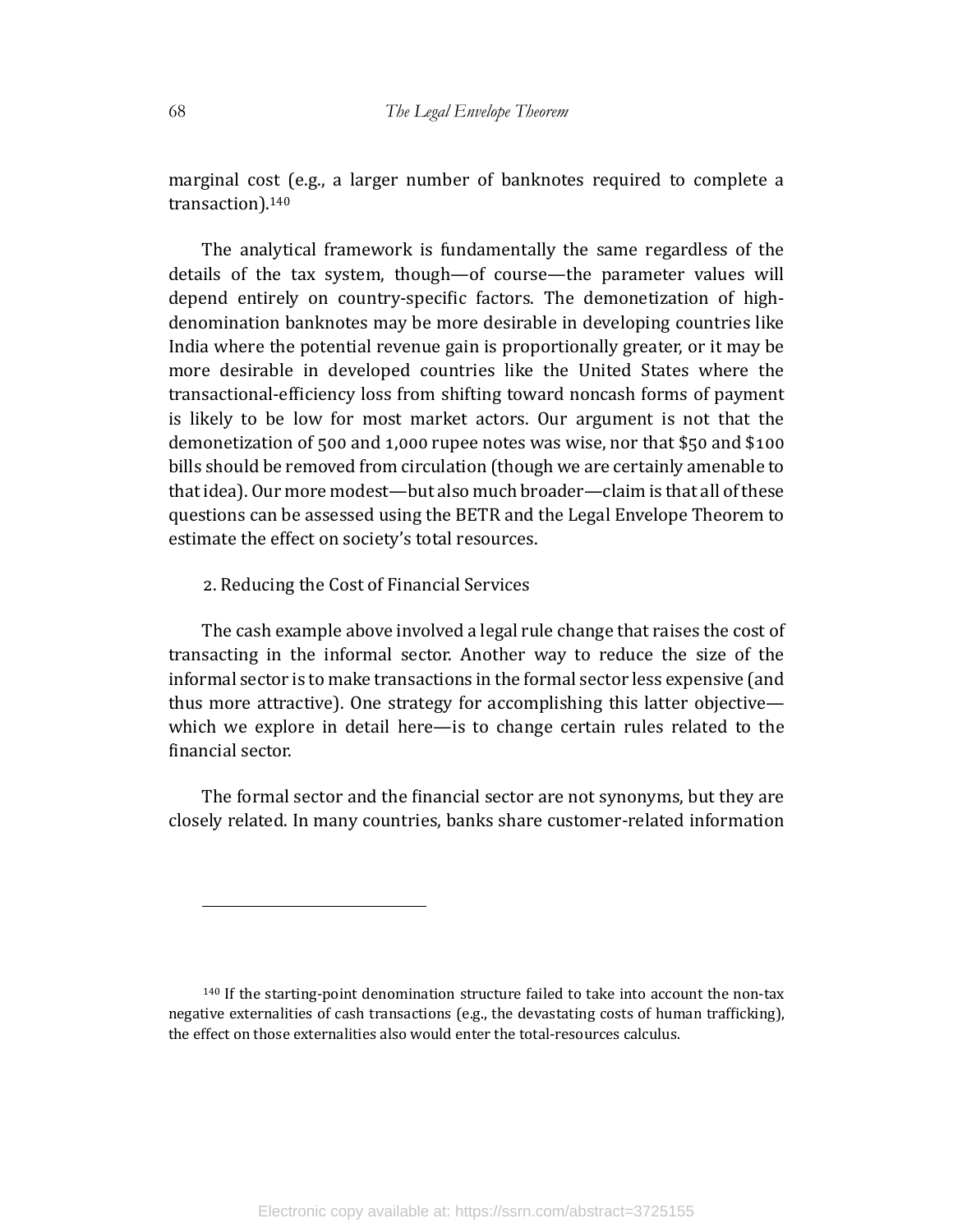with tax authorities.<sup>141</sup> Firms that evade taxes thus must forgo the opportunity to use banks. Apart from information sharing between banks and tax authorities, banks may be reluctant to lend to firms that operate in the informal sector and evade taxes, both because these firms tend to have less reliable financial information and because these firms are at significant risk of default in the event that their evasion is detected.<sup>142</sup> Reducing the cost of financial services therefore serves to increase the opportunity cost of tax evasion for firms.

To analyze the relationship between tax evasion and the cost of financial services, Roger Gordon and Wei Li propose a model of taxation in which only firms using the formal financial sector can be taxed (and only firms that pay taxes can use the formal financial sector). In developed economies, the value added by the financial sector is sufficiently high that most firms choose to operate in the formal, taxed sector. By contrast, Gordon and Li hypothesize that in developing economies, the value added by the financial sector is low enough to generate a large informal sector. Gordon and Li use this model to explain a number of otherwise puzzling policies consistently used by developing countries, such as inflation, tariffs, a narrow tax base, and government ownership of capital intensive industries.<sup>143</sup> For example, inflation operates as a tax on cash holdings, which causes firms to shift from using cash to using the formal financial sector (where interest rates compensate for inflation).

<sup>&</sup>lt;sup>141</sup> Roger Gordon & Wei Li, *Tax Structures in Developing Countries: Many Puzzles and a Possible Explanation*, 93 J. PUB. ECON. 855, 856 (2009).

<sup>&</sup>lt;sup>142</sup> Thorsten Beck, Chen Lin & Yue Ma, *Why Do Firms Evade Taxes? The Role of Information* Sharing and Financial Sector Outreach, 69 J. FIN. 763, 765 (2014). Based on survey evidence regarding tax evasion across countries, Beck et al. find that smaller firms are less likely to evade taxes in countries where bank branch penetration is higher.

<sup>143</sup> Traditional explanations for these policies are that governments of developing countries simply did not understand which policies were desirable or that they were captured by sectoral interest. Gordon and Li argue that because these policies are pervasive and longstanding, they are unlikely to be because of lack of information. Capture does not explain many of the existing tax structures.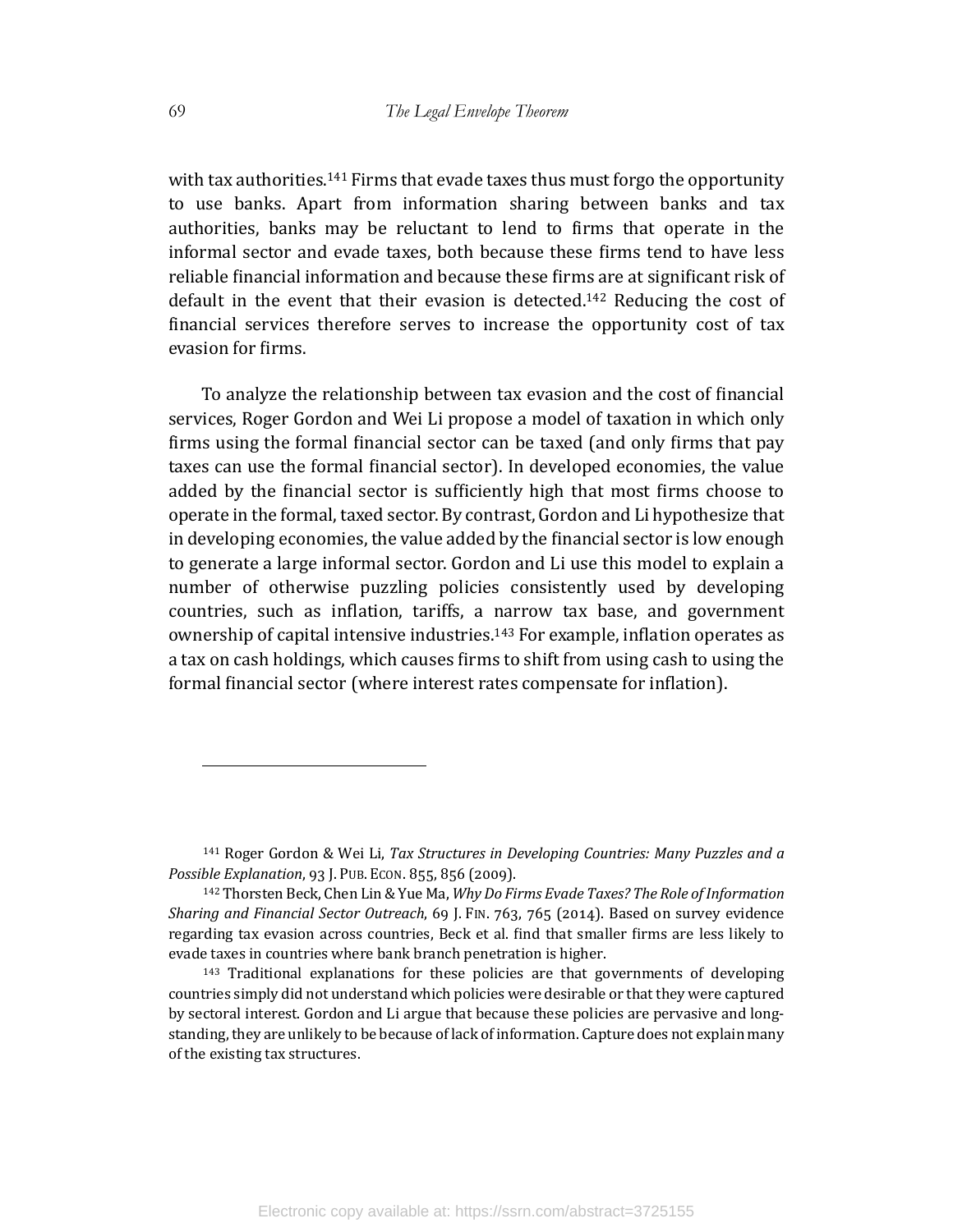Our particular interest is in the application of Gordon and Li's model to non-tax legal rules. Gordon and Li suggest, in passing, that if the government can raise the return that firms receive from making use of the financial sector, it should do so, because that will cause some firms on the margin between the informal and formal economy to shift into the formal economy and pay additional taxes.<sup>144</sup> Gordon and Li do not explain how the government might do this, but the Legal Envelope Theorem offers potential insights.

Consider, for example, rules related to bank reserve requirements. While capital requirements, discussed above, address the risk of insolvency (i.e., the risk that the bank won't have sufficient assets to meet its liabilities), reserve requirements address the risk of illiquidity (i.e., the risk that the bank won't have sufficient cash on hand to satisfy its immediate obligations). Reserve requirements specify the amount of cash that the bank must hold as a percentage of deposit liabilities. A 10 percent reserve requirement would mean that a bank with \$100 of deposits would need to have at least \$10 of cash in its vault or in its account with the central bank.

Reserve requirements are typically understood to raise the cost of bank deposits. Higher reserve ratios mean that banks must keep more of their deposited cash in their vault, and thus cannot earn income from lending that cash out.<sup>145</sup> The benefit of higher reserve requirements is that they reduce the risk of bank failure. Some of this benefit is internalized by the bank and its customers, but some of the benefit accrues to the rest of society. The failure of one bank to meet immediate obligations may cause a run on other banks. A series of bank failures can in turn produce contagion effects that impose costs on other sectors of the economy. Bank failures also may impose costs on taxpayers if the government steps in to bail out failed banks and cannot recoup bailout money as part of the resolution process.

<sup>&</sup>lt;sup>144</sup> Gordon and Li, *supra* note 141,, at 864.

<sup>145</sup> *See* Charles W. Calomiris, Florian Heider & Marie Hoerova, *A Theory of Bank Liquidity Requirements* 16 (Columbia Univ./Eur. Cent. Bank, Working Paper, Jan. 2015).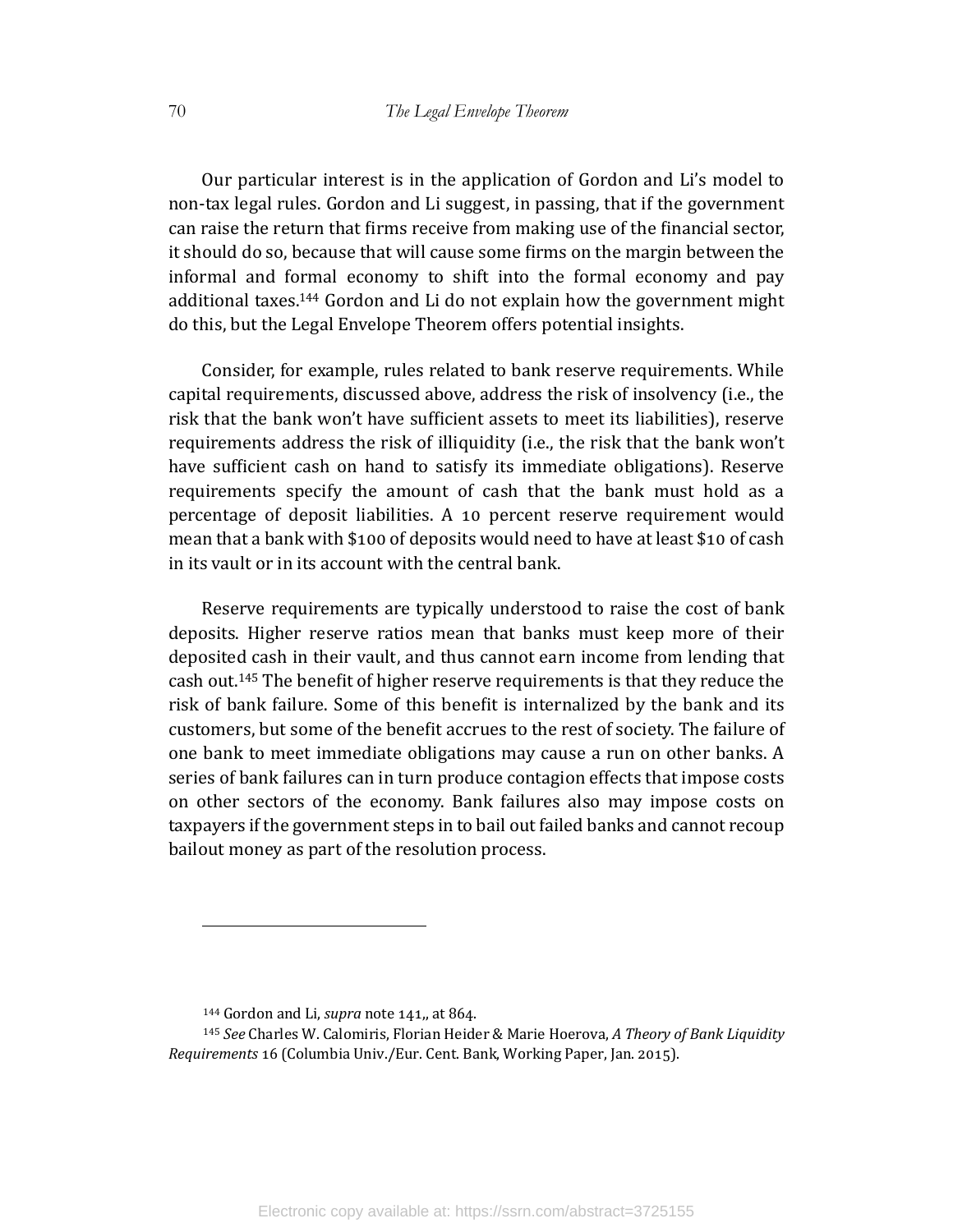Absent tax considerations, the simple-efficient bank reserve requirement would strike a balance between the above-mentioned benefits and costs. Wherever this balance is struck, the discussion here suggests a reason to reduce the reserve requirement somewhat. This deviation from simple efficiency operates as a subsidy from other sectors (which stand to bear some of the costs from bank runs) to the financial sector.<sup>146</sup> Importantly for our purposes, it has the collateral consequence of reducing the cost of financial services, thus making the formal sector more attractive to firms on the margin.147

To be sure, reserve requirements are not the only way that the government can reduce the cost of financial services and thus make the formal sector more attractive.<sup>148</sup> For example, an alternative policy—which is currently being pursued in a number of developing countries, including India—is to subsidize electronic payment systems. The Indian government has developed the Unified Payment Interface or UPI.<sup>149</sup> The UPI provides a simple and secure electronic payments system that is as cheap and easy as cash. According to some reports, the UPI has been more effective than demonetization at reducing the size of the informal sector, and it has much greater long-term potential.

<sup>&</sup>lt;sup>146</sup> The Legal Envelope Theorem case for adjusting reserve requirements downward becomes even stronger if some of the social cost of bank failure is borne indirectly by the informal sector.

<sup>&</sup>lt;sup>147</sup> Our analysis of bank reserve requirements does not necessarily apply to bank capital requirements. Reducing bank capital requirements also may reduce the cost of financial services, thus causing firms to shift from the informal sector to the formal sector. However, reducing bank capital requirements also likely means that banks will shift away from equity toward debt, which will reduce tax revenue insofar as debt is tax advantaged.

<sup>148</sup> Gordon and Li note that if foreign banks do not share information with home-country tax authorities, the government may choose to impose otherwise-inefficient restrictions on foreign banks so as to increase tax capacity. See Gordon and Li, supra note 141, at 857, 864.

<sup>149</sup> *See* CASHLESS INDIA, GOV'T OF INDIA, UNIFIED PAYMENTS INTERFACE (UPI), http://164.100.161.163/upi.html (last visited July 30, 2020); Sasi Desai, Nipun Jasuja & Piyush Khandekar, *Your Guide to UPI* — *the World's Most Advanced Payments System*, MEDIUM: WHARTON FINTECH (May 11, 2017), https://medium.com/wharton-fintech/your-guide-to-upithe-worlds-most-advanced-payments-system-b4e0b372bf0b.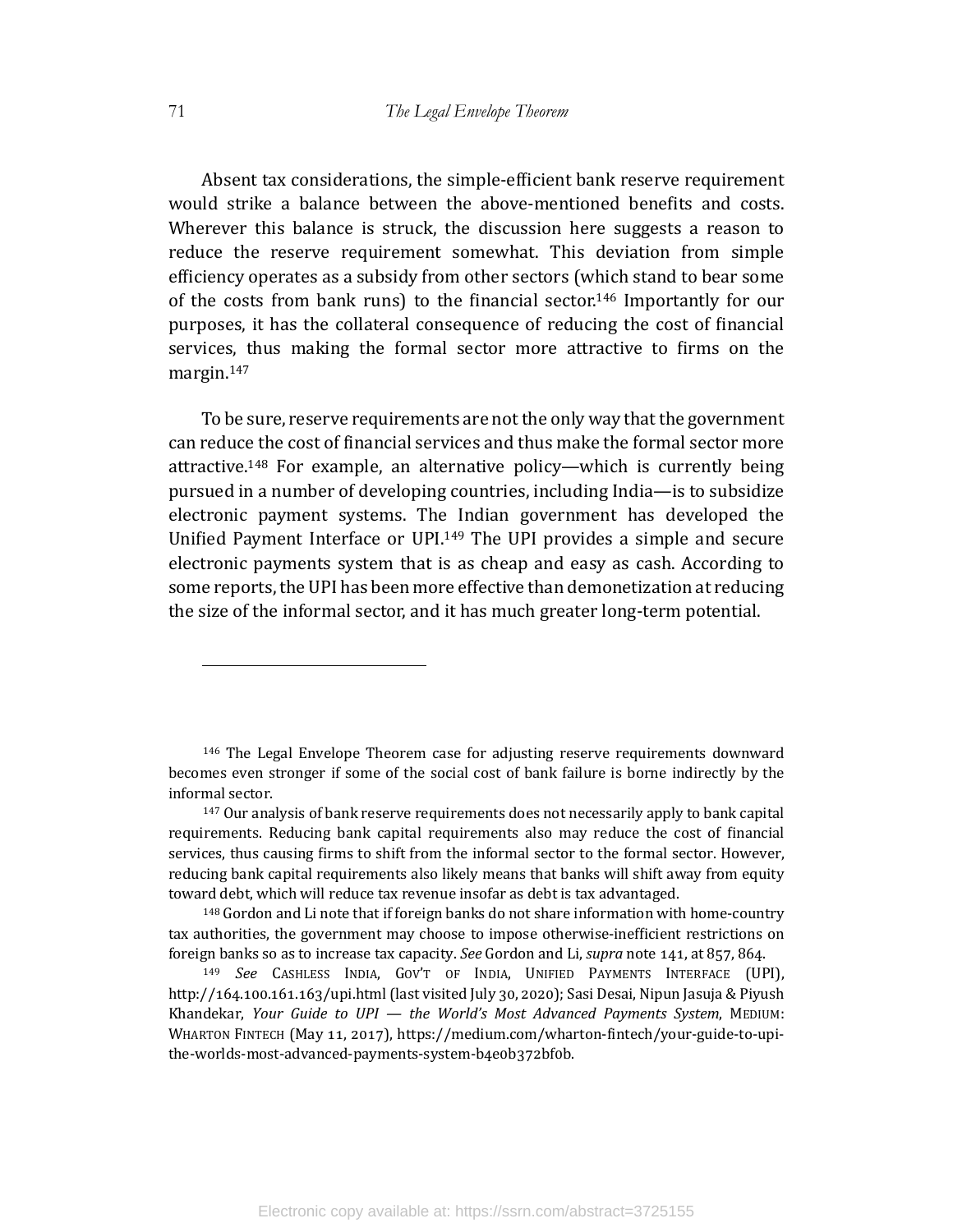In sum, legal rules can affect the choice of firms to be informal (taxnoncompliant) or formal (tax-compliant) both by raising the cost of informality and reducing the cost (or, equivalently, increasing the benefit) of formality. Although these effects are likely to be largest in countries with sizeable informal sectors, they have implications for legal analysts everywhere.

## D. Property

We end where we started, with property. Rather than review our initial motivating example of changes to property rules in early-modern Europe, we illustrate how property rules can affect taxation with another historical example, the enactment of the Statute of Frauds in England in 1677. We then turn to modern-day applications.

## 1. The Statute of Frauds

The Statute of Frauds is incorporated into the law of every U.S. state other than Louisiana. It typically requires that any conveyance of a property right in land, aside from a short-term lease, must be put in writing and signed by at least one of the parties.<sup>150</sup> The Statute of Frauds also generally applies to contracts that cannot be performed within one year<sup>151</sup> and, under the Uniform Commercial Code, to contracts for the sale of commercial goods at a price of  $$500$  or more.<sup>152</sup> It is taught across law schools both in property courses and contract courses. We focus here on its property-law manifestation.

Over the years, scholars have imputed various purposes to the Statute of Frauds: "to prevent people from fraudulently convincing courts that nonexistent contracts exist," $153$ " to caution the promisor that he is entering into

<sup>&</sup>lt;sup>150</sup> THOMAS W. MERRILL & HENRY E. SMITH, PROPERTY: PRINCIPLES AND POLICIES 860 (3d ed.  $2017$ ).

<sup>151</sup> *See* Braunstein, *supra* note 29, at 394-95 nn.44-45.

 $152$  UCC § 2-201 (Unif. Law Comm'n 2012).

<sup>&</sup>lt;sup>153</sup> Eric A. Posner, *Norms, Formalities, and the Statute of Frauds: A Comment,* 144 U. PA. L. REV. 1971, 1980 (1996).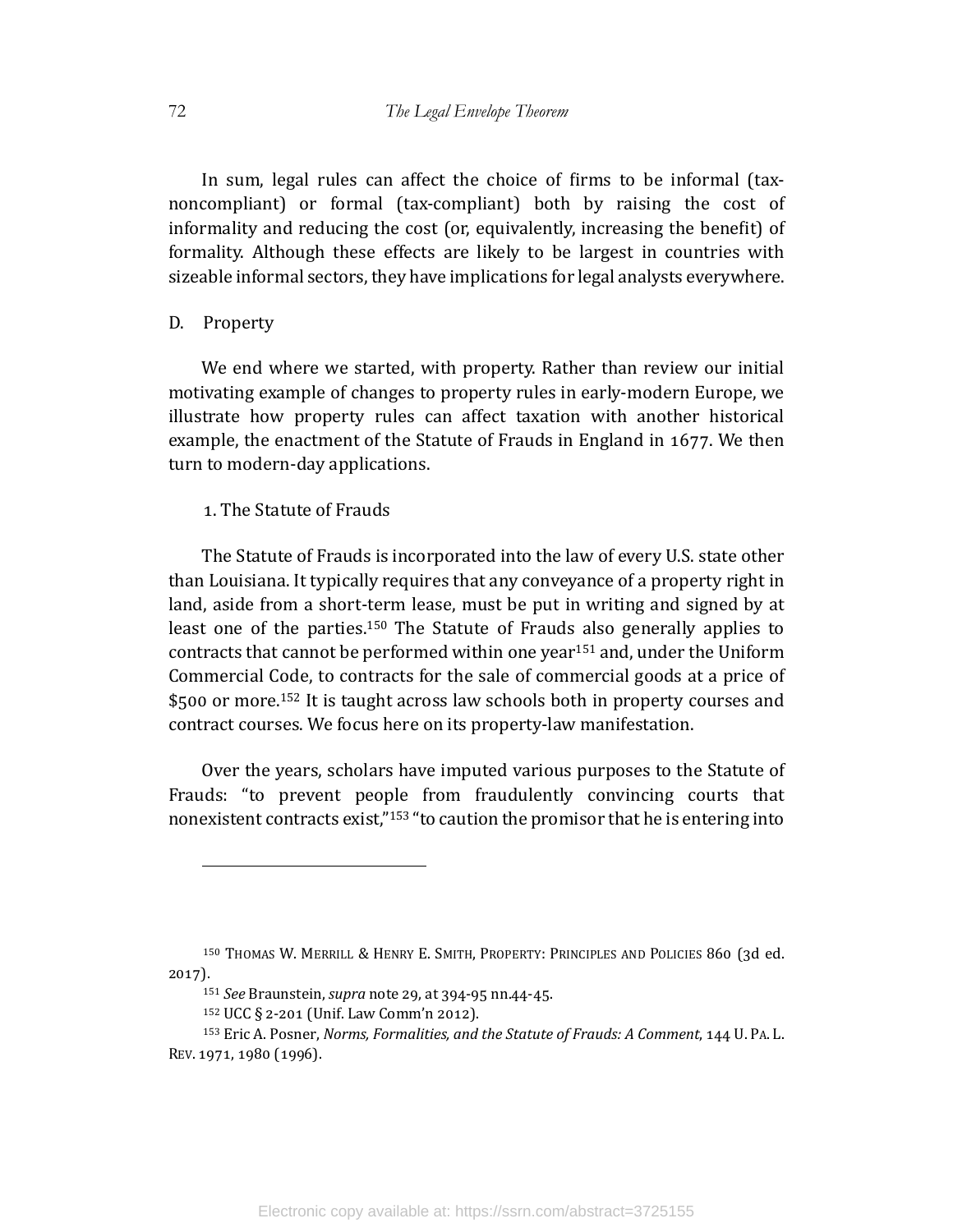a binding relationship,"<sup>154</sup> and "to increase the security of property rights,"<sup>155</sup> among others. The legal scholar Philip Hamburger, however, has argued that the original enactment of the Statute of Frauds was intimately connected to a debate in seventeenth-century England over the legibility of property holdings and the collection of tax. $156$ 

Hamburger notes that fraudulent land transfers had become a serious problem by the mid-sixteenth century in England. The medieval system of preventing fraudulent conveyances relied on "a combination of community ceremonies, rules of inheritance, and court rolls, which together often made known who had title to land." $157$  In some instances, the parties to a transfer would conduct "a ritual known as livery of seisin," in which "a twig or cloth of earth would be transferred in the presence of local inhabitants."<sup>158</sup> Otherwise, transfers were largely governed by the laws of primogeniture, whereby property would pass upon the holder's death according to mandatory rules of inheritance that privileged the property holder's eldest son.<sup>159</sup> Some transfers, but far from all, were recorded on local court rolls.<sup>160</sup>

Over time, these safeguards against fraudulent transfers "gradually eroded," according to Hamburger, most importantly because of the advent of a new form of property called the "use."<sup>161</sup> A use—or what we would now call "equitable ownership"—allowed one party to benefit from land legally held by another. As parties transferred equitable ownership informally without relying on the livery of seisin or the laws of primogeniture, it became difficult

<sup>&</sup>lt;sup>154</sup> Joseph M. Perillo, *The Statute of Frauds in the Light of the Functions and Dysfunctions of Form*, 43 FORDHAM L. REV. 39, 53 (1974).

<sup>155</sup> Merrill & Smith, *supra* note 150, at 860.

<sup>156</sup> Philip Hamburger, *The Conveyancing Purposes of the Statute of Frauds*, 27 Am. J. LEG. HIST. 354 (1983).

 $157$  *Id.* at 355.

<sup>158</sup> *Id.*

<sup>&</sup>lt;sup>159</sup> *See id.*; A. W. B. SIMPSON, AN INTRODUCTION TO THE HISTORY OF LAND 53-60 (1961).

<sup>&</sup>lt;sup>160</sup> See Hamburger, *supra* note 156, at 355.

 $161$  *Id.* 356.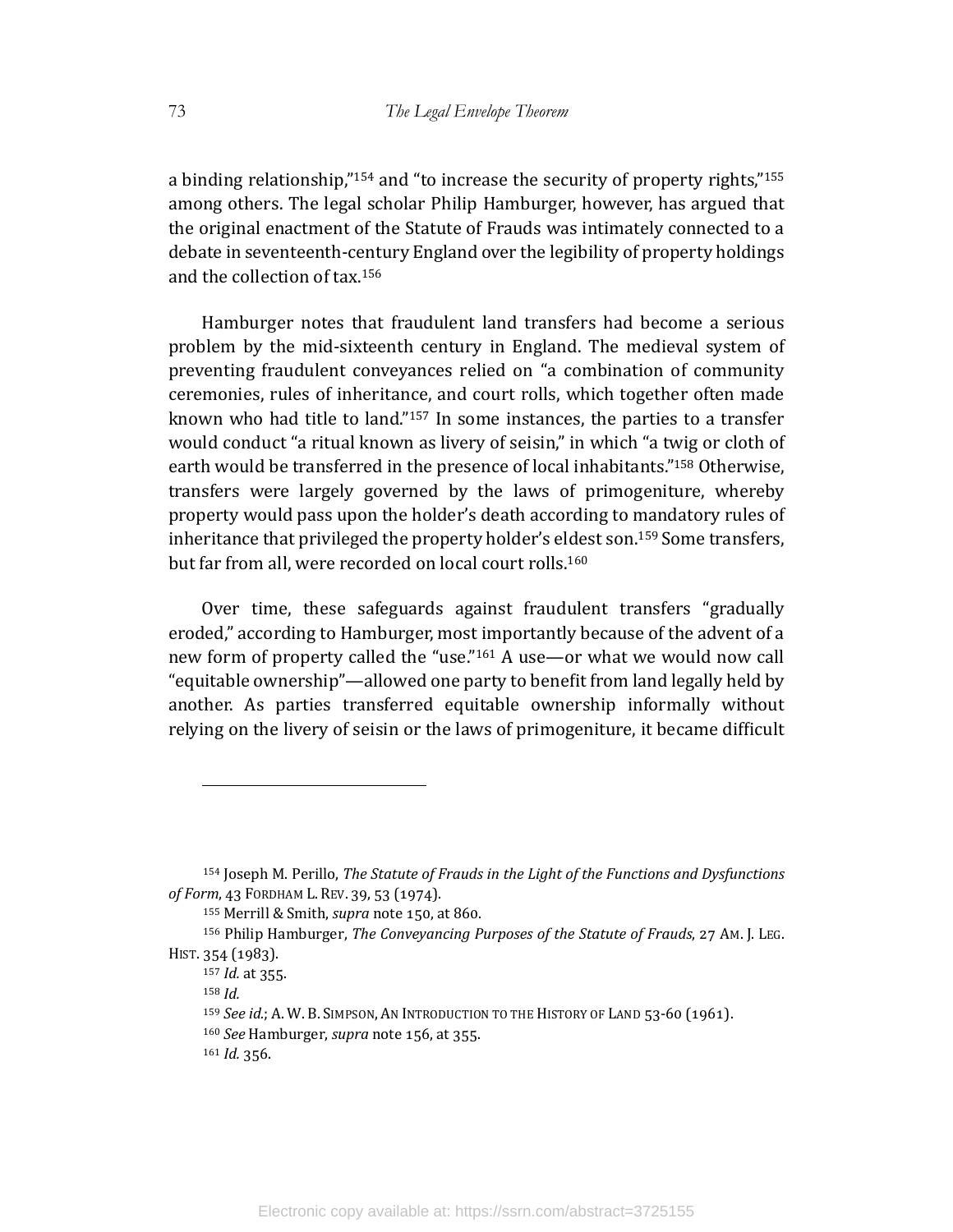to know who owned a particular parcel of land. This uncertainty generated fresh opportunities for fraud.<sup>162</sup>

The most prominent proposal to reduce fraudulent conveyances was mandatory registration of all land transfers.<sup>163</sup> But a registry would do more than just fight fraud: it also would provide the Crown with information that it could use to assess and collect land taxes.<sup>164</sup> In the terminology we introduced at the outset, it would enhance legibility. As Hamburger illustrates, seventeenth-century commentators understood this point well at the time.<sup>165</sup>

For the same reasons the Crown supported a land registry, landowners opposed it. A registry would reduce their independence from the Crown and "would facilitate collection of the hated land tax, not to mention other forms of confiscation."<sup>166</sup> In addition, landowners feared having to justify their claims to ownership on initial registration. Lawyers also opposed a registry because it would have eliminated the rents they enjoyed from the legal work required to limit fraud. Given the opposition by landowners and lawyers, the Crown's proposal for a registry could not pass Parliament.<sup>167</sup>

The English judge Matthew Hale's idea of the Statute of Frauds was able to satisfy both the Crown and landowners (and lawyers!). The core of the proposal was a requirement that almost all conveyances of land be in writing along with voluntary enrollment of transactions concerning land.<sup>168</sup> Voluntary

<sup>162</sup> *See id.* 163 *See id.* at 358-59. 164 *See id.* at 361. 165 *See id.* at 361-362 & nn.32-35. 166 *Id.* at 361. 167 *See id.* at 361-65.

 $168$  One might wonder why simply requiring a written document would resolve the problem of fraudulent conveyances, given the ease of forgery. One important factor may have been the limits of literacy: a significant portion of the English population still could not read or write at the time, and thus would have had trouble conjuring up false documents. On literacy in England over the last five centuries, see Max Roser & Esteban Ortiz-Ospina, *Literacy*, OUR WORLD IN DATA (2013), https://ourworldindata.org/literacy.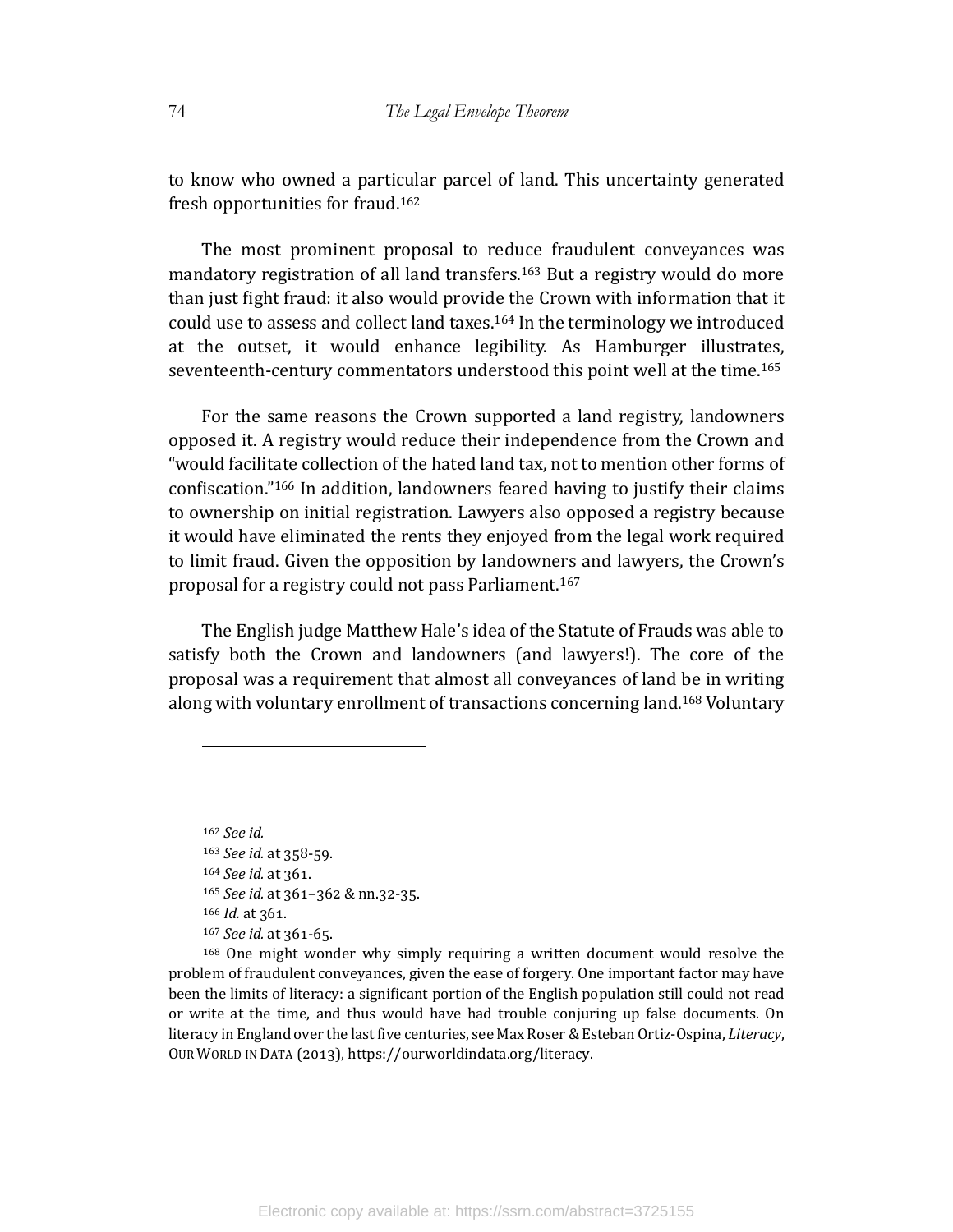registration rather than mandatory registration effectively threaded the needle between the various interests in land conveyances.<sup>169</sup> What the Statute of Frauds did not do is centralize all information about land ownership in the hands of the Crown such that the Crown could use that data to collect land taxes.

To be sure, the Statute of Frauds does appear to have raised revenue albeit indirectly. By deterring fraud, as Hamburger notes, Hale's system increased the value of land, and thus expanded the base for the rickety landtax regime.<sup>170</sup> To use our terminology, it was likely a move in the direction of simple efficiency, at least relative to the status quo. Increases in simple efficiency often will raise revenue insofar as they generate more wealth, meaning that there is more that can be taxed.

The logic of the Legal Envelope Theorem would have favored the land registry approach over the Statute of Frauds approach, because a land registry—in addition to increasing simple efficiency relative to the status quo, also would have enhanced legibility. What is especially striking about the Statute of Frauds case is that key actors understood this logic nearly three-anda-half centuries ago, though they defied it because—at the time—they favored a weaker state. Although the participants in the seventeenth century debate would not have had the language of modern economics with which to describe their insight, they—like the state-builders in Scott's story—intuitively understood the importance of tax-collection considerations in the design of non-tax legal rules.

## 2. Modern-Day Analogues

Scott's and Hamburger's historical examples have parallels in modern legal systems. Just as communal landholding structures in rural Russia and Elizabethan England flummoxed tax collectors, complex allocations of ownership everywhere from the "pueblos jóvenes" of Peru to the private banks

<sup>&</sup>lt;sup>169</sup> *See* Hamburger, *supra* note 156, at 364-79. 170 *See id.* at 382.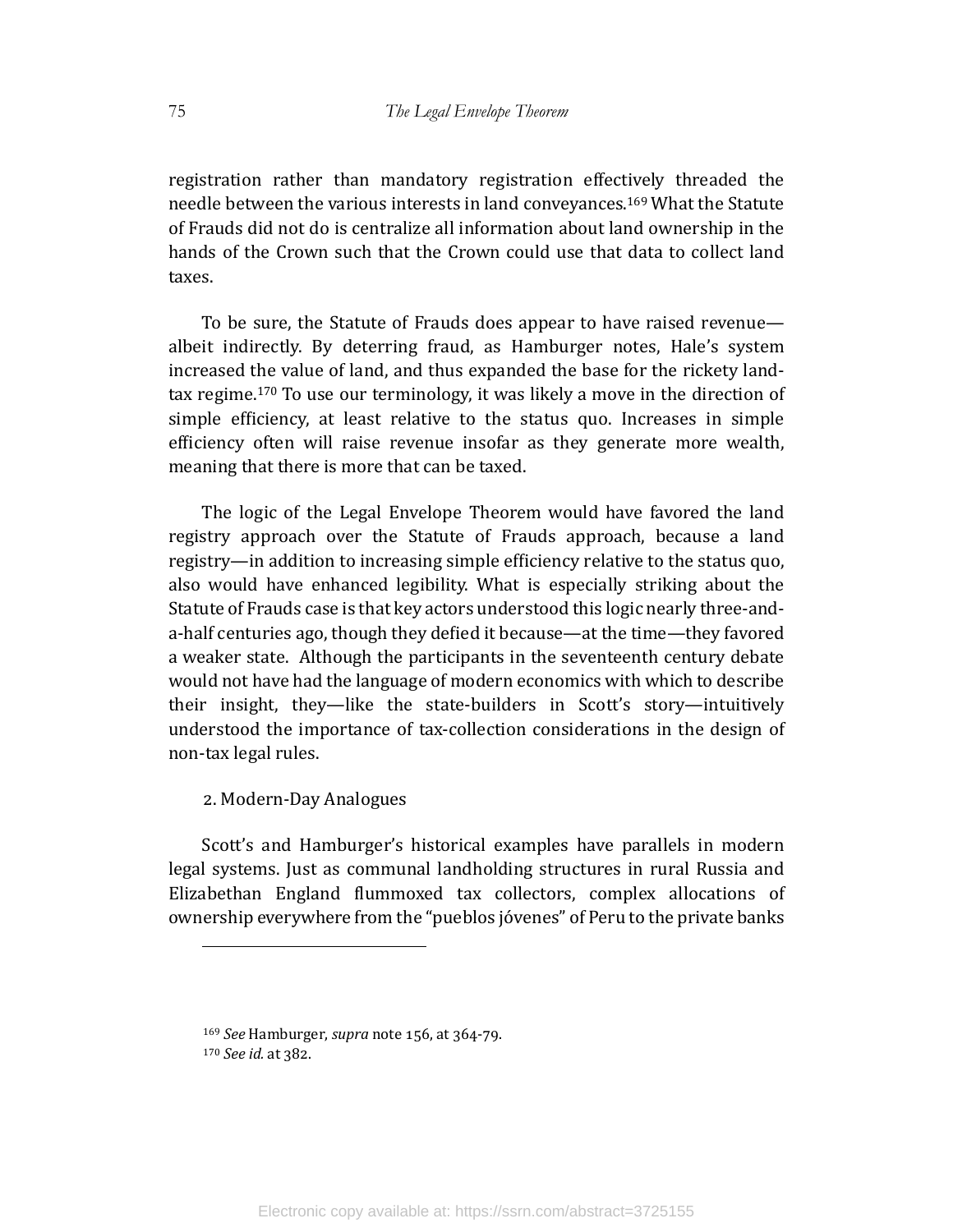of Switzerland stymie contemporary tax authorities. The debate in seventeenth-century England over land registration and the Statute of Frauds finds analogues across the world today.

The Peru example is perhaps the clearest correlate to the controversy in seventeenth-century England that culminated in the Statute of Frauds, though the distributional dynamics differ importantly. There, it is in the pueblos jóvenes (literally, "young towns," or what outsiders might call "shanty towns") where landholdings are often opaque to outsiders. The Peruvian economist Hernando de Soto has argued that the prevalence of informal property rights in these areas—such as the holding of land by squatters—makes it difficult for residents to obtain credit and to seek legal remedies for business conflicts.<sup>171</sup> Formal property rights would allow owners to borrow against their property, to buy and sell the property, to assure protection against third parties, and to otherwise obtain access to the legal system.

De Soto has led programs to give formal legal title to property holders first in Peru, and subsequently across the developing and post-communist world.<sup>172</sup> While De Soto emphasizes the potential for land titling to improve economic outcomes for low-income individuals, he also has noted the important tax-collection consequences. He reports that when he and his team set up voluntary land registries in Peru, the  $267,000$  formerly extralegal businesses that registered their holdings paid an additional  $$1.2$  billion in

<sup>171</sup> HERNANDO DE SOTO, THE MYSTERY OF CAPITAL: WHY CAPITALISM TRIUMPHS IN THE WEST AND FAILS EVERYWHERE ELSE (2000).

<sup>172</sup> See Hernando de Soto, INST. FOR LIBERTY & DEMOCRACY, https://www.ild.org.pe/aboutus/ild-president (last visited Aug. 10, 2020). Soto estimated that as of 1997, there was \$9.3 trillion in real estate held but not legally owned by low-income people across the developing world and former communist countries—what De Soto describes as "dead capital" that cannot be fully utilized. DE SOTO, *supra* note 171, at 135.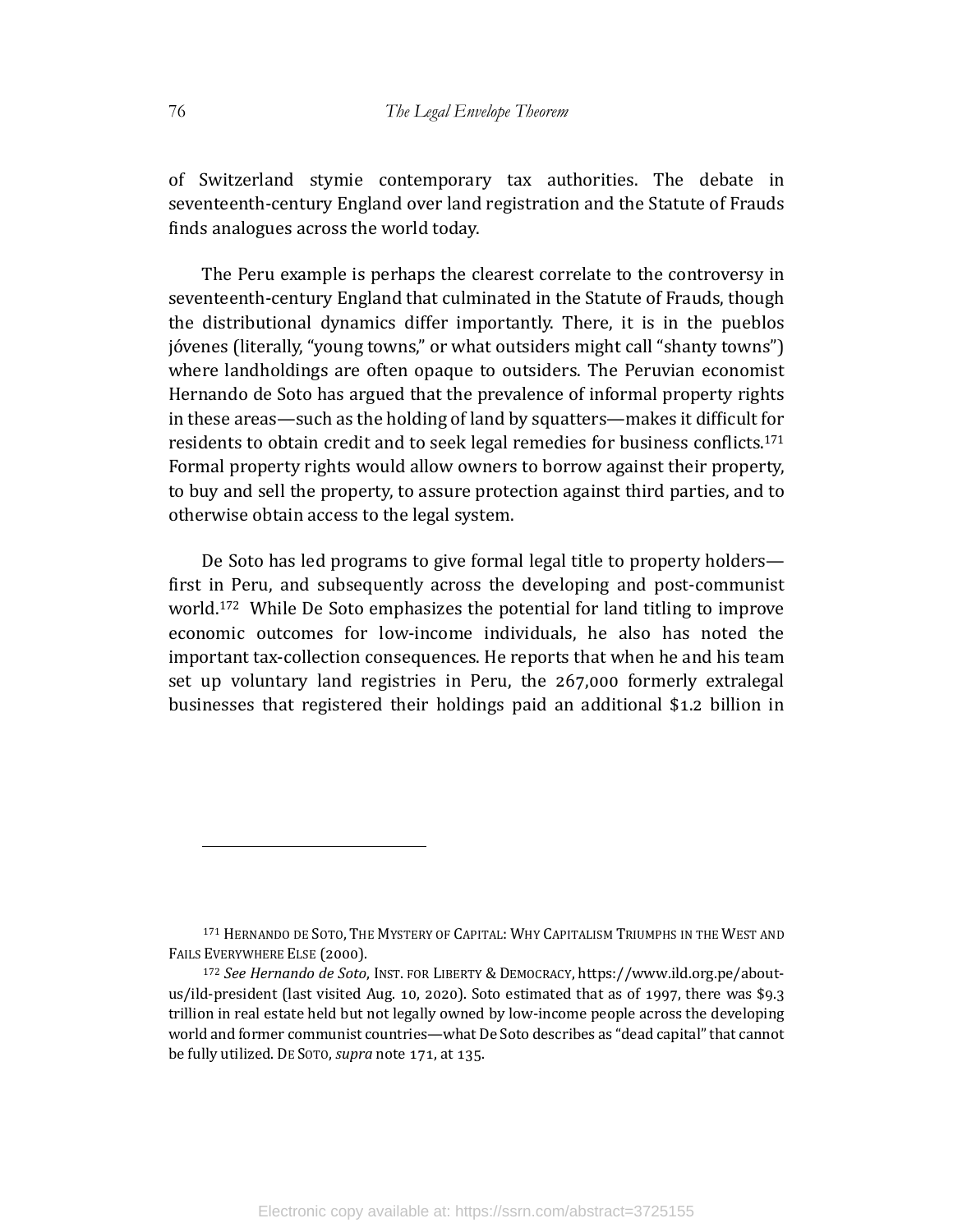taxes four years later. Studies of land titling in Thailand and India find dramatic effects on tax revenue as well. $173$ 

Efforts to encourage land titling in the developing world focus on the lower end of the income distribution. In many advanced economies, the emphasis is on increasing the legibility of the holdings of the rich. Today's governments cannot readily observe who owns property that is hidden using shell corporations, trusts, bearer securities, and other mechanisms of the global tax evasion industry.<sup>174</sup> One oft-cited study suggests that before recent changes in the law, about 8 percent of household financial wealth was held in tax havens, and much of the resulting income evades taxation.<sup>175</sup>

A full analysis of the non-tax legal tools available to address the problem of high-end tax evasion lies beyond our scope. But notably, one mechanism that some jurisdictions have settled upon is the same solution that the Crown sought in seventeenth-century England: a central property registry.

173 See Klaus Deininger & Gershon Feder, *Land Registration, Governance, and Development: Evidence and Implications for Policy*, 24 WORLD BANK RES. OBSERVER 233, 248, 259 n.15 (2009).

<sup>174</sup> Much of what we know about modern tax evasion comes through two major leaks: one from HSBC Private Bank Switzerland, the Swiss subsidiary of the London-headquartered financial institution, and one from the Panamanian law firm Mossack Fonseca. For a detailed description of the latter leak, see BASTIAN OBERMAYER & FREDERIK OBERMAIER, THE PANAMA PAPERS: BREAKING THE STORY OF HOW THE RICH AND POWERFUL HIDE THEIR MONEY (2016). Academic work using data from the HSBC and Mossack Fonseca leaks includes Annette Alstadsæter, Niels Johannesen & Gabriel Zucman, *Tax Evasion and Inequality*, 109 AM. ECON. REV. 2073 (2019), and James O'Donovan, Hannes F. Wagner & Stefan Zeume, *The Value of Offshore Secrets: Evidence from the Panama Papers*, 32 REV. FIN. STUD. 4117 (2019).

175 Gabriel Zucman, *The Missing Wealth of Nations: Are Europe and the U.S. Net Debtors or Net Creditors?*, 128 Q. J. Econ. 1321 (2013). Other estimates are substantially higher. See, e.g., JAMES S. HENRY, TAX JUSTICE NETWORK, THE PRICE OF OFFSHORE REVISITED: NEW ESTIMATES FOR "MISSING" GLOBAL PRIVATE WEALTH, INCOME, INEQUALITY, AND LOST TAXES (2012). For those keeping track, this is the same James Henry who—has a Harvard law student—presciently proposed the abolition of \$50 and \$100 bills. See Henry, *supra* note 137.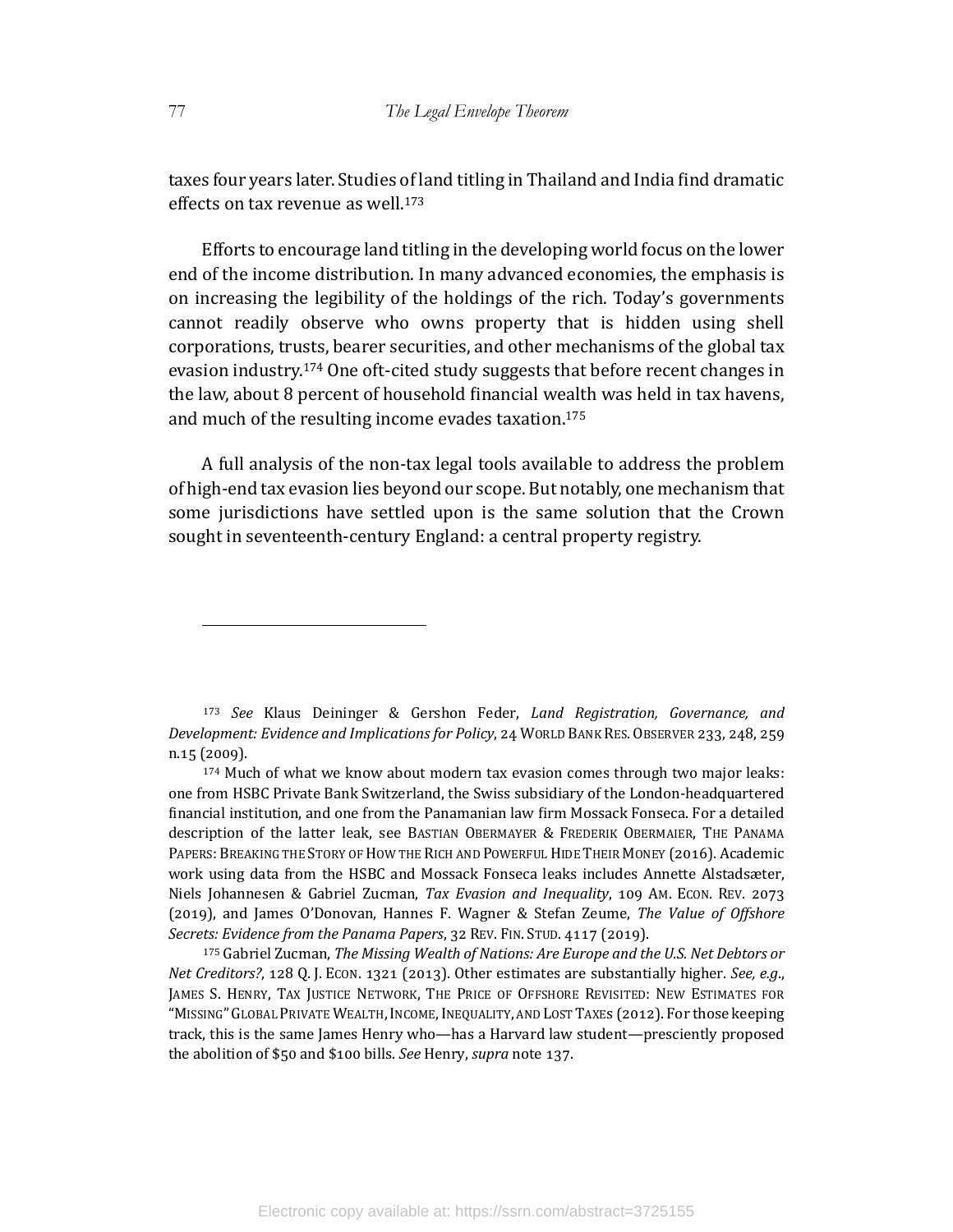The Canadian province of British Columbia provides a case in point. In 2016, an investigation by the nongovernmental organization Transparency International Canada revealed widespread tax evasion as well as money laundering in the Vancouver real estate market. The tools used to evade tax there are strikingly similar to those of seventeenth-century England. Wealthy individuals—often non-Canadians—buy real estate through shell companies, trusts, or nominees.<sup>176</sup> These arrangements can be used to avoid real estate transfer taxes, for example, by selling shares of a shell company or interests in a trust rather than transferring the property itself.<sup>177</sup> They also can be used to avoid capital gains tax on home sales. Canadian tax law allows an exemption for income from the sale of a principal residence, $178$  so wealthy individuals selling investment properties sometimes appoint nominees who claim that they use the investment property as their home.<sup>179</sup>

Spurred by high-profile revelations of money laundering and tax evasion in Vancouver, the British Columbia government moved in 2019 to establish a registry of beneficial ownership in land, with penalties of up to \$100,000 or 15 percent of the assessed property value (whichever is greater) in the event of

176 TRANSPARENCY INT'L CANADA, NO REASON TO HIDE: UNMASKING THE ANONYMOUS OWNERS OF CANADIAN COMPANIES AND TRUSTS 32 (2016). Nominees are individuals appointed to hold property on behalf of a principal. *See id.* at 19. Nominee arrangements, also called "bare trusts," share some similarities with typical trusts, but the nominee's authority is significantly narrower than the authority of a typical trustee. See Douglas S. Ewens, Rosemarie Wertschek & James R. Wilson, *Income Tax Implications of Utilizing Bare Trusts*, 37 CAN. TAX J. 499, 499-50 (1989). Transparency International Canada revealed that 26 percent of high-priced properties sold in Vancouver over the previous five years had been nominally owned by students or homemakers with no apparent income stream. *See* TRANSPARENCY INT'L CANADA, *supra*, at 31.

<sup>178</sup> *See Disposing of Your Principal Residence*, GOV'T OF CAN., https://www.canada.ca/en/revenue-agency/services/tax/individuals/topics/about-yourtax-return/tax-return/completing-a-tax-return/personal-income/line-127-capitalgains/principal-residence-other-real-estate/sale-your-principal-residence.html (last visited Aug. 10, 2020).

<sup>&</sup>lt;sup>177</sup> See TRANSPARENCY INT'L CANADA, *supra* note 176, at 29-30.

<sup>&</sup>lt;sup>179</sup> See TRANSPARENCY INT'L CANADA, *supra* note 176, at 29.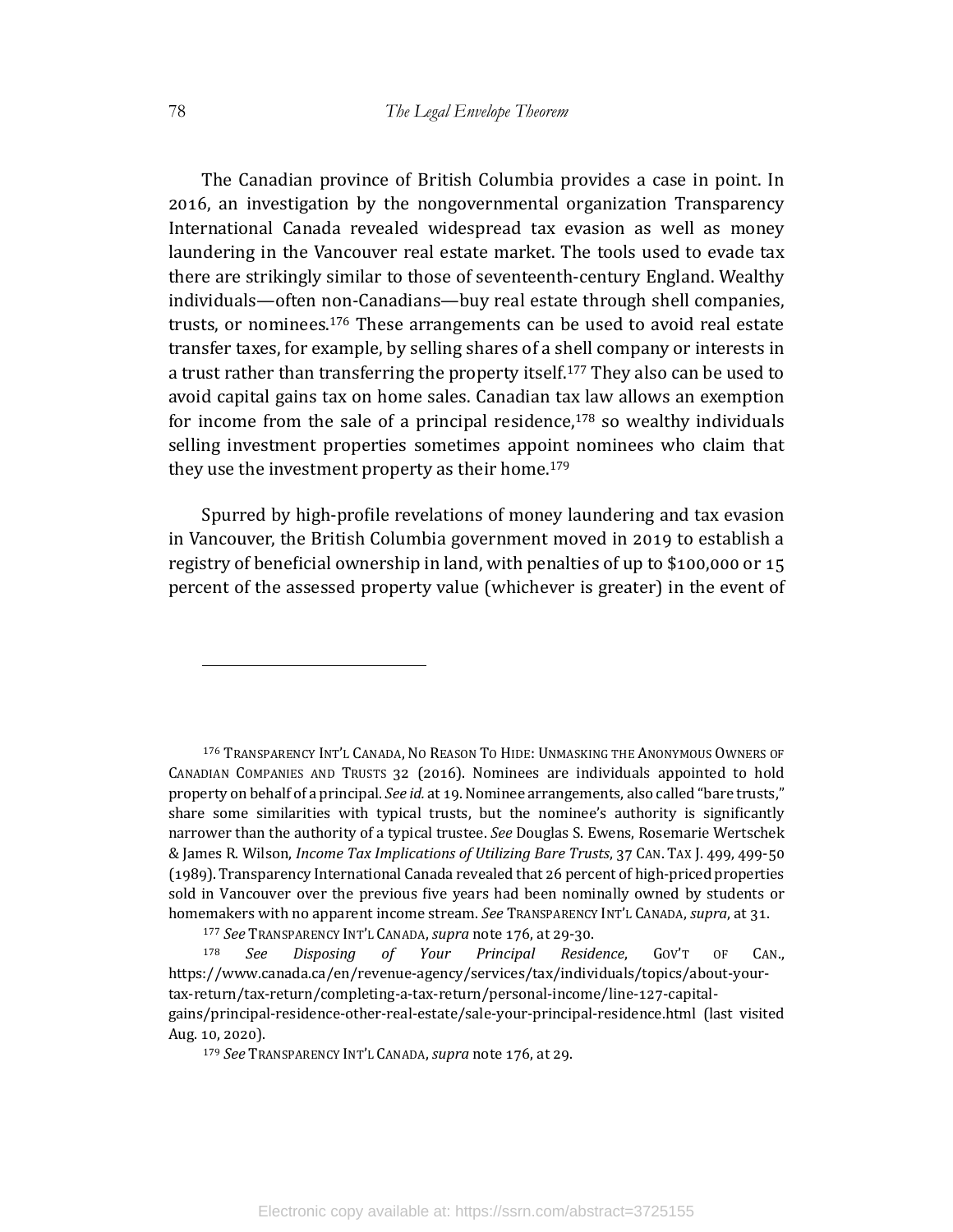noncompliance.<sup>180</sup> It remains to be seen whether requiring registration will prove to be enough to stop high-end evasion, though some local experts express optimism.<sup>181</sup> The key point for our purposes is that British Columbia is very explicitly engineering its real property law in order to advance a tax objective. The relationship between tax and non-tax legal rules, so often shadows, is there in the limelight.

## III. CONCLUSION

The fact that non-tax legal rules can facilitate or frustrate the collection of revenue is not—to be clear—an insight new to the proponents of the British Columbia beneficial-ownership registry. Nor is it new to this article. Participants in property-law debates three-and-a-half centuries ago grasped the connection between non-tax legal rules and taxation. Indeed, one reason why the subject deserves our attention is precisely because our non-tax laws reflect tax-collection imperatives. To understand how non-tax laws shape society, one also must understand how those laws grease the wheels of tax collection (or, in some cases, throw sand into their gears).

In an era of wide wealth inequality, the connection between non-tax legal rules and tax-collection capacity plays an even larger role. The advanced economies that have been most successful at closing the wealth gap are also the ones whose non-tax legal rules best reflect the Legal Envelope Theorem's lessons.<sup>182</sup> Their experiences serve to underscore that *how much* we can

<sup>180</sup> See Brit. Colum. MINISTRY OF FIN., LAND OWNER TRANSPARENCY ACT WHITE PAPER: DRAFT LEGISLATION WITH ANNOTATIONS (June 2018), https://www2.gov.bc.ca/assets/gov/housingand-tenancy/buying-and-selling/land-owner-transparency-act-consultation/lota-whitepaper-june-2018.pdf; What Is the Beneficial Ownership Registry and How Will It Work?, REAL ESTATE BD. OF GREATER VANCOUVER (May 22, 2019), https://www.rebgv.org/newsarchive/what-is-the-beneficial-ownership-registry-and-how-will-it-work-.html.

<sup>&</sup>lt;sup>181</sup> See Kerry Gold, Armed with New Data, B.C. Set for Crackdown on Tax Evasion in Vancouver Property Market, GLOBE & MAIL (Dec. 11, 2019), https://www.theglobeandmail.com/real-estate/vancouver/article-armed-with-new-databc-set-for-crackdown-on-tax-evasion-in. 

<sup>&</sup>lt;sup>182</sup> *See supra* note 50.